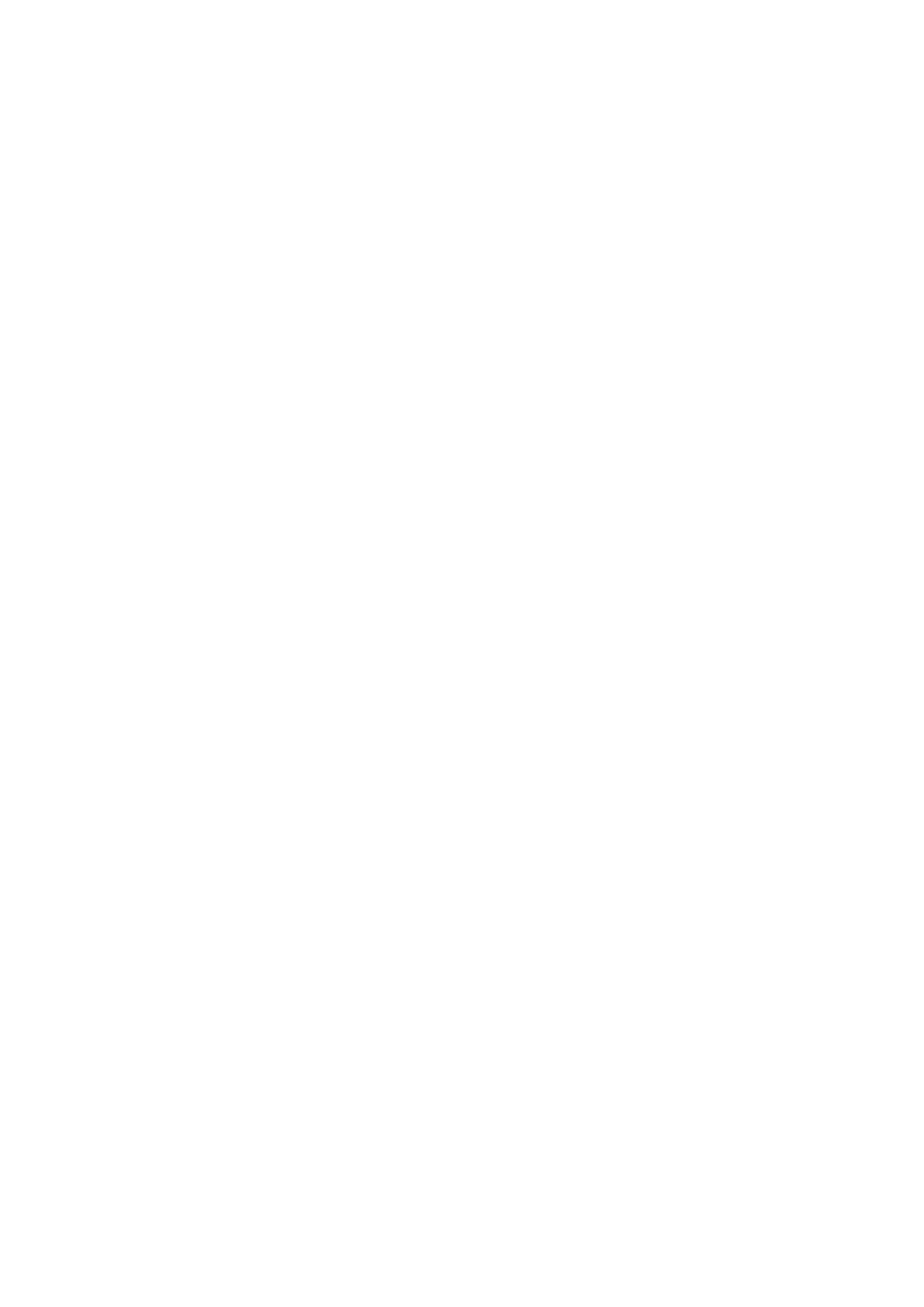### **Foreword**

Payment systems are the means by which people and institutions move money. They are vital to the smooth running of the UK economy. They underpin our day-to-day lives from high value payments between firms, to receiving your pension into your bank account.

The way we spend, move and manage our money is changing radically driven by consumer demand, innovative business models and new technology.

As the first Managing Director of the Payment Systems Regulator, my aim is to ensure UK payment systems are truly world class. We will do this by pursuing our three objectives: to promote competition, to promote innovation, and to ensure that payment systems are developed and operated in the interests of service-users.

We intend to open up the payments industry, making it easier for a wider range of parties to access payment systems, and compete and innovate around them. We propose to take control of the industry strategy-developing and setting process to increase the pace of change. And we will ensure the voice of service-users is more appropriately represented throughout decision-making processes.

The package of proposals published here is designed to achieve our objectives and is based on our strong competition and regulatory powers. It is critical that we work with industry, but we also expect to see changes in industry behaviour.

To ensure our proposals are proportionate and evidence-based, we have engaged extensively with a broad range of interested parties, holding over 170 meetings with 75 organisations in the last six months.

I hope this level of engagement continues throughout the consultation period and I welcome your feedback to the questions raised in this consultation.

Hannah Nixon

 $4$  Mx

Managing Director Payment Systems Regulator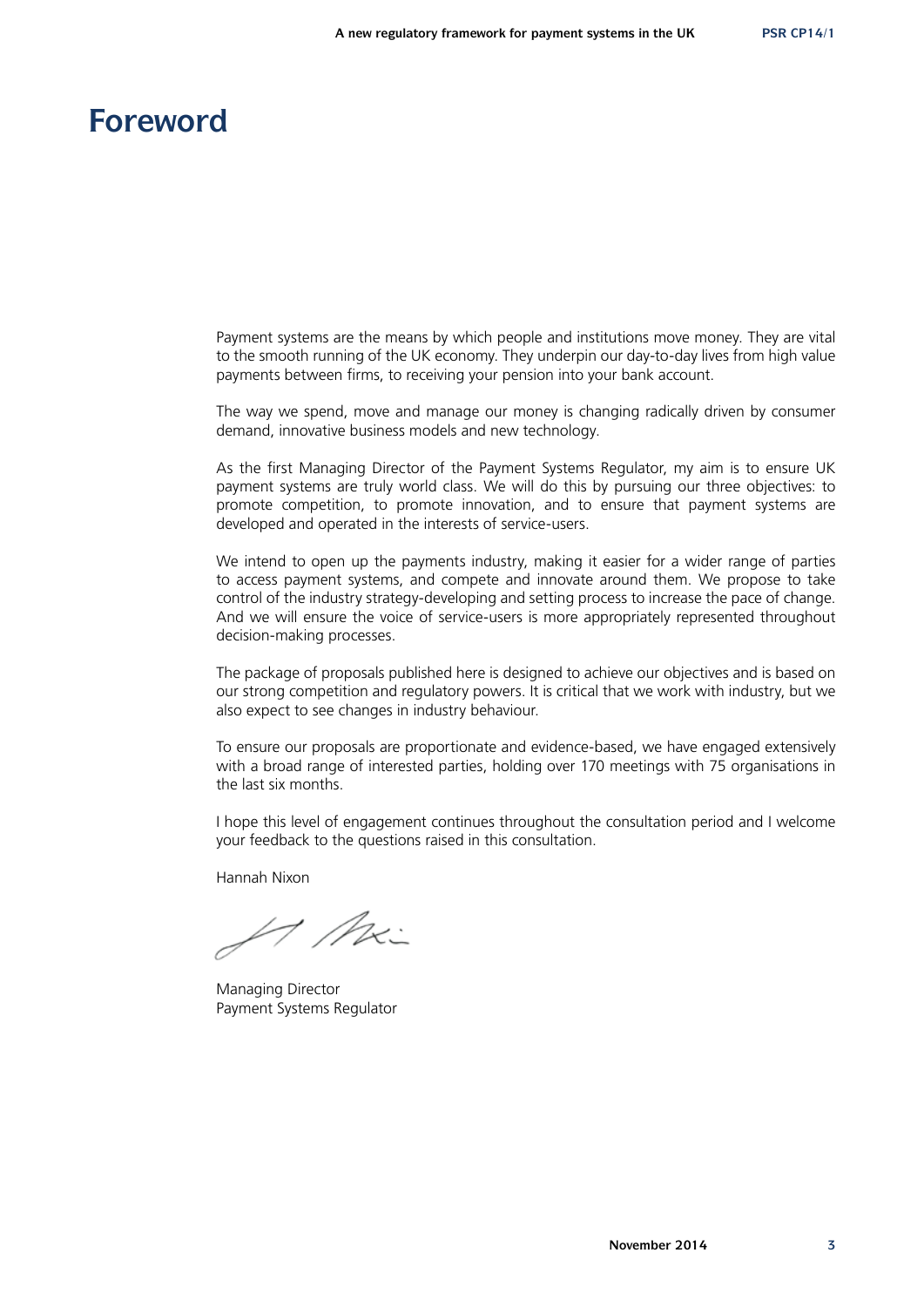We are asking for comments on this Consultation Paper by 5pm, Monday, 12 January 2015.

You can send your comments and responses to our consultation questions by email to [PSRconsultations@psr.org.uk](mailto:?subject=).

You can also respond in writing to the address below (although we ask all respondents to also provide electronic Word and PDF versions of their response).

Payment Systems Regulator Consultation response team 25 The North Colonnade Canary Wharf London E14 5HS

We will publish all non-confidential responses to our Consultation Paper along with our final Policy Statement.

We will not regard a standard confidentiality statement in an email message as a request for nondisclosure. Stakeholders who wish to claim commercial confidentiality over specific items in their response should make sure to fill in the cover sheet accordingly, and to identify those specific items which they claim to be commercially confidential by **highlighting them in yellow.**

We may nonetheless be required to disclose all responses which include information marked as confidential, in order to meet legal obligations, in particular if we are asked to disclose a confidential response under the Freedom of Information Act 2000. We will endeavour to consult you in handling such a request. Any decision we make not to disclose a response is reviewable by the Information Commissioner and the Information Rights Tribunal.

You can download this Consultation Paper from our website:<www.psr.org.uk>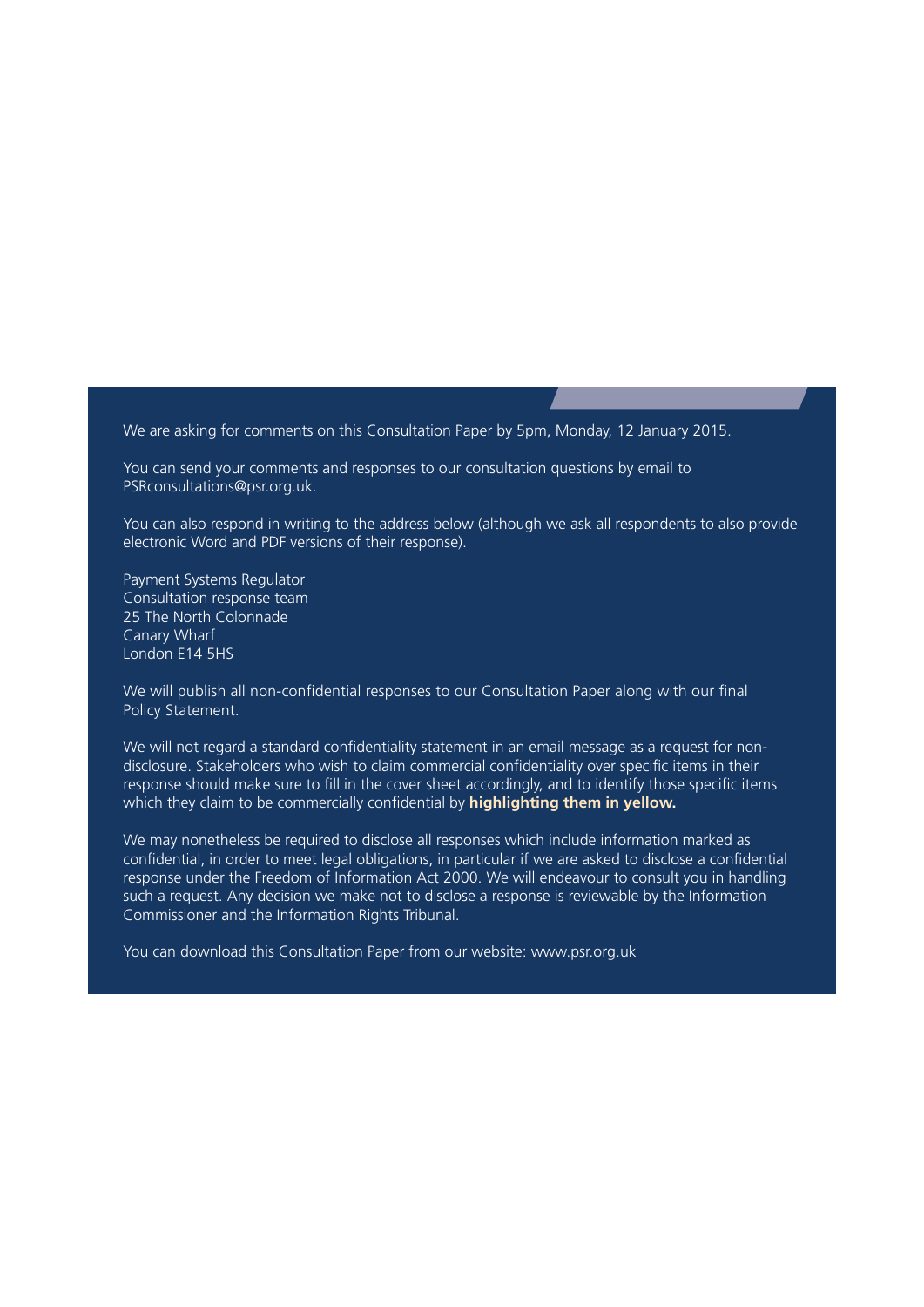### **Contents**

| <b>Foreward</b>                                                                | 3  |
|--------------------------------------------------------------------------------|----|
| <b>Table of contents of the Consultation Paper</b>                             | 5  |
| <b>Executive summary</b>                                                       | 6  |
| <b>Overview</b>                                                                | 12 |
| Part A: Consultation Paper and process                                         | 12 |
| Part B: The PSR, our vision and regulatory approach                            | 15 |
| Part C: The industry, structure and challenges                                 | 18 |
| Part D: Payments industry strategy and areas for collaboration                 | 24 |
| Part E: Ownership, governance and control of payment systems                   | 28 |
| Part F: Access to payment systems                                              | 33 |
| Part G: Interchange fees                                                       | 38 |
| Part H: Holding industry to account                                            | 39 |
| Part I:<br>How we will handle disputes                                         | 43 |
| Part J: Next steps                                                             | 45 |
| <b>Annexes to the Consultation Paper</b>                                       |    |
| 1. Glossary                                                                    |    |
| 2. Proposed directions that give effect to our package of proposals            |    |
| 3. Consultation Paper response sheet                                           |    |
| 4. Consultation questions                                                      |    |
| 5. Detailed table of contents for the Consultation Paper and Supporting Papers |    |
| <b>Supporting Papers to the Consultation Paper</b>                             |    |
| 1. The PSR and UK payments industry                                            |    |
| 2. Payments industry strategy and areas for collaboration                      |    |
| 3. Ownership, governance and control of payment systems                        |    |

- 4. Access to payment systems
- 5. Interchange fees
- 6. Regulatory tools

#### **External reports commissioned by the PSR and joint studies**

- **–** Accenture Governance Report
- **–** Accenture Innovation Report
- **–** KPMG Infrastructure Report
- **–** London Economics Report on Competition and Collaboration
- **–** Ofcom/PSR Joint Study
- **–** RPI Paper on International Approaches
- **–** RPI Regulatory Approach Report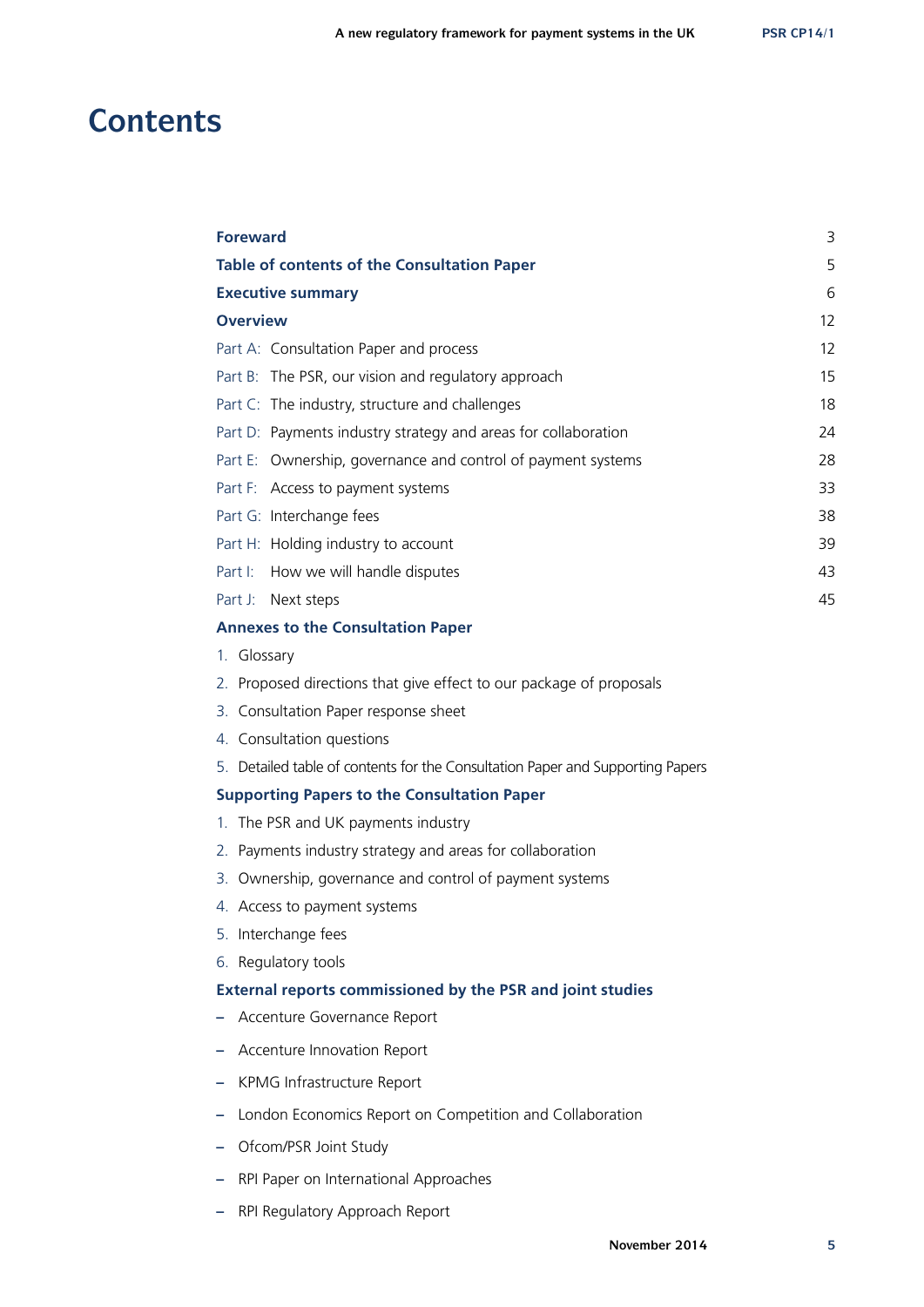### **Executive summary**

Payment systems form a vital part of the UK's financial system. Payment systems underpin the services that enable funds to be transferred between people and institutions. They enable you to pay a deposit on a house, withdraw money from a cash machine, receive your salary into your bank account, pay by cheque, transfer money to friends and family via your smartphone and buy your lunchtime sandwich with your contactless payment card. Last year these payment systems processed some 21 billion transactions, worth more than £75 trillion.

The major payment systems in the UK are generally owned and controlled by the banks, which have developed them in an incremental manner, often on a collaborative basis. While this has led to relatively resilient payment systems, it has also led to a degree of inertia and concerns regarding ownership as well as competition and the pace of innovation, at least in the case of the interbank payment systems.

With the way people spend and transfer money evolving rapidly as technology changes, this approach is no longer fit for purpose. Our vision is for the UK to have world class payment systems. To achieve this, payment systems must:

- be **responsive** to, and focused on, the changing needs of service-users
- promote **innovation,** both technological and commercial, to meet future challenges
- enable **effective competition** between providers of payment services
- be **efficient, provide value,** and be easy and cost-effective to use and operate
- be **reliable,** secure, stable and predictable

We are consulting on a package of proposals designed to pursue this vision and drive real change in industry behaviour and focus. Our package will speed up the delivery of necessary innovation. It will build on the areas of strength in the sector while reducing barriers to competition and innovation that have arisen in others areas. Most importantly, it will bring an increased focus on the interests of service-users.

In developing our proposals, we have consulted extensively with a wide range of interested parties, including consumer representatives, payment system users, payment system operators (Operators), payment service providers (PSPs), providers of other related services and service-users. We would like to thank all those who have contributed to our thinking so far and we welcome further input in response to this Consultation Paper.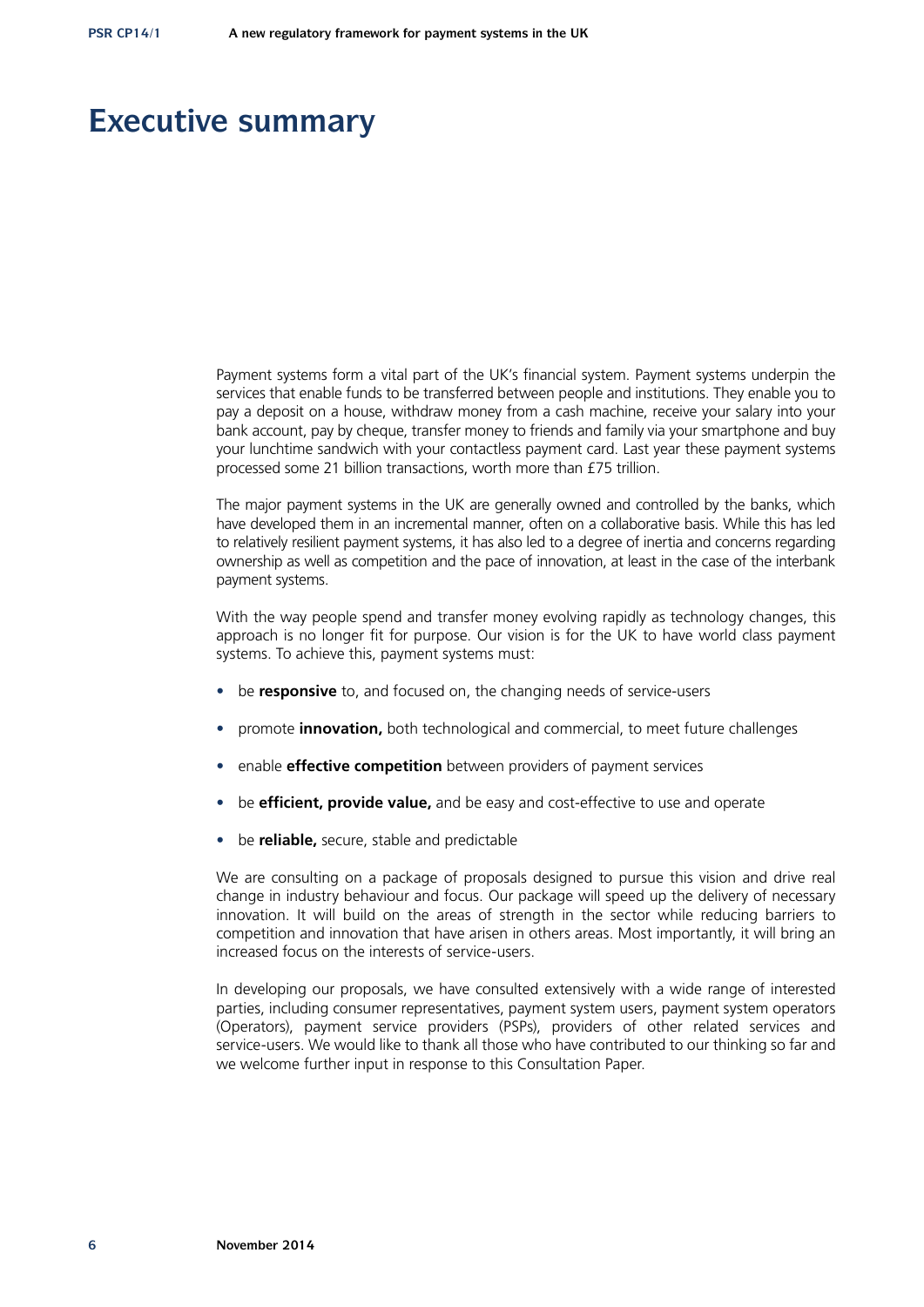#### **Background**

The Payment Systems Regulator (PSR) was incorporated in April 2014 and will become fully operational in April 2015. The PSR is a subsidiary of the Financial Conduct Authority (FCA), but it is an independent economic regulator, with its own objectives and governance.

In setting up the Payment Systems Regulator, the Government highlighted four aims for UK payment systems:

- UK payment networks that operate for the benefit of all users including consumers
- a UK payments industry that promotes and develops new and existing payment networks
- UK payment networks that facilitate competition by permitting open access to participants or potential participants on reasonable commercial terms

and

• UK payment systems that are stable, reliable and efficient.

The Government's assessment was that there were problems in each of the first three of these areas, and that the best way to tackle these was to create a payment systems regulator. The Government noted particular areas of concern, including ownership, innovation and access to payment systems.

We consider that our package of proposals and regulatory framework includes significant actions that will deliver on these areas of concern identified by the Government. Taken together, we believe that our regulatory package will address the underlying issues and concerns that led the Government to setting us up. However, should our proposals fail to do this, we will review matters and we will consider further use of our competition and regulatory powers to take action as appropriate.

This Consultation Paper sets out the regulatory framework and policies that we propose to adopt in time for our full operational launch. It provides a high-level, accessible summary of our framework and policies. Those wanting greater detail should refer to the Supporting Papers.

#### **What this consultation covers and who it is for**

In this Consultation Paper we set out:

- our assessment of the key challenges the industry is facing
- our proposed regulatory framework including our policy proposals, regulatory approach, and how we will implement and enforce our requirements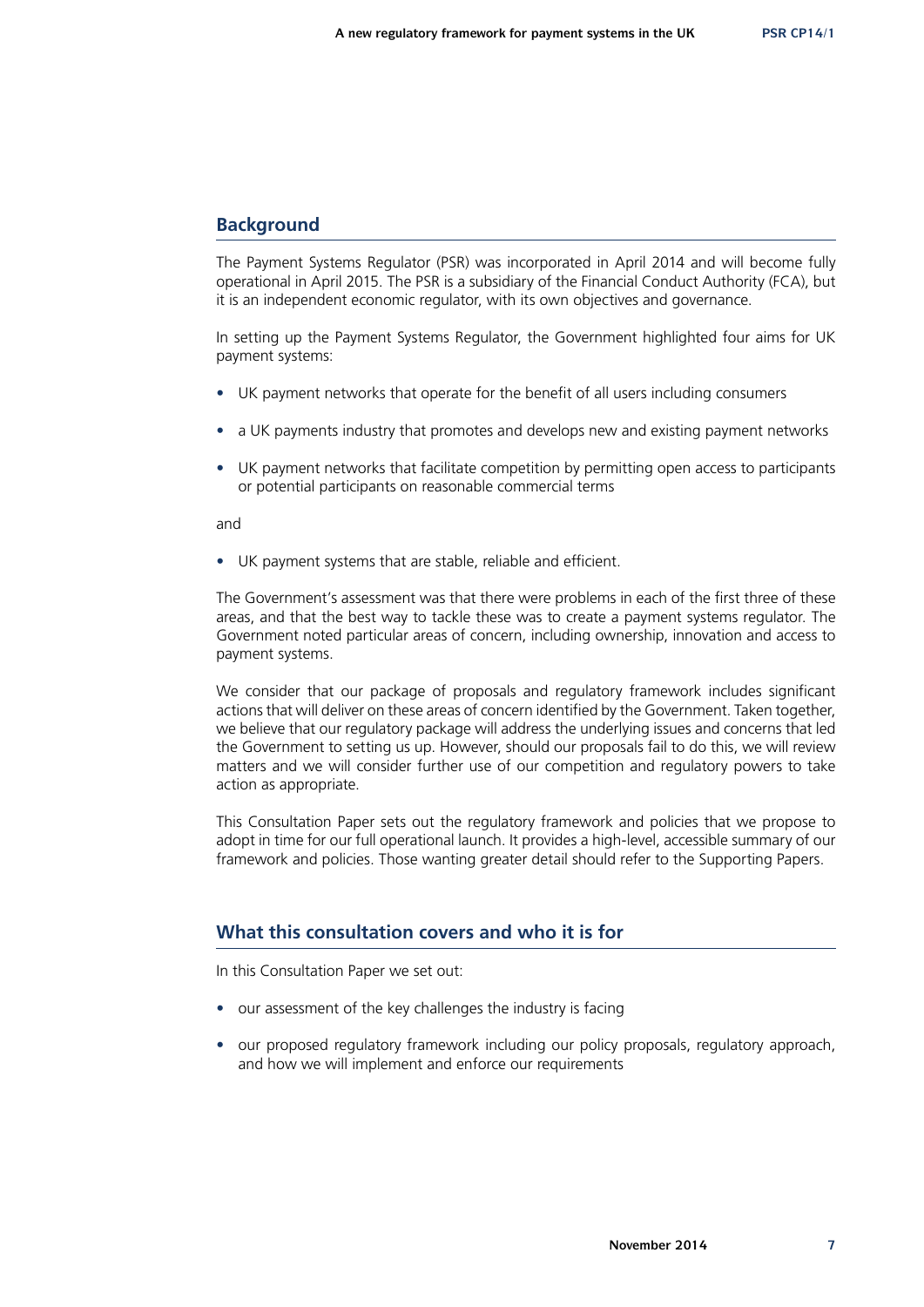This consultation is relevant to Operators, banks, building societies and other PSPs, service-users of UK payment systems including businesses, trade bodies, consumer groups and Infrastructure Providers. This consultation will also be relevant to other parties interested in UK payment systems, such as those offering or looking to offer innovative or other services using payment systems in the UK.

The Annexes to this Consultation Paper includes our Glossary, which explains the terms and expressions used; the proposed directions that give effect to our proposals; a Consultation Paper response sheet; a full list of consultation questions; and a detailed table of contents for the Consultation Paper and the Supporting Papers.

#### **Who we will regulate**

HM Treasury (the Treasury) will designate the systems that we will regulate. These will be the largest and most important payment systems which, if they were to fail or to be disrupted, would cause serious consequences for their users. The Treasury issued its consultation *Designation of payment systems for regulation by the Payment Systems Regulator* on 14 October 2014. It has proposed designating the main interbank payment systems, namely Bacs, CHAPS, Faster Payments Service (FPS), LINK, Cheque and Credit Clearing (C&CC) and Northern Ireland Cheque Clearing (NICC) and the two largest card payment systems in the UK, MasterCard and Visa. The Treasury is expected to reach its decision well in advance of our full operational launch in April 2015.

For each designated system, all the participants in that payment system will fall under our remit. Participants in a payment system include the Operator that manages or operates that system, the PSPs using that system, and the Infrastructure Providers to the payment system.

#### **Our objectives**

We have three statutory objectives. These are:

- to promote effective **competition** in the markets for payment systems and for services provided by those systems, including between Operators, PSPs and also Infrastructure Providers, in the interests of service-users
- to promote the development of and **innovation** in payment systems, in particular the infrastructure used to operate payment systems, in the interests of service-users
- to ensure that payment systems are operated and developed in a way that considers and promotes the **interests of service‑users**

Our aim is to ensure payment systems and the regulatory framework operate in the best interests of service-users and the wider UK economy − promoting rather than constraining innovation and competition.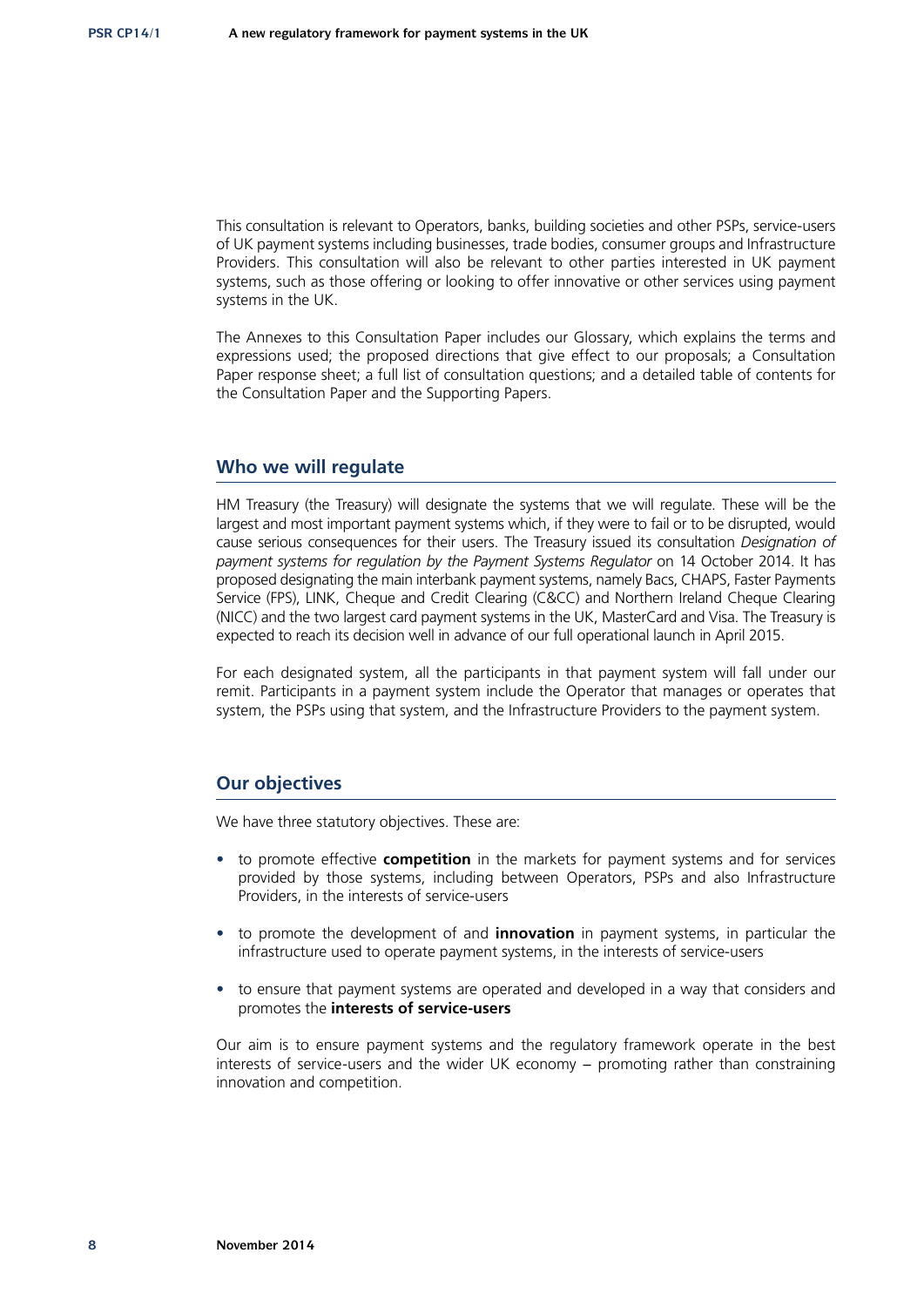#### **Our regulatory framework**

In designing our regulatory framework, we have particularly considered the effectiveness of competition and innovation within the industry, and whether they work in the best interests of service-users. We have taken account of the specific characteristics of payment systems in the UK, the differences between payment systems, and the full range of our regulatory and competition powers.

It is clear to us that the ownership and control of payment systems, both at Operator and Infrastructure Provider level, have a significant impact on the effectiveness of competition and innovation, and also give rise to a number of stakeholder concerns.

When designing our regulatory framework to be a proportionate and effective means to further our objectives and achieve our vision, we have been particularly mindful of the risk of unintended consequences. Where ownership and control is the source of a concern, we have carefully considered the underlying issues and the best means to address them. This is particularly the case for not-for-profit Operators for which control of their rulebook is the key asset. In the case of Infrastructure Providers, different issues arise given their for-profit status. We believe our regulatory framework includes significant action which will deliver against the Government's aims and concerns relating to ownership, innovation and access set out earlier.

Our framework contains the following elements:

- A new proposed approach to industry **strategy development** to drive industry collaboration and deliver **innovation**.
- Specific proposals to address key concerns relating to **ownership, governance and control of, and access to, payment systems.**
- **Principles that set some high-level behavioural standards for industry participants** and underpin our proposals and also our future engagement with stakeholders.
- Detailed proposals relating to **monitoring, enforcement and dispute resolution.**
- **Market reviews** into the provision of Indirect Access to payment systems, and into the ownership and competitiveness of infrastructure provision.

In delivering this regulatory framework, we will apply our powers in a proportionate and appropriate way. We expect a 'no surprises' culture from industry participants. For our part, we will be deliberate, transparent and predictable in our actions, describing the outcomes we want and the timeframes and deadlines for achieving them.

As an economic regulator, our focus will be on making markets work well and our decisions will be underpinned by evidence.

We will review the impact of our policies against our objectives. Should we find that the outcomes we desire are not being achieved, we will take appropriate action, including using our divestment power.

We will also work with the FCA, the Prudential Regulation Authority (PRA), the Competition and Markets Authority (CMA), and other regulators. The FCA oversees market integrity, competition and conduct across the wider financial services industry. The FCA has already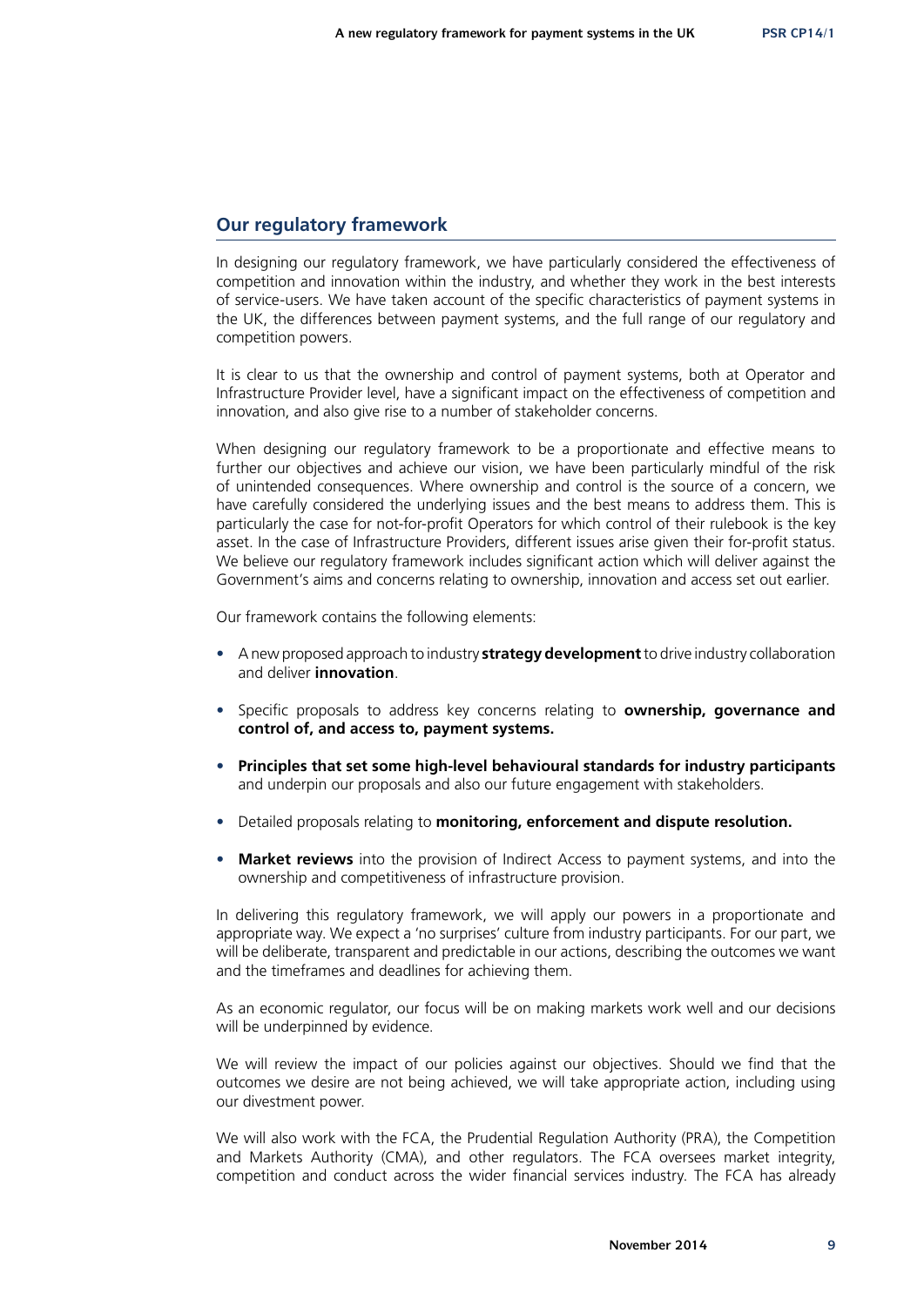announced that we will coordinate with them on work relating to Account Number Portability (ANP). The CMA announced on 6 November 2014 that it is launching its in-depth market investigation into the personal current account and small and medium-sized enterprises retail banking sectors – we will coordinate with the CMA on this. We will also work with the Bank of England, which oversees UK payment systems to ensure financial stability as well as managing the Real Time Gross Settlement system and operating settlement accounts. In addition, we have worked with Ofcom on a joint paper on innovation in UK payments.

#### **Next steps**

Our proposals are outlined in the table below, and our questions are included in the Supporting Papers (which provide details on our proposals) and in the Annex to this Consultation Paper. We welcome your comments by 12 January 2015 on our proposals as well as our planned future work.

We will consider your comments and expect to publish our final policies in a Policy Statement to be published by the end of March 2015, in readiness for our operational launch on 1 April 2015.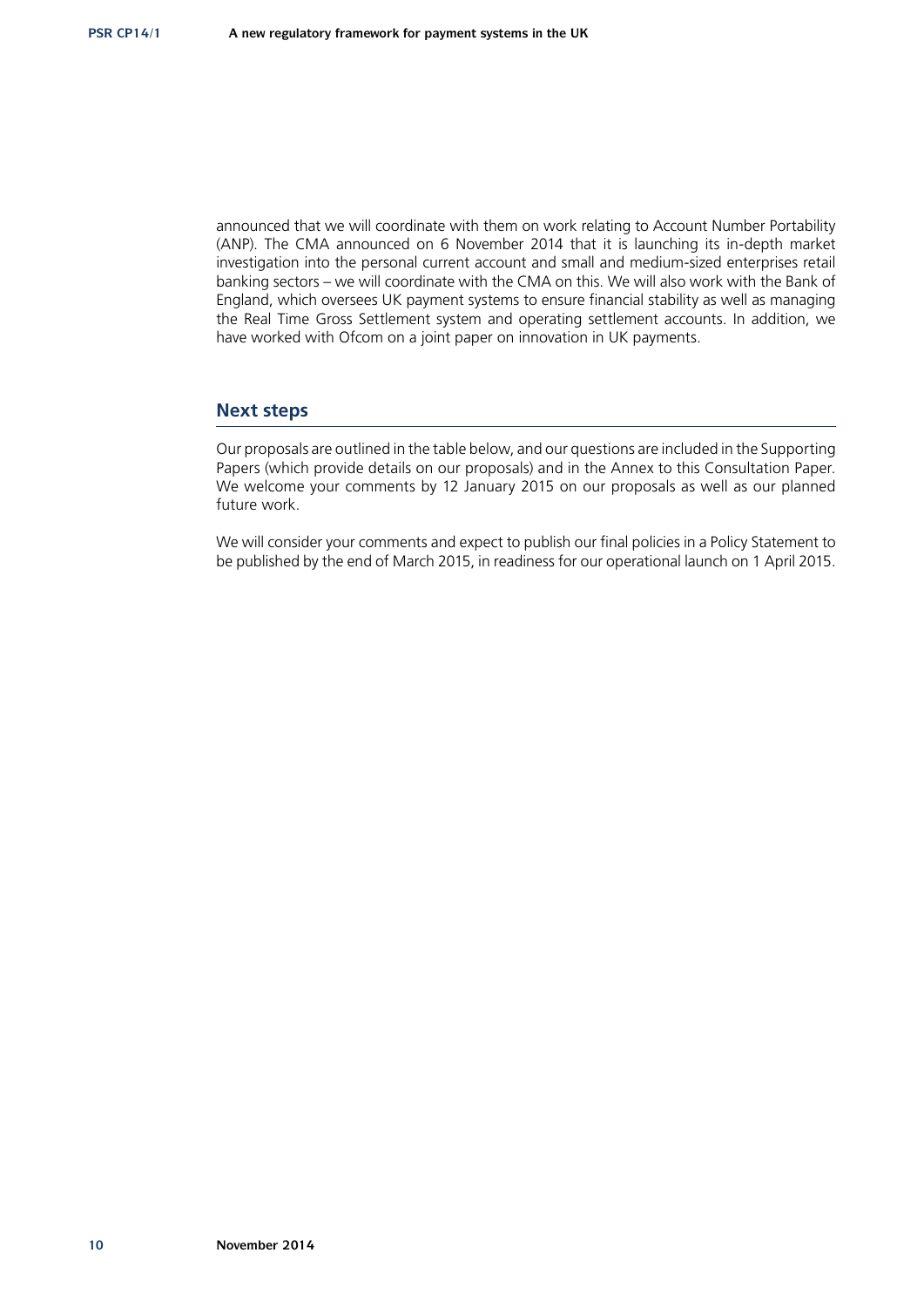| <b>Our policy proposals</b>                                                           |                                                                                                                                                                                                                                             |  |
|---------------------------------------------------------------------------------------|---------------------------------------------------------------------------------------------------------------------------------------------------------------------------------------------------------------------------------------------|--|
| 1. Industry strategy<br>(Supporting Paper 2)                                          | We will take control of the strategy development and setting process to<br>enable the UK to have world class payment systems $-$ we will set up a new<br>Payments Strategy Forum with broad representation of industry and<br>service-users |  |
|                                                                                       | We will launch a market review into the ownership and<br>competitiveness of infrastructure provision commencing by April 2015                                                                                                               |  |
| 2. Ownership, governance<br>and control of payment<br>systems<br>(Supporting Paper 3) | We will open up governance and control of payment systems by involving<br>additional players in more transparent decision making:                                                                                                           |  |
|                                                                                       | all Operators will be required to ensure <b>service-users</b> are appropriately<br>$\bullet$<br>represented in decision-making                                                                                                              |  |
|                                                                                       | conflicts of interest will need to be addressed so that individuals are<br>$\bullet$<br>not simultaneously a director of an Interbank Operator and of a Central<br>Infrastructure Provider to the same payment system                       |  |
|                                                                                       | all Operators will be required to <b>publish board minutes</b> and votes<br>$\bullet$                                                                                                                                                       |  |
|                                                                                       | Operators will be required to report to us on compliance with our<br>service-user direction annually                                                                                                                                        |  |
| 3. Direct access to payment<br>systems<br>(Supporting Paper 4)                        | Operators (of Bacs, C&CC, CHAPS and FPS) must have objective, risk-based,<br>and publicly disclosed Access Requirements, which permit fair and open<br>access                                                                               |  |
|                                                                                       | LINK, MasterCard and Visa, which are already subject to an access rule<br>under Article 28 of the European Payment Services Directive, must<br><b>publicly disclose</b> their Access Requirements                                           |  |
|                                                                                       | All Operators must report to us on compliance with the relevant access<br>rule applicable to them annually                                                                                                                                  |  |
| 4. Indirect access to<br>interbank systems<br>(Supporting Paper 4)                    | Sponsor Banks must <b>publish information</b> on the sponsor services they<br>offer (including access criteria and processes)                                                                                                               |  |
|                                                                                       | Industry will develop a PSR-approved Code of Conduct                                                                                                                                                                                        |  |
|                                                                                       | We will launch a market review into Indirect Access, commencing by<br>April 2015                                                                                                                                                            |  |
| 5. Interchange fees<br>(Supporting Paper 5)                                           | We will engage with relevant authorities on the proposed EU Interchange<br>Regulation. If implementation is delayed we will consider taking action in<br>the UK                                                                             |  |
| 6. Regulatory tools<br>(Supporting Paper 6)                                           | We will introduce <b>Principles</b> on our expectations of industry behaviour.<br>Industry will work with us on a 'no surprises' basis, discussing significant<br>developments with us in advance and on an ongoing basis                   |  |
|                                                                                       | We will issue Powers and Processes Guidance setting out our enforcement<br>and complaints procedures, Guidance on our statutory Objectives,<br>Penalties Guidance and our Administrative Priority Framework                                 |  |

**Note:** NICC is exempted from our access and governance directions because of the limited scope of its activities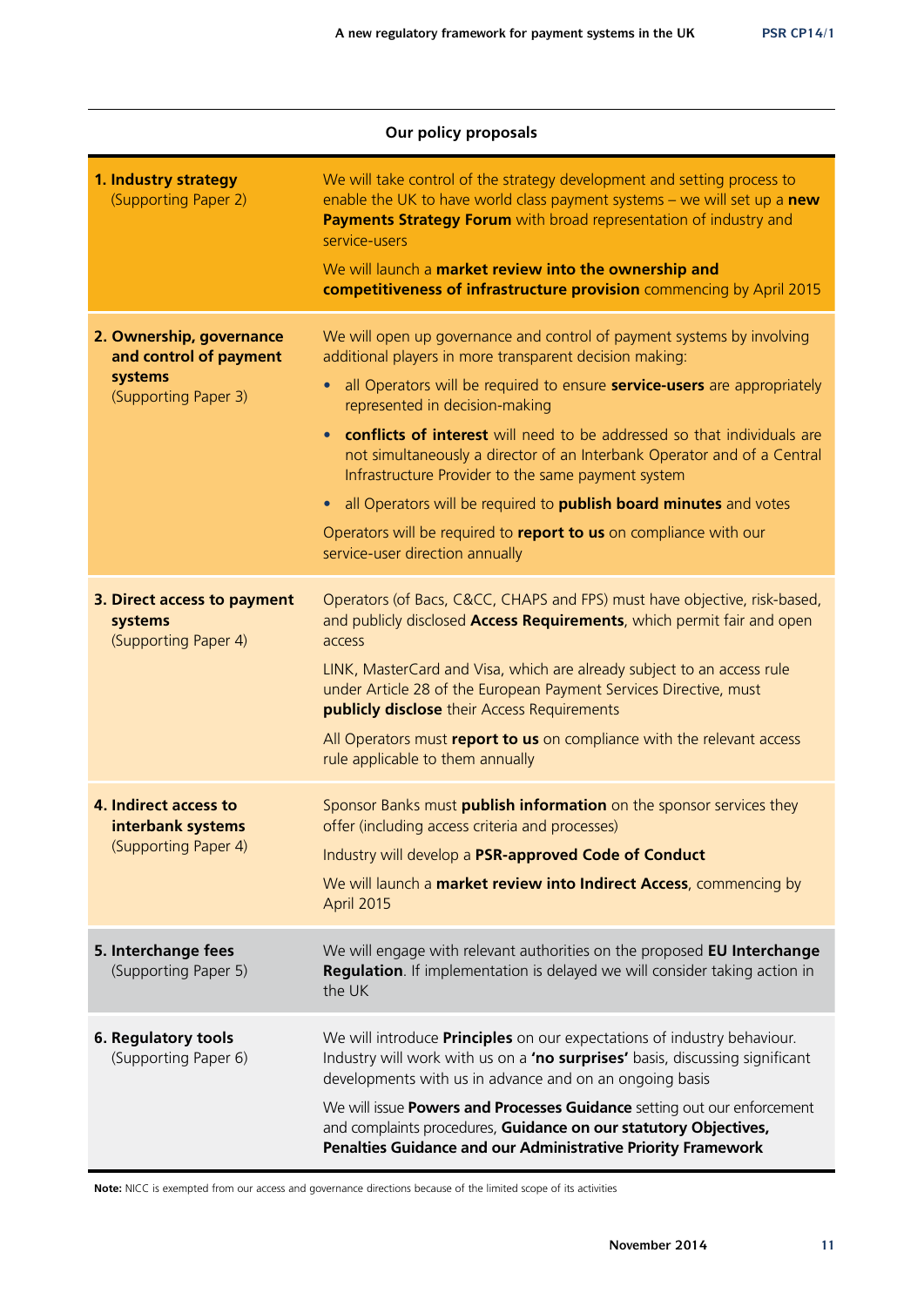# **Overview A. Consultation Paper and process**

- 1. This Consultation Paper sets out our proposals for a new regulatory framework for payment systems in the UK. Our package of proposals is designed to promote competition and innovation in payment systems and ensure that payment systems operate in the interest of service-users.
- 2. This Consultation Paper is intended to give stakeholders an understanding of our proposed approach and policies as well as background on the Payment Systems Regulator (PSR), the industry we will regulate and some of its key challenges.
- 3. There are several Supporting Papers to this Consultation Paper, which are available on our Consultation Paper web page. They contain more detail on our analysis and proposals, and set out our consultation questions in context.
- 4. This Overview is organised as follows:
	- **Part A:** Consultation Paper and process
	- **Part B:** The PSR, our vision and regulatory approach
	- **Part C:** The industry, structure and challenges

The following parts outline our proposed approach:

- **Part D:** Payments industry strategy and areas for collaboration
- **Part E:** Ownership, governance and control of payment systems
- **Part F:** Access to payment systems
- **Part G:** Interchange fees
- **Part H:** Holding industry to account
- **Part I:** How we will handle disputes
- **Part J:** Next steps
- 5. Expressions and acronyms we use are defined as appropriate in this Consultation Paper and in our *Glossary*. Where expressions are capitalised in the text (e.g. 'Operator'), a more detailed definition is included in our *Glossary*, which is included as Annex 1 to our Consultation Paper.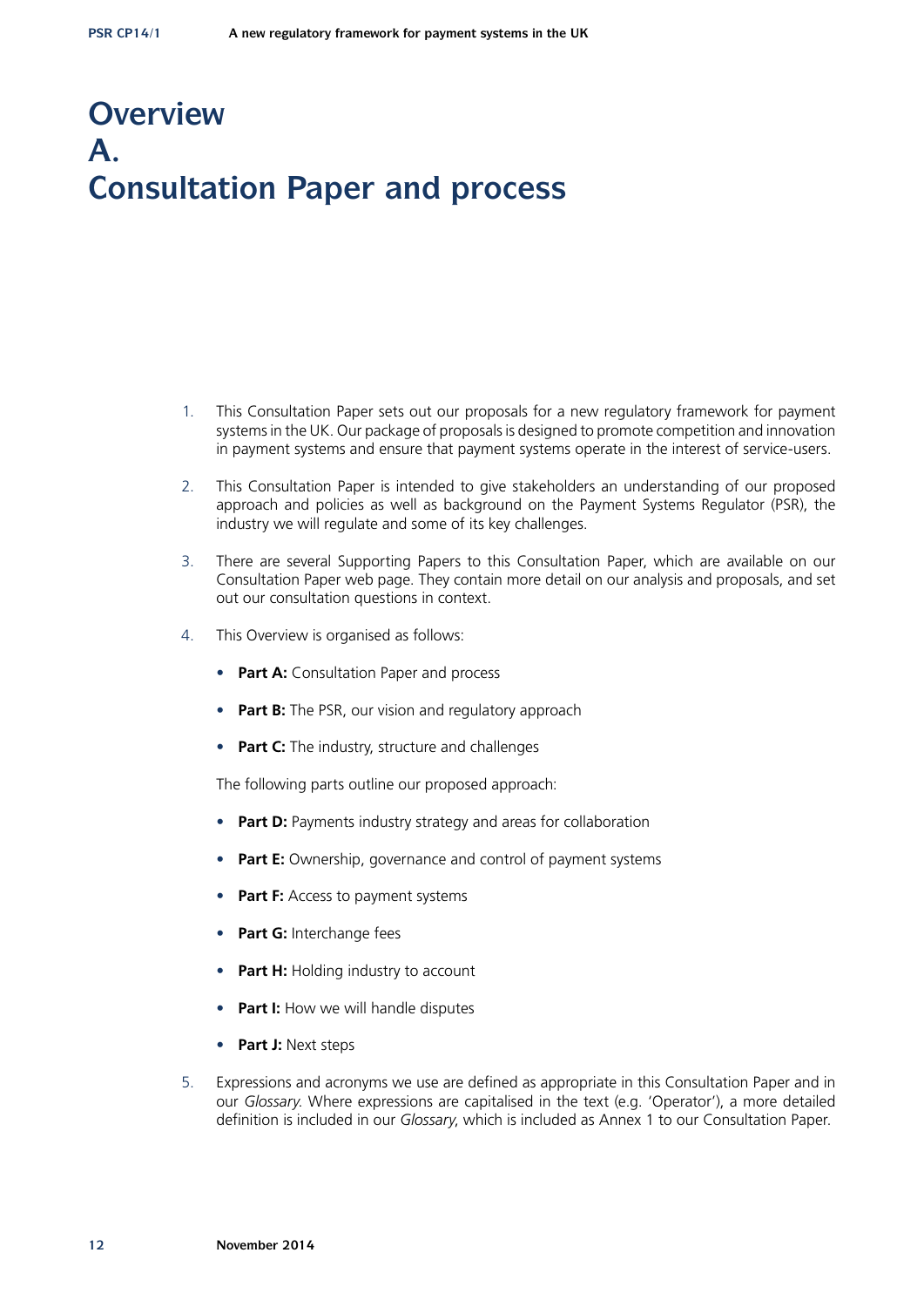- 6. A complete set of the consultation questions, the proposed directions that give effect to our policies, and a detailed table of contents for this Consultation Paper and for the Supporting Papers are included as Annexes to this Consultation Paper.
- 7. Our Equality Impact Assessment is provided in the Annex to *Supporting Paper 1: The PSR and UK payments industry*.
- 8. We commissioned several reports to give us further insight in specific areas. The full reports are available on our website (and are referenced in the detailed table of contents).

#### **Consultation process**

- 9. This Consultation Paper follows the March 2014 *Call for Inputs*. In response to this we received over 80 responses from stakeholders.<sup>1</sup> These responses outlined a number of areas of concern which we have explored further in a wide ranging stakeholder engagement programme held over the seven months since April 2014. This has included workshops, questionnaires and interviews.
- 10. The infographic below summarises our engagement with stakeholders since April 2014.
- 11. Our Consultation Principles set out our approach to how we will carry out public consultations, including our intention to act transparently and engage with our stakeholders to seek feedback on our proposals (see Annex 1 to *Supporting Paper 1: The PSR and UK payments industry)*.
- 12. We will continue our stakeholder engagement throughout this consultation process with events, meetings and also interaction with our Statutory Panel (the Panel).<sup>2</sup> The Panel will have an independent chair and will include representatives nominated by service-users and participants in the payment systems industry.
- 13. This Consultation Paper and the Supporting Papers are designed to set out our proposals and request your feedback. Each Supporting Paper includes questions on a number of issues on which we would particularly like to receive views. We have included references to our Supporting Papers and questions in the relevant sections of this Consultation Paper.
- 14. We will issue our final Policy Statement, having considered this feedback. The Policy Statement will set out our final policies, processes and priorities for when we become operational in April 2015.

<sup>1</sup> See our *'Sources of evidence'* document, which is included as Annex 4 to *Supporting Paper 1: The PSR and UK payments industry*. This lists all the respondents to our *Call for Inputs*.

<sup>2</sup> Under section 103 FSBRA we have a general duty to set up one or more panels made up of participants in payment systems and service-users.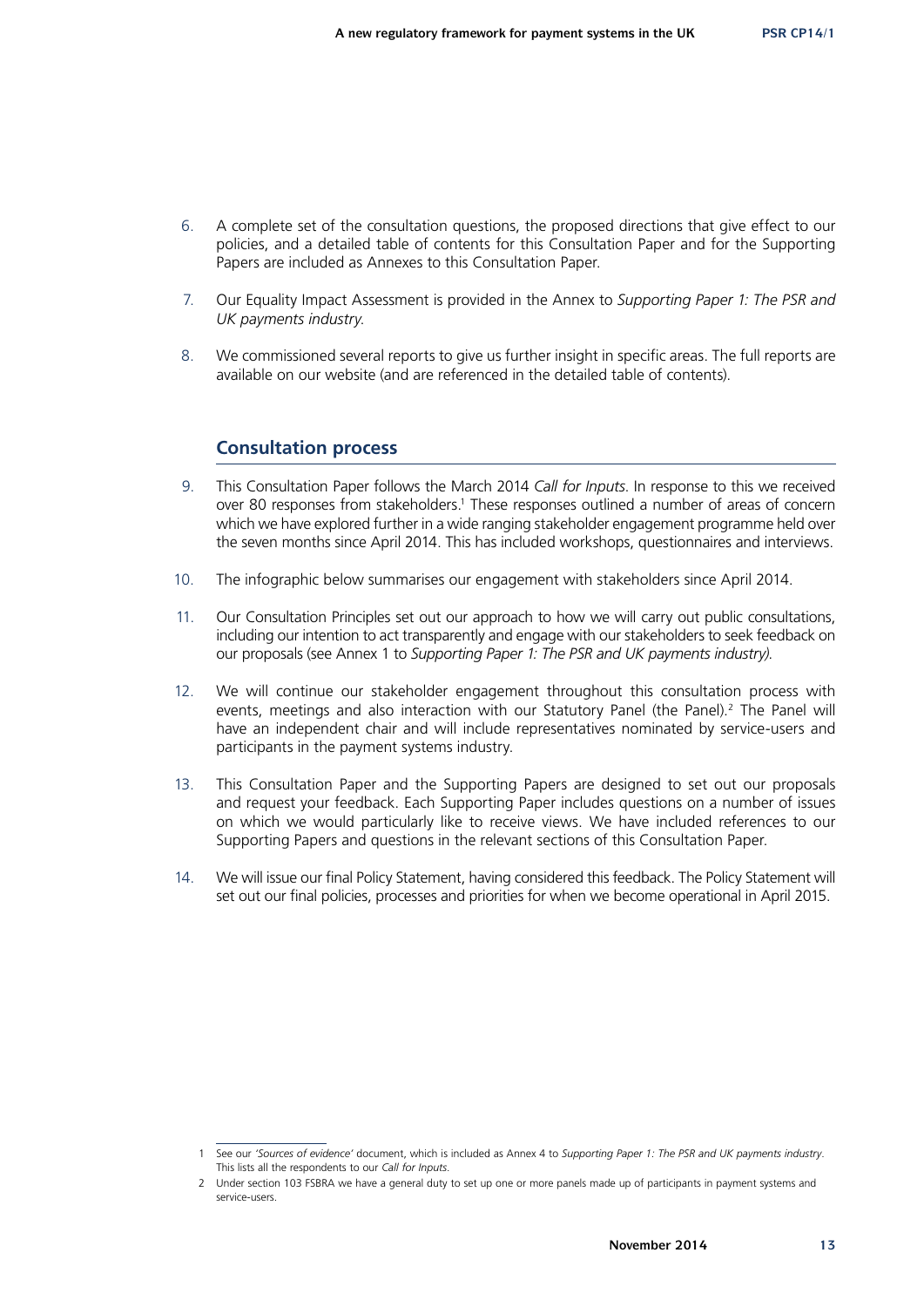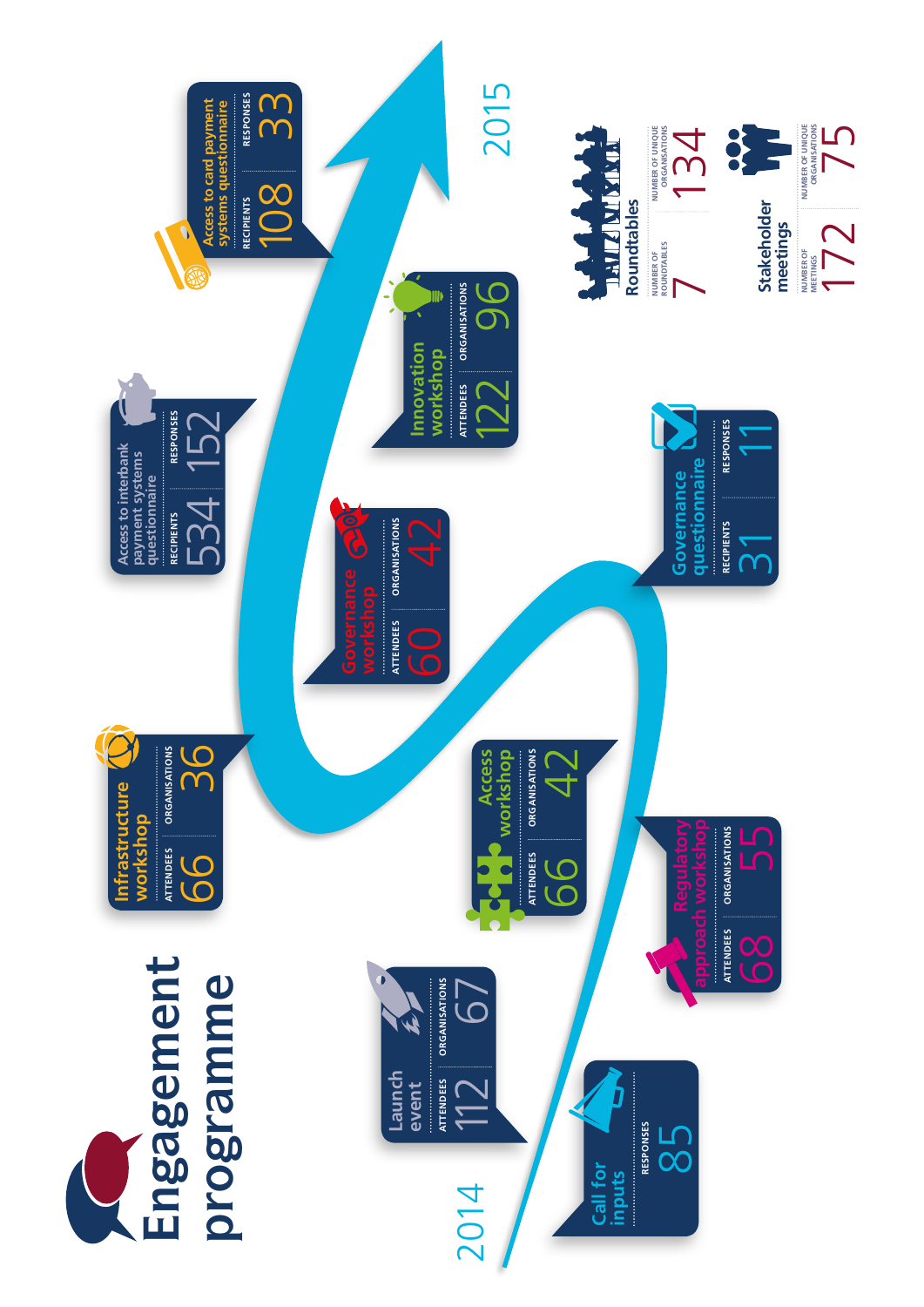# **B. The PSR, our vision and regulatory approach**

**15.** This section outlines the background to the PSR, our objectives and powers, and our vision for the industry to provide world class payment systems. It also outlines our regulatory approach for achieving this vision, in particular that we will be an evidence-based and proportionate regulator focused on making payments work well for service-users. In addition, we introduce the broad areas of our regulatory approach, which we discuss in more detail later in the Overview.

#### **The PSR**

- 16. The PSR was incorporated as a subsidiary of the FCA on 1 April 2014. It was created under the Financial Services (Banking Reform) Act 2013 (FSBRA), following the Treasury's consultation Opening up UK Payments in March 2013.<sup>3</sup> We will become fully operational on 1 April 2015.
- 17. The establishment of the PSR follows a number of reviews into payment systems in the UK. The 2000 *Cruickshank Report* expressed concerns about payment systems in the UK regarding inefficiencies, lack of competition and governance issues. This led to the Office of Fair Trading conducting a market study in 2003 and chairing the Payment Systems Task Force. In recent years, concerns have continued to be raised, among others by the Independent Commission on Banking, the Treasury Select Committee, the Parliamentary Commission on Banking Standards and the Treasury.
- 18. These events have ultimately led to the establishment of the PSR as an independent economic regulator to address the concerns they identified. With this in mind, the PSR has been given three statutory objectives as follows:
	- to promote **effective competition** in the markets for payment systems and for services provided by those systems, including between Operators, PSPs and Infrastructure Providers, in the interests of service-users
	- to promote the development of and **innovation** in payment systems, in particular the infrastructure used to operate payment systems, in the interests of service-users, and
	- to ensure that payment systems are operated and developed in a way that considers and promotes the **interests of service‑users**.
- 19. To realise these objectives, we have been given a range of strong regulatory and competition powers, enabling us, among others, to:
	- give directions on actions and standards
	- impose requirements regarding system rules

<sup>3</sup> [https://www.gov.uk/government/uploads/system/uploads/attachment\\_data/file/221903/consult\\_opening\\_up\\_uk\\_payments.pdf](https://www.gov.uk/government/uploads/system/uploads/attachment_data/file/221903/consult_opening_up_uk_payments.pdf)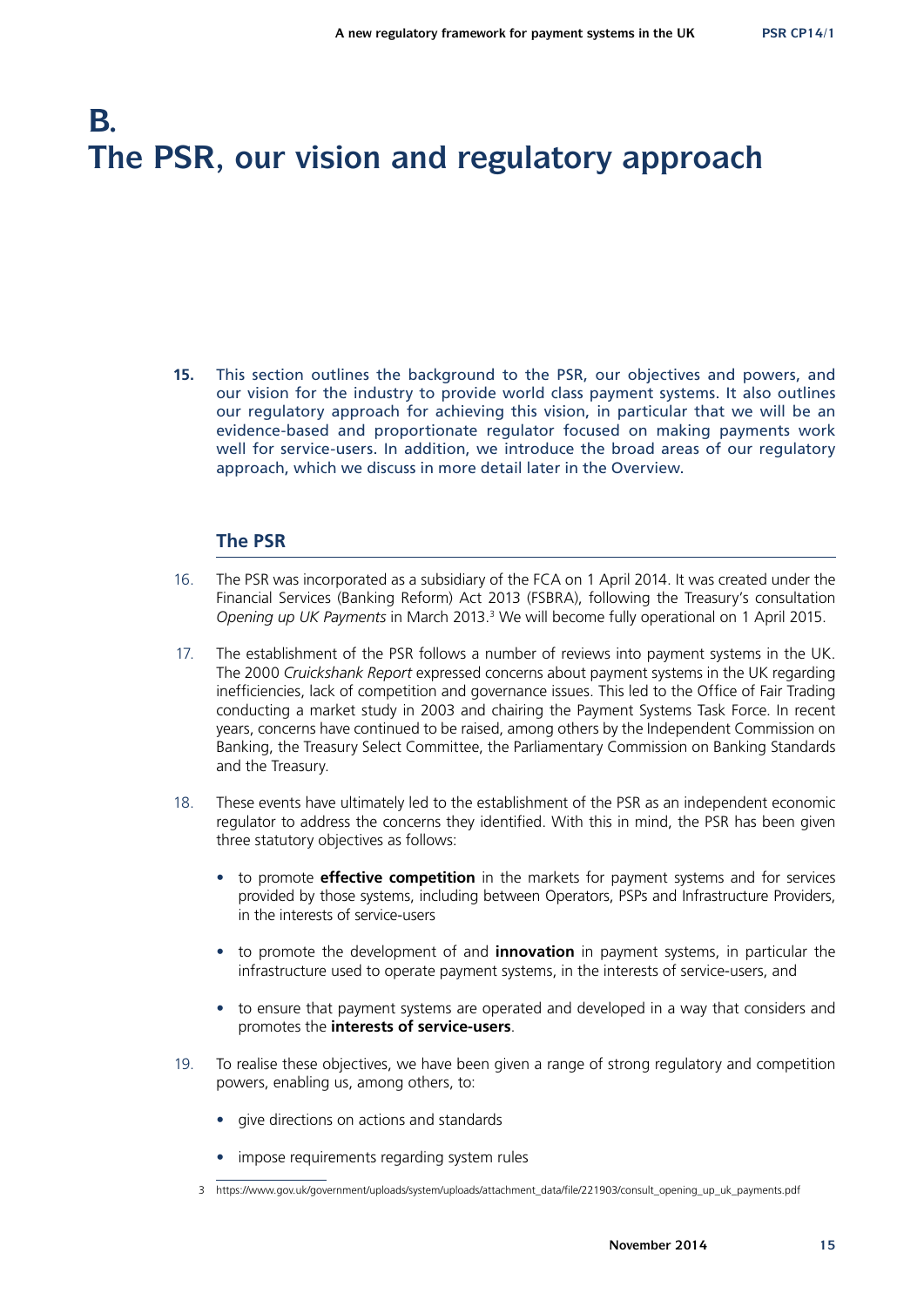- require that payment systems give access to PSPs
- amend agreements relating to payment systems
- act where we see anti-competitive practices, alongside the Competition and Markets Authority (CMA)
- 20. *Supporting Paper 1: The PSR and UK payments industry* sets out in more detail our objectives and our legal and regulatory framework.

#### **Our vision**

- 21. Since being established, we have set out to understand the concerns the earlier reviews into payment systems identified, but also the growing challenges and opportunities that industry developments bring. This has guided us in developing our vision of the UK having world class payment systems. This means payment systems that:
	- are **responsive** to, and focused on the changing needs of service-users
	- promote **innovation,** both technological and commercial, to meet future challenges
	- enable **effective competition** between providers of payment services
	- are **efficient, provide value** and are easy and cost-effective to use and operate
	- **are reliable,** secure, stable and predictable

#### **Our regulatory approach**

- 22. We have designed our proposed regulatory framework to enable us to realise our vision. Having consulted extensively with stakeholders and considered the full range of our regulatory and competition powers, we have designed our framework to be a proportionate and effective means to further our objectives and to take account of the specific characteristics of payment systems in the UK.
- 23. This framework contains several elements:
	- A new proposed approach to industry **strategy development to drive industry collaboration and deliver innovation** (see **Part D**)
	- Specific proposals to address key stakeholder concerns relating to **ownership, governance and control of, and access to, payment systems** (see **Part E** and **Part F**)
	- **Principles that set some high-level behavioural standards for industry participants** and underpin our package of proposals and also our future engagement with stakeholders (see **Part H**)
	- Detailed proposals relating to **monitoring, enforcement and dispute resolution** (see **Part H** and **Part I**)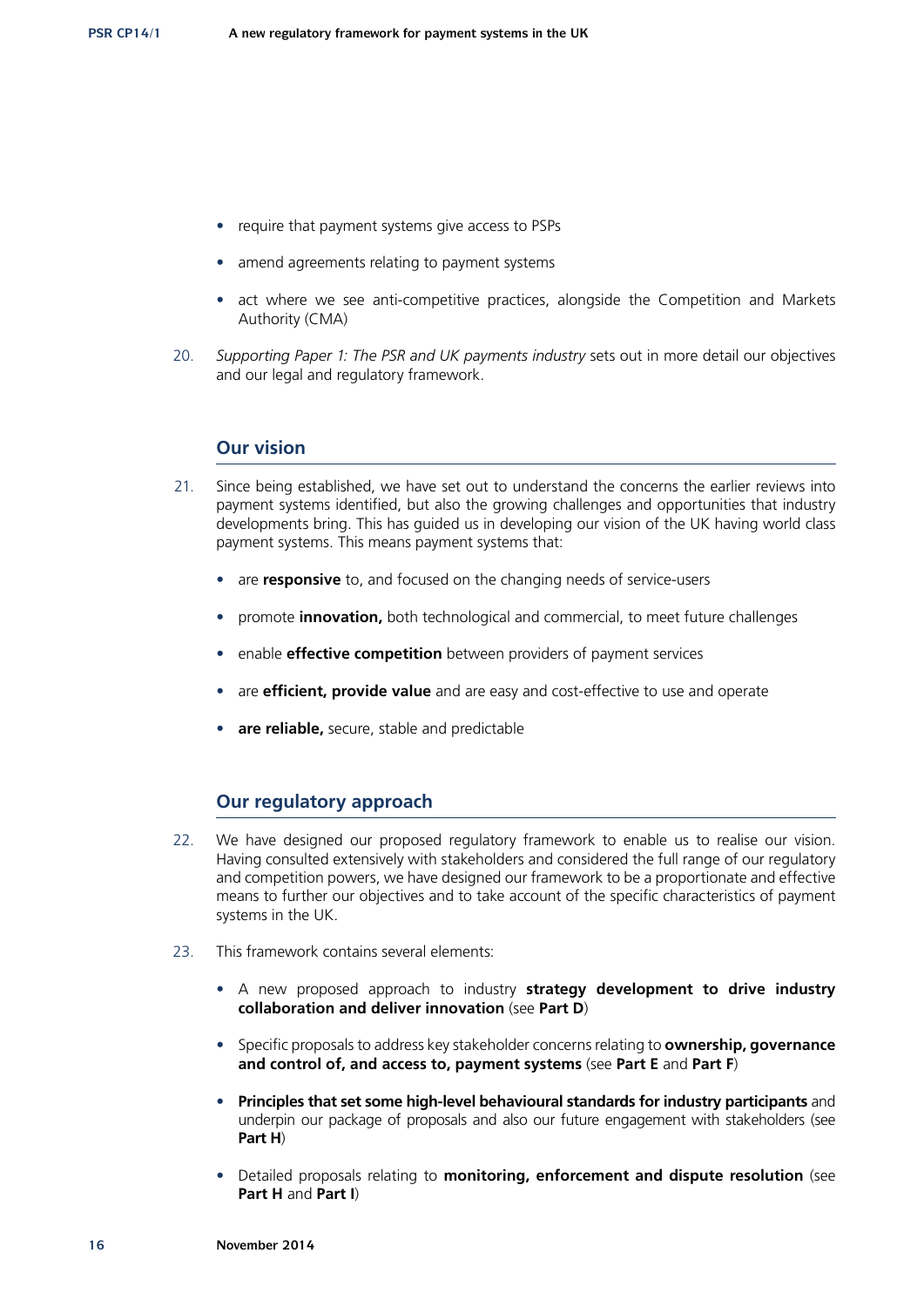- **Market reviews** into the provision of Indirect Access to payment systems (see **Part F**) and the ownership and competitiveness of infrastructure provision (see **Part D**).
- 24. In delivering this framework, we will apply our powers in a **proportionate** and appropriate way. We will focus our regulatory action on furthering our objectives, taking into account our regulatory principles and proposed Administrative Priority Framework, which helps us decide whether taking action would be consistent with our administrative priorities (for more details, see Part D to *Supporting Paper 6: Regulatory tools* and *Annex 2* to that *Supporting Paper*). We will keep payments markets under review and consider issues raised by stakeholders. Where we identify specific concerns, we will ask stakeholders for their views and supporting evidence.<sup>4</sup>
- 25. We expect a **'no surprises'** culture in which industry participants engage meaningfully with us and keep us informed of anticipated developments before they are implemented. This includes expecting industry participants to cooperate with us by responding fully, accurately and promptly to any information requests we issue.
- 26. We will be **deliberate, transparent and predictable,** describing the outcomes we want and the deadlines for achieving them. While in some instances we will stipulate how these outcomes should be achieved, generally speaking we will expect industry to develop solutions and to decide how to implement them. To support this, we will issue directions and requirements focused on areas of concern, and we will issue guidance and set priorities where possible and appropriate. Where we can appropriately do so, we will look to issue our directions in the form of general high-level, legally-binding principles, rather than issuing prescriptive rules.
- 27. We will **focus on our impact and monitor** the extent to which this regulatory framework realises our expected outcomes and will consider further action where progress is too slow. We will act using our regulatory and competition powers as appropriate where we find examples of behaviour or encounter actions that may prevent or slow down the advancement of our objectives. We will also monitor progress to ensure our directions remain fit for purpose in light of changes in the market, law and regulation.
- 28. *Supporting Paper 1: The PSR and UK payments industry* sets out in more detail our proposed regulatory approach. Question **SP1-Q1** asks for feedback on this.

<sup>4</sup> The Annex to *Supporting Paper 1: The PSR and UK payments industry* contains our 'Sources of evidence' document, which sets out the main evidence we have relied upon in developing our policies and drafting this Consultation Paper and Supporting Papers. The relevant legal provisions referenced in this Consultation Paper and Supporting Papers are also included for convenience in the Annex to *Supporting Paper 1: The PSR and UK payments industry*.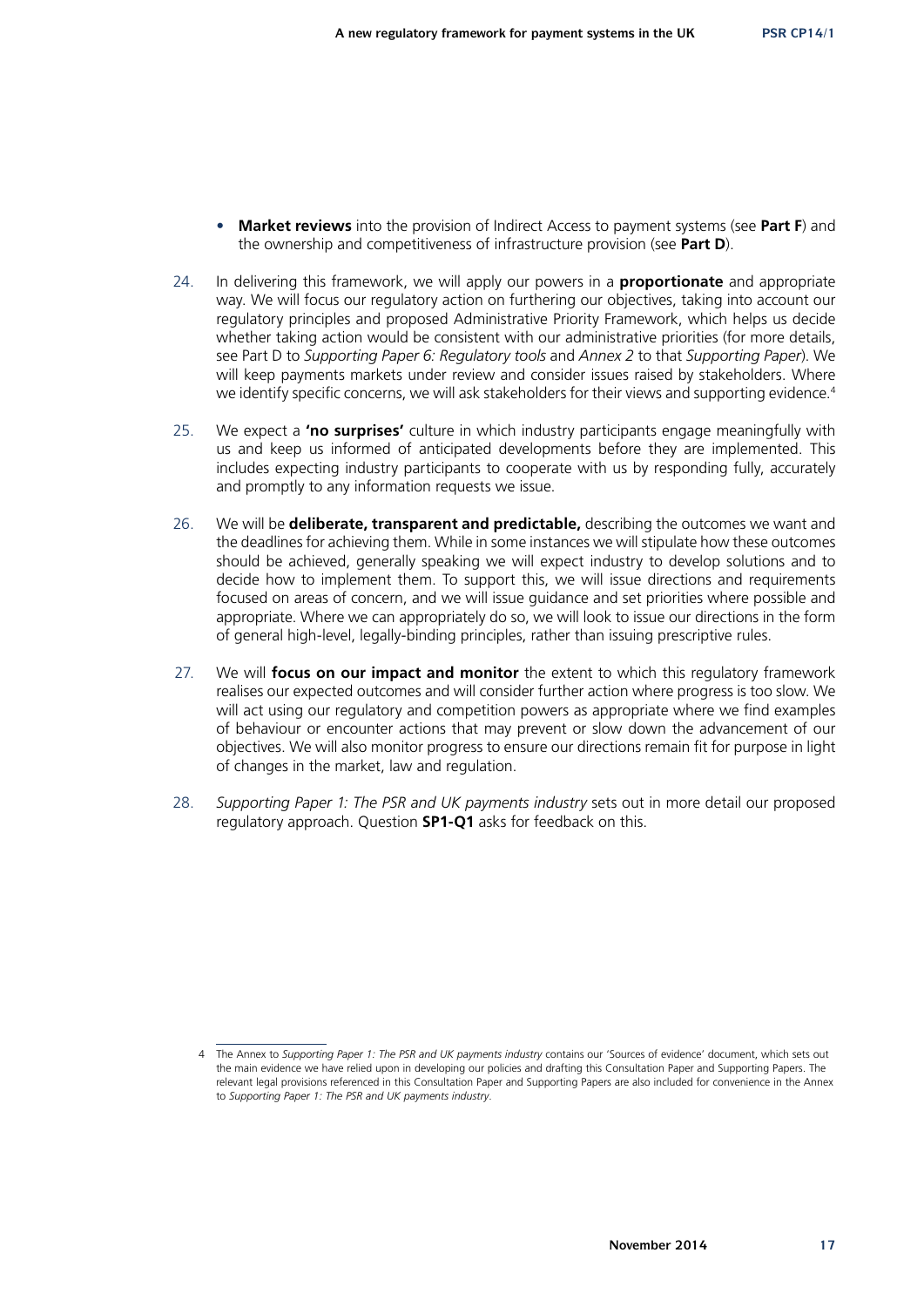# **C. The industry, structure and challenges**

- **29.** The payment systems industry has a number of unique characteristics and challenges. It has evolved through a mixture of collaboration, particularly in interbank systems, and competition, in particular among card systems as well as among PSPs of all payment systems. While this has produced systems that are relatively resilient, the pace of innovation has been impeded.
- **30.** This section outlines our assessment of some of these characteristics and the challenges to which they give rise. It also explains why our regulatory framework has been specifically tailored for the payments industry and, in particular, why our initial policy proposals are focused on industry strategy development, the ownership, governance and control of, and access to, payment systems.

#### **Payment systems**

- 31. Payment systems form a vital part of the UK's financial system they underpin the services that enable funds to be transferred between people and institutions. They enable you to pay a deposit on a house, withdraw money from a cash machine, pay by direct debit, write a cheque, receive your salary directly into your back account and transfer money to friends and family via your smartphone. Last year these payment systems processed more than 21 billion transactions, worth more than £75 trillion.
- 32. In essence, payment systems enable the transfers of funds. For our purposes, they do not include systems for settling securities or those operated by recognised clearing houses or arrangements for the physical movement of cash.
- 33. Payment systems underpin the delivery of payment services. Payment systems are effectively a set of rules that govern transfers of funds between PSPs. It is PSPs that offer payment services to individuals, firms and other organisations including Government, (which is the largest user of payment systems by volume of transactions).
- 34. A further critical element of payment systems is the provision of payment systems infrastructure – essentially the hardware, software, secure telecommunications networks and operating environments that are used to manage and operate payment systems, and therefore support the clearing and/or settlement of transfers of funds.

#### **Who we will regulate**

35. We will regulate payment systems that have been designated by the Treasury, and all of those systems' participants. We can only use our regulatory powers in relation to designated payment systems, whereas our competition powers are available with respect to all payment systems. On 14 October 2014, the Treasury published its consultation *Designation*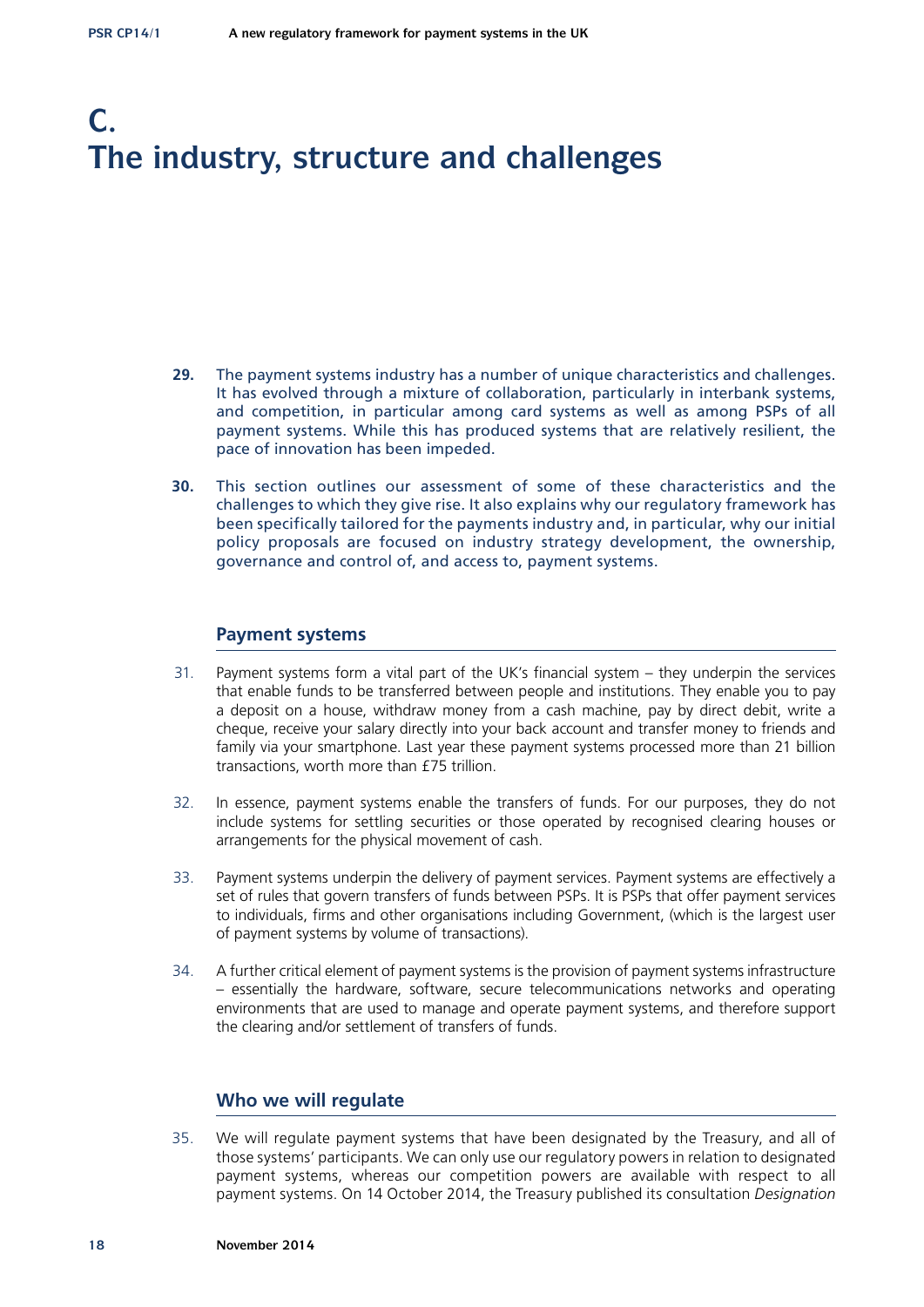*of payment systems for regulation by the Payment Systems Regulator*5 in which it proposed designating the following payment systems:6

- Bacs C&CC (Cheque & Credit Clearing)
	- CHAPS Faster Payments Service (FPS)
- LINK Northern Ireland Cheque Clearing (NICC)
- MasterCard Visa
- 36. *Interbank payment systems* were developed to enable payments to be made between PSPs and service-users. Each payment system supports a different kind of payment service, for example:
	- **Bacs** is the interbank system that processes payments through two principal electronic payment schemes: Direct Debit, which is used for example by individuals to pay bills, and Bacs Direct Credit, used among others by businesses to pay employee salaries and wages. BPSL (Bacs Payment Schemes Ltd) is the Operator of the Bacs payment system.
	- **C&CC (Cheque & Credit Clearing)** is the interbank payment system in England, Scotland and Wales that processes cheques and other paper instruments. C&CCCL (Cheque and Credit Clearing Company Ltd) is the Operator of the C&CC payment system.
	- **CHAPS** is the UK's real-time, high-value sterling interbank payment system, where payments are settled over the Bank's Real Time Gross Settlement (RTGS) system. CHAPS processes both wholesale (e.g. international payments) and retail payments (e.g. house purchases). CHAPS Co (CHAPS Clearing Company Ltd) is the Operator of the CHAPS payment system.
	- **FPS** (**Faster Payments Service**) is the interbank payment system that provides near realtime payments as well as Standing Orders. Virtually all internet and telephone banking payments in the UK are now processed via FPS. It is also used by PSPs to process other services. FPSL (Faster Payments Scheme Ltd) is the Operator of the FPS payment system.
	- **LINK** is the interbank payment system that enables end-users to take cash out of their bank accounts (amongst other activities) using the LINK network of ATMs in the UK. LINK Scheme is the Operator of the LINK payment system.
	- **NICC** (**Northern Ireland Cheque Clearing**) is the interbank payment system in Northern Ireland that processes cheques and other paper instruments. BBCCL (Belfast Bankers' Clearing Company Ltd) is the Operator of the NICC payment system.

<sup>5</sup> [https://www.gov.uk/government/consultations/designation-of-payment-systems-for-regulation-by-the-payment-systems-regulator/](https://www.gov.uk/government/consultations/designation-of-payment-systems-for-regulation-by-the-payment-systems-regulator/designation-of-payment-systems-for-regulation-by-the-payment-systems-regulator) [designation-of-payment-systems-for-regulation-by-the-payment-systems-regulator](https://www.gov.uk/government/consultations/designation-of-payment-systems-for-regulation-by-the-payment-systems-regulator/designation-of-payment-systems-for-regulation-by-the-payment-systems-regulator)

<sup>6</sup> The Bank of England is not to be regarded as a participant of any kind in any payment system in accordance with s.42(8) FSBRA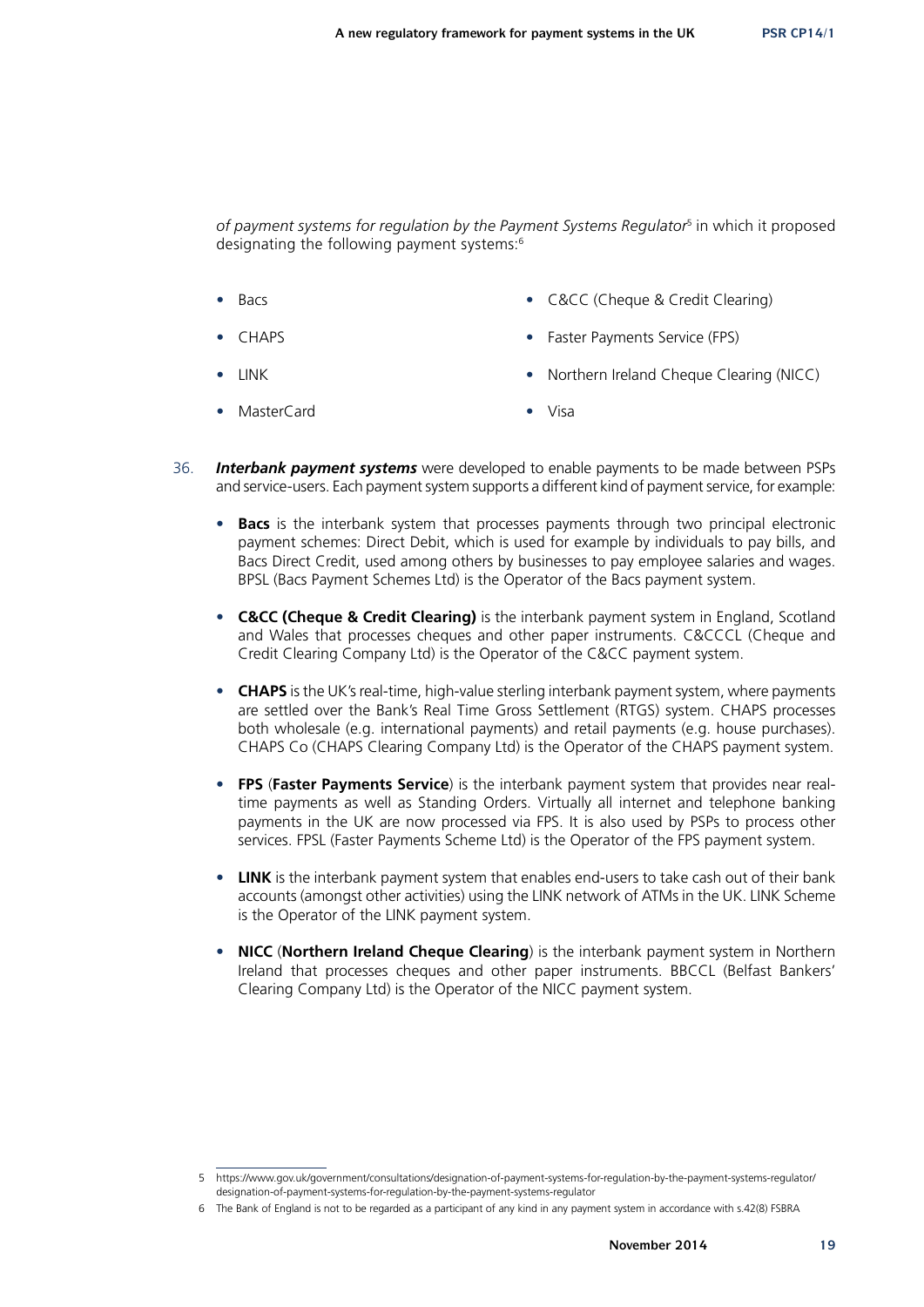- 37. For each of these systems, we will regulate the Operators of these systems along with their Infrastructure Providers and the PSPs (such as credit institutions, Payments Institutions (PIs) and Electronic Money Institutions (EMIs)) that provide services using these payment systems. We explain in more detail who these parties are in *Supporting Paper 1: The PSR and UK payments industry*.
- 38. *Card payment systems* enable individuals and organisations to make payments by card by providing a network which joins up:
	- **cardholders** who use the cards as a way to make payments
	- **issuers** which make payment cards available to cardholders
	- **merchants** which are the retailers or service providers that accept card payments from cardholders
	- **acquirers** which process card payments on behalf of merchants
- 39. The card payment systems the Treasury is considering designating are:
	- **MasterCard,** which is operated by MasterCard Inc.
	- **Visa,** which is operated collectively by Visa Europe and Visa UK Limited.
- 40. We will regulate all participants in card payment systems that have been designated by the Treasury, including the Operators of card payment systems, their Infrastructure Providers and PSPs (such as the card issuers and acquirers).

#### **Industry bodies**

- 41. The industry is represented and overseen by a wide range of bodies. These include industry bodies such as the Payments Council, the UK Cards Association and sector trade bodies, including (but not limited to) the British Bankers' Association, the Building Societies Association and the Electronic Money Association, which represent and provide services for their sector-specific members.
- 42. We expect the industry to determine for itself how best it should be represented. However, we expect our role as regulator to be to replace some functions currently performed by the Payments Council, particularly in relation to the process for setting industry strategy and performing quasi-regulatory functions such as those set out below under 'Reserved matters' in **Part E** of this Consultation Paper. We discuss these issues further in **Part D** and **Part E**.

#### **Industry structure and challenges**

- 43. Payment systems are characterised by network effects, two-sided markets, and commonly involve different PSPs in transactions, which means a level of collaboration might be required to set up payment systems and to introduce new services or develop existing services provided by payment systems.
- 44. This collaboration enables the flow of payments between different PSPs. It can allow many PSPs, including banks, building societies and small PSPs, to compete in the provision of payment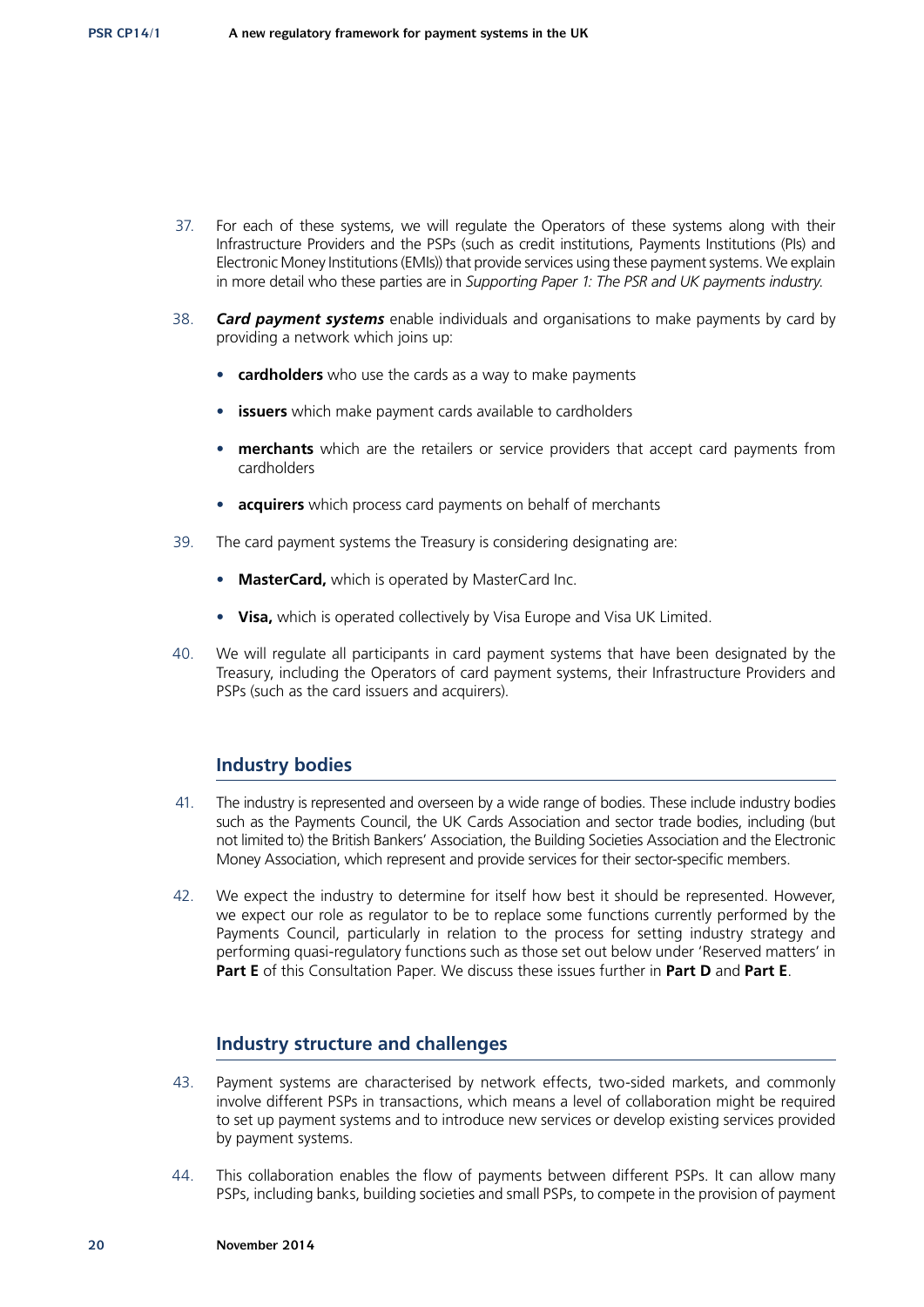services. This collaboration produces a number of benefits, for example agreed security and resilience standards for systems.

- 45. However, PSPs with Direct Access to payment systems (Direct PSPs) are also, in most cases, the owners of the Operators of those systems, which creates a number of vertical relationships in the industry. A number of interbank payment systems have evolved as collaborative networks, run as not-for-profit entities, controlled and owned by the larger PSPs (the large banks and building societies). In addition, a group of PSPs also own VocaLink, a key Infrastructure Provider to several of the main Interbank Operators. This group of PSPs are also the largest users of these payment systems.
- 46. Because of these relationships and their not-for-profit structure, most Interbank Operators set charges only to recover costs.<sup>7</sup> Under different ownership, the Operators and Infrastructure Providers may have a greater incentive to maximise profits by raising prices. This is an important factor we have been mindful of when considering how to use our powers and, in particular, in assessing whether to use our power to require the divestment of an interest in an Operator.
- 47. Nevertheless, these vertical relationships give rise to concerns about the exercise of control and influence over payment systems. The rulebooks of many of the payment systems are determined jointly by boards of directors appointed by the owners, the larger Direct PSPs. Since these banks compete with each other and with other PSPs, this may lead to distortions.
- 48. The larger Direct PSPs in the interbank payment systems may have the ability to exercise a significant degree of control and influence to design the rules of payment systems for their own benefit, and against the interests of their competitors or new entrants. As such, we currently believe that addressing ownership issues by focusing on the governance and control of payment systems is an appropriate way of dealing with the issues arising from vertical relationships in payment systems.
- 49. Although collaboration may be necessary, there is some competition between individual card payment systems, and there may be between card and interbank payment systems, but less so between interbank payment systems. Each interbank payment system provides distinct services that do not currently appear to overlap significantly.
- 50. The PSPs that own payment systems are also their largest users. They compete with each other, and with other PSPs, in the provision of payment services to end-users. At the PSP level, competition can produce real benefits to service-users, including end-users, not only in the provision of services provided by payment systems, but also wider retail banking services.
- 51. However, the incentive for an individual PSP to support collective innovation via an Operator may be weak, since their competitors are also likely to benefit from any such innovation. Some argue that the slow pace of innovation stems from the ownership structure of interbank payment systems.
- 52. At the infrastructure level, we believe there may be the potential for effective competition. However, there are benefits arising from the current structure of the industry, for example, the owners of the Infrastructure Providers are also the largest users of payment systems, and therefore have an incentive to keep costs down. We will assess further the ownership of, and competition in, the provision of payment systems infrastructure. In doing so, we will consider the expected outcomes that might arise for service-users under different possible future infrastructure models and ownership structures.

We note that for some interbank payment systems, PSPs also have to pay transaction charges to VocaLink, the Infrastructure Provider to those systems.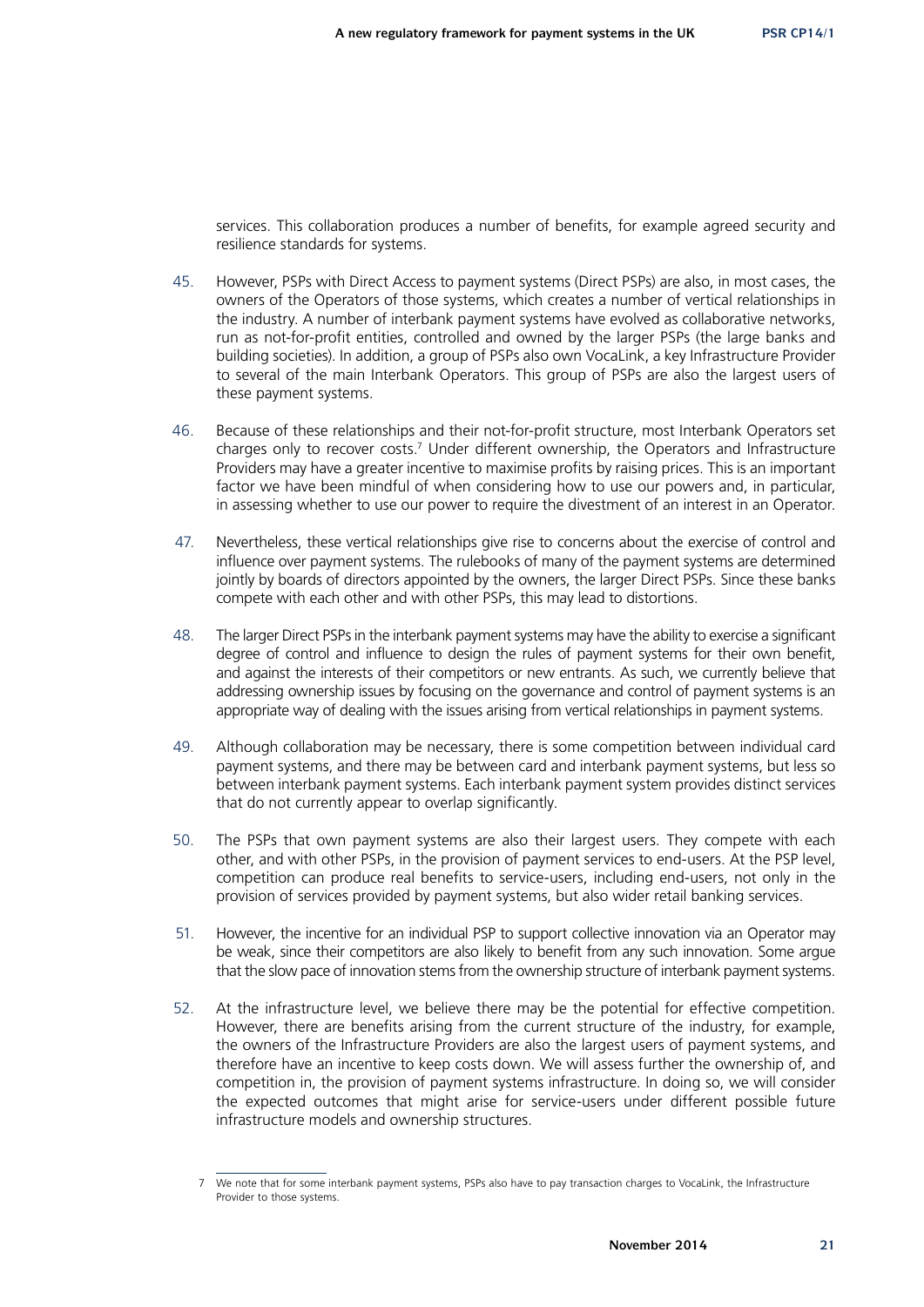- 53. Collaboration to date has generally resulted in the development of relatively robust and resilient systems. However, collaboration and vertical relationships have also, over time, had the effect of limiting competitive pressure in the industry, which may have hampered innovation and limited the representation of service-users and challengers in industry development.
- 54. The ability of these collaborative arrangements to address the needs of service-users and challengers is exacerbated by the speed of technological change broadening the demands of end-users.
- 55. This pace of technological change has given rise to a considerable degree of innovation at the payment service level. A study published jointly by Ofcom and the PSR (*Innovation in UK consumer*  electronic payments<sup>8</sup>) identifies many examples of innovation in payments by both communications and financial firms. These include the development of digital wallets by mobile operators, handset manufacturers and online platform providers often in agreements with card networks. Mobile players are also seeking to enter payments markets through contactless-enabled point-of-sale devices. For example, Vodafone launched its SmartPass mobile payments application in the UK in summer 2014, while EE's partnership with Barclaycard to provide Quicktap (a contactless wallet) was launched in 2012, and the Cash on Tap application was launched in 2013 to enable customers with a contactless-enabled Android phone to pre-load funds from a credit/debit card. The financial services industry led the development of Paym and Zapp, and firms such as PayPal are providing merchants with the ability to incorporate payments into new in-store experiences which use smartphones to improve merchant-consumer interaction.
- 56. These innovations in payments are found at the consumer-facing end. However, innovation within payment systems, at the Operator and infrastructure levels, appears to have been at a slower pace with change often driven by external (sometimes political) pressure. This slower pace of change within payment systems may impede the further development of new innovative products for consumers.
- 57. All the above factors have resulted in questions about the ability of payment systems to adapt, and whether existing governance and ownership structures continue to be fit-for-purpose. In addition, collaboration between PSPs may cause problems:
	- PSPs may not have adequate incentives to support collective innovation in the industry (see **Part D** below).
	- Large Direct PSPs may have the ability and incentive to operate payment systems in their own interests rather than to the benefit of all Direct PSPs in the payment system (see **Part E**  below).
	- Operators may set Access Requirements that limit access to payment systems (see Part F below).
- 58. Our regulatory framework and policy proposals outlined in this Consultation Paper aim at striking the right balance between competition and collaboration within the industry and with a positive outcome for innovation. We have also carefully considered issues of ownership, concluding that, at the present time, we can best address this through changes to the governance and control of systems.

<sup>8</sup> See this joint study which is an Annex to *Supporting Paper 2: Payments industry strategy and areas for collaboration*.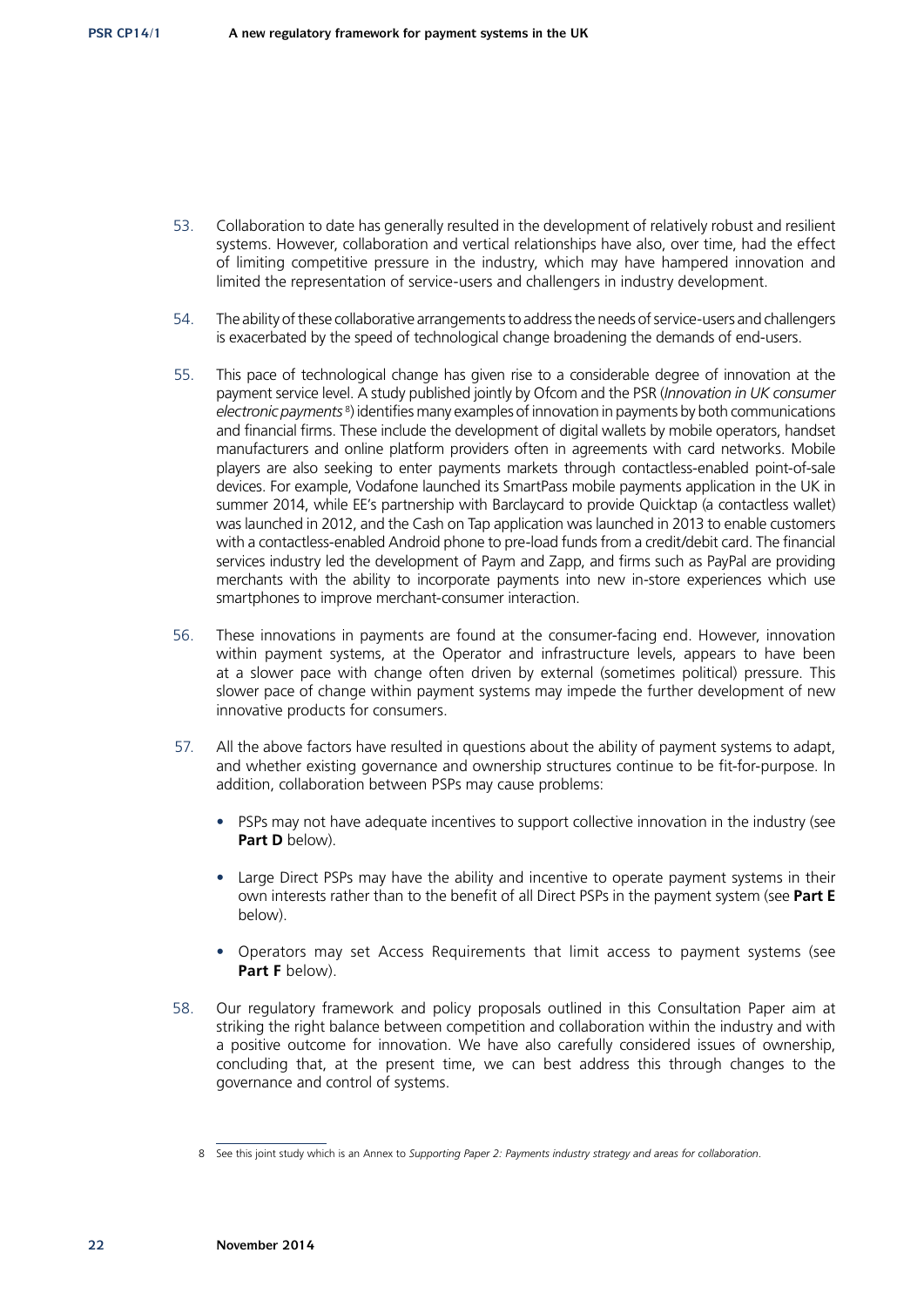- 59. We believe that these measures are a proportionate response to the issues discussed above. The rest of this Overview outlines our specific proposals in more detail beginning with industry strategy development and setting. We believe that these measures will speed up the delivery of necessary innovation. Our proposals will build on the areas of strength in the sector, while reducing barriers to competition and innovation that have arisen in other areas. Most importantly, they will bring an increased focus on the interests of service-users.
- 60. *Supporting Paper 1: The PSR and UK payments industry* sets out in more detail the industry structure and challenges.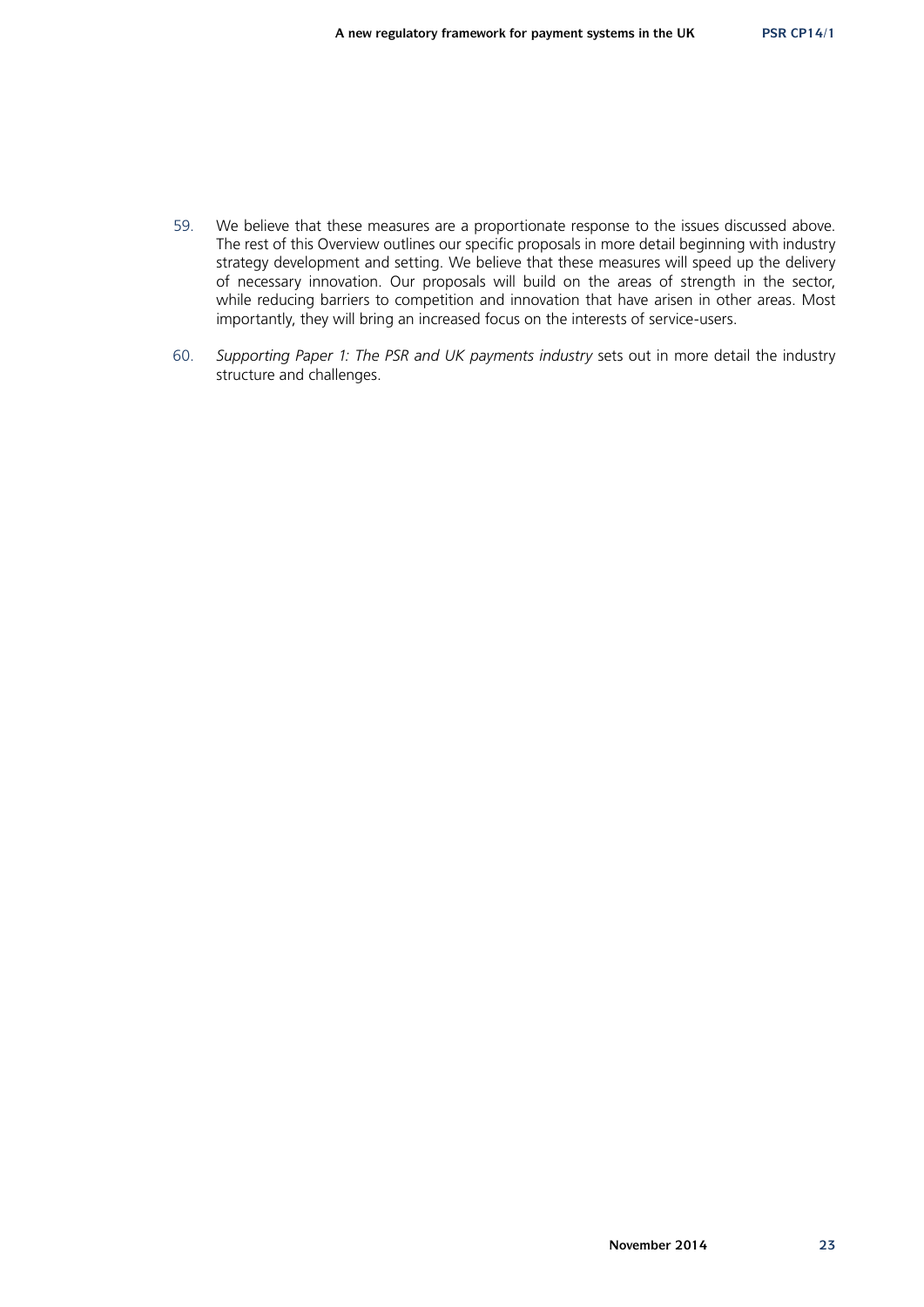### **D. Payments industry strategy and areas for collaboration**

- **61.** Realising our vision of having world class payment systems will require effective industry-wide strategy development, setting, co-ordination and planning. Our view is that while industry has collaborated effectively in some respects, it has had difficulty in agreeing strategy and driving forward change. This has slowed the pace of innovation in UK payments systems.
- **62.** To address this, we will drive the process for the development of industry strategy. We plan to launch a new Forum open to a wide range of industry stakeholders and service-users. This Forum will discuss, develop, determine and agree strategic priorities for the long-term development of payment systems in the UK. We intend the Forum to drive innovation, enable new and improved services, and help realise our vision of world class payment systems.
- **63.** To support industry collaboration, we believe it is important for UK payments infrastructure to be able to support new developments and innovations. We will review the ownership structures of, and competition in, the provision of payment systems infrastructure to ensure it can support our vision of world class payment systems. We have begun our Pre-Launch scoping work in preparation for the full launch of our market review into this, formally commencing by April 2015.

#### **Industry collaboration**

- 64. A number of organisations exist to facilitate payments industry collaboration in the UK. These include the Operators who coordinate with their Direct PSPs (and other stakeholders) to develop their respective payment systems. It also includes industry bodies, such as the Payments Council, which often take responsibility for coordinating activities between PSPs and/ or between Operators when change is required that extends beyond an individual payment system or that affects a range of PSPs or other stakeholders.
- 65. Recent examples of this kind of collaborative activity include the development of the Current Account Switch Service (CASS – a service that makes it easier for customers to switch their current account) and Paym (a service that enables person-to-person payments to be made using mobile phone numbers as a proxy for sort codes and account numbers).
- 66. Through previous industry reviews and consultations, and our recent engagement, a number of other infrastructure-related themes have emerged as important to the functioning and development of payment systems, for example messaging standards and ANP.
- 67. However, in order to initiate and coordinate these activities, an effective overarching strategy is required.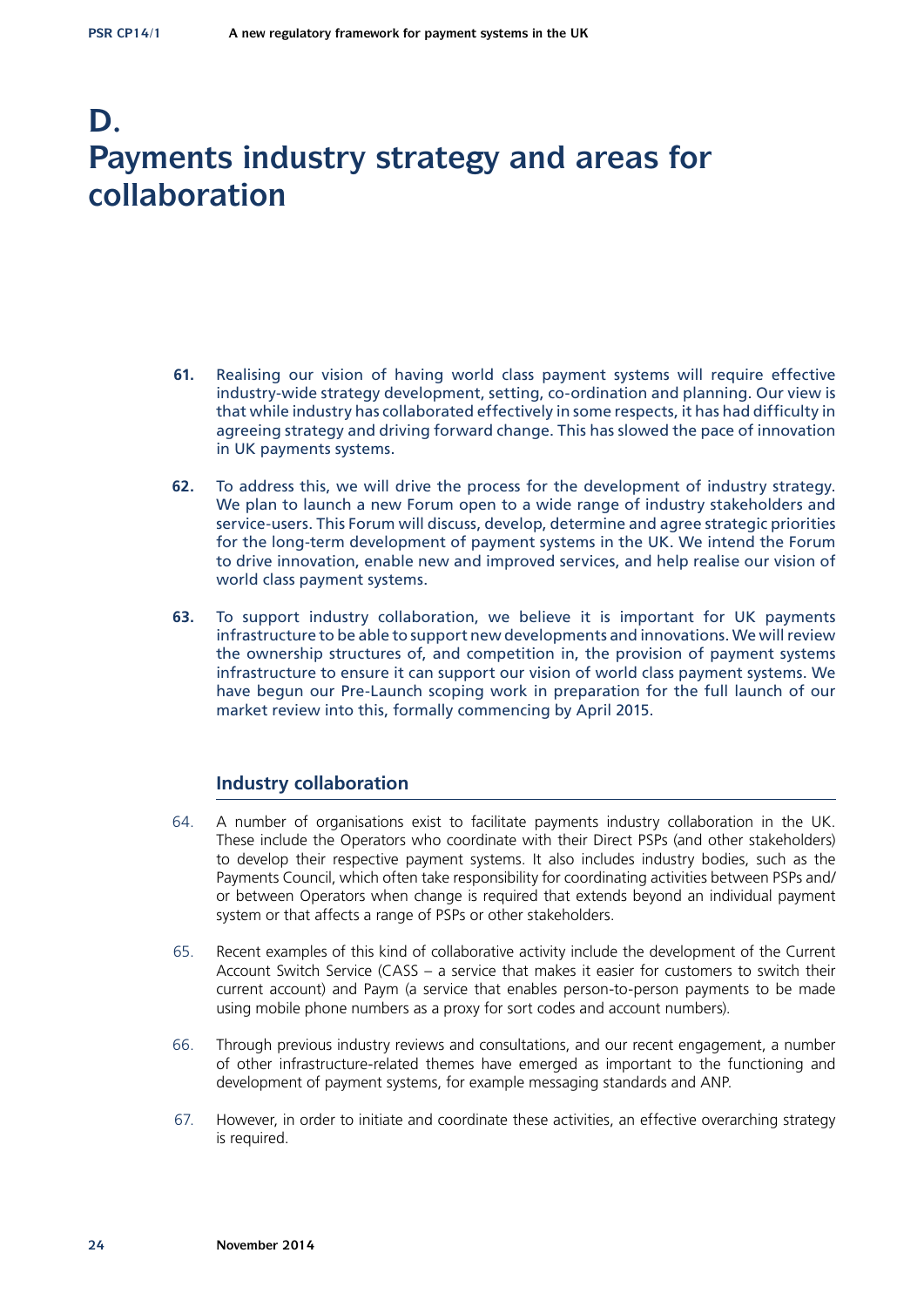- 68. Clear strategies can help stakeholders to allocate resources and investment and set out timetables for implementation of change. This is particularly important for payment systems where development can involve multiple parties, significant associated costs and long lead times.
- 69. A range of views received from stakeholders has indicated that the current process for developing collaborative industry strategy has encountered difficulties. There are several factors that impact on the pace of innovation, as well as the payment industry's ability to develop collaborative industry strategy:
	- Within the network of payment systems, major innovations need widespread adoption and collective investment, which requires broad agreement.
	- Existing industry participants may not have a commercial incentive to undertake collective investments where this could benefit competitors that also participate in the system.
	- Interests of participants will not always align and, within current governance arrangements, the consensus model creates the risk that collaborative initiatives can be blocked, or slowed.
	- Several infrastructure-related developments are usually being considered by the industry at the same time. We are aware that these may be interrelated and may require a more collaborative approach to ensure efficient and effective implementation.
- 70. The role of collaboration in facilitating payment system participants working together on operational matters is also important. This includes the delivery or implementation of system changes which result from strategic developments, regulations or government initiatives.
- 71. All of these factors contribute to the overall complexity of payment systems in the UK and may create concerns for any PSPs or service-users that want to use payment systems or the services provided by payment systems. While divergent priorities are inevitable within industry, a balance must be sought between accommodating the needs of individual participants and being able to agree shared strategy effectively to drive forward collaborative change.
- 72. We have heard from a range of stakeholders that they have concerns regarding:
	- The capacity of industry to plan ahead while meeting multiple external demands, such as change resulting from UK or European legislation.
	- Their ability to input into or influence decisions relating to the development of strategy by the Payments Council and by individual Operators.
	- The effectiveness of the Payments Council's and Interbank Operators' decision-making processes, which can create difficulties for progressing joint industry initiatives.
- 73. It also appears that collaborative change in the payments industry is only delivered after long periods of discussion or following external pressure, rather than as a result of a proactive strategy. The ability of the industry to respond to, or in some cases pre-empt, external requirements would be strengthened by effective strategic planning.
- 74. Having considered these matters, stakeholder views and our objectives, we are making the proposals set out below.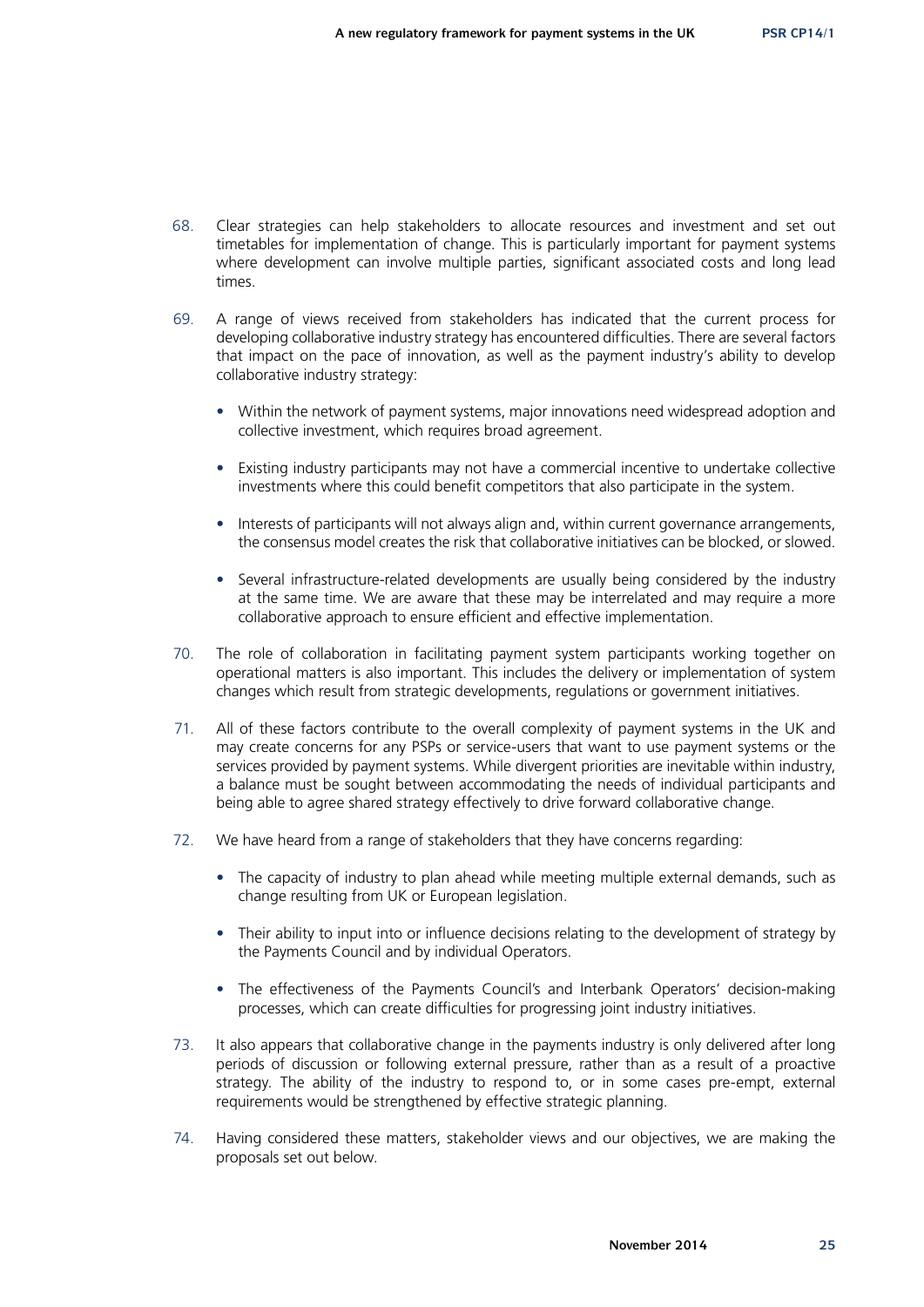#### **Our proposals on payments industry strategy and areas for collaboration**

- 75. **We will drive the process for the development of industry strategy. We propose to design and launch a new Forum open to a wide range of industry and service-user stakeholders.** This Forum will discuss, develop, determine and agree strategic priorities for the long-term development of payment systems in those areas where industry collaboration is necessary or desirable. We intend the Forum to drive innovation, enable new and improved services, and help realise our vision of having world class payment systems.
- 76. We propose to launch the Forum as soon as possible. A working group will be set up to assist in its design. To ensure the Forum launches with the right drive and focus, we propose to provide the secretariat for the Forum at its start, and we will appoint the independent chair for the Forum. We will set out some guiding principles under which the Forum should operate. The creation of the Forum will enable wide participation of stakeholders in the identification, assessment and development of strategic priorities for payment systems and their corresponding services. We think all Operators should be engaged in strategic discussions for the industry, not least to ensure that their individual strategic priorities can inform industry strategy and vice versa. We also consider that UK payments strategy needs input from the cards sector given the significant and growing share of payments that are made using cards in the UK.
- 77. We expect the Forum to increase participation in discussions, which should **promote innovation**  by opening up new opportunities for joint working between industry and service-users.
- 78. We will participate in the Forum. This will give us visibility on the Forum's operation and effectiveness. Through our participation, we will be able to guide the Forum, advise as appropriate, and act if necessary. Action may include the use of any of our regulatory or competition powers as appropriate and proportionate to unblock obstacles to us realising our vision and advancing our objectives. It is our lead in establishing the Forum and our presence on it that we believe will enable the Forum to succeed in leading industry strategy to a degree that has not been possible for previous industry bodies.
- 79. Through previous industry reviews and consultations, and our recent industry engagement, a number of infrastructure-related themes have emerged as important to the functioning and development of payment systems (e.g. ANP, cheque imaging and messaging standards). Our proposed Payments Strategy Forum may provide the best forum to discuss the outcomes, development and implementation of the various infrastructure-related themes.
- 80. The Bank and other relevant regulators should be able to participate in the Forum. We believe that the creation of the Forum can also benefit initiatives led by other regulators, such as the FCA's Project Innovate, which is looking to help technology firms and other companies innovate in financial services markets. Many of these innovators are focussed on payments markets.
- 81. **We will launch a market review into the ownership of, and competition in, the provision of infrastructure.** To support industry collaboration we believe it is important for UK payments infrastructure to be able to support new developments and innovations at all levels, including both the system and service levels. The review will evaluate what the expected outcomes might be for all service-users from infrastructure–related developments, as well as under different possible infrastructure models and different ownership structures that may emerge. **We have begun our Pre-Launch scoping work in preparation for the full launch of our market review, which will formally commence by April 2015**.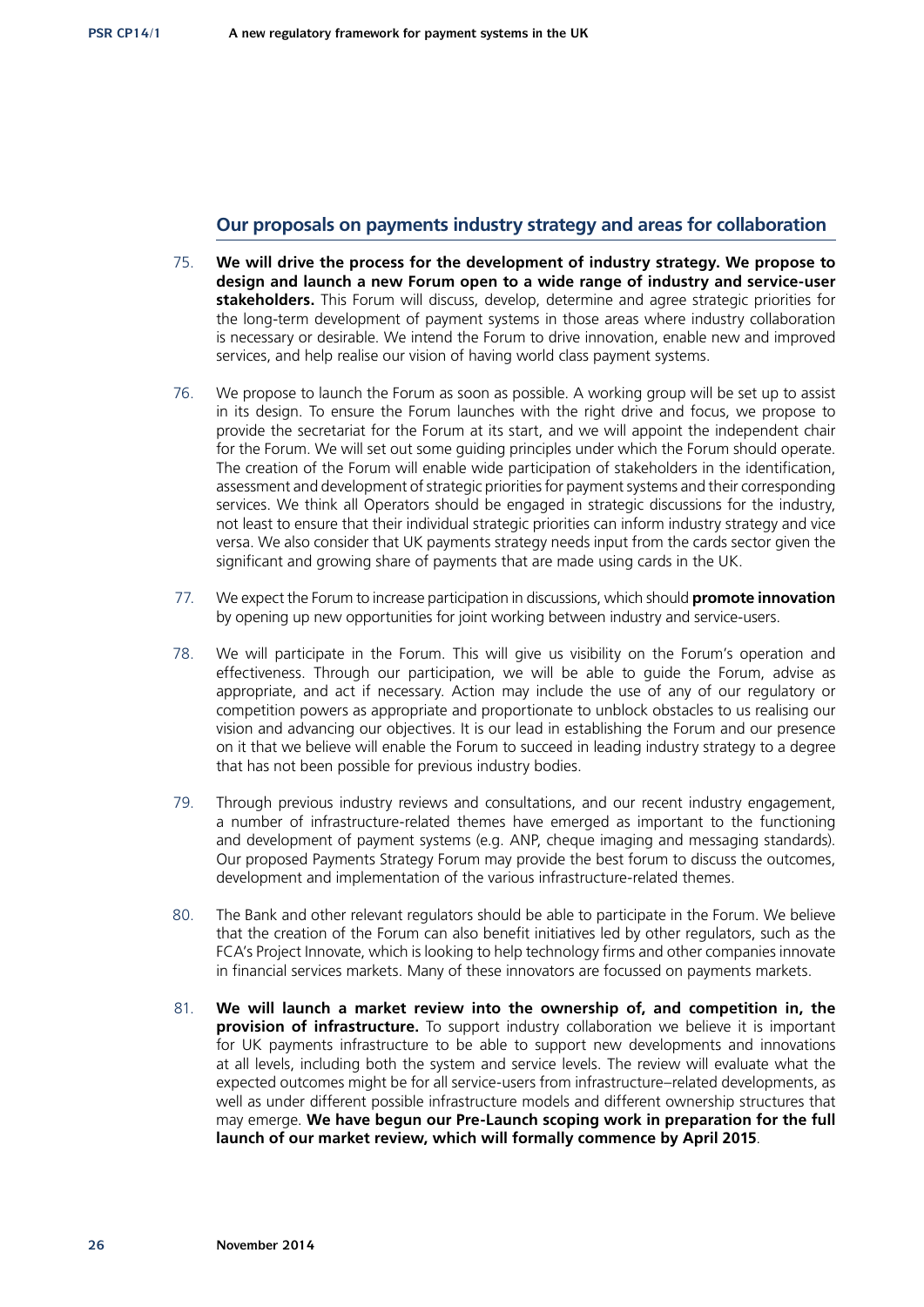- 82. **We will also initiate a wider programme of infrastructure-related work in 2015.** Our wider programme of infrastructure work will enable us to keep technology and infrastructure developments under review. This will ensure that the Forum outputs are aligned with our objectives. We can then determine whether and when it may be necessary for us to take any further action.
- 83. In addition to collaborative activity that develops strategy for the payments industry, participants sometimes also need to collaborate on various operational matters. In the interbank space, we understand that the Payments Council currently facilitates much of this activity. We are aware that the banking and payments industry is working on proposals for the future of the Payments Council.
- 84. Our intention at this time is to continue to engage with industry and the other relevant authorities to ensure that any industry proposals on establishing a future industry body are consistent with our objectives and approach.
- 85. *Supporting Paper 2: Payments industry strategy and areas for collaboration* sets out in more detail our analysis of the concerns relating to payments industry strategy and areas for collaboration, including infrastructure-related themes, and outlines our proposed approach to setting up a Payments Strategy Forum. Questions **SP2-Q1, SP2-Q2, SP2-Q3** and **SP2-Q4** ask for feedback on our proposed approach.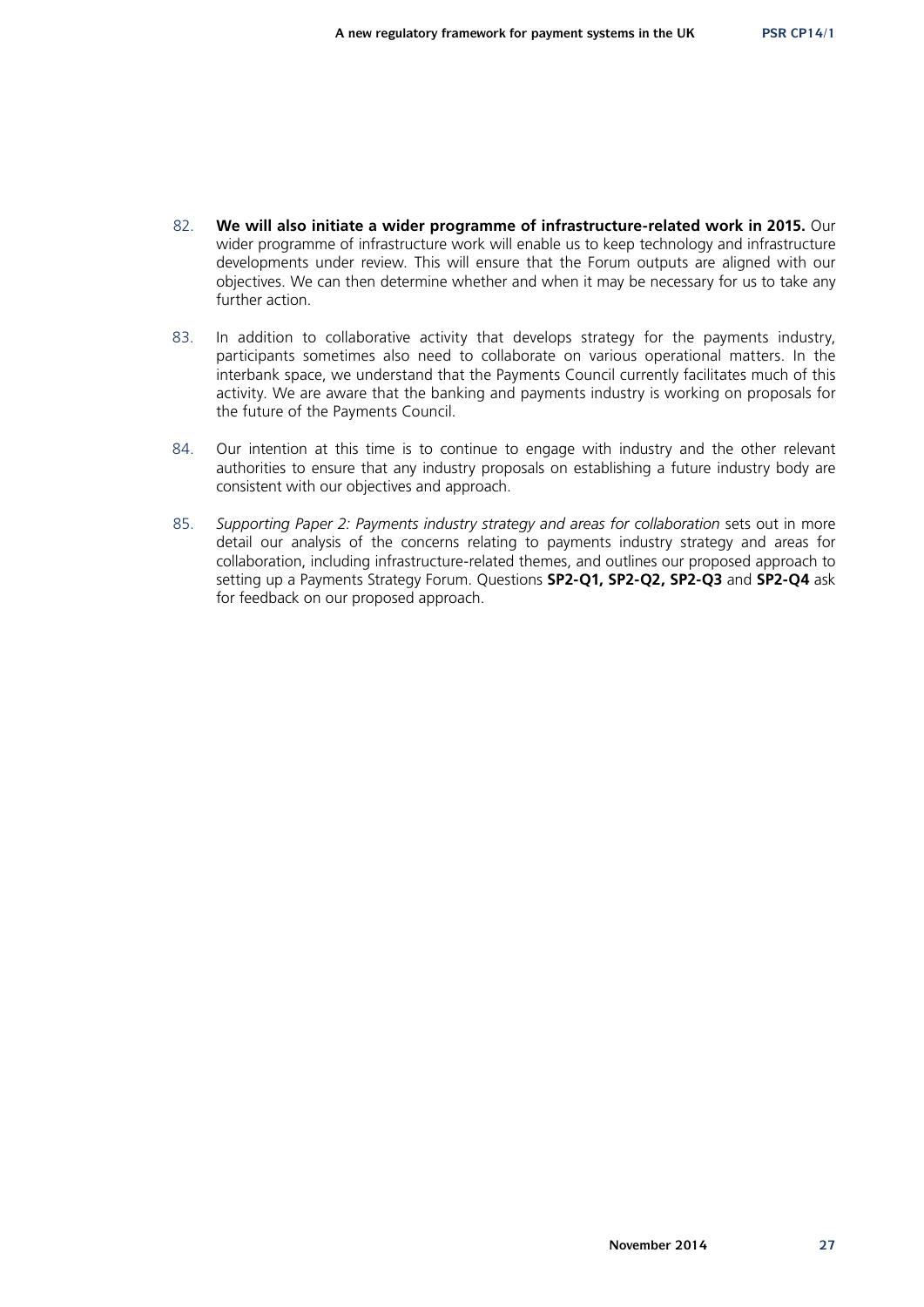### **E. Ownership, governance and control of payment systems**

- **86.** Stakeholders have raised concerns about the ownership, governance and control of payment systems, their degree of openness and the representation of service-users.
- **87.** To address these concerns we will change the way these systems are controlled and governed, and how decisions are made. This is particularly relevant for not-for-profit interbank systems the owners of which have the ability to control and influence the payment systems' rulebooks. To achieve this, our proposals include the following:
	- All Operators will be required to ensure the interests of service-users are appropriately represented in decision-making processes at board level.
	- Interbank Operators will need to ensure that individuals are not simultaneously a director of an Interbank Operator and of a Central Infrastructure Provider to that payment system.
	- All Operators will be required to publish board minutes and votes in a timely manner, including a statement of how independent directors have exercised their discretion in relation to public interest matters.
	- Operators will be required to report annually on how they have complied with our directions.
- **88.** We expect our proposals to change the dynamics of and voting on Operator boards and how control over payment systems is exercised. We will evaluate both how Operators implement our proposals and also, once implemented, their impact on the control of payment systems. If our proposals do not produce the results we intend, we will take further action, including using our divestment power if appropriate.
- **89.** Where we find examples of behaviour or encounter actions that may prevent or slow down the advancement of our objectives, we will step in and take action using our regulatory and competition powers as appropriate.
- 90. Feedback from a range of stakeholders has highlighted three areas of concern relevant to our objectives in relation to governance, control and ownership of payment systems:
	- It is not clear to us that Interbank and Card Operators sufficiently take into account or, in the case of Interbank Operators, have enough incentive to respond to – service-user needs. Further, the fact that a small number of banks and building societies may have the ability to exercise control over and influence Interbank Operators means that there need to be robust measures in place to prevent the payment systems being operated disproportionately in the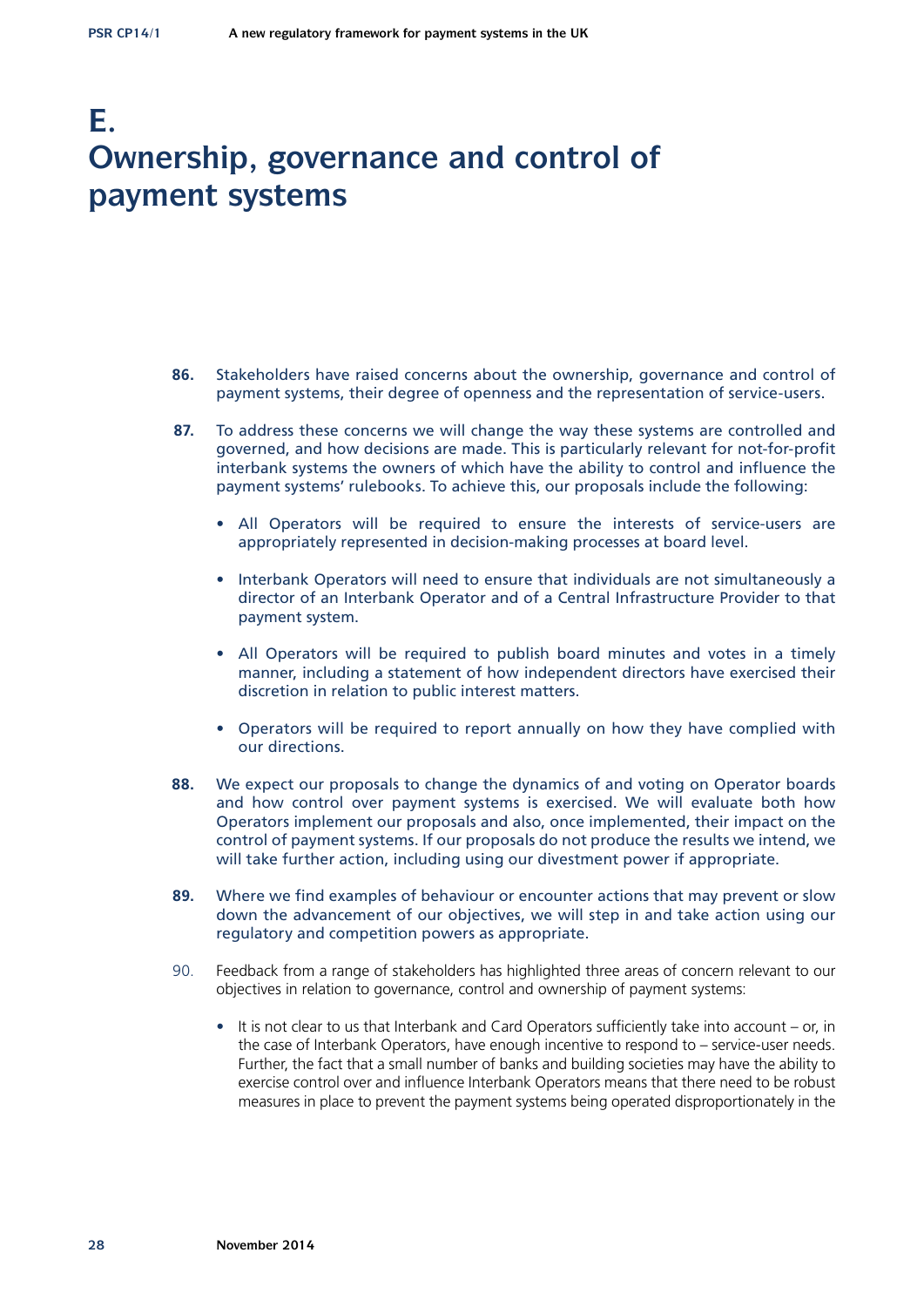interests of these Direct PSPs and without sufficiently taking into account the interests of other service-users.

- Board directors at Interbank Operators face potential conflicts of interest which may limit effective competition and innovation in relevant payments-related markets.
- There is little transparency regarding how Operators' board decisions are adopted or how external interests, in particular those of service-users, are taken into account in decision-making.
- 91. In light of our objectives, we propose to adopt measures designed to open up the governance and control of payment systems.<sup>9</sup>
- 92. Should Operators take decisions that are contrary to our directions or to the interests of service-users, we have the ability and powers to step in and take action if needed. We discuss this in more detail in **Part I** on holding industry to account.
- 93. Given the limited scope of its activities, we do not consider it appropriate or proportionate to impose our proposed governance directions on NICC at this time.

#### **Service-user representation**

- 94. A longstanding issue relates to the degree of representation of those who do not have a right to appoint board directors to the boards of Interbank Operators, for example those PSPs with Indirect Access. These stakeholders and other service-users have raised concerns that they are not sufficiently represented, and that their views are not always heard or considered, in Operators' decision-making processes.
- 95. Similar concerns have been raised with us about Card Operators not taking sufficient account of their service-users' views, especially the views of merchants and acquirers.
- 96. To address these concerns, we propose to make a general direction requiring both Interbank and Card Operators to **ensure appropriate representation of the interests of service‑users** in their board-level decision-making processes.
- 97. We propose that Interbank and Card Operators should be subject to annual reporting obligations to support this direction on representation of the interests of service-users (with the first report being due by 30 September 2015). We have also set out considerations that we expect Operators to take into account when reviewing their current arrangements for compliance with our proposed direction.10
- 98. Regardless of the specific solutions adopted by Operators, our intention is to ensure that the concerns of service-users are brought to the attention of the boards of the Interbank and Card Operators. This will also require service-users to be provided with sufficient and relevant information so that they can understand and input on a timely basis into decisions which may have consequences for them.

<sup>9</sup> Part B of *Supporting Paper 3: Ownership, governance and control of payment systems* gives further background and details on the governance and control of payment systems.

<sup>10</sup> *Supporting Paper 3: Ownership, governance and control of payment systems* includes a Guidance Checklist of items Operators may wish to consider when carrying out their governance review.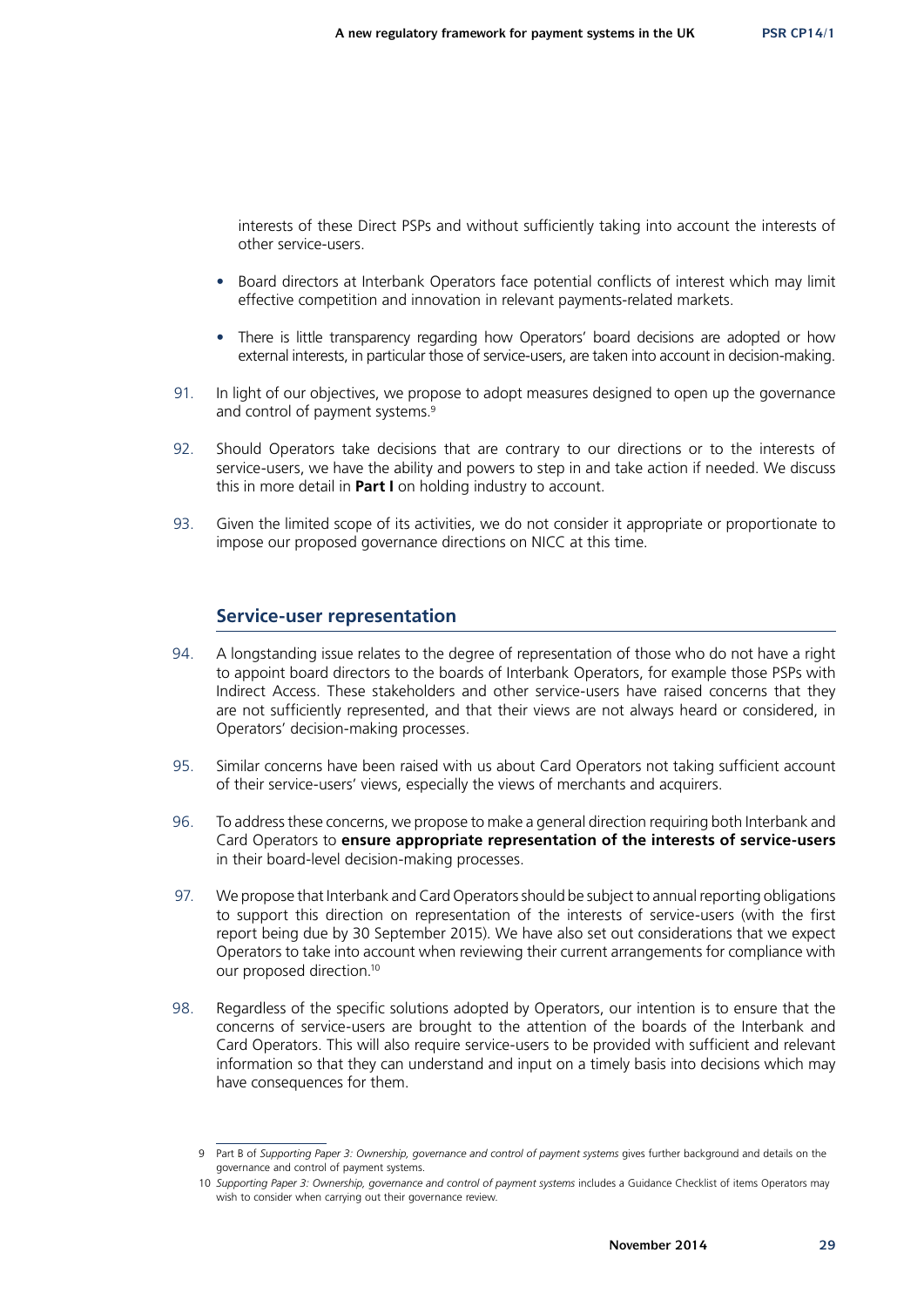99. Part C of *Supporting Paper 3: Ownership, governance and control of payment systems sets* out in more detail our analysis of the concerns relating to the representation of the interests of service-users and outlines our proposed approach and direction. Questions **SP3-Q1** and **SP3-Q2** ask for feedback on our proposed approach.

#### **Conflicts of interest**

- 100. We have concerns that actual or potential conflicts of interest can have an adverse effect on competition and, in turn, on innovation and the interests of service-users. The industry structure for interbank payment systems in the UK is characterised by vertical relationships, involving the presence of the same participants at different levels in the supply chain – e.g. at Operator level, infrastructure level and PSP level. A number of PSPs also appoint directors to several if not all of the different interbank systems.
- 101. Three areas of high-level concerns in relation to conflicts of interest have been identified:
	- Conflicts faced by executive and independent directors of Interbank Operators when they are not employed directly by the Interbank Operator on whose board they serve but, rather, by a third party such as the UK Payments Administration (UKPA).
	- Conflicts associated with situations where the interest of a director's employer and the interest of the Operator are not aligned.
	- Conflicts that arise where an individual is appointed to serve simultaneously as a director of an Interbank Operator as well as of an actual or potential Central Infrastructure Provider to that interbank payment system.
- 102. We consider that the existing mechanisms, for example the presence of independent directors, do not fully address the concerns expressed by stakeholders or our concerns about current governance arrangements.
- 103. We consider that it is inappropriate for executive and independent directors of Interbank Operators, specifically their Managing Directors, to be employed by UKPA (or another third party). Rather, we expect these individuals to be accountable to the board of the Interbank Operator for which they work, without a reporting line to UKPA, the Payments Council or another third party, and we will work with the industry to address this. We will also keep under review the need to issue a direction to address these concerns.
- 104. There is a concern that an industry director who is also an employee of a Direct PSP may not act in the best interests of the payment system as a whole, as there may be a conflicting incentive to act in ways that are beneficial specifically to their employer, rather than to the payment system and the Operator. As we explain in *Supporting Paper 3: Ownership, governance and control of payment systems*, given the various safeguards in place, we do not intend to address this concern directly at this time.
- 105. Given the potential for conflicts of interest to exist, it would seem inappropriate to us for an individual to simultaneously be a director of both an Interbank Operator and of an actual or potential Central Infrastructure Provider to that payment system.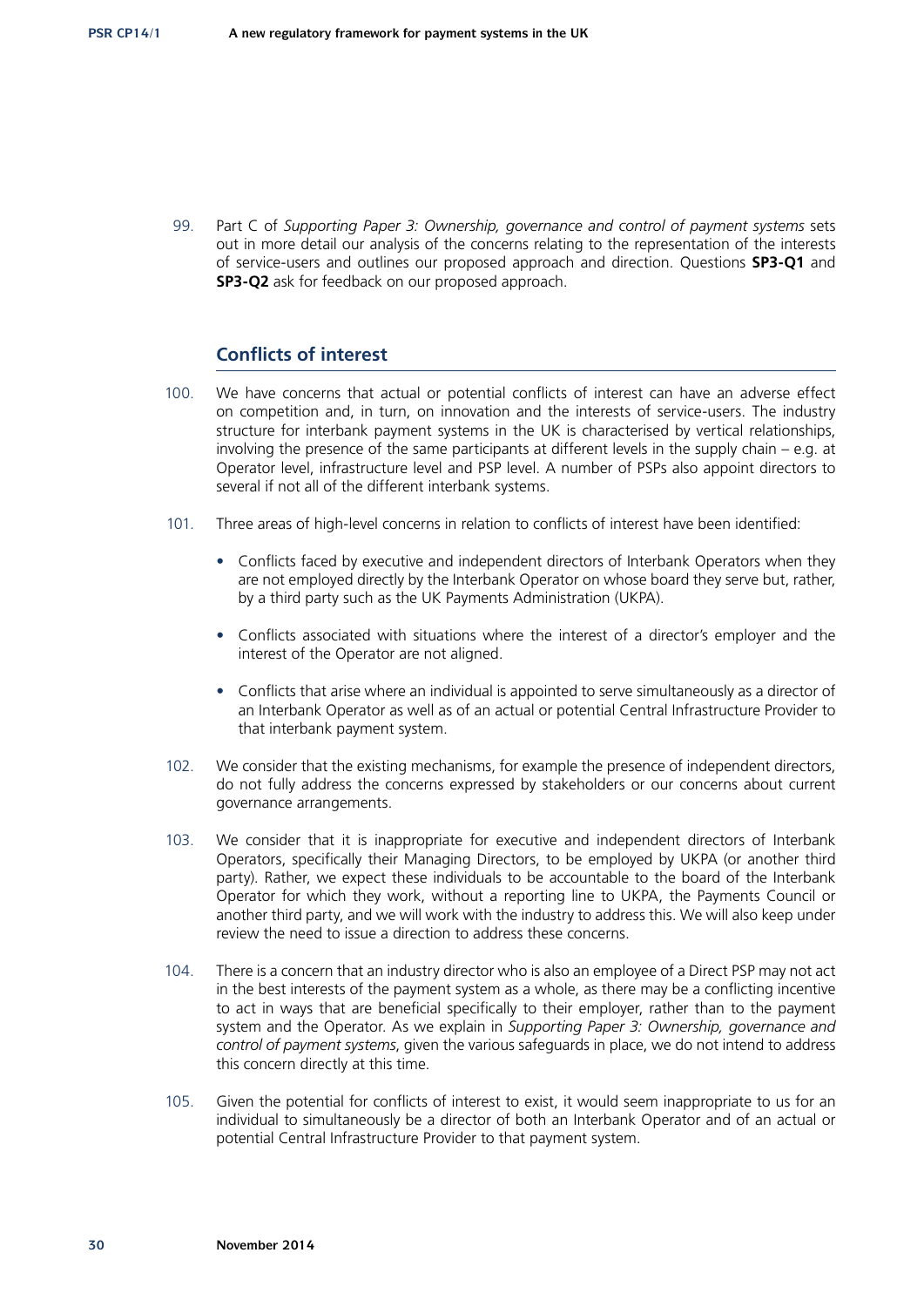- 106. We propose to make a direction requiring Interbank Operators to **ensure that any individual acting as a director of that Operator must not simultaneously be a director of an actual or potential Central Infrastructure Provider to that same payment system.**
- 107. We also expect Interbank Operators **to review their conflicts of interest policies and mechanisms** in light of the concerns we express. In their review, we want Interbank Operators to consider whether aspects of their conflict of interest policies and mechanisms are sufficiently robust or could be managed better or more transparently.11
- 108. Part D of *Supporting Paper 3: Ownership, governance and control of payment systems* sets out in more detail our analysis of the concerns relating to conflicts of interest and outlines our proposed approach, including our proposed direction. Questions **SP3-Q3, SP3-Q4** and **SP3-Q5** ask for feedback on our proposed approach.

#### **Transparency**

- 109. Concerns have been raised in relation to the general lack of transparency in decision-making at the board-level of Operators. A lack of transparency at the board level means it is hard to determine the extent to which the interests of service-users are taken into account or that the implications for service-users are not fully understood or are not sufficiently factored into decision-making.
- 110. We consider that a lack of transparency in itself reinforces the negative stakeholder perceptions around how Operators take decisions, and also makes it more difficult for stakeholders other than Direct PSPs that directly participate in decision-making to understand the rationale for decisions.
- 111. We consider that there is a need for greater transparency and clarity around decision-making within Operators. Consequently we propose to make a direction to **require the boards of all Operators to publish board minutes, including votes and a statement of how independent directors have exercised their discretion in relation to public interest matters,** in a timely manner, from 1 April 2015.
- 112. Part E of *Supporting Paper 3: Ownership, governance and control of payment system*s sets out in more detail our analysis of the concerns relating to transparency and clarity of decision-making and outlines our proposed approach, including our proposed direction. Questions **SP3-Q6** and **SP3-Q7** ask for feedback on our proposed approach.

#### **Reserved matters**

113. Reserved matters are a list of items which certain Interbank Operators had contractually submitted to oversight by the Payments Council (for example, approval of the managing director, approval of the annual business plan, various reporting obligations, etc.). Interbank Operators have questioned the continuing relevance of the **Payments Council's control over 'reserved matters'**, not least given our establishment and the addition of independent directors to the Operators' boards.

<sup>11</sup> *Supporting Paper 3: Ownership, governance and control of payment systems* includes a Guidance Checklist of items Operators may wish to consider when carrying out their governance review.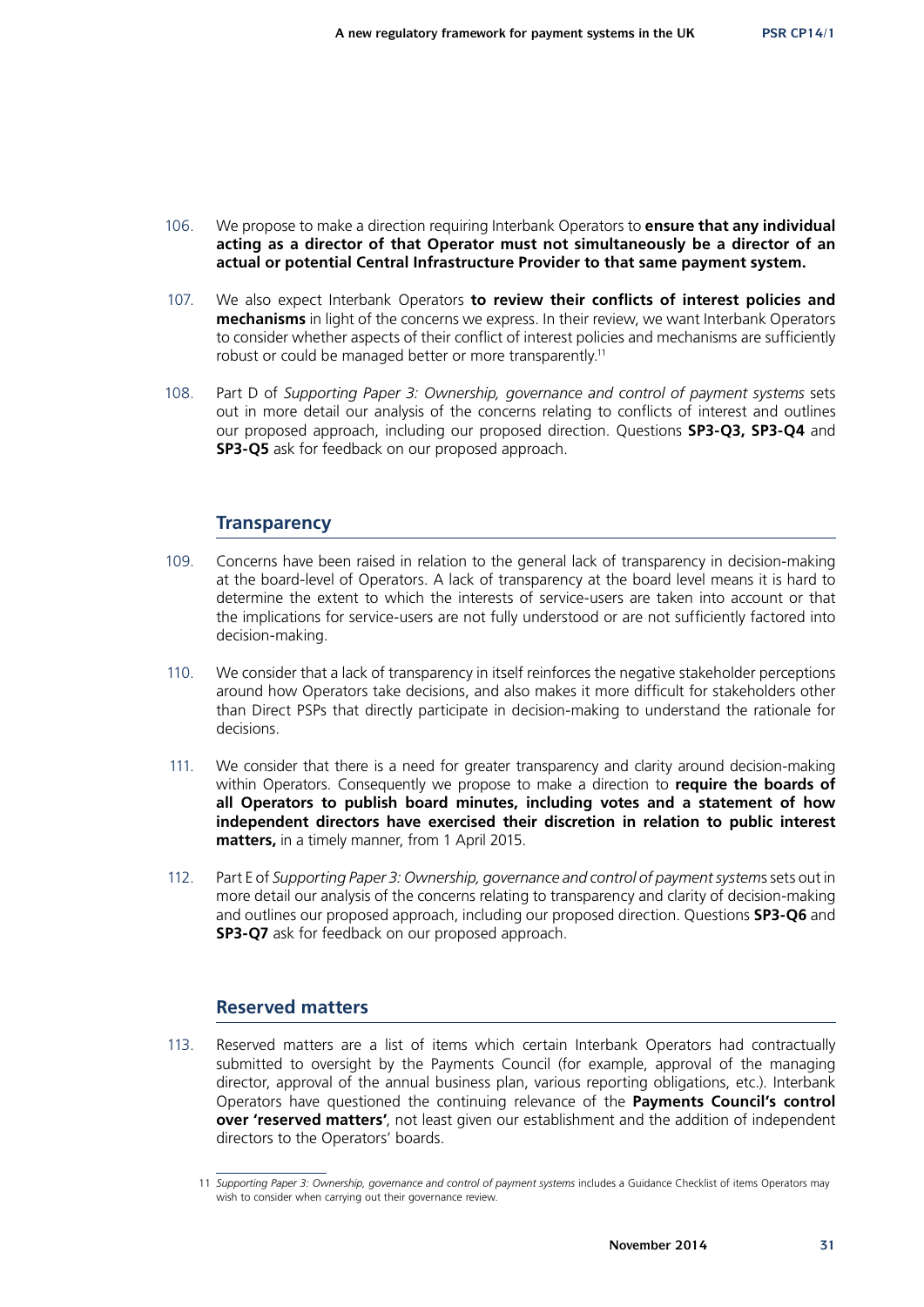- 114. We agree with the views expressed by Interbank Operators, in particular that such arrangements are unnecessary, inappropriate and incompatible with our new regulatory framework.
- 115. We understand that the Payments Council and the relevant Operators are in the process of terminating or modifying the contracts which provide for these 'reserved matters', such that the Payments Council will no longer have powers over reserved matters by, at the latest, April 2015. For this reason, **we do not view it as necessary to exercise our powers in relation to this issue at this time**, although we will keep this under review (particularly if any relevant contracts between Interbank Operators and the Payments Council are not modified to terminate the provisions relating to reserved matters with effect from 1 April 2015 at the latest).
- 116. Part F of *Supporting Paper 3: Ownership, governance and control of payment systems* sets out in more detail our analysis of the concerns relating to the Payments Council's reserved matters and outlines our proposed approach. Question **SP3-Q8** asks for feedback on our proposed approach.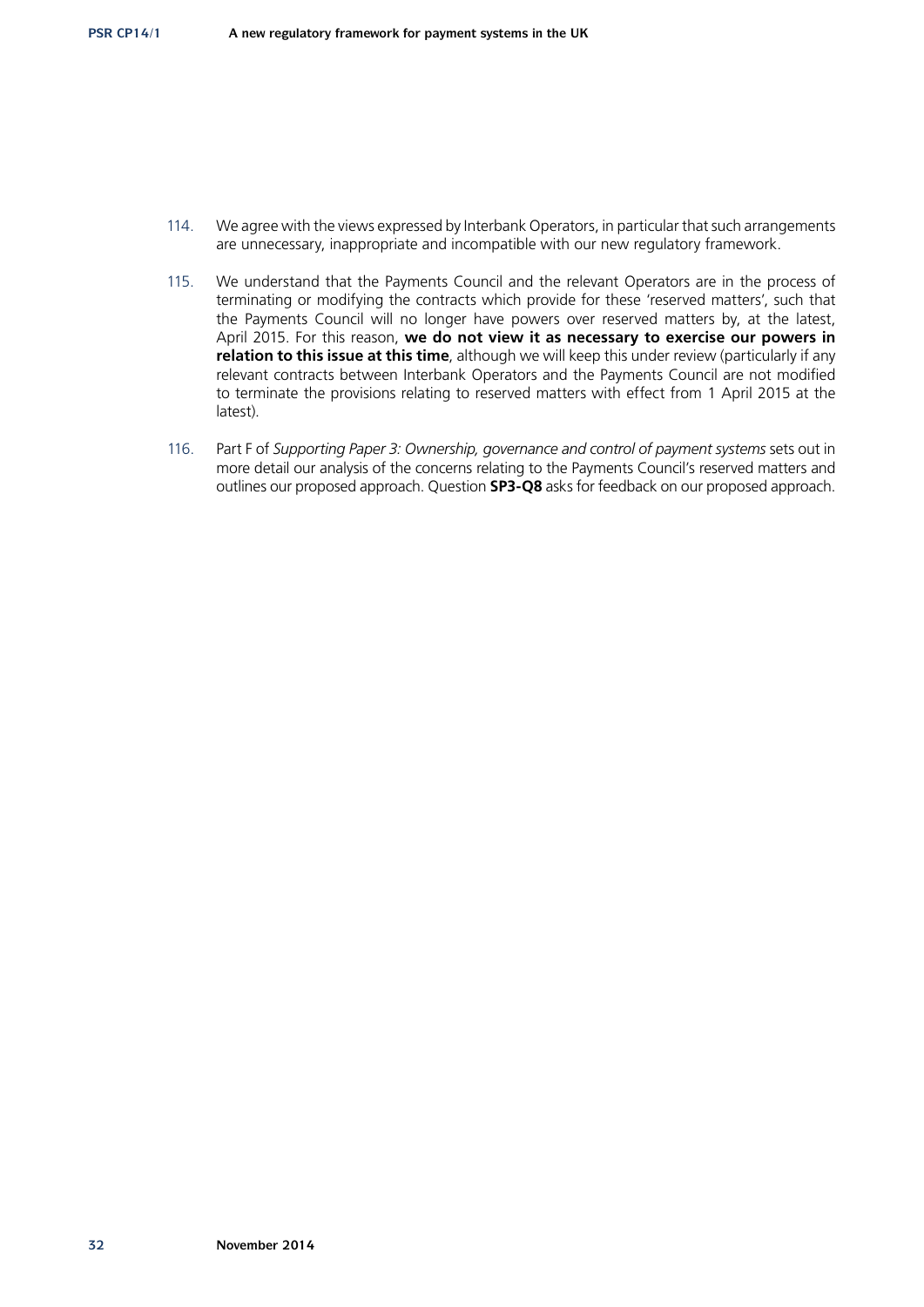# **F. Access to payment systems**

- **117.** Access to payment systems is essential to enable effective competition and innovation in payment systems and in the market for services provided by payment systems. Stakeholders have raised access as an area of key concern. For these reasons we are making a range of proposals to improve access.
- **118.** We are proposing to require Operators to provide access on an objective, risk-based and open basis, and to annually report on compliance. We are also proposing a direction to improve the transparency of access-related information, and we will approve an industry Code of Conduct governing arrangements for Indirect Access provided by Sponsor Banks.
- **119.** To understand better the market for Indirect Access, we have begun our Pre-Launch scoping work in preparation for the full launch of our market review into the provision of Indirect Access services, commencing by April 2015.

#### **Direct Access to payment systems**

- 120. PSPs can access a payment system through either Direct Access (where they have a direct relationship with the Operator) or Indirect Access (where a Direct PSP acts as their Sponsor Bank).12
- 121. PSPs with significant payment volumes usually prefer Direct Access. Smaller firms and non-banks typically rely on Sponsor Banks for their Indirect Access.
- 122. Many stakeholders have expressed concerns over the difficulties associated with gaining Direct Access to Bacs, C&CC CHAPS, and FPS. Operators have established a range of Access Requirements that PSPs must meet to be eligible for Direct Access. Access Requirements refers to rules (including criteria), terms or conditions (including fees and charges), policies or procedures governing access to, or participation in, a regulated payment system. As part of the Access Requirements, Operators set a number of access criteria, which may include:
	- the need to hold a settlement account at the Bank
	- the PSP's regulatory status (e.g. whether they are an authorised credit institution, EMI or PI)
	- technical and operating requirements they must adhere to
	- fee requirements
	- other requirements such as legal and risk management requirements

<sup>12</sup> Part B of *Supporting Paper 4: Access to payment systems* gives further background and details on the access to payment systems in the UK and Access Requirements across payment systems.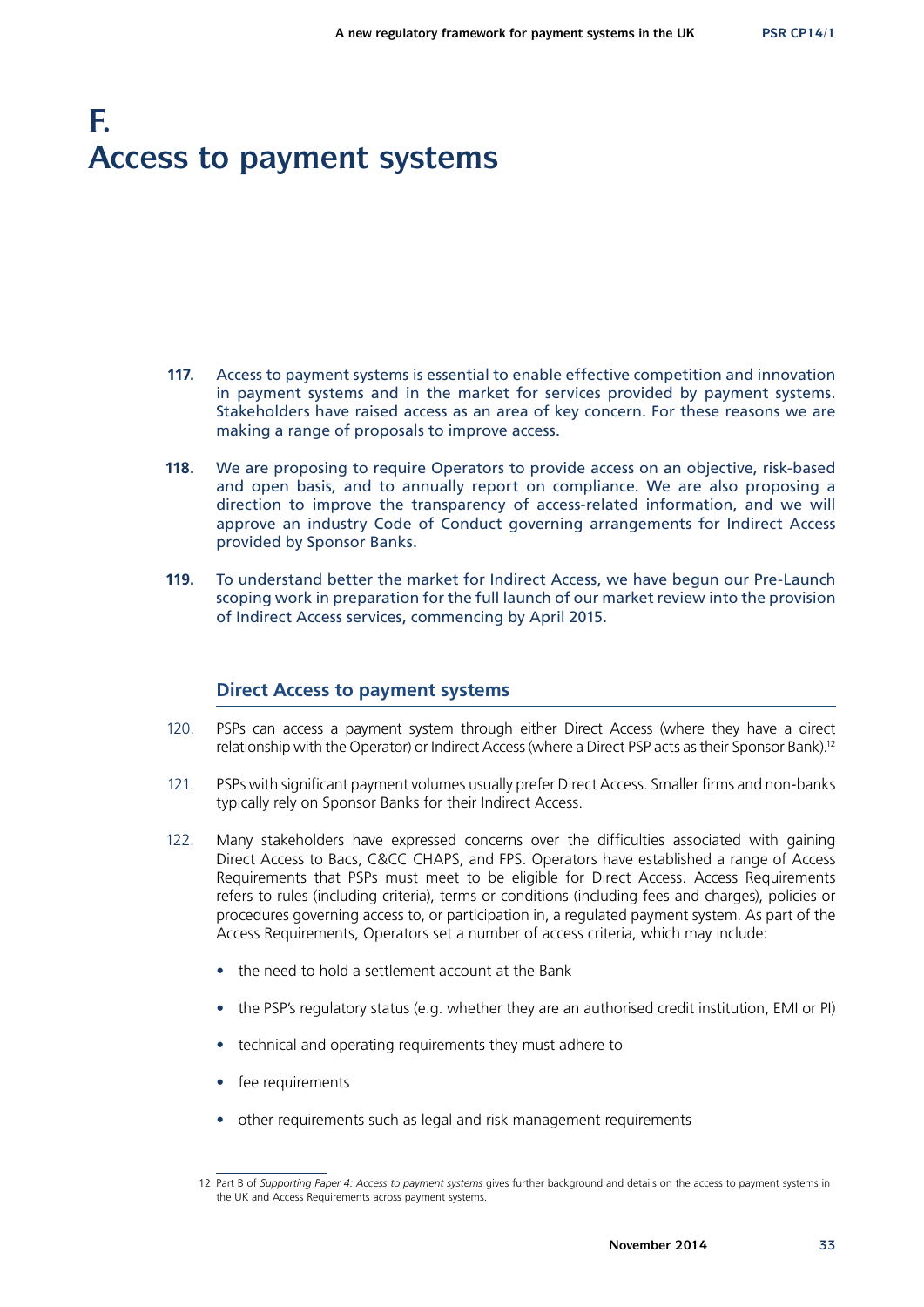- 123. Operators also decide on the processes that must be followed to gain Direct Access, such as on-boarding and periodic assurance reviews.
- 124. We have also been told that there is a general lack of detailed information available to support PSPs in obtaining and evaluating Direct Access to payment systems, including card systems.
- 125. Having considered these matters, stakeholder views and our objectives, we are making the proposals set out below.

#### **Our proposals**

- 126. For Direct Access, we want to ensure that the Access Requirements are objective, open and risk-based, and do not unnecessarily or disproportionately restrict PSPs from directly participating in payment systems. Where Direct Access is unnecessarily restricted or difficult to secure, it can act as a barrier to entry and expansion for new and emerging PSPs. We also want to ensure sufficient transparency to allow PSPs to effectively evaluate the most suitable route for them to access payment systems.
- 127. This means we have a strong interest in ensuring that the Direct Access arrangements function effectively.

#### 128. **We propose to introduce an Access Package that includes an Access Rule and a Reporting Rule.**

- 129. We will introduce an **Access Rule** which requires the Operators of Bacs, C&CC, CHAPS and FPS<sup>13</sup> to have objective, risk-based, and publicly disclosed Access Requirements, which permit fair and open access. This aligns with the requirements in CPSS-IOSCO Principle 18, which Bacs, CHAPS and FPS must have regard to, and which C&CC already informally has regard to.
- 130. Given the limited scope of its activities, we do not consider it appropriate or proportionate to impose our proposed Access Rule (or our Reporting Rule) on NICC at this time.
- 131. LINK, MasterCard and Visa are already subject to access obligations under Article 28 of the European Payment Services Directive (PSD). We expect to be the competent authority for Part 8 of the Payment Services Regulations 2009 (PSRs 2009), which are the UK regulations that implement Article 28 of the PSD. We will therefore not apply our Access Rule to LINK, MasterCard and Visa. We will, however, require them to start to publicly disclose their Access Requirements.
- 132. We will require Operators to be compliant with our proposed Access Rule by 30 June 2015.
- 133. **Our proposed Reporting Rule will require** all Operators to report to us on compliance with the access obligations applicable to them (either our Access Rule, or Article 28 PSD) by 30 June 2015, and to provide to us an annual report on compliance. We see benefits in terms of transparency and comparative regulatory compliance in obtaining a comprehensive view of how individual Operators have interpreted and applied their access obligations, which is why we are applying our Reporting Rule to all Operators.

<sup>13</sup> i.e. those pan-GB Operators not already subject to Article 28 of the European Payment Services Directive (PSD).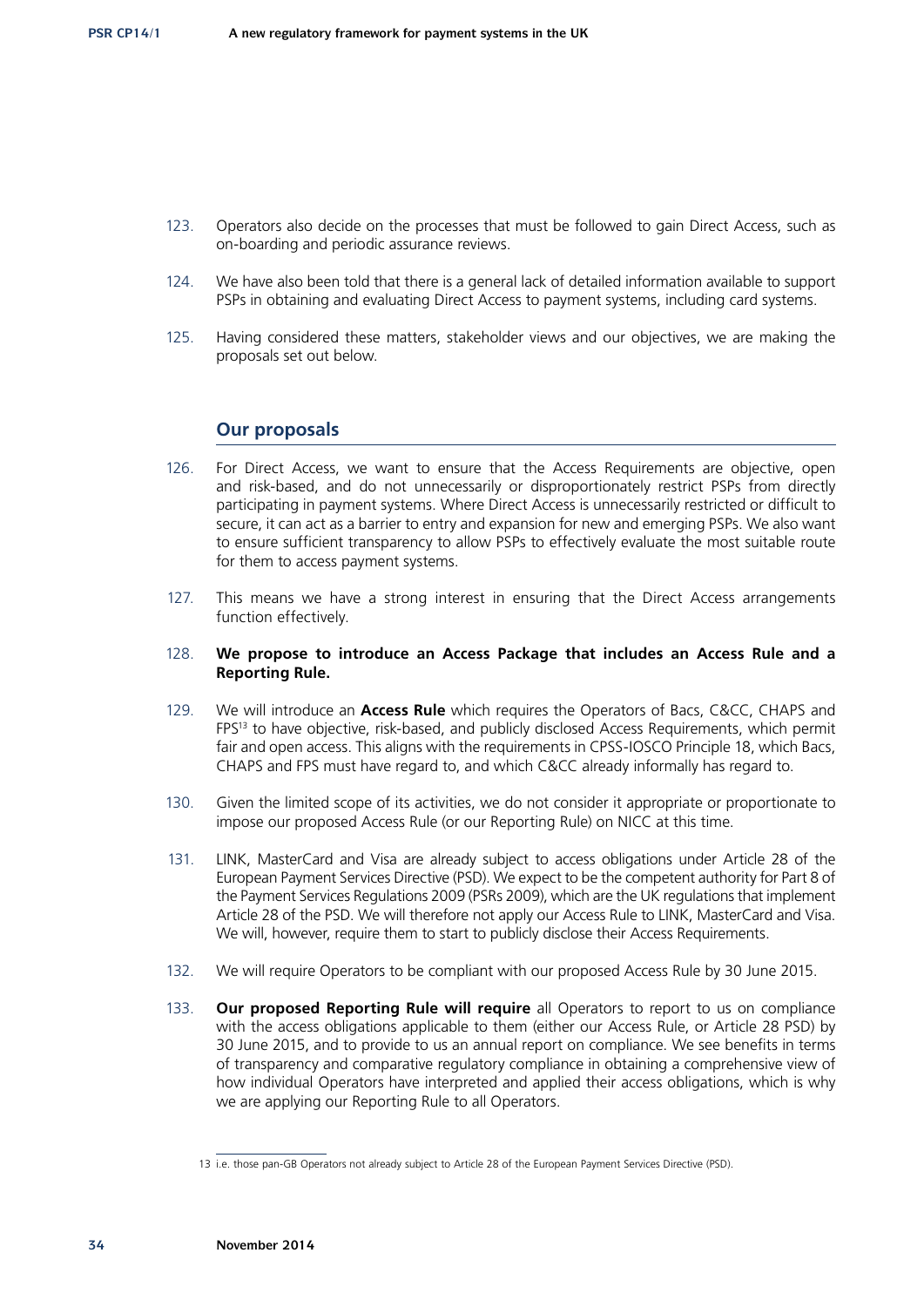- 134. Our proposed Access Rule introduces a principles-based framework for the provision of access to payment systems. Operators will need to satisfy themselves, and us, that their Access Requirements – both the criteria themselves and their application of those requirements – are compliant with our Access Package.
- 135. In evaluating whether Operators are complying with their access obligations (either our Access Rule, or Article 28 PSD), we will have regard to a number of general principles, including for example whether:
	- the Access Requirements promote open access to enable different types of PSPs to access payment systems directly, where for example current requirements limit access to credit institutions only
	- the Access Requirements allow for a more risk-based, objective approach we expect technical requirements for Direct Access to be no more onerous than is strictly necessary to manage the risks that an individual PSP presents to the payment system in question
	- the Access Requirements have been publicly disclosed in a manner, and with suitable content, to give prospective PSPs a meaningful opportunity to understand the access options available to them
- 136. Our proposal will align the regulatory access obligations (whether under our Access Rule or Article 28 PSD) within an enforceable legal framework against which we can take action if Operators are not compliant with the relevant regulatory obligations. It will provide a further basis for the exercise of our powers to grant access or vary terms of existing access if required.
- 137. In considering fair and open access, we also **expect Operators to develop suitable accreditation processes** to enable third-party service providers to develop new Technical Access options. We expect our Access Package, together with these developments, to lead to more PSPs being able to access payment systems directly in a more cost-effective manner.
- 138. Part C of *Supporting Paper 4: Access to payment systems* sets out in more detail our analysis of the concerns relating to Direct Access and outlines our proposed approach, including our proposed directions for an Access Rule and a Reporting Rule. Questions **SP4-Q1**, **SP4-Q2**, **SP4-Q3** and **SP4-Q4** ask for feedback on our proposed approach.

#### **Indirect Access to payment systems**

- 139. Direct PSPs that provide Indirect Access, known as Sponsor Banks, play a key role in enabling Indirect PSPs to offer payment services to end-users.
- 140. We expect that our Direct Access proposals (as set out above) will result in some current Indirect PSPs becoming Direct PSPs. However, a large number of PSPs will not want, or will not qualify for, Direct Access to payment systems. We therefore expect that there will be continuing demand for Indirect Access, with Indirect PSPs relying on the critical services and support provided by their Sponsor Banks.
- 141. We have a strong interest in ensuring that Indirect Access functions in a manner that promotes competition, innovation and is in the interest of service-users (including Indirect PSPs and end-users). For a large number of PSPs, Indirect Access provides an important (and, for those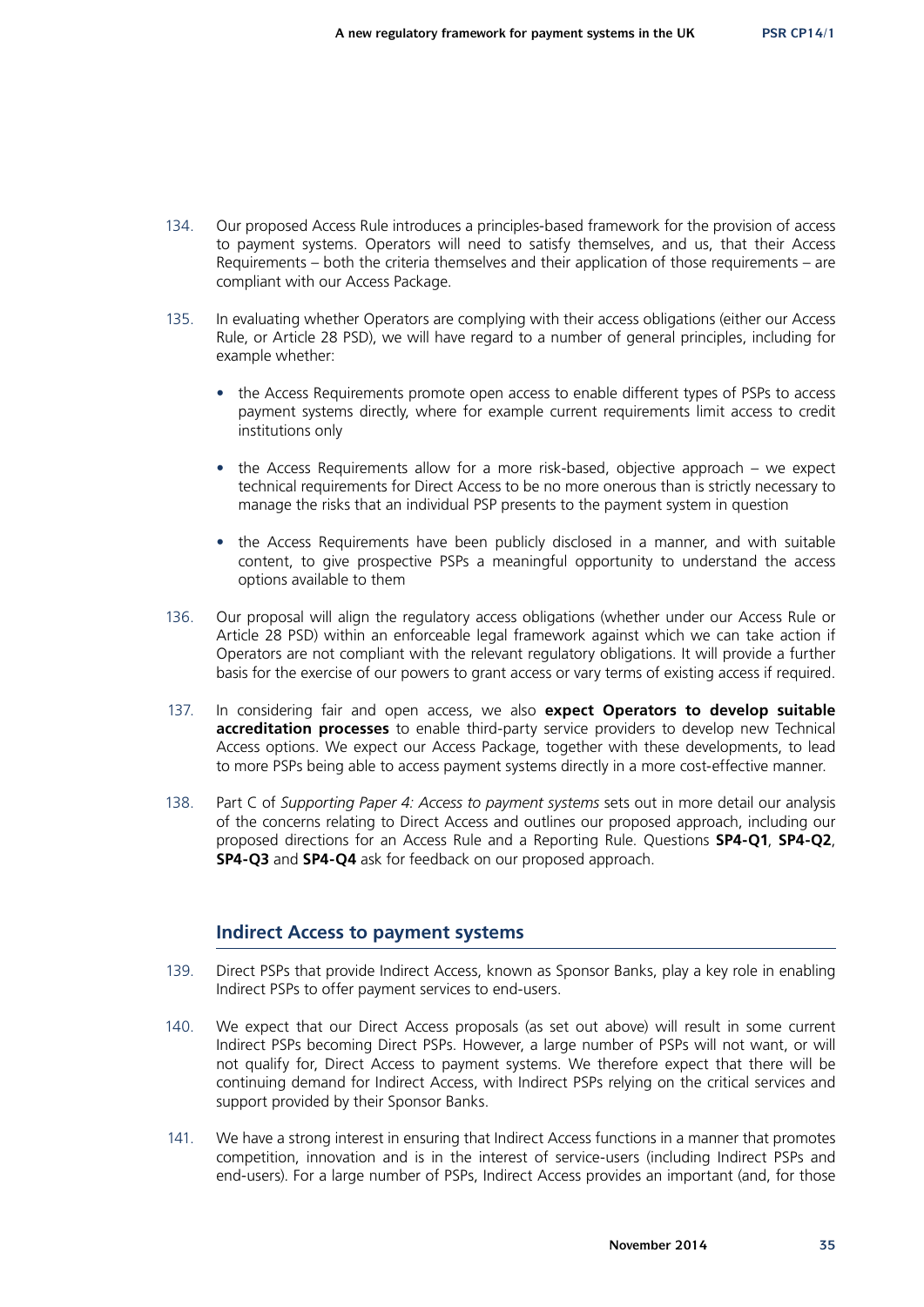ineligible for direct participation, the only) route to providing payments services. As a result, the provision of Indirect Access makes a key contribution to the supply of competitive and innovative payments services to end-users.

- 142. Our stakeholders have raised a number of concerns with us regarding the provision of Indirect Access, including:
	- limited choice of Sponsor Bank
	- limited ability for Indirect PSPs to access and assess information regarding Sponsor Banks' Indirect Access propositions
	- Sponsor Banks are frequently downstream competitors to the Indirect PSPs they are providing Indirect Access to
	- uncertainty as to the continuity of supply of services and concerns around the contractual arrangements for Indirect Access services
	- a desire among Indirect PSPs for a greater range of Technical Access capabilities and/or options
- 143. Having considered these matters, stakeholder views and our objectives, we are making the proposals set out below.

#### **Our proposals**

- 144. We are making a number of proposals aimed at addressing the concerns we have identified above.
- 145. We want to expand the information available to Indirect PSPs and the ease with which it can be accessed and assessed. **We are proposing to make a direction requiring Sponsor Banks to publish certain access-related information.**
- 146. The information we expect to see Sponsor Banks publish includes (but is not limited to) an up-to-date description of their Indirect Access propositions (including the payment systems to which Indirect Access is offered), the key characteristics of that access, and any eligibility criteria Sponsor Banks may set for potential customers.
- 147. The information will be published on the Sponsor Banks' websites and will also be provided to us. We would expect to see Sponsor Banks comply with the direction by 1 April 2015, and regularly update the information published on an ongoing basis thereafter.
- 148. The industry is currently developing an Information Hub (with a target launch date of the end of 2014) to improve the disclosure and transparency of information for participants in payment systems. We are supportive of this development. We expect to see the industry successfully deliver the Information Hub. We believe that the Information Hub will enable greater visibility and access to information across all payment systems and Sponsor Banks, which will also better enable PSPs to make comparisons across both Direct and Indirect Access offerings, and between different Sponsor Banks.
- 149. We have concerns regarding the security of contractual arrangements (and the termination of those arrangements) that govern the supply of Indirect Access to PSPs. To help address these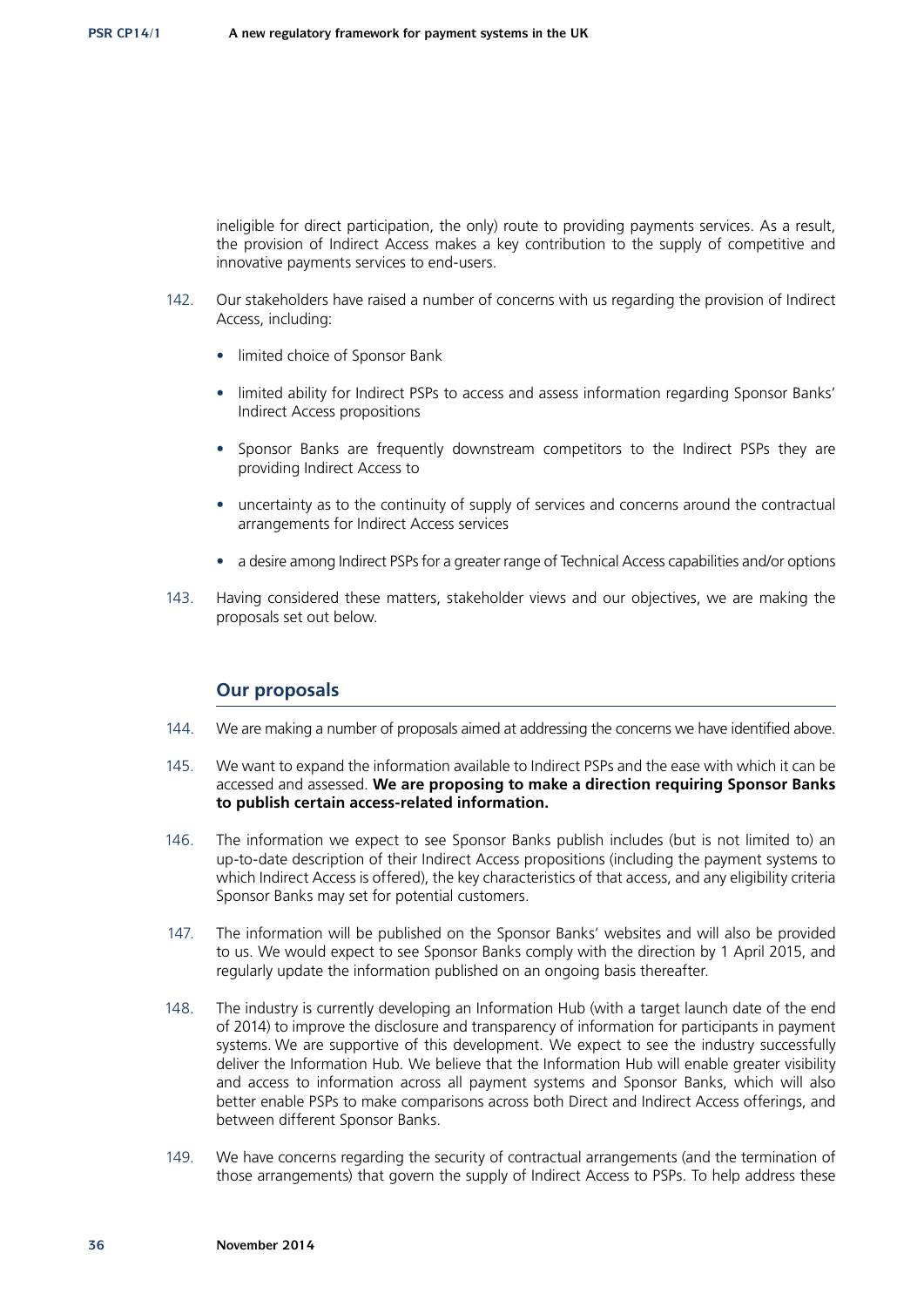#### concerns, **we expect to see Sponsor Banks work with us to develop a PSR-approved Code of Conduct which Sponsor Banks will then be expected to comply with.**

- 150. We expect the Code of Conduct to address our concerns regarding the security of contractual arrangements, as well as other related concerns identified by stakeholders with respect to Indirect Access, including that Indirect Access is provided by a downstream competitor, and improving the communication of important information from Sponsor Banks to Indirect PSPs.
- 151. If the Code of Conduct is not developed and complied with in a timely or effective manner, we will take further action, including considering drafting the Code of Conduct ourselves, and/or taking further action as necessary to ensure our concerns are addressed.
- 152. We expect that the Code of Conduct will set out a list of responsibilities to which Sponsor Banks publicly commit in the provision of Indirect Access to payment systems. We want to see the Code of Conduct in place by 30 June 2015, and we expect Sponsor Banks to comply with it from 30 September 2015.
- 153. Given concerns with the ability of PSPs to obtain Direct Access and concerns regarding wider supply of Indirect Access, a number of Indirect PSPs have highlighted demand for the development of Technical Access solutions that provide alternative access options. We are supportive of proposals to address this demand, as we believe they have the potential to reduce the cost and increase the quality of Technical Access.
- 154. To facilitate the development of Technical Access solutions, we will continue to **engage with the industry on the development of Technical Access solutions**. As set out above, we also expect Operators (as part of their compliance with their access obligations) to develop suitable accreditation processes to better enable third party service providers to provide Technical Access to PSPs.
- 155. In addition to these specific proposals, **we have begun Pre-Launch scoping work in preparation for the full launch of our market review into the supply of Indirect Access,**  which will formally commence by April 2015. This market review will enable us to develop a deeper understanding of the economics of Indirect Access and to consider ways of improving the risk-reward balance Sponsor Banks face in supplying Indirect Access. In this review we also intend to evaluate the impact of our proposals for Indirect Access to determine whether we should take further steps to promote access to payment systems.
- 156. Part D of *Supporting Paper 4: Access to payment systems* sets out in more detail our analysis of the concerns relating to Indirect Access and outlines our proposed approach, including our proposed direction requiring Sponsor Banks to publish certain access-related information. Questions **SP4-Q5, SP4-Q6, SP4-Q7, SP4-Q8** and **SP4-Q9** ask for feedback on our proposed approach.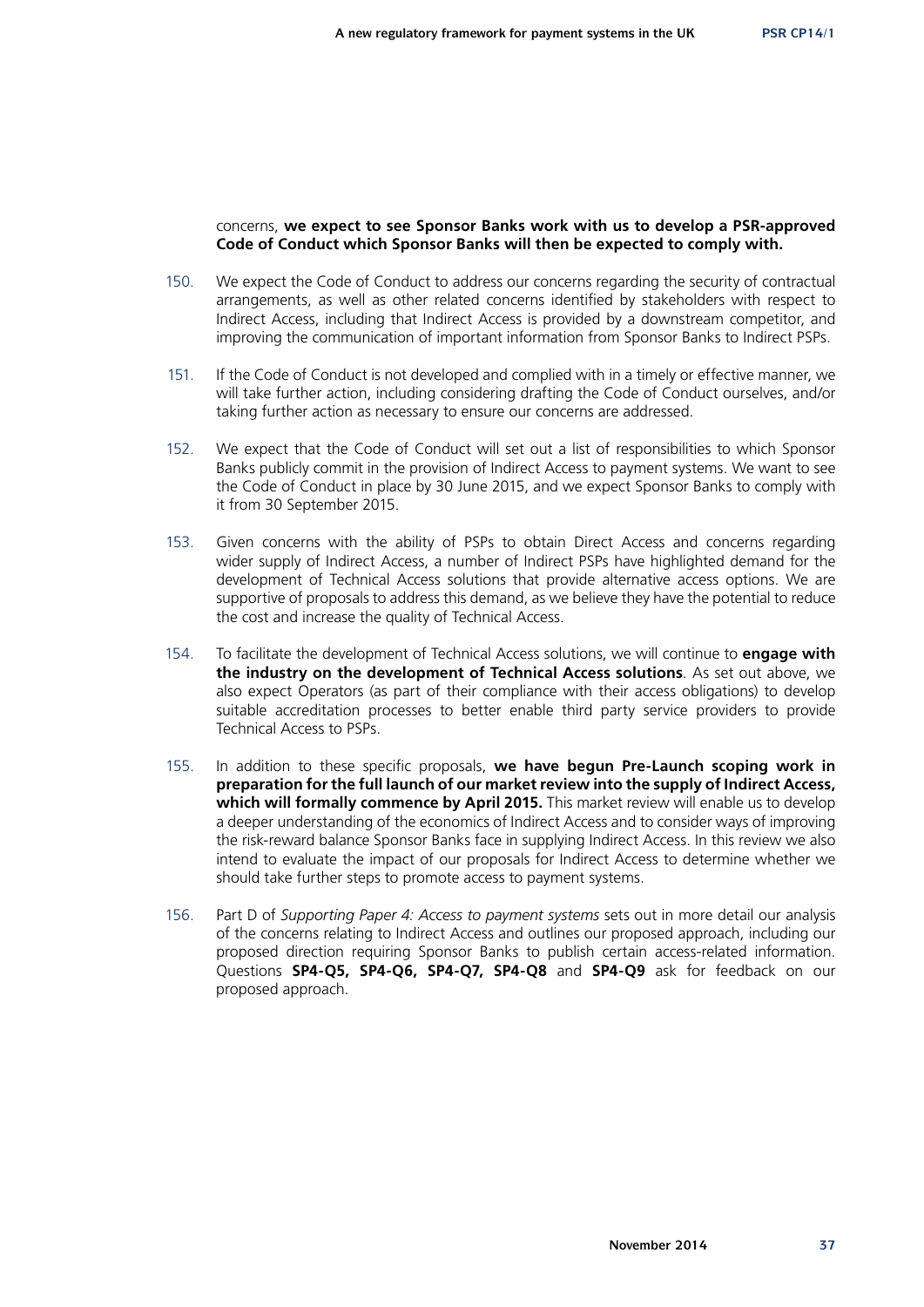## **G. Interchange fees**

- **157.** Interchange fees continue to be the subject of sustained competition law scrutiny, and may be subject to European regulation from 2015. We will follow these developments to determine the action we will take to ensure a timely and efficient outcome.
- 158. Interchange fees are fees paid to a cardholder's PSP (the issuer) by a merchant's PSP (the acquirer) for each transaction made at a merchant using a payment card within the four-party MasterCard and Visa systems.
- 159. Interchange fees have been the subject of sustained competition law and regulatory scrutiny at a European and global level for many years. The CMA has open investigations into MasterCard's and Visa's UK interchange fee arrangements.<sup>14</sup> There is also a proposal for an EU Regulation – the Interchange Fee Regulation (IFR) – which would cap domestic and cross-border interchange fees. We expect this to be adopted in the coming months, with some or all of its provisions coming into force during 2015. We expect to become the competent authority to enforce the IFR.
- 160. The FCA has announced it will launch a market study into the credit card market, focusing on the relationship between card issuers and cardholders.15 We will liaise with the FCA on its study.
- 161. We will continue to track competition law and legislative developments ahead of our operational launch in April 2015. This will help us to define and assess what, if any, actions we might need to take regarding domestic interchange fees.
- 162. We will continue to engage with relevant stakeholders to inform our thinking on these issues.
- 163. In addition, we will monitor how the package of proposals discussed elsewhere in this Consultation Paper is promoting competition and innovation in payment systems. In particular, greater competition between PSPs in the services provided by payment systems might exert competitive pressure on the charges to merchants for accepting payments.
- 164. *Supporting Paper 5: Interchange fees* sets out more details on interchange fees, the proposed IFR and our proposed approach. Question **SP5-Q1** asks for feedback on our proposed approach.

<sup>14</sup> On 4 November 2014, the CMA announced its decision not to progress its investigations into MasterCard's and Visa's interchange fee arrangements at the present time. The CMA reached this decision in light of the proposed IFR, which is expected to cap MasterCard's and Visa's interchange fees. The CMA has indicated that its investigations remain open and, if the Interchange Fee Regulation (IFR) were to not address the suspected harm, the CMA would look again at continuing proactively with its investigations. See [https://www.](https://www.gov.uk/government/news/cma-decides-not-to-progress-interchange-fee-investigations-at-the-present-time) [gov.uk/government/news/cma-decides-not-to-progress-interchange-fee-investigations-at-the-present-time](https://www.gov.uk/government/news/cma-decides-not-to-progress-interchange-fee-investigations-at-the-present-time).

<sup>15</sup> See [http://www.fca.org.uk/news/credit-cards-competition-review.](http://www.fca.org.uk/news/credit-cards-competition-review)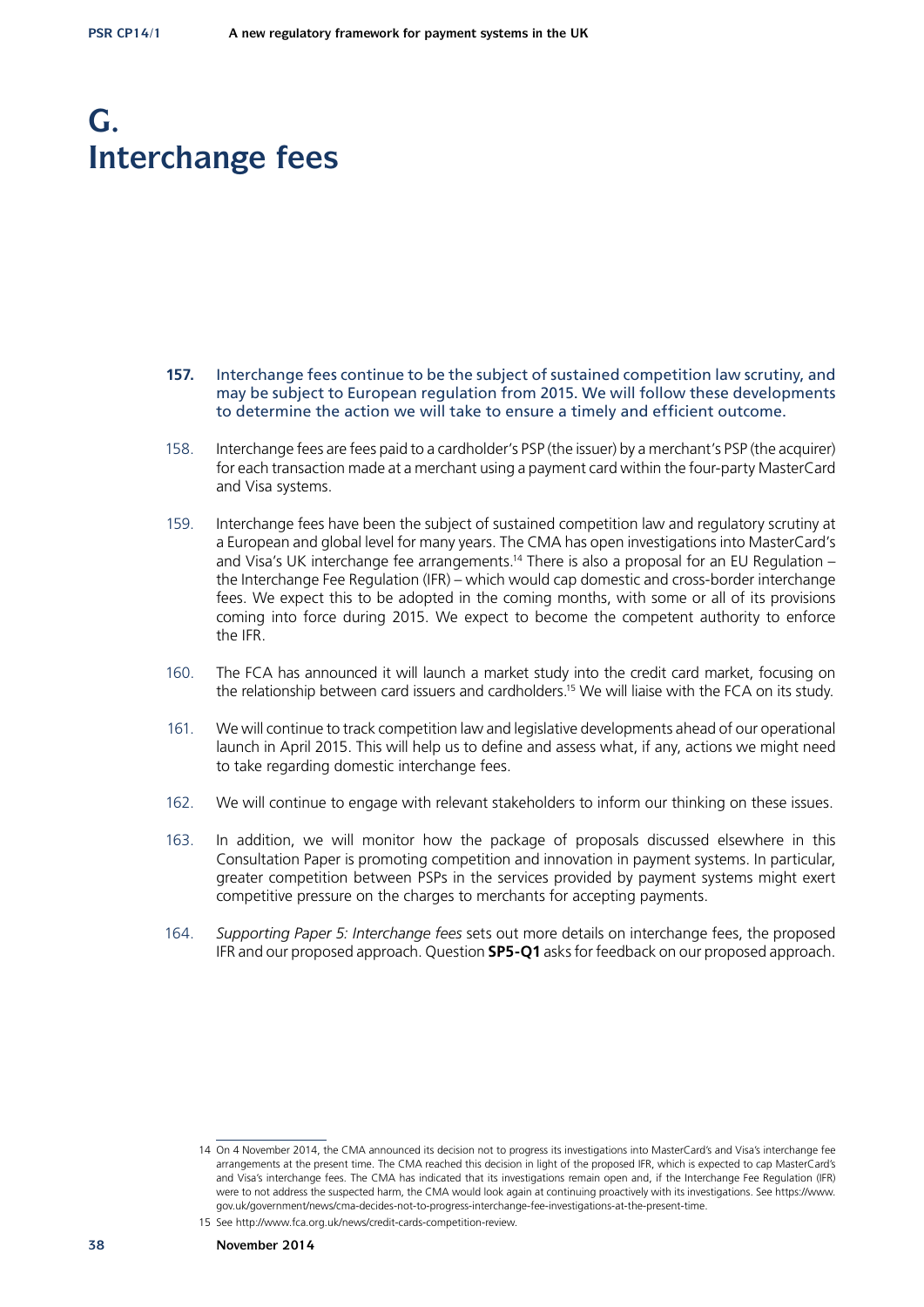# **H. Holding industry to account**

- **165.** We will closely monitor industry progress and ensure that our measures remain fit-for-purpose in light of changes in the market, law and regulation. We will take action using our regulatory and competition powers as appropriate where needed to pursue our objectives, including where we find examples of behaviour or encounter actions that may prevent or slow down the advancement of our objectives. This includes stepping in where we see decisions being made, for example by Operators, which we consider run counter to our directions or our objectives.
- **166.** We will exercise a range of enforcement and information gathering powers.
- **167.** We will issue a number of general, legally-binding Principles to apply to participants in designated payment systems. Our aim is to formulate succinct, high-level Principles stating the fundamental obligations of these participants. These Principles are part of our overall regulatory framework and will underpin our other proposals on access and governance.
- **168.** We expect a 'no surprises' culture, in which industry participants engage meaningfully with us, and keep us informed of anticipated developments before they are implemented.

### **PSR Principles**

- 169. Our proposed Principles are as follows:
	- **Principle 1: Relations with regulators:** *A participant must deal with its regulators in an open and cooperative way, and must disclose to the PSR appropriately anything relating to the participant of which the PSR would reasonably expect notice.*
	- **Principle 2: Compliance:** *A participant must observe proper standards of conduct, and must refrain from activity which that participant should reasonably have expected to restrict or prevent another participant from complying with its regulatory obligations in relation to payment systems or services provided by payment systems.*
	- **Principle 3: Financial Prudence:** *An Operator or Infrastructure Provider must ensure it has, or has access to, adequate financial resources to ensure that it is able to carry out its functions and activities in relation to the regulated payment system it operates in the case of an Operator, or the regulated payment system or systems whose central infrastructure it provides or controls in the case of an Infrastructure Provider, including resources to:*
		- **–** *cover potential general business losses and debts as they fall due*
		- **–** *continue operations and services as a going concern if those losses or debts materialise and*
		- **–** *comply with its regulatory obligations in relation to payment systems and services provided by payment systems.*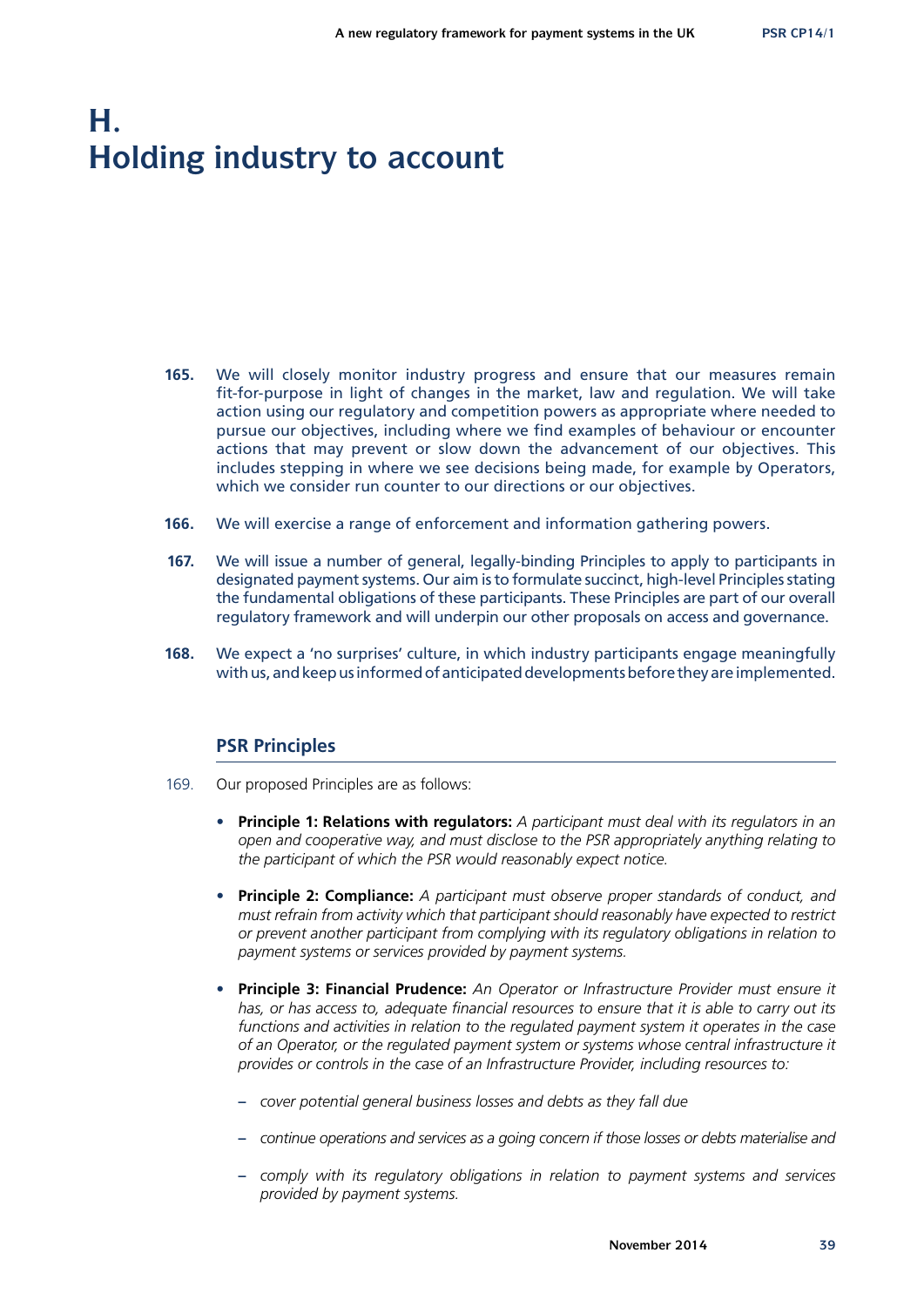- 170. Our Principles are consistent with the CPSS-IOSCO Principles that apply to Interbank Operators, the ECB's 'Oversight Framework for Card Payment Schemes' that applies to Card Operators, and the FCA's Principles which apply to many PSPs.
- 171. In all cases, the practical implications of the Principles for participants' conduct, organisation and resources will depend on the size of the participant and the business it undertakes. The Principles are deliberately drafted in such a way as to enable each participant to comply with them by taking into account its particular circumstances. We expect that many participants will already be organising and conducting themselves in ways which are compliant with our Principles.
- 172. We consider that these Principles support our competition, innovation and service-user objectives. Payment systems form a vital part of the UK's financial systems supporting the broader UK economy and service-users. Our vision is to have world class payment systems. To achieve this, we need, among other things, financially sound payment systems, which are used and operated by compliant participants that interact in an open and cooperative way with their regulators.
- 173. If industry participants do not adhere to the behavioural standards we are setting, our ability to advance one or more of our objectives may be jeopardised. For example, PSPs that are confident that their payment systems are operated and managed in a compliant and financially sound way may be more willing to make investments in their own payments-related infrastructure and in new and innovative service propositions, which will benefit service-users.
- 174. Our proposed Principles will therefore ensure that industry participants are accountable to us and, indirectly, to their service-users, for their behaviour. This will benefit all industry participants and service-users.
- 175. Part B of *Supporting Paper 6: Regulatory tools* sets out more detail on our proposed Principles. Questions **SP6-Q1**, **SP6-Q2**, **SP6-Q3**, **SP6-Q4** and **SP6-Q5** ask for feedback on our proposed approach.

### **Monitoring, investigations and enforcement**

- 176. We will require participants to report on their compliance with our directions in relation to access and governance, and to 'self-certify' this compliance annually. We will assess whether the measures implemented are compliant. This will include testing with service-users what their views are on participants' compliance with our directions.
- 177. We will issue information requests as appropriate to any party we consider may have information or insight that would help us assess the state of compliance.
- 178. We also have a range of enforcement, information gathering and investigation powers to help us further our objectives and monitor progress. In particular, we can:
	- require information or documents to be provided to us
	- appoint a skilled person to provide a report on any matter
	- investigate a compliance failure or the nature, conduct or state of the business of an Operator, Infrastructure Provider or PSP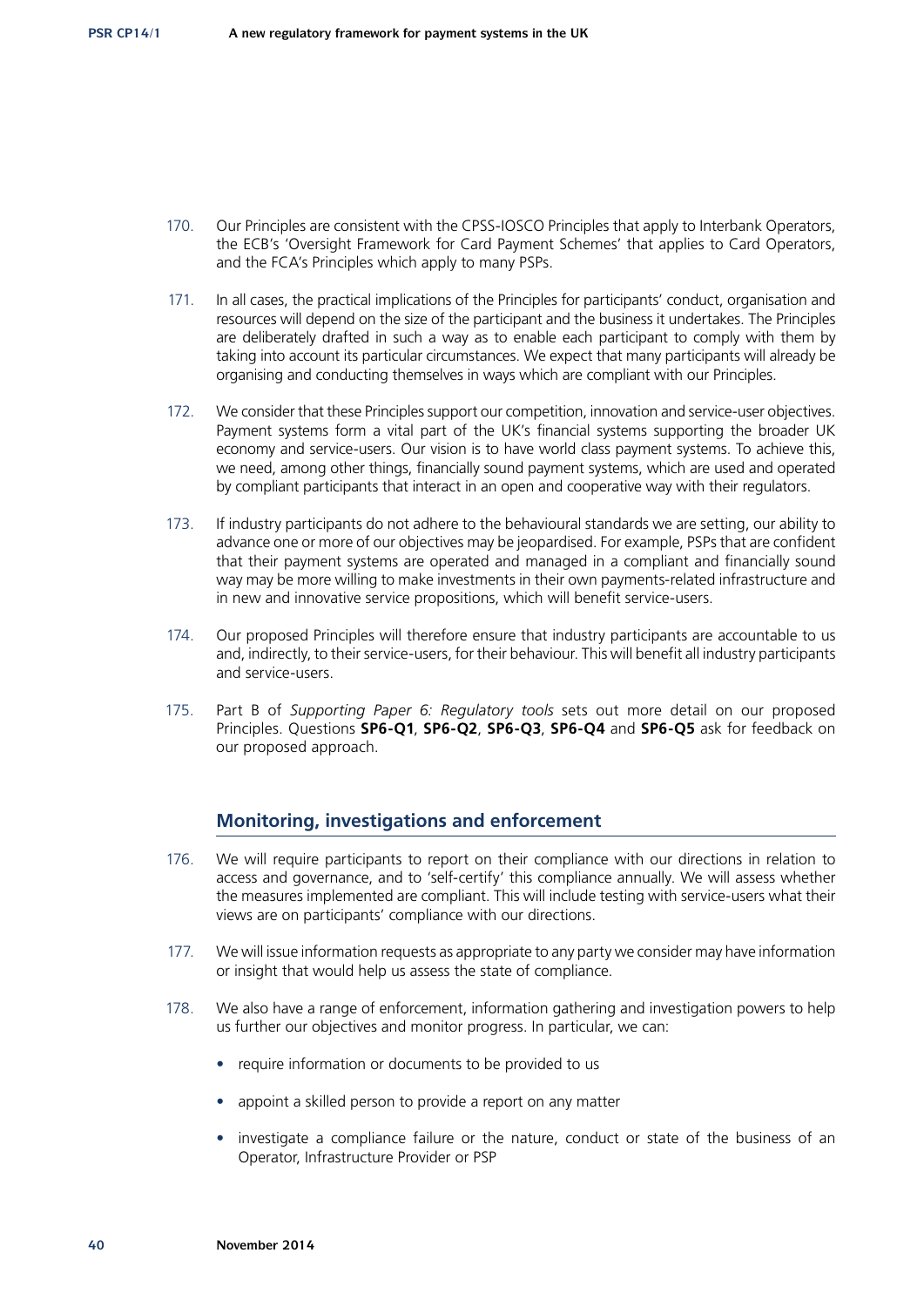- require someone who has relevant information to attend an interview as part of an investigation, or to produce information or documents
- 179. We will take action if we see that:
	- the solutions proposed by industry do not take into account the criteria or measures we have set, or do not satisfactorily address our concerns
	- industry or individual participants are not implementing directions effectively or on time, or are acting in a way which could pre-empt or run counter to our directions
	- progress against the priorities we have set for, or expect, from industry is too slow
	- the outcomes we expect are not being delivered
- 180. We have a range of 'regulatory tools' and powers at our disposal if we consider that we need to take action. We will determine in each case what action is the best suited to achieve the results we want, and what is most appropriate and proportionate in light of the specific circumstances.
- 181. The action we might take in these circumstances could include:
	- using our concurrent competition powers
	- carrying out reviews of relevant markets or keeping those markets under review (see further below)
	- launching own-initiative investigations where we have concerns, or in response to complaints
	- using our powers to gather further information
	- imposing general or specific directions and issuing guidance to ensure our outcomes are delivered and concerns are addressed
	- considering applications in relation to disputes (see below under **Part I**)
	- imposing sanctions for non-compliance with our regulatory requirements, in accordance with our *Powers & Procedures Guidance and Penalties Guidance* (see **Parts E** and **H** of *Supporting Paper 6: Regulatory tools* for further details).
- 182. This range of powers and tools means that we can hold industry to account, and we can follow up and take action where appropriate and necessary.
- 183. *Supporting Paper 6: Regulatory tools* sets out more detail and questions asking for feedback on our proposed approach with regard to our Objectives Guidance (Part C and question **SP6-Q6**), our Administrative Priority Framework (Part D and question **SP6-Q7**), our Powers & Procedures Guide (Part E and question **SP6-Q8**), our Super-complaints Guidance (Part G and question **SP6-Q10**), our Penalties Guidance (Part H and questions **SP6-Q11**, **SP6-Q12**, **SP6-Q13** and **SP6-Q14**), our concurrent competition powers (Part J) and our Complaints Scheme (Part K).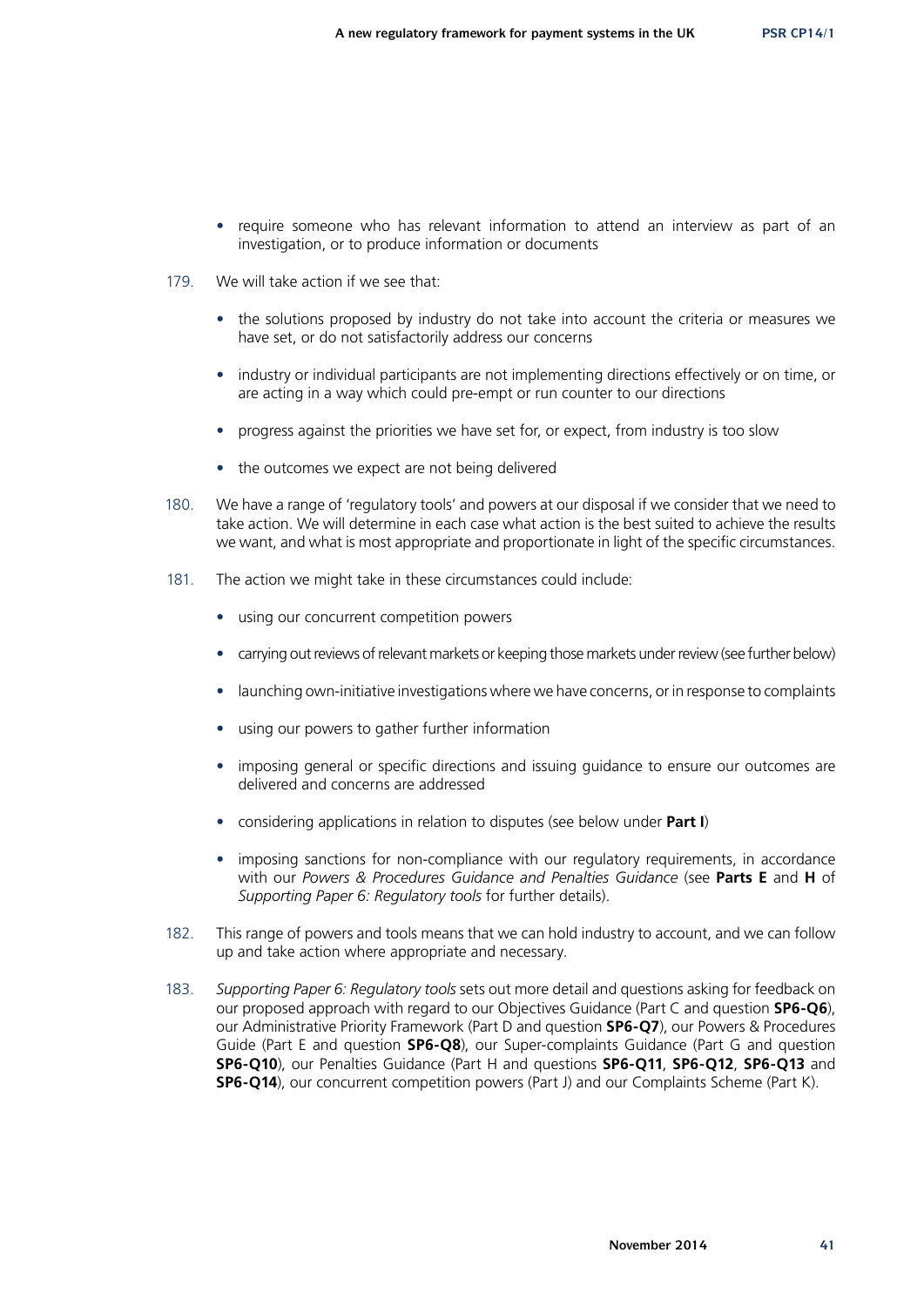### **Market reviews**

- 184. We have statutory objectives to promote effective competition, innovation and the interests of service-users. We may consider conducting market reviews as a tool to examine issues relating to the advancement of our objectives in the markets for payment systems, or the markets for services provided by payment systems.
- 185. We may use our general FSBRA regulatory powers or we may launch a market study under the procedures set out in the Enterprise Act 2002. For the purposes of this Consultation Paper, where we announce a market review, we expect to use our general FSBRA regulatory powers.
- 186. We would typically expect to have six key phases when conducting a market review: Pre-launch, Launch, Research, Analysis and Interim Report, Report, and Remedies, with each phase having specific high-level objectives (see Part I of *Supporting Paper 6: Regulatory tools* for more details).
- 187. Before launching a market review, we will assess internally what it should cover and the possible concerns we will consider. Where helpful, we may engage external parties on particular aspects of the market review (for example, on the scope of the market review). We will also consider how, if necessary, we will request additional information from stakeholders once the market review is launched (e.g. by asking stakeholders to respond to a Request for Information or Questionnaire).
- 188. Following a Pre-Launch scoping phase of work, we expect a market review to typically report on its findings within approximately 12 months from the date of its formal launch to releasing the Report, depending on the scope and complexity of the market review.
- 189. The Report may be followed by a further phase of work to assess possible remedies to address the Report's findings. This additional phase may include consultation on proposed remedies. Further details of our market review process and approach are set out in Part I of *Supporting Paper 6: Regulatory tools*.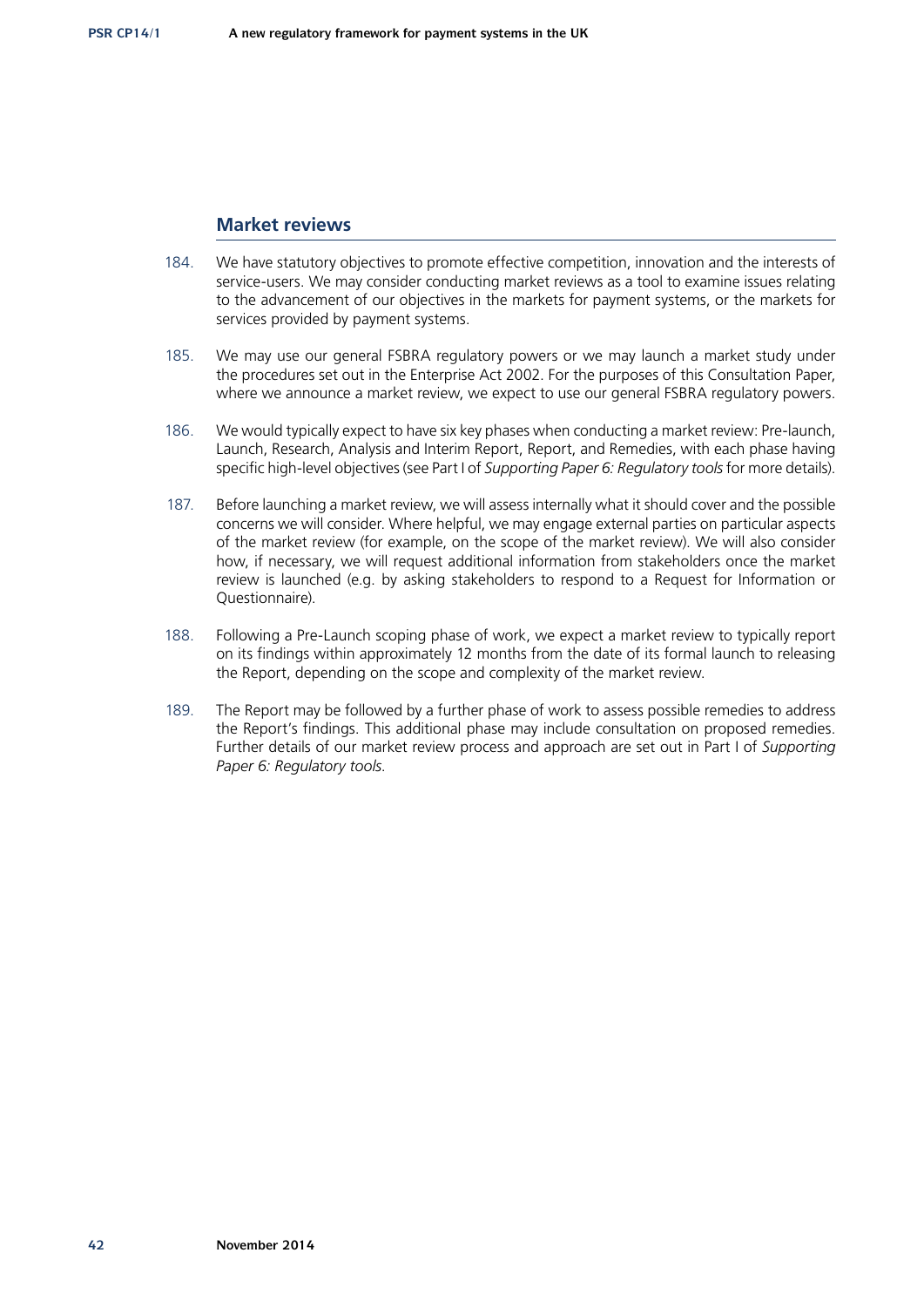# **I. How we will handle disputes**

- **190.** Our dispute resolution and applications procedures may be used in relation to what can broadly be described as 'commercial disputes', namely disagreements between different industry participants, or between an industry participant and a service-user (as opposed to disagreements between a regulated entity and its regulator).16 We consider that it is helpful for stakeholders to understand what our approach to commercial disputes will be.
- 191. Our expectation is that when parties refer commercial disputes to us, this will typically be through complaints, or through applications submitted to us
	- by PSPs seeking new Direct Access or Indirect Access to a payment system
	- by a service-user (including an Indirect PSP) seeking to modify the terms of existing Direct Access or Indirect Access to a payment system
	- by PSPs or service-users seeking to modify the fees or charges payable in connection with participating in a regulated payment system or the use of services provided by a regulated payment system.17
- 192. We would expect other commercial disputes (for example, related to infrastructure contracts) to be raised with us through the same process.
- 193. We will expect that parties to disputes will first have sought to resolve their disagreement through commercial negotiations. We expect that parties will only apply to us having exhausted the available commercial and alternative dispute resolution means available to them, which may include attempts at mediation.
- 194. Our approach and procedures are drawn on those used by other regulators, but adapted to our specific context. We will be transparent throughout, and will explain to the involved parties what phase of the procedure they are in, what the next steps are and, if we decide to dismiss an application, why we are doing so.
- 195. Applicants will be expected to submit a reasoned case setting out what the commercial issue is, what negotiations or discussions have taken place with the other party, what remedy is being sought, and to have the application signed by an officer of the applicant (or by the applicant if it is an individual).
- 196. We will apply our Administrative Priority Framework when deciding how to handle the application and whether to progress to the next phase (the Information Gathering Phase).<sup>18</sup>

<sup>16</sup> Our dispute resolution and applications procedures are part of our overall *Powers & Procedures Guide* (PPG) – see *Annex 3* to *Supporting Paper 6: Regulatory tools*.

<sup>17</sup> Such applications will be made under sections 56 or 57 FSBRA.

<sup>18</sup> If we decide to dismiss an application without further investigation, we will explain why to the applicant (who will have the possibility of seeking to have the decision judicially reviewed).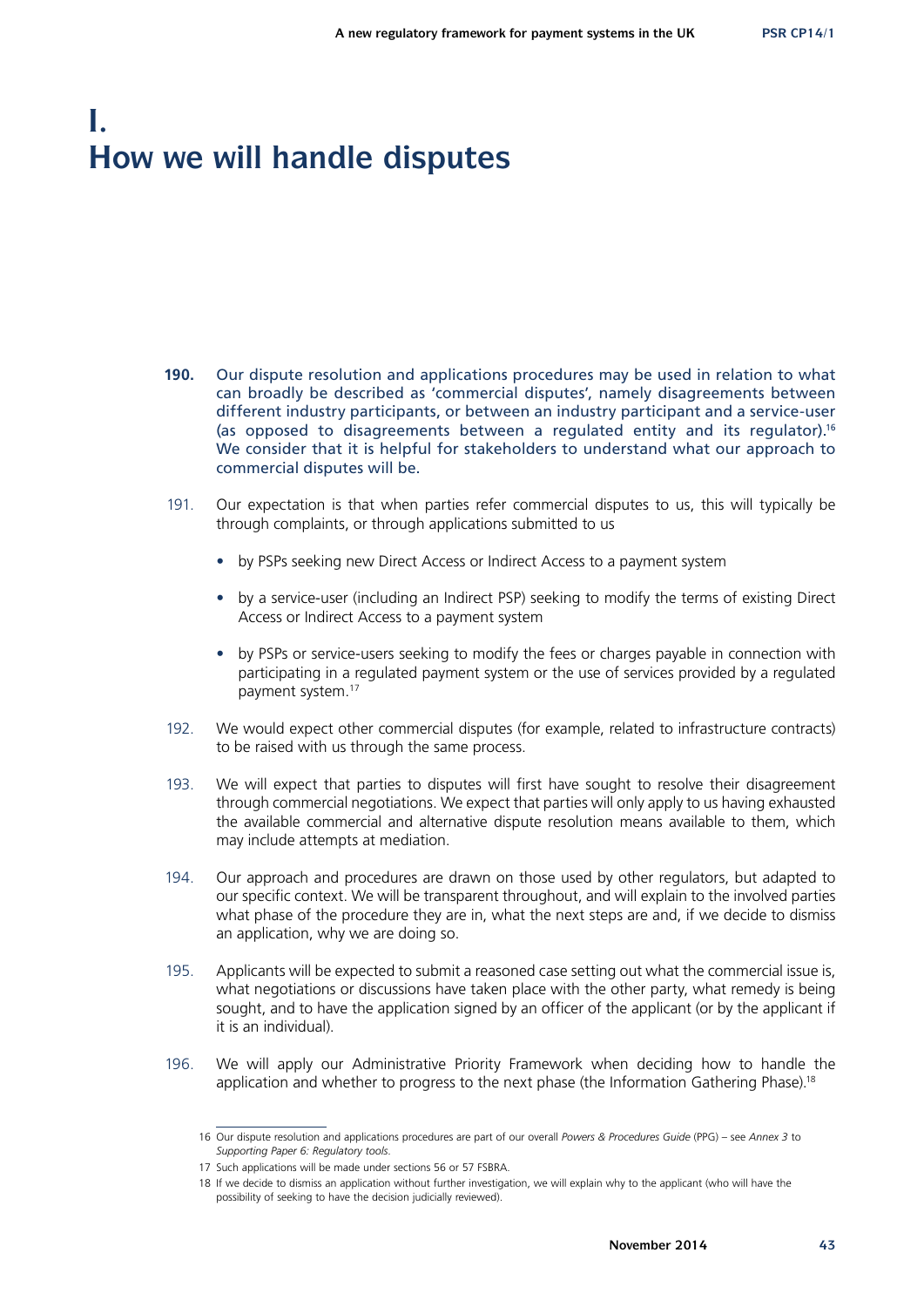- 197. In the Information Gathering Phase, we will seek representations from the other parties involved. If we consider it appropriate and helpful, we will hold face-to-face meetings with all parties to try to resolve the commercial dispute. We may also suggest to parties that they consider mediation/ADR if we consider that that would be a preferable approach in light of the specific circumstances of the case.<sup>19</sup>
- 198. If we are minded to decide to grant access or to modify the terms of existing access (including in relation to fees and charges), the PSR Managing Director will issue a Notice of a Proposed Requirement to Grant Access or a Notice of a Proposed Variation of an Agreement to all parties we consider to have a legitimate interest in the dispute, and will set a deadline for final representations. A Final Notice will be issued once representations have been considered.<sup>20</sup>
- 199. Enablement of Direct Access to LINK, Visa and MasterCard is subject to Article 28 PSD. The UK legislation implementing Article 28 PSD (the PSRs 2009) lays down an outline procedure for decision-making which is analogous to that set out above for sections 56-57 FSBRA. We therefore propose to use the procedural framework we are establishing to handle access applications under s.56-57 FSBRA in relation to Bacs, C&CC, CHAPS, FPS and NICC, also for complaints regarding Direct Access to LINK, Visa and MasterCard under Article 28 PSD, and more generally for all complaints relating to commercial disputes.
- 200. Finally, whenever an application or complaint is submitted to us in relation to a specific commercial dispute, we will reserve the right to decide to open a broader investigation and, ultimately, to issue general directions or generally applicable requirements, begin competition or regulatory investigations, or launch a market review if proportionate and appropriate.
- 201. Part F of *Supporting Paper 6: Regulatory tools* sets out more detail on our proposed approach to dispute resolution and applications procedures. Question **SP6-Q9** asks for feedback on our proposed approach.

<sup>19</sup> Our Information Gathering Phase might reveal that there are no grounds for taking action, or we may consider that, on the basis of the information gathered, exercising our powers is not an administrative priority. In these circumstances, we will explain the basis for our conclusion to the applicant (who will have the possibility of seeking to have the decision judicially reviewed).

<sup>20</sup> Such a Notice can be challenged by any interested party before the CMA.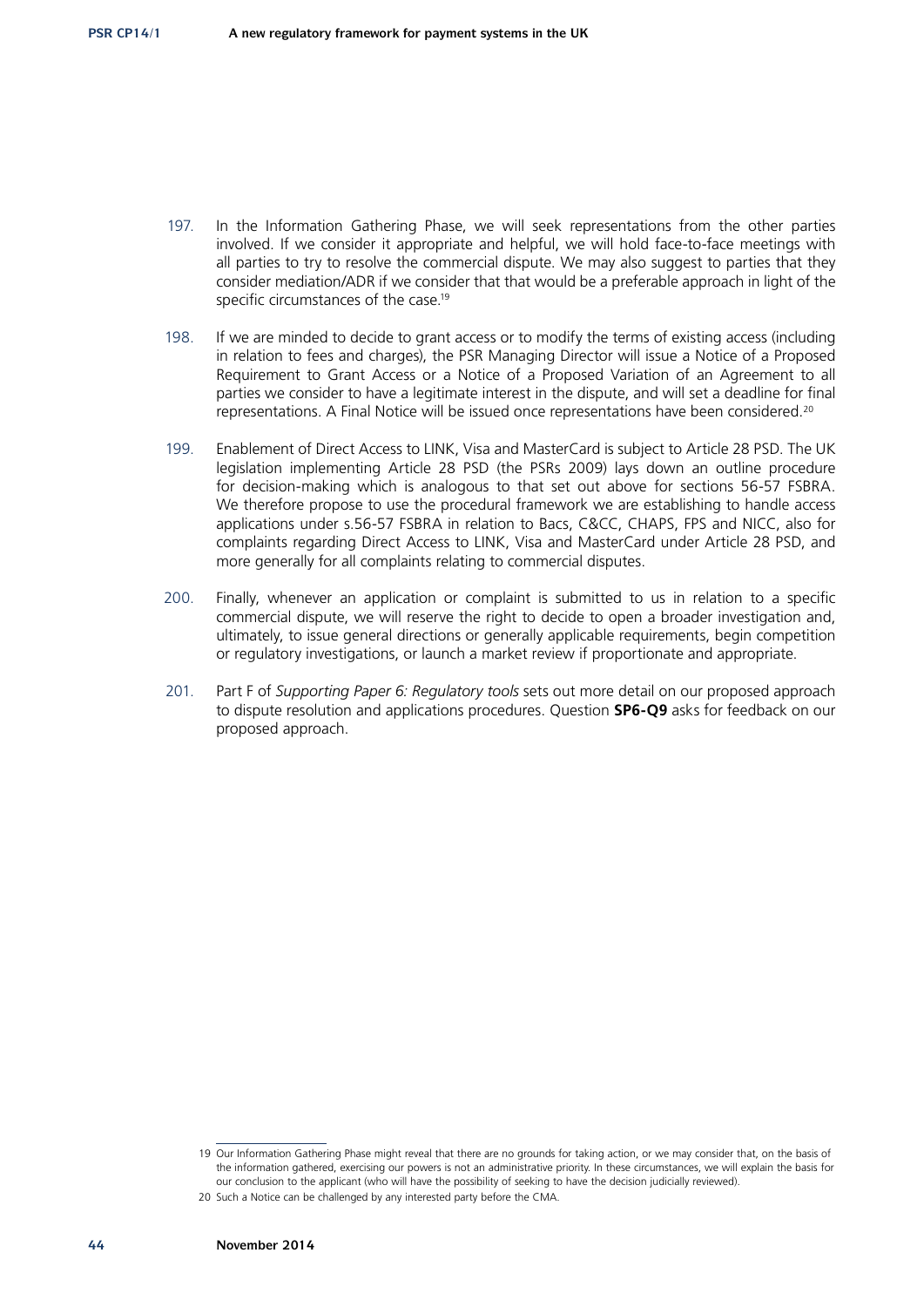# **J. Next steps**

- 202. We will be holding an Event on 9 December 2014 to provide further insight into our proposals. The materials used at our Event will be uploaded onto our website and will be available to all stakeholders.
- 203. Our consultation is open until **12 January 2015**.
- 204. The full set of consultation questions and the proposed directions to give effect to our policy proposals are set out in the Annex to this Consultation Paper.
- 205. Our Consultation Principles, which apply to all of our consultations, are set out in the *Annex 1*  to *Supporting Paper 1: The PSR and UK payments industry*.
- 206. To make preparing a response easier, stakeholders can download an accessible version of our consultation questions and Consultation Paper response sheet from our website.
- 207. Stakeholders are invited to send their responses (in Word and PDF version) to [PSRconsultations@psr.org.uk,](mailto:PSRconsultations@psr.org.uk) accompanied by the response sheet provided in the Annex to this Consultation Paper. We will acknowledge receipt of your response.
- 208. Stakeholders also have the option to send their response to us by mail<sup>21</sup> to:

Payment Systems Regulator 25 The North Colonnade Canary Wharf London E14 5HS

- 209. We will publish all non-confidential responses to our Consultation Paper along with our final Policy Statement.
- 210. We will not regard a standard confidentiality statement in an email message as a request for non-disclosure. Stakeholders that wish to claim commercial confidentiality over specific items in their response should make sure to fill in the cover sheet accordingly, and to identify those specific items which they claim to be commercially confidential by highlighting them in yellow.
- 211. We may nonetheless be required to disclose all responses which include information marked as confidential, in order to meet legal obligations, in particular if we are asked to disclose a confidential response under the Freedom of Information Act 2000. We will endeavour to consult you in handling such a request. Any decision we make not to disclose a response is reviewable by the Information Commissioner and the Information Rights Tribunal.

<sup>21</sup> We ask all stakeholders to provide electronic Word and PDF versions of their responses.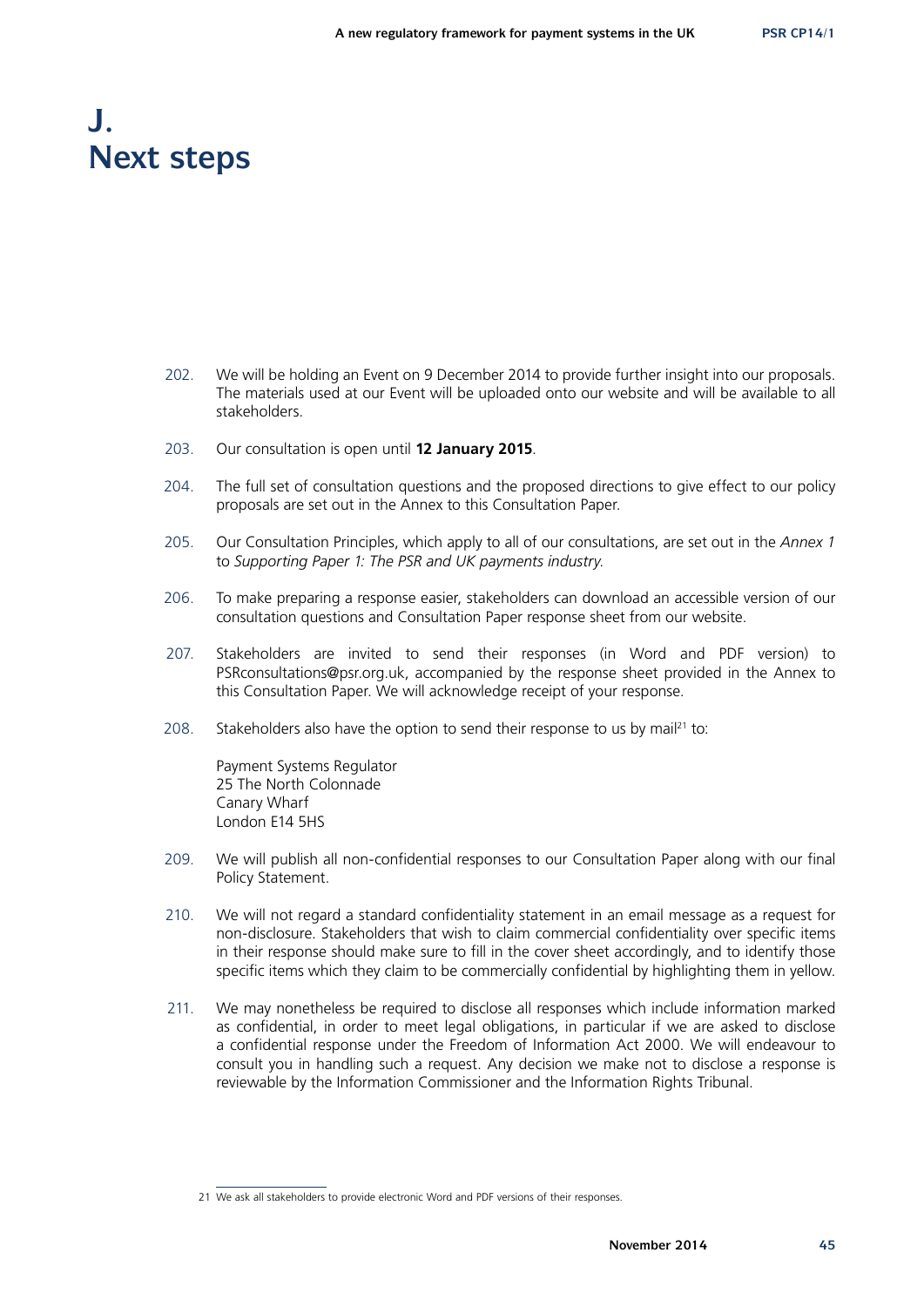- 212. We will finalise our policies, processes and priorities prior to becoming fully operational in April 2015. Before issuing our Final Policy Statement in March 2015, we will consider any representations made to us under this consultation. To ensure we can consider your feedback, responses must be submitted to us by 5pm, Monday 12 January 2015 at the latest.
- 213. If you have any questions on the consultation, you can contact us at [PSRconsultations@psr.org.uk.](mailto:PSRconsultations%40psr.org.uk?subject=)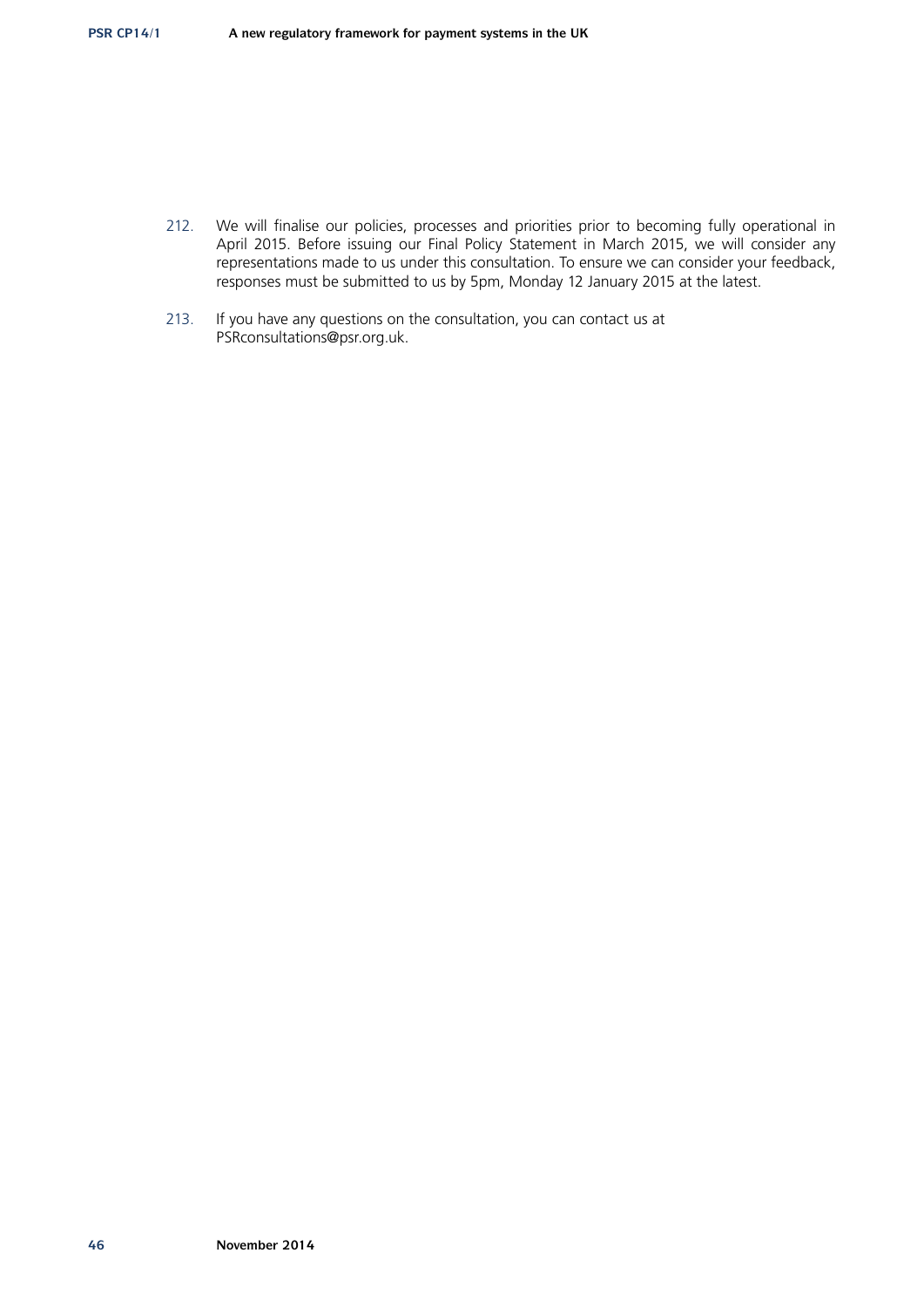# **Annex 1: Glossary**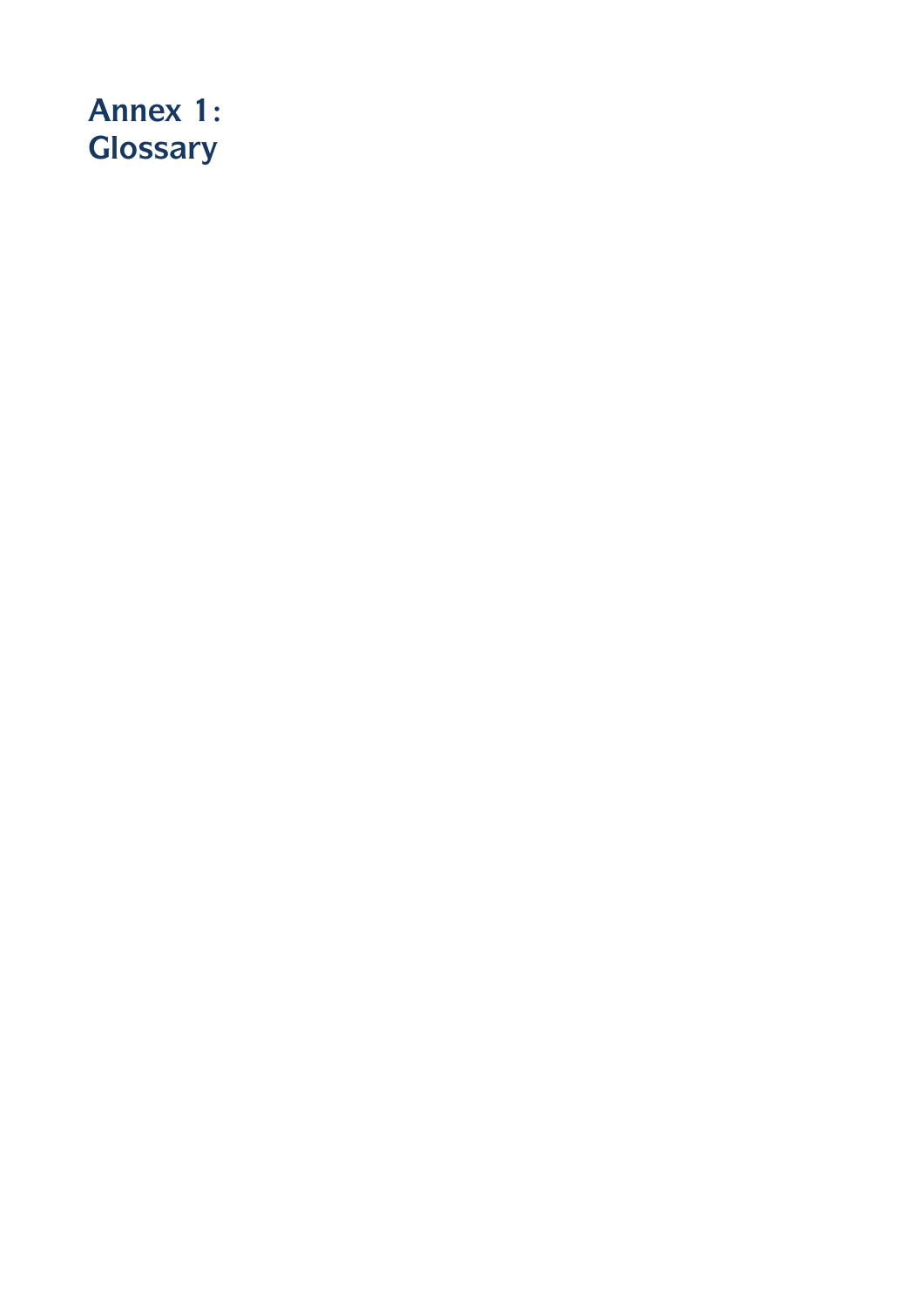# **Glossary**

This table includes the glossary and abbreviations used for the purposes of this *Consultation Paper* and *Supporting Papers*.

Defined expressions are capitalised in the table (for example, 'PSP').

| <b>Term or acronym</b>                                     | <b>Description</b>                                                                                                                                                                                                                                                                                                                                                                                                                                    |
|------------------------------------------------------------|-------------------------------------------------------------------------------------------------------------------------------------------------------------------------------------------------------------------------------------------------------------------------------------------------------------------------------------------------------------------------------------------------------------------------------------------------------|
| <b>Accenture Governance Report</b>                         | A report on the governance of payment systems commissioned by the PSR. The<br>report by Accenture, 'A Review of Governance and Ownership of UK Payment<br>Systems', is an Annex to Supporting Paper 3: Ownership, governance and<br>control of payment systems.                                                                                                                                                                                       |
| <b>Accenture Innovation Report</b>                         | A report on innovation in payments commissioned by the PSR. The report by<br>Accenture, 'Review of the International Landscape of Innovation in Payments<br>and Insights for UK Payments', is an Annex to Supporting Paper 2: Payments<br>industry strategy and areas for collaboration.                                                                                                                                                              |
| <b>Access Package</b>                                      | The Access Package includes the introduction of a principles-based access<br>rule (the Access Rule) (applicable to non-PSRs 2009 pan-GB Operators)<br>and compliance reporting obligations (the Reporting Rule) (applicable to all<br>pan-GB Operators).                                                                                                                                                                                              |
| <b>Access Requirements</b>                                 | The rules (including criteria), terms or conditions (including fees and charges),<br>policies or procedures governing access to, or participation in, a regulated<br>payment system.                                                                                                                                                                                                                                                                  |
| <b>Access Rule</b>                                         | The Access Rule proposed by the PSR requires pan-GB Operators not subject<br>to the PSRs 2009 to have objective, risk-based, and publicly disclosed Access<br>Requirements, which permit fair and open access. The Access Rule is part of<br>the Access Package of proposals.                                                                                                                                                                         |
| accreditation                                              | The process that ensures that a person or solution is compliant with the set of<br>criteria predefined by the Operator. Being an accredited provider or software<br>solution means that the provider or solution has gone through a process set by<br>the Operator and has been considered by the Operator to meet the required<br>technical and other standards that make up the accreditation requirements.                                         |
| <b>Affiliate or Associate member</b><br>(of a card system) | An Indirect PSP in card payment systems; known as an Affiliate for MasterCard,<br>and an Associate for Visa. An Affiliate/Associate is a participant in a card system<br>that must be sponsored by a Principal member (or Direct PSP) for access. It can<br>carry out any or all of the functions of the Principal, if the Principal agrees<br>to be responsible for their actions, except the activity of sponsoring other<br>Affiliates/Associates. |
| affiliates (in an<br>interbank system)                     | Service-users and other interested parties who are members of the Electronic<br>Payments Affiliates Group (for Bacs and FPS) or the CHAPS Affiliates Group.                                                                                                                                                                                                                                                                                           |
| <b>Agency Agreement</b>                                    | See Sponsor Agreement.                                                                                                                                                                                                                                                                                                                                                                                                                                |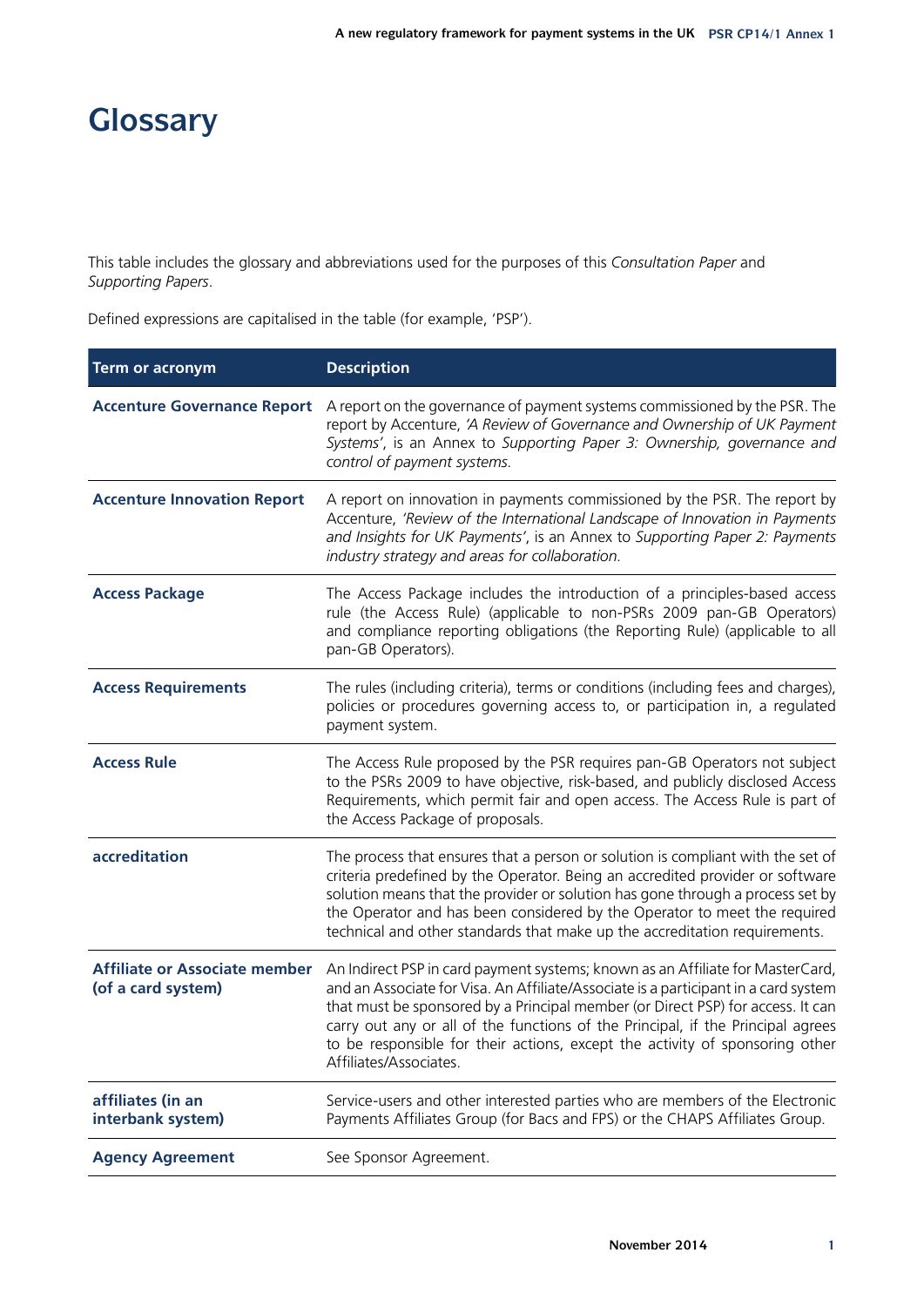| <b>Agency Bank</b>                                            | For the purposes of this Consultation Paper, this refers to a credit institution<br>that is an Indirect PSP.                                                                                                                                                                       |  |  |  |
|---------------------------------------------------------------|------------------------------------------------------------------------------------------------------------------------------------------------------------------------------------------------------------------------------------------------------------------------------------|--|--|--|
| <b>AML (Anti-Money Laundering)</b>                            | The package of initiatives and regulations directed at preventing money<br>laundering, including the Money Laundering Regulations 2007.                                                                                                                                            |  |  |  |
| <b>Analysis of the PSR</b><br><b>Questionnaires on Access</b> | Our internal analysis of the results of two questionnaires on access to payment<br>systems that were conducted in July 2014 by Accenture on behalf of the PSR,<br>'Questionnaire on Access to Interbank Payment Systems' and 'Questionnaire<br>on Access to Card Payment Systems'. |  |  |  |
| <b>ANP (Account Number</b><br><b>Portability)</b>             | The concept of allowing an end-user to change their banking service provider<br>with minimum effort and without changing their bank account number.                                                                                                                                |  |  |  |
| <b>ATM (Automated Teller</b><br><b>Machine)</b>               | A device that enables users, typically using machine-readable plastic cards, to<br>withdraw cash from their accounts and/or access other services.                                                                                                                                 |  |  |  |
| <b>ATM deployer</b>                                           | A company which owns and operates ATMs.                                                                                                                                                                                                                                            |  |  |  |
| authentication (in the context<br>of payment processing)      | A security mechanism for verifying the identity and/or authority of a person or<br>entity in relation to a potential transfer of funds.                                                                                                                                            |  |  |  |
| authorisation (in the context<br>of payment processing)       | Consent given by a person or entity to a PSP (or to a third party acting on<br>behalf of that PSP) in order to allow the transfer of funds.                                                                                                                                        |  |  |  |
| <b>Bacs</b>                                                   | The payment system which processes payments through two principal<br>electronic payment schemes: Direct Debit and Bacs Direct Credit. The payment<br>system is operated by BPSL.                                                                                                   |  |  |  |
| the Bank                                                      | The Bank of England.                                                                                                                                                                                                                                                               |  |  |  |
| banks                                                         | For the purposes of this Consultation Paper, the term 'banks' refers more<br>generally to both banks and building societies.                                                                                                                                                       |  |  |  |
| <b>BBA</b>                                                    | The British Bankers' Association.                                                                                                                                                                                                                                                  |  |  |  |
| <b>BBCCL</b>                                                  | Belfast Bankers' Clearing Company Ltd - the Operator of the NICC payment<br>system.                                                                                                                                                                                                |  |  |  |
| <b>BPSL</b>                                                   | Bacs Payment Schemes Ltd - the Operator of the Bacs payment system.                                                                                                                                                                                                                |  |  |  |
| C&CC<br>(Cheque & Credit Clearing)                            | The payment system in England, Scotland and Wales that processes cheques<br>and other paper instruments. It is operated by C&CCCL.                                                                                                                                                 |  |  |  |
| <b>C&amp;CCCL</b>                                             | Cheque and Credit Clearing Company Ltd - the Operator of the C&CC<br>payment system.                                                                                                                                                                                               |  |  |  |
| <b>CA98</b>                                                   | Competition Act 1998.                                                                                                                                                                                                                                                              |  |  |  |
| <b>Call for Inputs</b>                                        | This refers to the Payment Systems Regulator: Call for Inputs (5 March<br>2014) requesting feedback from stakeholders on a range of issues. See<br>http://www.fca.org.uk/your-fca/documents/payment-systems-regulation-call-for-inputs.                                            |  |  |  |
| card (payment card)                                           | A device or personalised set of procedures agreed between the service-user<br>and the PSP that can be used by its holder to pay for goods and services or to<br>withdraw money.                                                                                                    |  |  |  |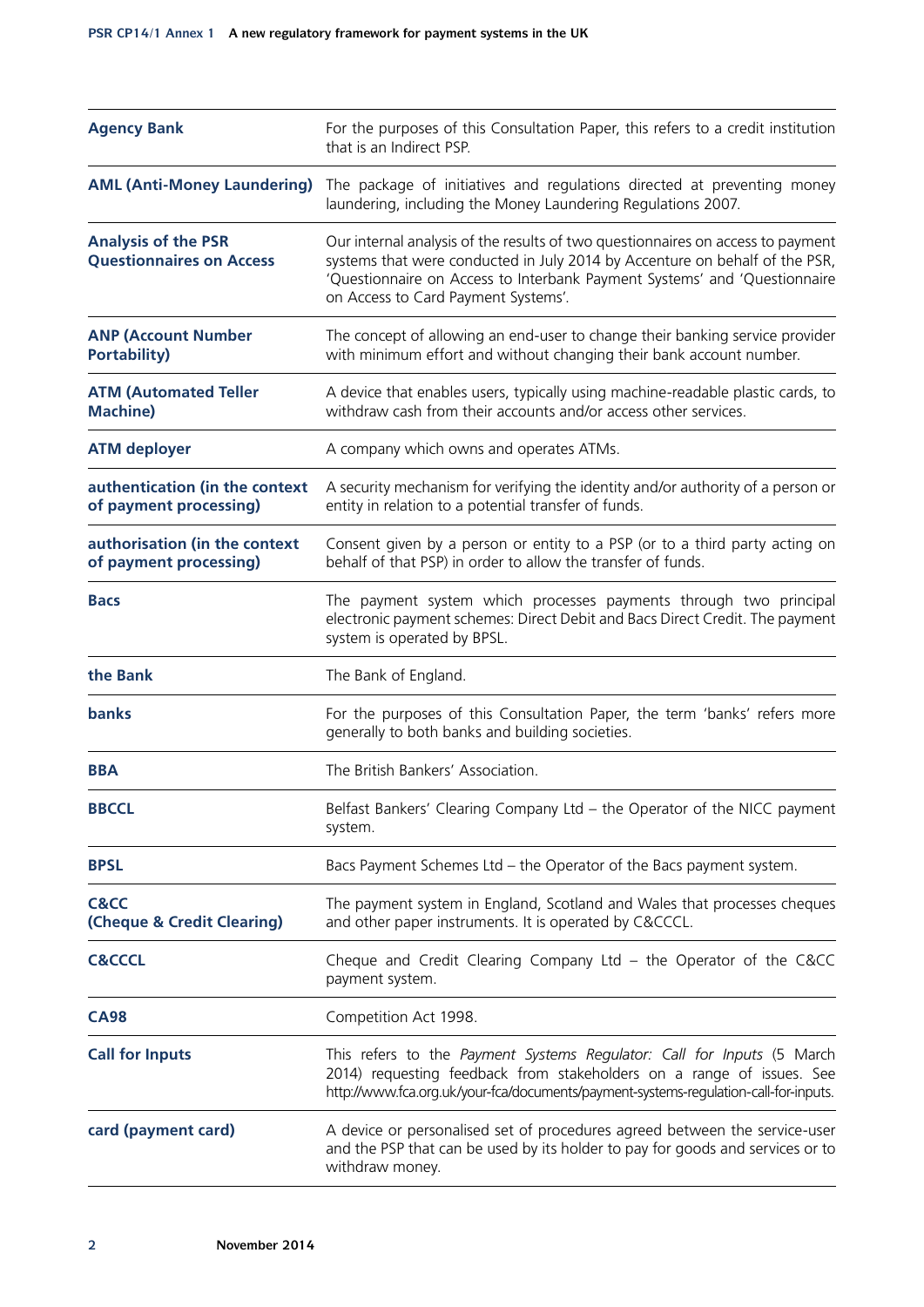| card acquirer (or acquirer)                            | A PSP that processes card payments on behalf of a merchant. In point-of-sale<br>transactions, the acquirer is the entity to which the merchant transmits the<br>necessary information in order to process the card payment.                                                                                                                                                                                                                                                                                                                                                                     |
|--------------------------------------------------------|-------------------------------------------------------------------------------------------------------------------------------------------------------------------------------------------------------------------------------------------------------------------------------------------------------------------------------------------------------------------------------------------------------------------------------------------------------------------------------------------------------------------------------------------------------------------------------------------------|
| card issuer (or issuer)                                | A PSP that makes payment cards available to cardholders, authorises cards<br>and card-initiated transactions (i.e. at point-of-sale, online or at ATMs), and<br>guarantees payment to the acquirer for transactions that conform with the<br>rules of the relevant system.                                                                                                                                                                                                                                                                                                                      |
| <b>Card Operator</b>                                   | An Operator of a card payment system.                                                                                                                                                                                                                                                                                                                                                                                                                                                                                                                                                           |
| card payment system<br>(or card system)                | A payment system supporting payments made by cards. Examples of card<br>payment systems that we expect to be designated by the Treasury are<br>MasterCard and Visa.                                                                                                                                                                                                                                                                                                                                                                                                                             |
| <b>CASS (Current Account</b><br><b>Switch Service)</b> | A service that makes it easier for customers to switch their current account.                                                                                                                                                                                                                                                                                                                                                                                                                                                                                                                   |
| <b>Central Infrastructure</b>                          | A package of systems and services provided under contract to an Operator<br>for the purpose of operating the relevant payment system, and specifically<br>the processing of payment transactions and funds transfers. The package<br>must include at a minimum the provision of hardware and software (including<br>related ancillary support services). It may include additional services such as<br>secure telecommunications networks, facilities, physical security or support<br>staff. Central Infrastructure may be provided to the Operator by an external<br>provider, or internally. |
| <b>Central Infrastructure Provider</b>                 | An Infrastructure Provider who provides Central Infrastructure to an Operator<br>under a contract.                                                                                                                                                                                                                                                                                                                                                                                                                                                                                              |
| <b>CHAPS</b>                                           | The UK's real-time, high-value sterling payment system, where payments are<br>settled over the Bank's RTGS system. It is operated by CHAPS Co.                                                                                                                                                                                                                                                                                                                                                                                                                                                  |
| <b>CHAPS Co</b>                                        | CHAPS Clearing Company Ltd - the Operator of the CHAPS payment system.                                                                                                                                                                                                                                                                                                                                                                                                                                                                                                                          |
| clearing                                               | The process of transmitting, reconciling and, in some cases, confirming transfer<br>orders prior to settlement, potentially including the netting of orders and the<br>establishment of final positions for settlement.                                                                                                                                                                                                                                                                                                                                                                         |
| <b>CMA</b>                                             | Competition and Markets Authority.                                                                                                                                                                                                                                                                                                                                                                                                                                                                                                                                                              |
| <b>Code of Conduct</b>                                 | For the purposes of this Consultation Paper, this refers to the PSR-approved<br>'Code of Conduct' referred to in our proposals for Indirect Access in Supporting<br>Paper 4: Access to payment systems.                                                                                                                                                                                                                                                                                                                                                                                         |
| constitution                                           | Memorandum and/or Articles of Association or equivalent constitutional<br>document of a company, organisation or association.                                                                                                                                                                                                                                                                                                                                                                                                                                                                   |
| <b>CPSS</b>                                            | Committee on Payment and Settlement Systems, which changed its name in<br>September 2014 to Committee on Payments and Market Infrastructures (CPMI).                                                                                                                                                                                                                                                                                                                                                                                                                                            |
| <b>CPSS-IOSCO Principles</b>                           | Principles for Financial Market Infrastructures published by CPSS-IOSCO in<br>April 2012. These were adopted as principles by the Bank under section 188 of<br>the Banking Act 2009 for payment systems recognised by the Bank (i.e. Bacs,<br>CHAPS and FPS).                                                                                                                                                                                                                                                                                                                                   |
| <b>Current Account Switch Service</b>                  | See CASS.                                                                                                                                                                                                                                                                                                                                                                                                                                                                                                                                                                                       |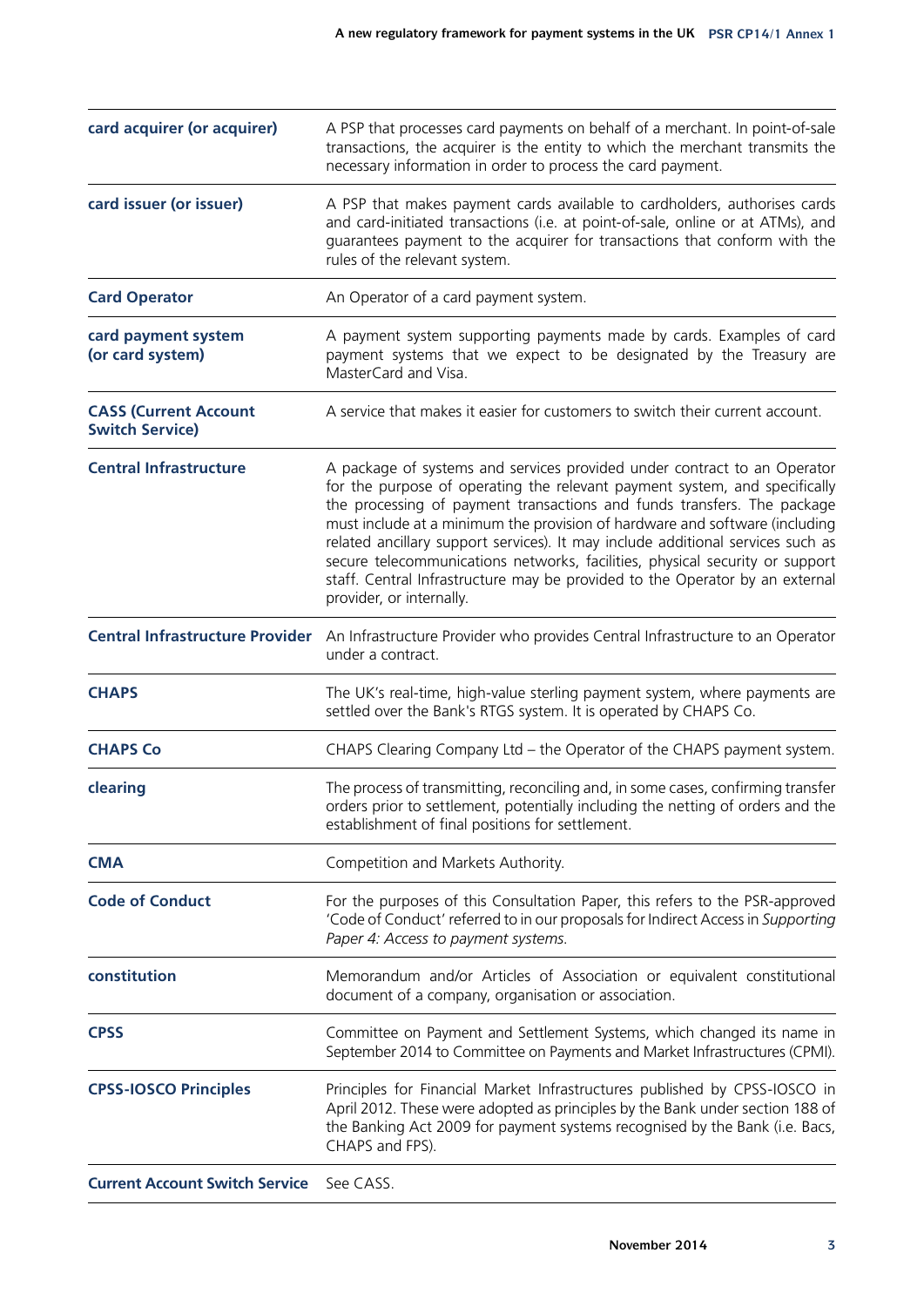| <b>Designated</b><br><b>Representative Body</b>     | A body which has been designated by the Treasury for the purposes of<br>s.68 FSBRA as a body that may make a complaint to the PSR that a feature,<br>or combination of features, of a market in the UK for services provided by<br>payment systems is, or appears to be, significantly damaging the interests of<br>service-users.                             |
|-----------------------------------------------------|----------------------------------------------------------------------------------------------------------------------------------------------------------------------------------------------------------------------------------------------------------------------------------------------------------------------------------------------------------------|
| de-tiering (and tiering)                            | A tiering arrangement refers to the arrangement whereby a PSP can choose<br>to rely on the services of a Direct PSP to access a payment system indirectly,<br>such as a Sponsor Agreement (this is only possible in payment systems that<br>allow Indirect Access).<br>De-tiering refers to a reduction in tiering arrangements in a payment system.           |
| <b>Direct Access</b>                                | As under s.42(6) FSBRA, a PSP has Direct Access to a payment system if the<br>PSP is able to provide services for the purposes of enabling the transfer of<br>funds using the payment system as a result of arrangements made between<br>the PSP and the Operator.                                                                                             |
|                                                     | For the purposes of this Consultation Paper, 'arrangements' refers to the following:<br>In the case of Bacs, C&CC, CHAPS, FPS and Visa, the arrangements are<br>made between the PSP, the other existing Direct PSPs and the Operator.                                                                                                                         |
|                                                     | In the case of MasterCard, the arrangements are made between the PSP<br>and the Operator.                                                                                                                                                                                                                                                                      |
|                                                     | For the purposes of this Consultation Paper, in the cases of LINK and NICC we<br>also consider that Direct Access is the result of the following arrangements:                                                                                                                                                                                                 |
|                                                     | In the case of LINK (and because of LINK's particular organisation model),<br>the arrangements are made between the PSP, the other existing Direct PSPs<br>and the Infrastructure Provider to the LINK payment system (VocaLink).                                                                                                                              |
|                                                     | In the case of NICC, the arrangements are made between the PSP and the<br>$\bullet$<br>other existing Direct PSPs.                                                                                                                                                                                                                                             |
| <b>Direct Agency Access</b>                         | This describes the specific situation where an Indirect PSP has Direct Technical<br>Access arrangements for FPS, by securing Direct Technical Access through a<br>third-party provider, without becoming a Direct PSP of FPS. In this scenario<br>the Indirect PSP uses a Sponsor Bank for the provision of settlement services.                               |
| <b>Direct Credit</b>                                | The Bacs scheme by which a person or entity can transfer funds electronically,<br>directly into a specified bank account (e.g. paying salaries).                                                                                                                                                                                                               |
| <b>Direct Debit</b>                                 | The Bacs scheme for collecting pre-authorised debits on the payer's bank<br>account, which are initiated by the payee.                                                                                                                                                                                                                                         |
| <b>Direct PSP</b>                                   | A PSP that has Direct Access.                                                                                                                                                                                                                                                                                                                                  |
| <b>Direct Technical Access</b>                      | The manner in which a PSP technically connects directly with either a payment<br>system Infrastructure Provider or an Operator in order to enable the transfer<br>of funds.<br>For the purposes of this Consultation Paper, Direct Technical Access does not<br>include the settlement of funds.                                                               |
| <b>EA02</b>                                         | Enterprise Act 2002.                                                                                                                                                                                                                                                                                                                                           |
| <b>EMI (Electronic</b><br><b>Money Institution)</b> | A person that has been granted authorisation under a national legislation<br>implementing title II of the Electronic Money Directive (2009/110/EC) including,<br>for the avoidance of doubt, a person who has been granted a waiver from<br>full authorisation and been registered in accordance with Article 9 Electronic<br>Money Directive (a 'small EMI'). |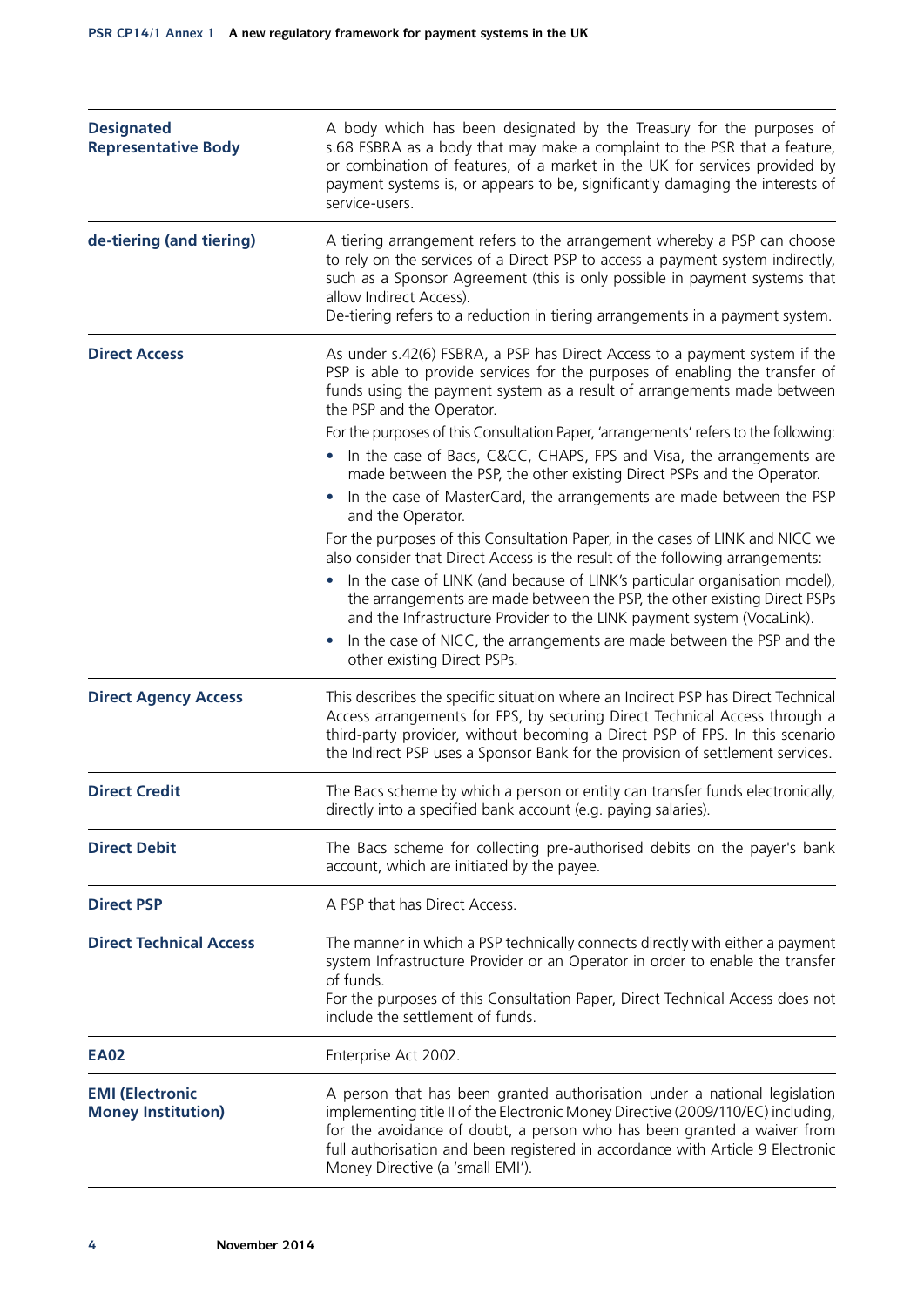| end-user                                                  | A person who is a payee or payer.                                                                                                                                                                                                                                                                                                                                                                   |  |  |  |
|-----------------------------------------------------------|-----------------------------------------------------------------------------------------------------------------------------------------------------------------------------------------------------------------------------------------------------------------------------------------------------------------------------------------------------------------------------------------------------|--|--|--|
| <b>FCA</b>                                                | Financial Conduct Authority.                                                                                                                                                                                                                                                                                                                                                                        |  |  |  |
| <b>FMIRs</b>                                              | The Financial Markets and Insolvency (Settlement Finality) Regulations 1999<br>(SI 1999/2979) which contains the UK transposition of the European Settlement<br>Finality Directive (Directive 98/26/EC) (SFD).                                                                                                                                                                                      |  |  |  |
| four-party card system                                    | A card system where the stakeholders involved are: 1) the issuer; 2) the<br>acquirer; 3) the cardholder; and 4) the merchant. Examples of a four-party<br>system are MasterCard and Visa.                                                                                                                                                                                                           |  |  |  |
| <b>FPS (Faster Payments Service)</b>                      | The payment system that provides near real-time payments as well as Standing<br>Orders. It is operated by FPSL.                                                                                                                                                                                                                                                                                     |  |  |  |
| <b>FPSL</b>                                               | Faster Payments Scheme Ltd - the Operator of the FPS payment system.                                                                                                                                                                                                                                                                                                                                |  |  |  |
| <b>FSBRA</b>                                              | Financial Services (Banking Reform) Act 2013.                                                                                                                                                                                                                                                                                                                                                       |  |  |  |
| <b>HMRC</b>                                               | Her Majesty's Revenue & Customs.                                                                                                                                                                                                                                                                                                                                                                    |  |  |  |
| <b>IBAN (International Bank</b><br><b>Account Number)</b> | An International Organization for Standardization code that uniquely identifies<br>an individual account at a specific financial institution in a particular country.                                                                                                                                                                                                                               |  |  |  |
|                                                           | IFR (Interchange Fee Regulation) The draft Regulation of the European Parliament and of the Council on<br>interchange fees for card-based payment transactions.                                                                                                                                                                                                                                     |  |  |  |
| <b>Indirect Access</b>                                    | For the purposes of this Consultation Paper, a PSP has Indirect Access to<br>a payment system if it has a contractual arrangement with a Direct PSP to<br>enable it to provide services (for the purposes of enabling the transfer of funds<br>using that payment system) to persons who are not participants in the system.                                                                        |  |  |  |
| <b>Indirect PSP</b>                                       | A PSP that has Indirect Access.                                                                                                                                                                                                                                                                                                                                                                     |  |  |  |
| <b>Information Hub</b>                                    | For the purposes of this Consultation Paper, this refers to the Information Hub<br>being developed by industry and referred to in our proposals for Indirect Access<br>in Supporting Paper 4: Access to payment systems.                                                                                                                                                                            |  |  |  |
| <b>Infrastructure Provider</b>                            | As under s.42(4) FSBRA, any person who provides or controls any part of the<br>infrastructure used for the purposes of operating a payment system.                                                                                                                                                                                                                                                  |  |  |  |
| <b>Interbank Operator</b>                                 | An Operator of an interbank payment system.                                                                                                                                                                                                                                                                                                                                                         |  |  |  |
| interbank payment system<br>(or interbank system)         | The Bacs, C&CC, CHAPS, FPS, LINK and NICC payment systems (i.e. it does not<br>include card payment systems).                                                                                                                                                                                                                                                                                       |  |  |  |
| interchange fees                                          | The term used in the payment card industry to describe a fee usually paid<br>between PSPs for the acceptance of card-based transactions. They can be<br>bilateral or multilateral.<br>For example, for credit or debit card transactions, the interchange is a fee<br>paid to the cardholder's PSP (the 'card-issuing PSP') by a merchant's PSP<br>(the 'acquiring PSP') for each transaction made. |  |  |  |
| <b>IOSCO</b>                                              | International Organization of Securities Commissions.                                                                                                                                                                                                                                                                                                                                               |  |  |  |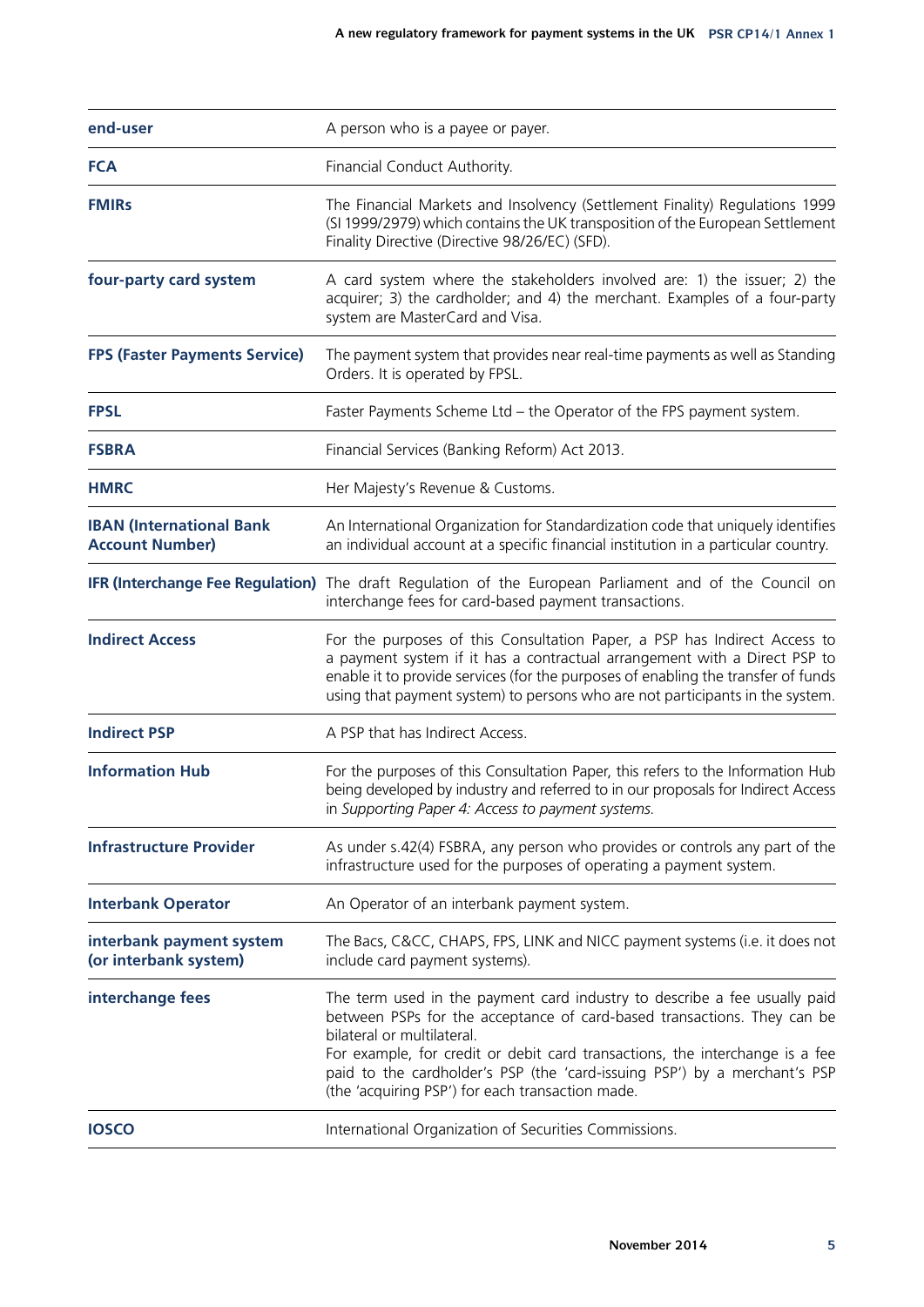| <b>ISO 20022</b>                                                             | An international financial messaging standard that is being introduced into a<br>number of payment systems.                                                                                                                                                                                                                                                                                                                                        |  |  |  |
|------------------------------------------------------------------------------|----------------------------------------------------------------------------------------------------------------------------------------------------------------------------------------------------------------------------------------------------------------------------------------------------------------------------------------------------------------------------------------------------------------------------------------------------|--|--|--|
| <b>KPMG Infrastructure Report</b>                                            | A report on payment systems infrastructure commissioned by the PSR.<br>The report by KPMG, 'UK Payments Infrastructure: Exploring Opportunities',<br>is an Annex to Supporting Paper 2: Payments industry strategy and areas for<br>collaboration.                                                                                                                                                                                                 |  |  |  |
| <b>KYC (Know Your Customer)</b>                                              | Or Know Your Business, as appropriate. This refers to the due-diligence that<br>financial institutions must perform in order to identify their customer and<br>ascertain relevant information from them to perform business with them<br>(and comply with the relevant legislation). KYC controls are designed to<br>prevent identity fraud, money laundering, terrorist financing and to ensure<br>compliance with international trade sanctions. |  |  |  |
| <b>LINK</b>                                                                  | The payment system which enables end-users to take cash out of their<br>accounts (amongst other activities) using the network of ATMs in the UK. It is<br>operated by LINK Scheme.                                                                                                                                                                                                                                                                 |  |  |  |
| <b>LINK Scheme</b>                                                           | The Operator of the LINK payment system. The LINK Scheme does not itself<br>install or operate cash machines.                                                                                                                                                                                                                                                                                                                                      |  |  |  |
| <b>London Economics</b><br><b>Report on Competition</b><br>and Collaboration | A report on competition and collaboration in payment systems commissioned<br>by the PSR. The report by London Economics, 'Competition and collaboration<br>in UK payment systems', is an Annex to Supporting Paper 2: Payments industry<br>strategy and areas for collaboration.                                                                                                                                                                   |  |  |  |
| merchant                                                                     | In a payment system context, a merchant is the retailer or service provider<br>that accepts electronic payments (including card payments) from end-users,<br>through the services of an acquirer.                                                                                                                                                                                                                                                  |  |  |  |
| <b>MIFs (Multilateral</b><br><b>Interchange Fees)</b>                        | Multilaterally-agreed interchange fees payable between the PSPs of the payer<br>and payee.                                                                                                                                                                                                                                                                                                                                                         |  |  |  |
| mobile payment service                                                       | A payment service made available through a mobile device (e.g. a smart phone).                                                                                                                                                                                                                                                                                                                                                                     |  |  |  |
|                                                                              | MSC (Merchant Service Charge) A fee that merchants pay to their acquirer, in return for a range of services<br>(including payment guarantee, connectivity to the card system network,<br>terminal hardware and software, customer support).                                                                                                                                                                                                        |  |  |  |
| <b>NDA (Non-Disclosure</b><br><b>Agreement)</b>                              | A contract by which one party agrees not to disclose confidential information<br>that it has received from another party.                                                                                                                                                                                                                                                                                                                          |  |  |  |
| <b>NICC (Northern Ireland</b><br><b>Cheque Clearing)</b>                     | The payment system in Northern Ireland that processes cheques and other<br>paper instruments. It is operated by BBCCL.                                                                                                                                                                                                                                                                                                                             |  |  |  |
| objectives (or 'our objectives')                                             | The PSR's statutory objectives as set out in $ss.50-52$ FSBRA $-$ these are the<br>competition objective, the innovation objective and the service-user objective.                                                                                                                                                                                                                                                                                 |  |  |  |
| <b>Ofcom/PSR Joint Study</b>                                                 | A joint report by Ofcom and the PSR, titled 'Innovation in UK Consumer<br>Electronic Payments' (November 2014), is an Annex to Supporting Paper 2:<br>Payments industry strategy and areas for collaboration.                                                                                                                                                                                                                                      |  |  |  |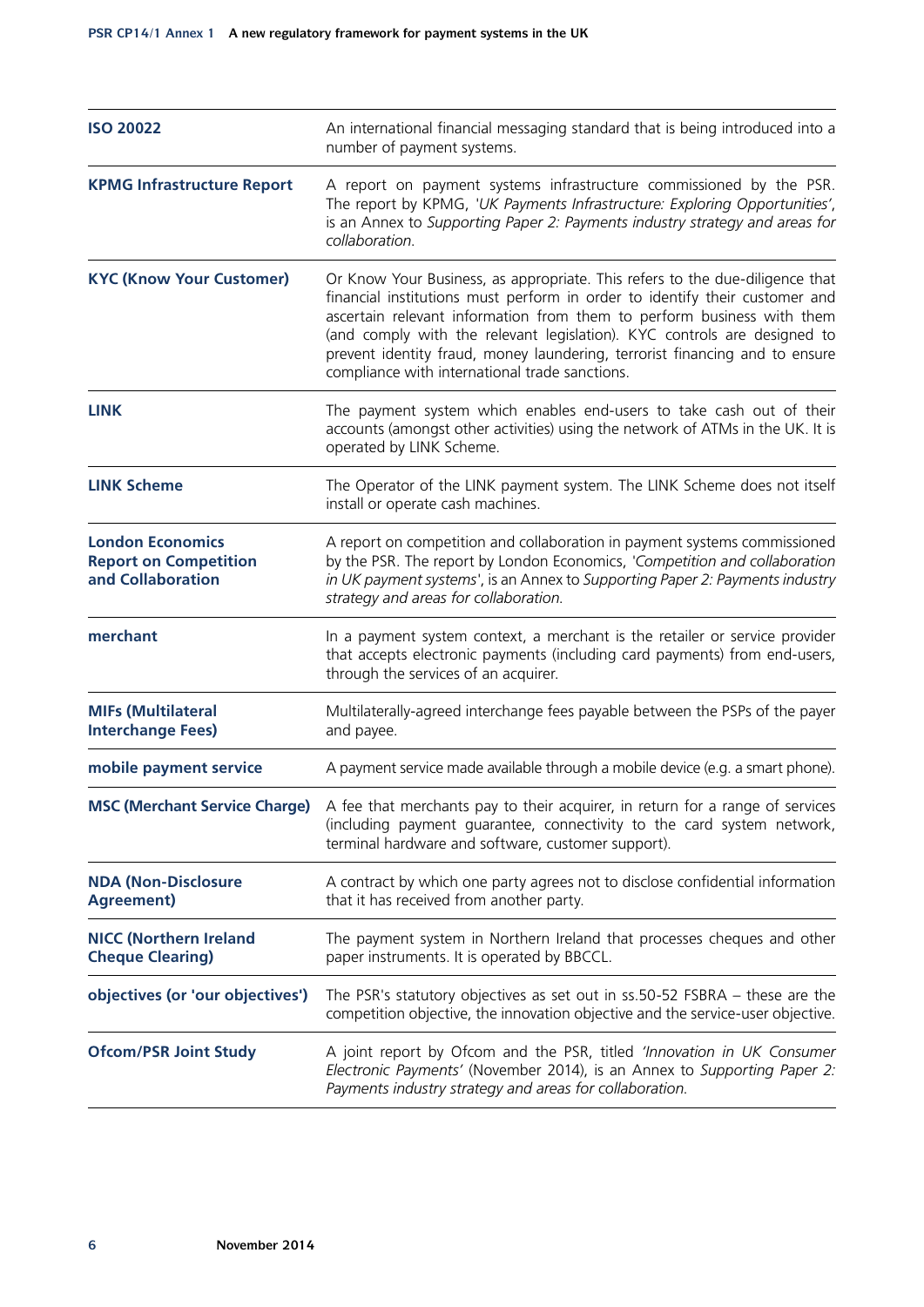| <b>Operator (Payment System</b><br><b>Operator)</b> | As under s.42(3) FSBRA, in relation to a payment system, Operator means<br>any person with responsibility under the system for managing or operating it;<br>and any reference to the operation of a payment system includes a reference<br>to its management.                                                                                                                                                                                                                                                                                                                                                                                                                             |  |
|-----------------------------------------------------|-------------------------------------------------------------------------------------------------------------------------------------------------------------------------------------------------------------------------------------------------------------------------------------------------------------------------------------------------------------------------------------------------------------------------------------------------------------------------------------------------------------------------------------------------------------------------------------------------------------------------------------------------------------------------------------------|--|
| pan-GB Operators                                    | A sub-category of Operators which have activities across a substantial part of<br>Great Britain.                                                                                                                                                                                                                                                                                                                                                                                                                                                                                                                                                                                          |  |
|                                                     | participants in payment systems As under s.42(2) FSBRA, includes Operators, PSPs and Infrastructure Providers.                                                                                                                                                                                                                                                                                                                                                                                                                                                                                                                                                                            |  |
| Paym                                                | A service that enables person-to-person payments to be made using mobile<br>phone numbers as a proxy for sort code and account number.                                                                                                                                                                                                                                                                                                                                                                                                                                                                                                                                                    |  |
| <b>PI (Payment Institution)</b>                     | A person that has been granted authorisation under a national legislation<br>implementing the PSD or been granted a waiver from full authorisation and<br>been registered in accordance with Article 26 PSD (a 'small PI').                                                                                                                                                                                                                                                                                                                                                                                                                                                               |  |
| payment processing                                  | The performance of the actions required, in accordance with the rules of a<br>payment system, for the handling of a transfer of funds from the point of<br>acceptance by the system to the point of discharge from the system. Processing<br>may include initiation, clearing, sorting, netting, and/or matching.                                                                                                                                                                                                                                                                                                                                                                         |  |
| payment routing information                         | A combination of letters, numbers or symbols specified by an entity to be<br>provided when instructing or requesting a payment for the purpose of routing<br>the payment to the correct destination.                                                                                                                                                                                                                                                                                                                                                                                                                                                                                      |  |
| payment system                                      | As under s.41 FSBRA, a payment system is a system which is operated by<br>one or more persons in the course of business (for the purpose of enabling<br>persons to make transfers of funds), and includes a system which is designed<br>to facilitate the transfer of funds using another payment system. Limited<br>exclusions are set out in s.41(2) and (3) FSBRA. Only payment systems which<br>are designated by the Treasury are 'regulated payment systems'.                                                                                                                                                                                                                       |  |
| payment systems infrastructure                      | Payment systems infrastructure is the hardware, software, connections and<br>operating environments that support the clearing and/or settlement of a<br>payment or funds transfer request after it has been initiated.<br>For the purposes of this Consultation Paper, 'payment systems infrastructure'<br>refers collectively (and individually) to<br>Central Infrastructure and other infrastructure within Operators or<br>(i)<br>provided to Operators<br>payments-related infrastructure within PSPs or provided to PSPs<br>(ii)<br>payments-related infrastructure provided to service-users<br>(iii)<br>for the purpose of enabling the transfer of funds using a payment system. |  |
| <b>Payments Council</b>                             | An industry membership organisation set up following the OFT's Payment<br>Systems Task Force, which includes a focus on payment systems.                                                                                                                                                                                                                                                                                                                                                                                                                                                                                                                                                  |  |
| <b>PRA</b>                                          | Prudential Regulation Authority.                                                                                                                                                                                                                                                                                                                                                                                                                                                                                                                                                                                                                                                          |  |
| <b>Principal</b>                                    | A Direct PSP in a card payment system. Principals can issue cards, service merchants<br>and sponsor other financial institutions for membership of a card system.                                                                                                                                                                                                                                                                                                                                                                                                                                                                                                                         |  |
| <b>Principles (PSR Principles)</b>                  | High level legally binding rules proposed by the PSR which set out the expected<br>behaviour of industry participants (similar to the FCA's PRIN Sourcebook). See<br>Supporting Paper 6: Regulatory tools.                                                                                                                                                                                                                                                                                                                                                                                                                                                                                |  |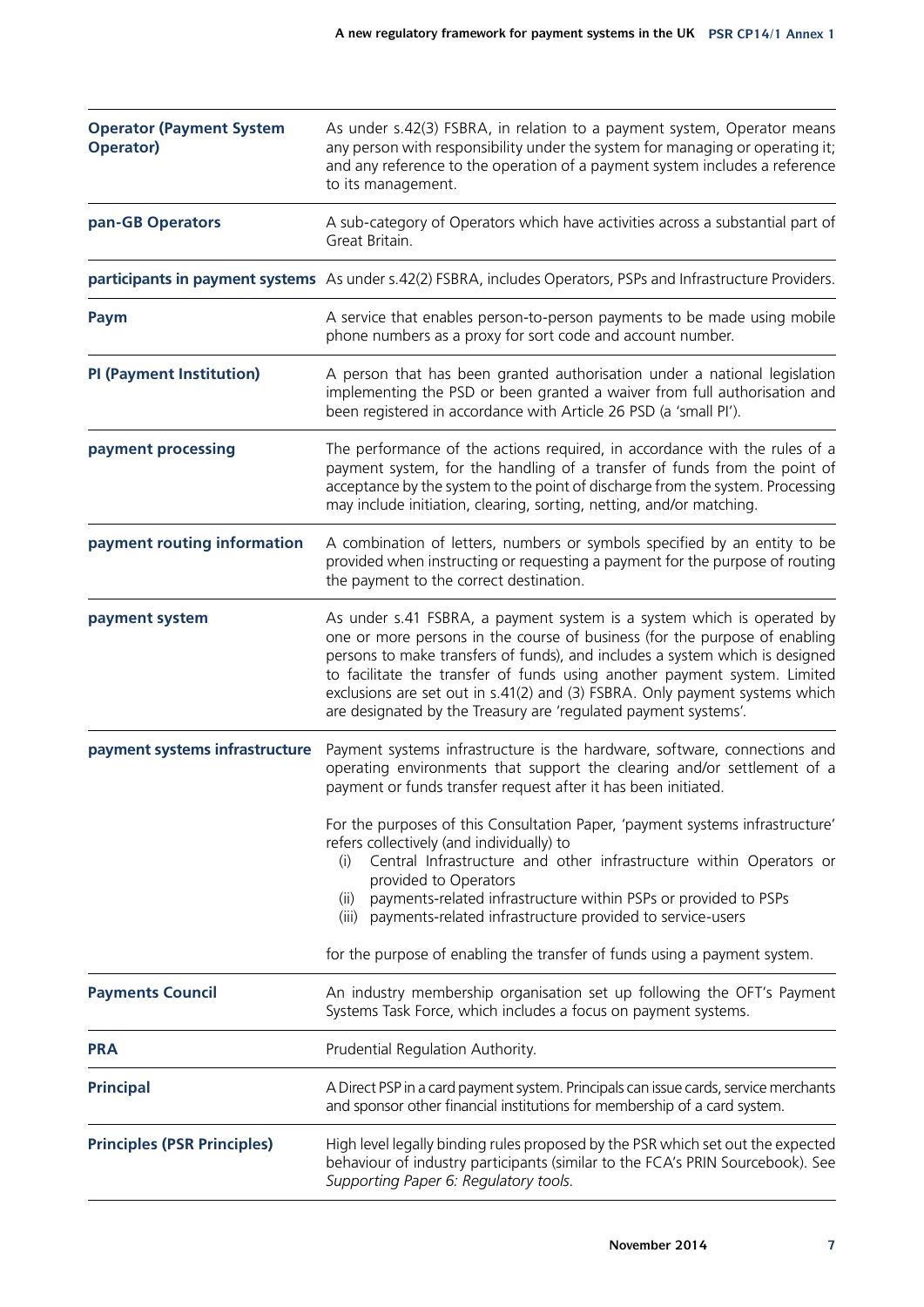| <b>PSD (Payment Services</b><br><b>Directive)</b>      | The European Payment Services Directive (2007/64/EC) which has been<br>implemented into UK law by the PSRs 2009. The PSD provides the legal<br>foundation for the creation of an EU-wide single payments market.                                                                                                                                                                                                                                                                                                                        |  |  |
|--------------------------------------------------------|-----------------------------------------------------------------------------------------------------------------------------------------------------------------------------------------------------------------------------------------------------------------------------------------------------------------------------------------------------------------------------------------------------------------------------------------------------------------------------------------------------------------------------------------|--|--|
| PSD <sub>2</sub>                                       | A proposed revision of the PSD.                                                                                                                                                                                                                                                                                                                                                                                                                                                                                                         |  |  |
| <b>PSP (Payment Service Provider)</b>                  | As under s.42(5) FSBRA, a PSP, in relation to a payment system, means any<br>person who provides services to persons who are not participants in the system<br>for the purposes of enabling the transfer of funds using the payment system.<br>For the purposes of this Consultation Paper, this includes Direct PSPs and<br>Indirect PSPs.                                                                                                                                                                                             |  |  |
| <b>PSRs 2009</b>                                       | Payment Services Regulations 2009 (SI 2009/209) - these are the UK<br>regulations which implement the PSD.                                                                                                                                                                                                                                                                                                                                                                                                                              |  |  |
| regulated payment system                               | A payment system designated by the Treasury under s.43 FSBRA. The payment<br>systems that the Treasury has proposed designating in its consultation<br>'Designation of Payment Systems for Regulation by the Payment Systems<br>Regulator' (14 October 2014) are: Bacs, C&CC, CHAPS, FPS, LINK, NICC,<br>MasterCard and Visa.                                                                                                                                                                                                           |  |  |
| <b>Reporting Rule</b>                                  | The Reporting Rule proposed by the PSR requires all regulated Operators subject<br>to an access obligation (either our proposed Access Rule or Regulation 97 of<br>the PSRs 2009, as applicable) to keep under review their Access Requirements,<br>provide annual compliance reports to the PSR, keep the PSR informed of any<br>material updates and changes which are made to their Access Requirements<br>and publish their Access Requirements on their website. The Reporting Rule is<br>part of the Access Package of proposals. |  |  |
| <b>RPI Paper on</b><br><b>International Approaches</b> | A paper commissioned by the PSR. The Paper by the Regulatory Policy Institute,<br>'Overview of the approach to strategy setting for payment systems in selected<br>jurisdictions', is an Annex to Supporting Paper 2: Payments industry strategy<br>and areas for collaboration.                                                                                                                                                                                                                                                        |  |  |
|                                                        | RPI Regulatory Approach Report A report on the regulatory approach of different economic regulators<br>commissioned by the PSR. The report by the Regulatory Policy Institute,<br>'Assessment of the Suitability of Different Regulatory Approaches to Economic<br>Regulation that could be applied to Payment Systems', is an Annex to<br>Supporting Paper 1: The PSR and UK payments industry.                                                                                                                                        |  |  |
| <b>RTGS (Real Time Gross</b><br>Settlement)            | The continuous (real-time) settlement of funds transfers individually on an<br>order-by-order basis. Each individual payment is settled in real time across the<br>settlement accounts of Direct PSPs.                                                                                                                                                                                                                                                                                                                                  |  |  |
| <b>RTGS (of the Bank of England)</b>                   | The Bank of England's system for continuous (real-time) settlement of<br>funds transfers.                                                                                                                                                                                                                                                                                                                                                                                                                                               |  |  |
| <b>SEPA (Single Euro</b><br><b>Payments Area)</b>      | The SEPA Regulation (EC 260/2012). The Regulation aims to create a European<br>single market for retail payments. Effective from 1 August 2014 in euro area<br>countries, and by 31 October 2016 in non-euro area countries.                                                                                                                                                                                                                                                                                                            |  |  |
| service bureau                                         | Provides an outsourced service for the submission and processing of payments<br>on behalf of service-users. Service bureaux may also provide a range of value-<br>added services (such as payroll processing).                                                                                                                                                                                                                                                                                                                          |  |  |
| service-user                                           | As under s.68(1) FSBRA, service-user means those who use, or are likely to<br>use, services provided by payment systems.                                                                                                                                                                                                                                                                                                                                                                                                                |  |  |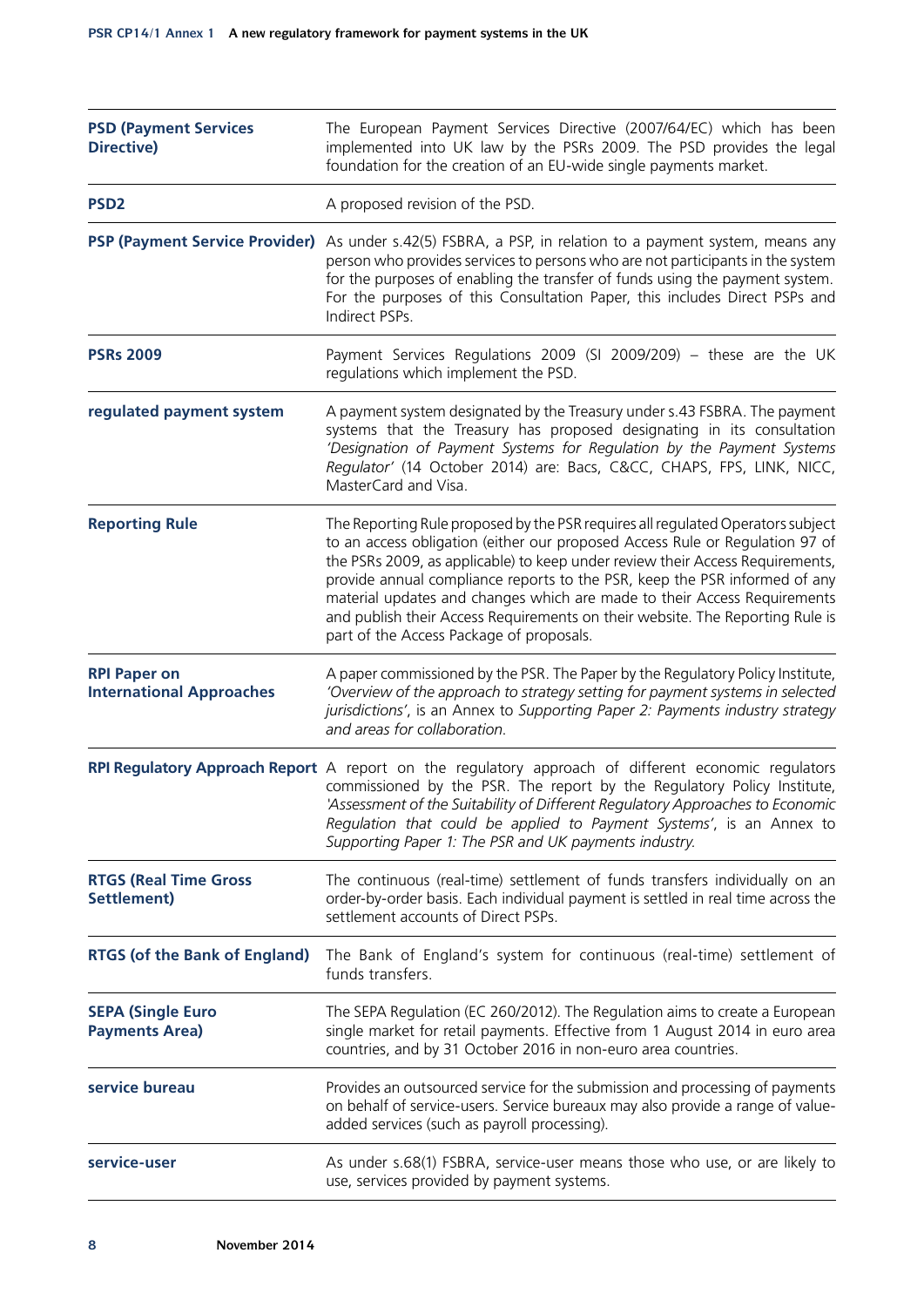| settlement                                                       | The discharge of obligations in respect of funds owing between two or more<br>participants in a payment system.                                                                                                                                                                                                               |  |  |
|------------------------------------------------------------------|-------------------------------------------------------------------------------------------------------------------------------------------------------------------------------------------------------------------------------------------------------------------------------------------------------------------------------|--|--|
| settlement account                                               | An account which is used to settle transactions between participants in some<br>payment systems.                                                                                                                                                                                                                              |  |  |
| <b>SFD (Settlement</b><br><b>Finality Directive)</b>             | The EU Directive on Settlement Finality in Payment and Securities Settlement<br>Systems (Directive 98/26/EC), implemented into UK law by the FMIRs. The Bank<br>of England is the UK designating authority for the purposes of the SFD.                                                                                       |  |  |
| sort code                                                        | A six digit number used for the purpose of routing payments in certain<br>payment systems.                                                                                                                                                                                                                                    |  |  |
| <b>Sponsor Agreement</b>                                         | An agreement in which an Indirect PSP obtains access to one or more payment<br>systems through a Sponsor Bank. (Also referred to as an Agency Agreement.)                                                                                                                                                                     |  |  |
| <b>Sponsor Bank</b>                                              | A Direct PSP that provides other PSPs with Indirect Access for the purpose of<br>enabling the transfer of funds within the UK.                                                                                                                                                                                                |  |  |
| <b>Standing Order</b>                                            | An instruction from a payer to their PSP to pay a set amount at regular intervals<br>to the payee's account. The majority of Standing Orders are made through FPS.                                                                                                                                                            |  |  |
| <b>Technical Access</b>                                          | The manner in which a PSP technically connects with either a payment system<br>Infrastructure Provider, an Operator, a Sponsor Bank or a third-party service<br>provider in order to enable the transfer of funds. For the purposes of this<br>Consultation Paper, Technical Access does not include the settlement of funds. |  |  |
| <b>TFEU (Treaty on the Functioning</b><br>of the European Union) | The Consolidated Version of the Treaty on the Functioning of the European<br>Union (2012 OJ C326/47).                                                                                                                                                                                                                         |  |  |
| third-party service provider                                     | A third-party service provider who provides services to facilitate the processing,<br>acceptance, management and/or transmission of payments.<br>Examples include technology providers, telecommunication providers,<br>payment gateways/platforms, point-of-sale terminal providers, and fraud<br>management services.       |  |  |
| three-party card system                                          | A card system involving the following stakeholders: 1) the card system itself,<br>which acts as issuer and acquirer; 2) the cardholder; and 3) the merchant. An<br>example of a three-party system is American Express.                                                                                                       |  |  |
| the Treasury                                                     | Her Majesty's Treasury.                                                                                                                                                                                                                                                                                                       |  |  |
| <b>TSC</b>                                                       | Treasury Select Committee.                                                                                                                                                                                                                                                                                                    |  |  |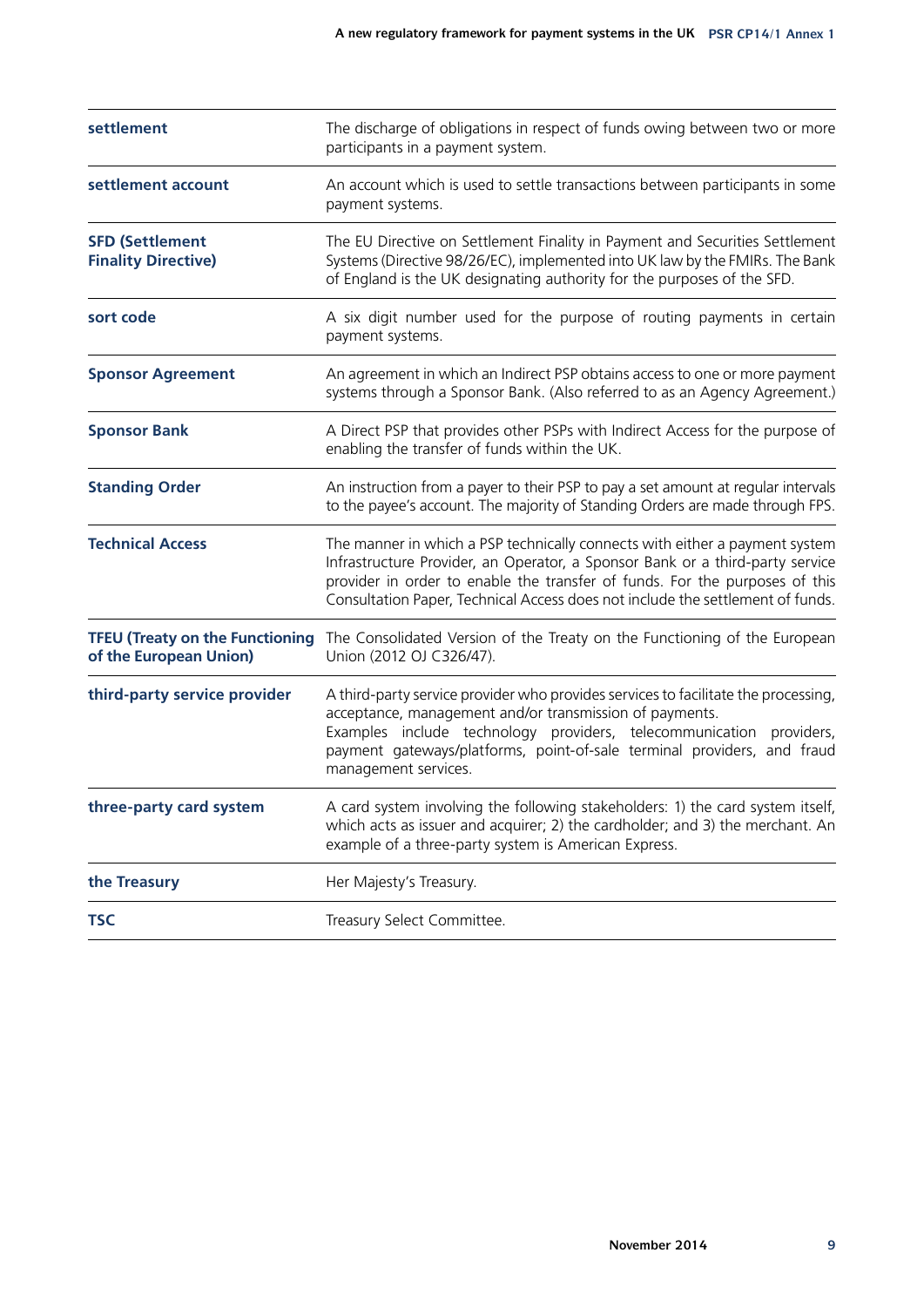**Annex 2: PSR General directions and general requirements on participation in regulated payment systems**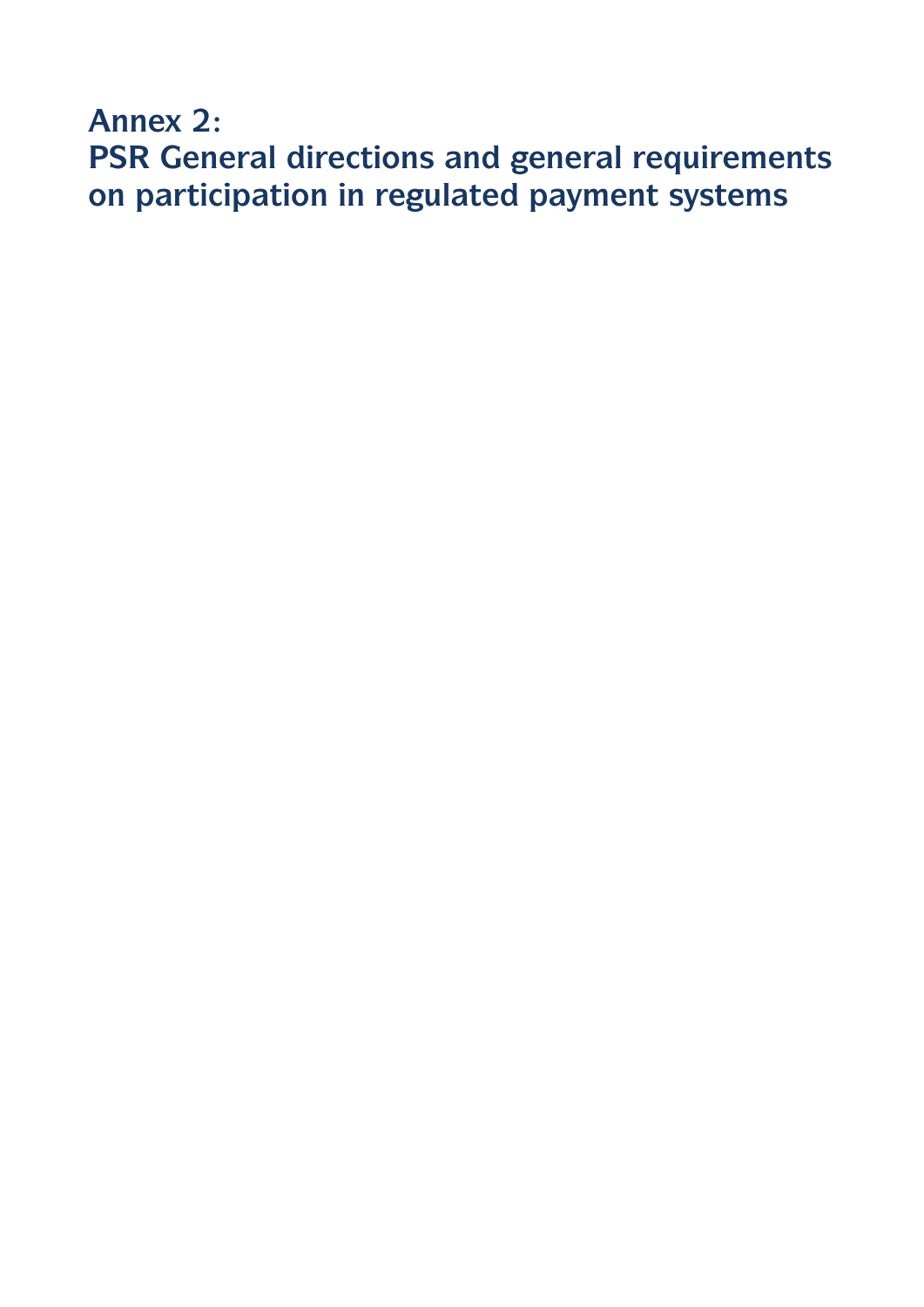# **PSR General directions and general requirements on participation in regulated payment systems**

This annex includes the following proposed directions and general guidance:

- Proposed general provisions regarding the application of the general directions and general requirements on participation in *regulated payment systems*
- Proposed general directions on principles of participation in *regulated payment systems*
	- **–** Commencement
	- **–** *General Principles*
- Proposed general directions on access to and governance of *regulated payment systems*
	- **–** Commencement
	- **–** Transitional provisions in relation to these general directions on access to and governance of *regulated payment systems*
	- **– General direction 1 (Access)**
	- **– General direction 2 (Access)**
	- **– General direction 3 (Access)**
	- **– General direction 4 (Governance)**
	- **– General direction 5 (Governance)**
	- **– General direction 6 (Governance)**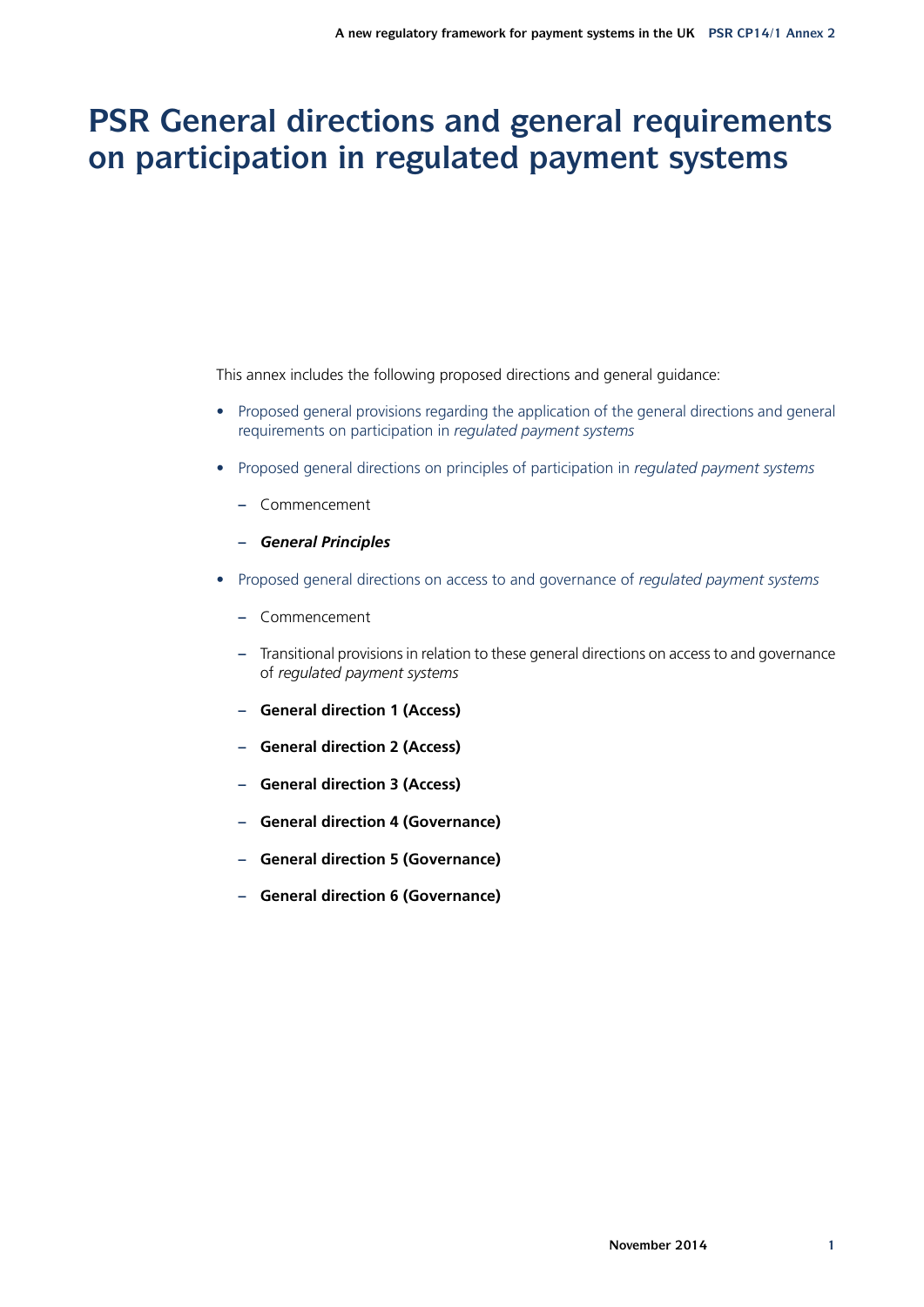# **General provisions regarding the application of general directions and general requirements on participation in regulated payment systems**

#### **Guidance:**

General directions are made under section 54 of the Financial Services (Banking Reform) Act 2013 (the *Act*), general requirements under section 55 of the *Act* and guidance under section 96 of the *Act*.

Guidance, including in this section, appears in a separate box.

Breaching a general direction or general requirement is a compliance failure, which makes a *participant* liable for regulatory sanctions.

Guidance, on the other hand, does not give rise to a binding obligation. Guidance may be used, among other things, to explain the implications of other provisions (such as general directions), to indicate a possible means of compliance and to recommend a particular course of action. Guidance is generally used to throw light on a particular aspect of a regulatory requirement, not to be an exhaustive description of a *participant's* obligations.

A *participant* cannot be liable for a compliance failure merely because it has not followed guidance. Nor is there any presumption that departing from guidance is indicative of a breach of the relevant direction. However, if a *participant* acts in accordance with guidance in the circumstances contemplated by that guidance, then the Payment Systems Regulator will proceed as if that *participant* has complied with the aspects of the direction or requirement to which the guidance relates.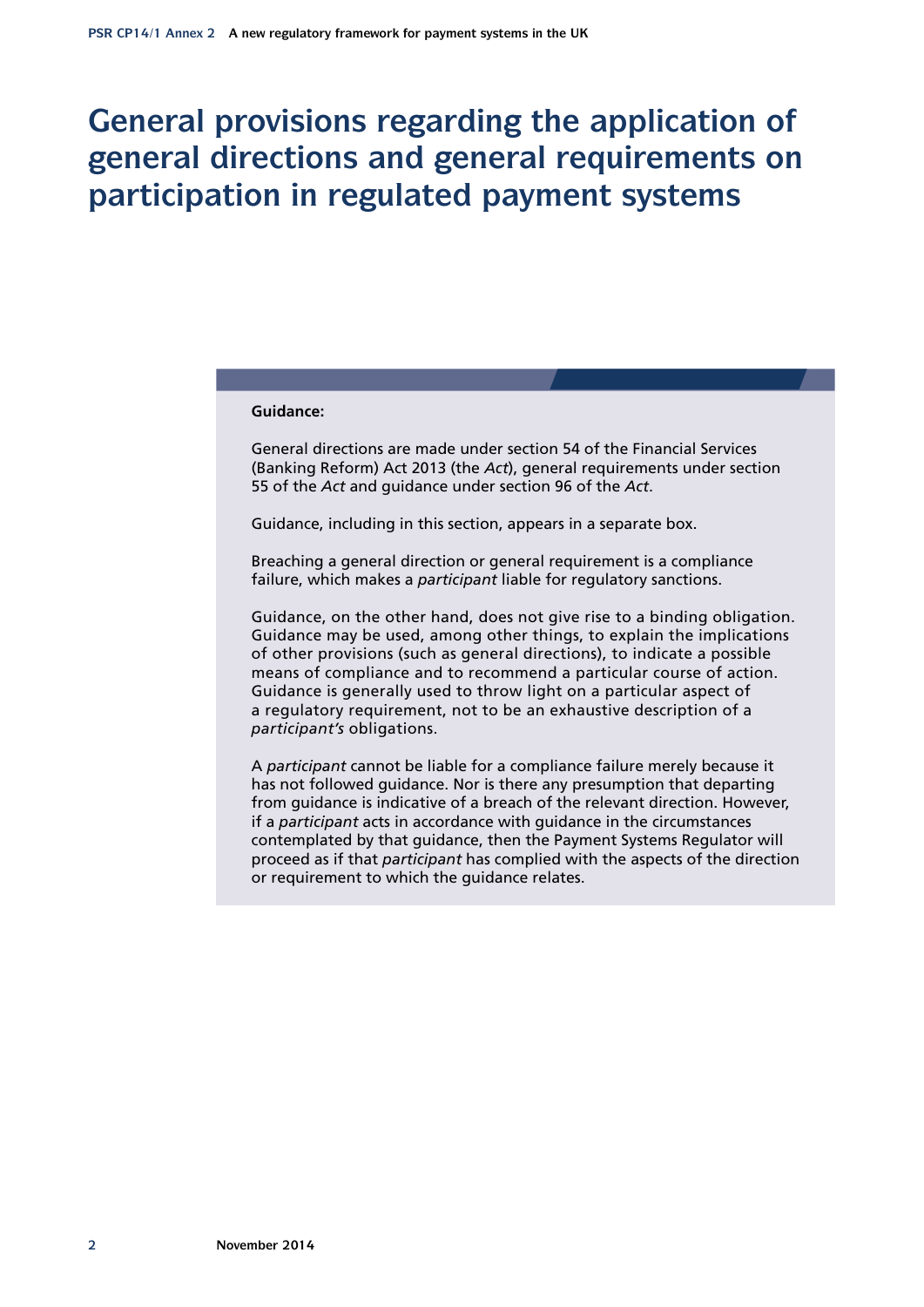## **The application of general directions and requirements**

### **General provision GP1**

General directions and general requirements only apply to *participants* in *regulated payment systems*.

#### **Guidance:**

The application of general directions or general requirements on participation in *regulated payment systems* will depend on who the direction or requirement is aimed at.

In some instances this will be obvious from the direction or requirement itself. For example, some directions only apply to *operators*. The following General Provisions restrict the application of the directions and requirements to take into account, among other things, matters reserved for authorities and regulators under EU instruments, including authorities and regulators in other EEA States.

## **General provision GP2**

The application of the directions and requirements made by the Payment Systems Regulator are restricted by the following:

- a. directions and requirements do not apply to any *participant* that provides services to persons in the United Kingdom in so far as responsibility for the matter in question is reserved by an EU instrument for another EEA State (or an authority in that EEA State)
- b. the reference to the provision of services to persons in the United Kingdom includes both services provided on a cross-border basis and services provided from an establishment in the United Kingdom.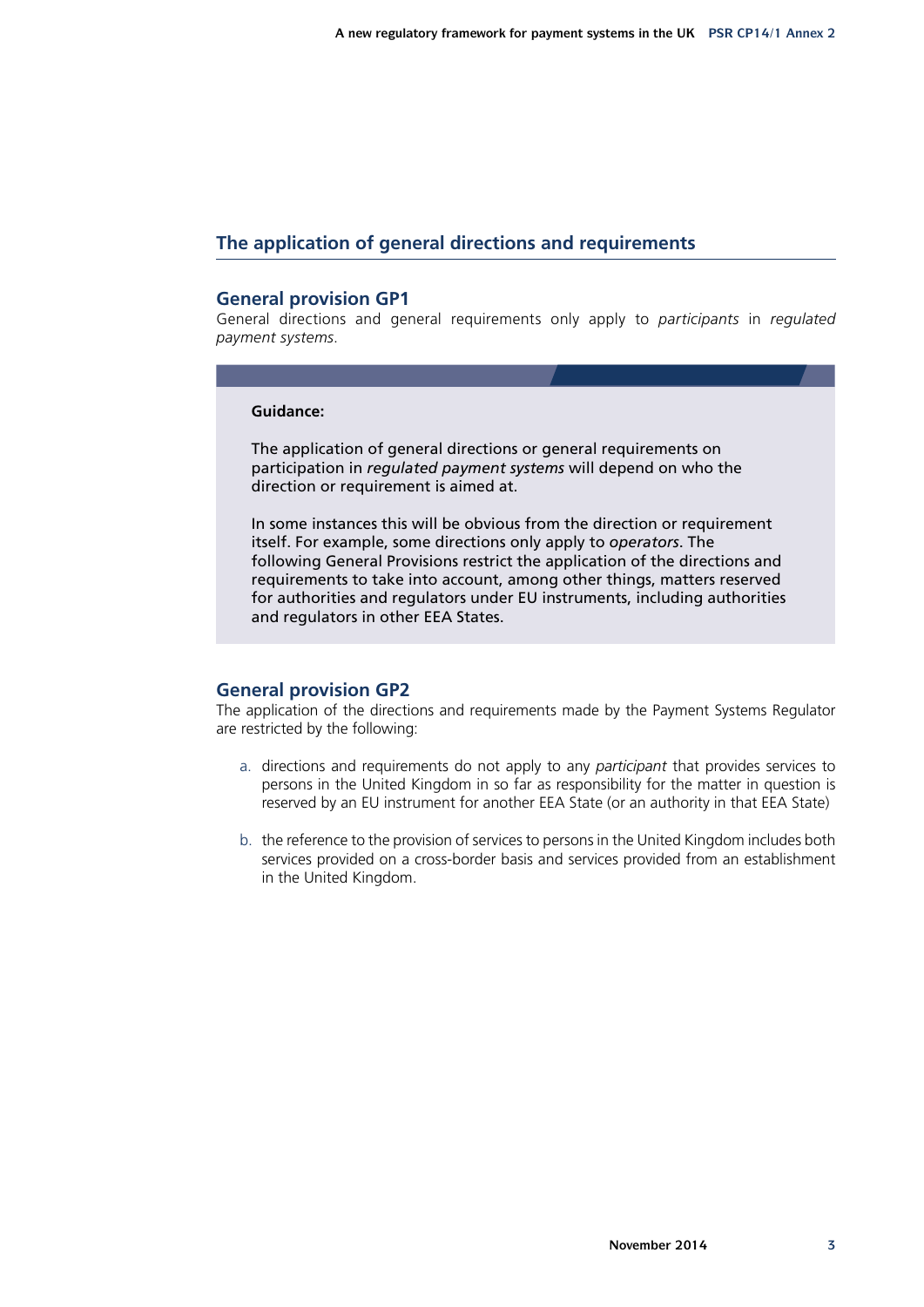### **Guidance:**

The general directions and general requirements on participation in *regulated payment systems* are not intended to apply to foreign *participants* exercising the freedom to provide services or the right of establishment where the conduct supervision of that *participant* is reserved by an EU instrument to an authority in another EEA State. In particular, the general directions and general requirements on participation in *regulated payment systems* are not intended to apply to a *participant* insofar as the matter in question is reserved for an authority in another EEA State by, for example:

- Regulation 575/2013 (the Capital Requirements Regulation)
- Directive 2007/64/EC (the Payment Services Directive)
- Directive 2009/110/EC (the E-Money Directive)

The general directions and general requirements on participation in *regulated payment systems* are not intended to apply to a service provider within the meaning of article 2(b) of Directive 2000/31/EC (the E-Commerce Directive) that provides services to persons in the United Kingdom from an establishment in another EEA State to the extent that the service provider is acting as such.

#### **General provision GP3**

A *participant* will not be subject to a direction or requirement to the extent that it would be contrary to the United Kingdom's obligations under an EU instrument.

#### **Guidance:**

The general directions and general requirements on participation in *regulated payment systems* will not apply to the extent that they purport to impose an obligation which is inconsistent with the requirements of an EU instrument. For example, there may be circumstances where the scope of a direction is limited by the harmonised obligations contained in Directive 2007/64/EC (the Payment Services Directive) or Directive 2009/110/EC (the E-Money Directive).

#### **General provision GP4**

The general directions and general requirements on participation in *regulated payment systems* apply to activities of *participants* within the United Kingdom, or which impact on the activities of *participants* in the United Kingdom in relation to *regulated payment systems* and services provided by *regulated payment systems*.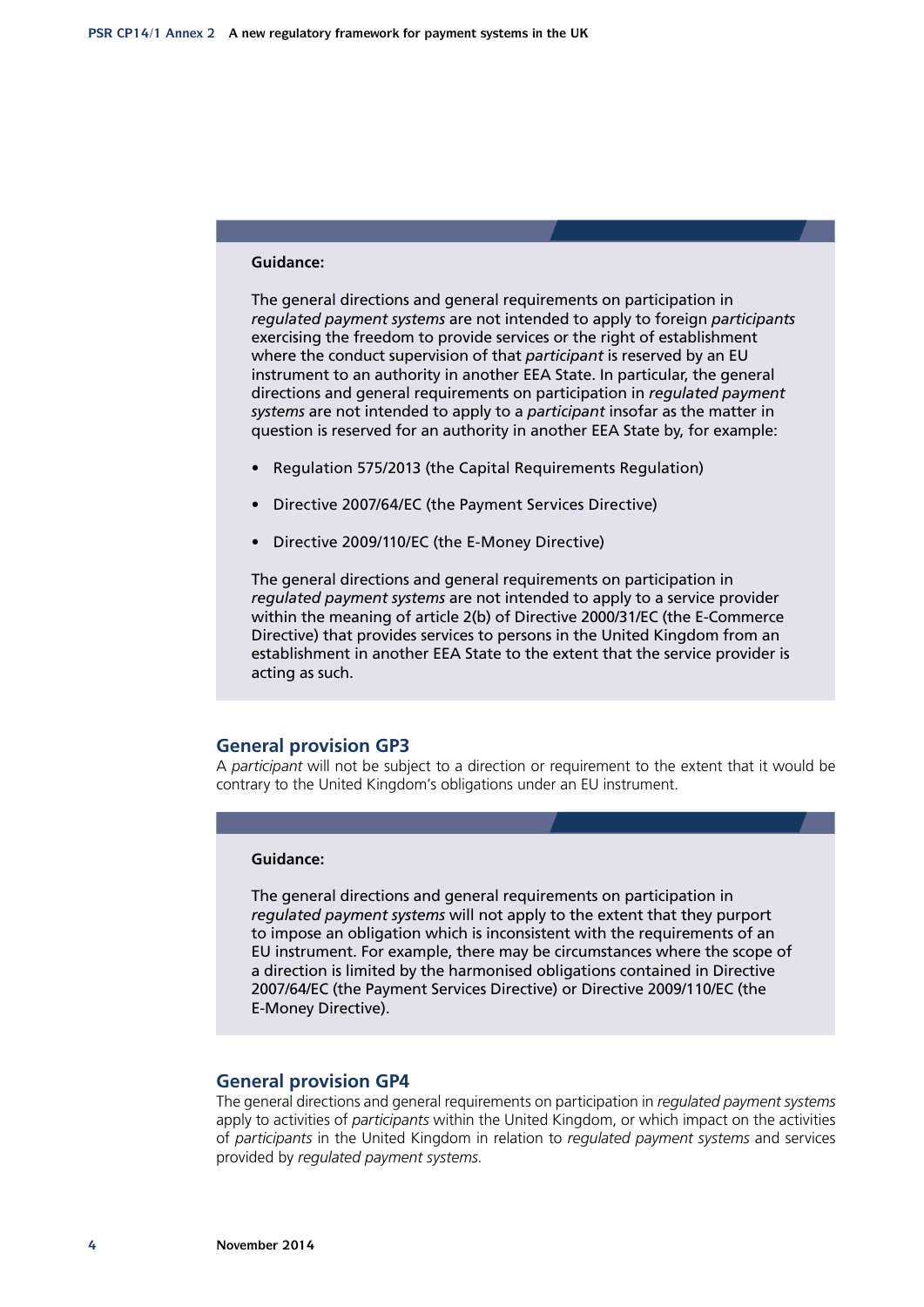### **Emergency**

#### **Guidance:**

The Payment Systems Regulator recognises that there may be occasions when, because of a particular emergency, a *participant* may be unable to comply with a particular direction or requirement. The purpose of this guidance is to provide insight into our approach in such circumstances.

If any emergency arises which:

- makes it impracticable for a *participant* to comply with a particular direction or requirement
- could not have been avoided by the *participant* taking all reasonable steps, and
- is outside the control of the *participant* and its agents (and any of their employees)

the Payment Systems Regulator will not normally consider the *participant* to be failing to comply with that direction or requirement to the extent that, in an emergency, compliance with that direction or requirement is impracticable.

This would normally be the position of the Payment Systems Regulator only for as long as:

- the consequences of the emergency continue, and
- the *participant* can demonstrate that it is taking all practicable steps to deal with those consequences, to comply with the direction or requirement, and to mitigate losses and potential losses to *service‑users* (if any).

We expect such a *participant* to notify us as soon as practicable of the emergency and of the steps it is taking and proposes to take to deal with the consequences of the emergency.

In the context of the above in emergencies, an action is normally considered not practicable if it involves a *participant* going to unreasonable lengths.

The above does not affect our powers to take action in an emergency. For example, the Payment Systems Regulator may exercise its power to grant access or to issue a specific direction in an emergency.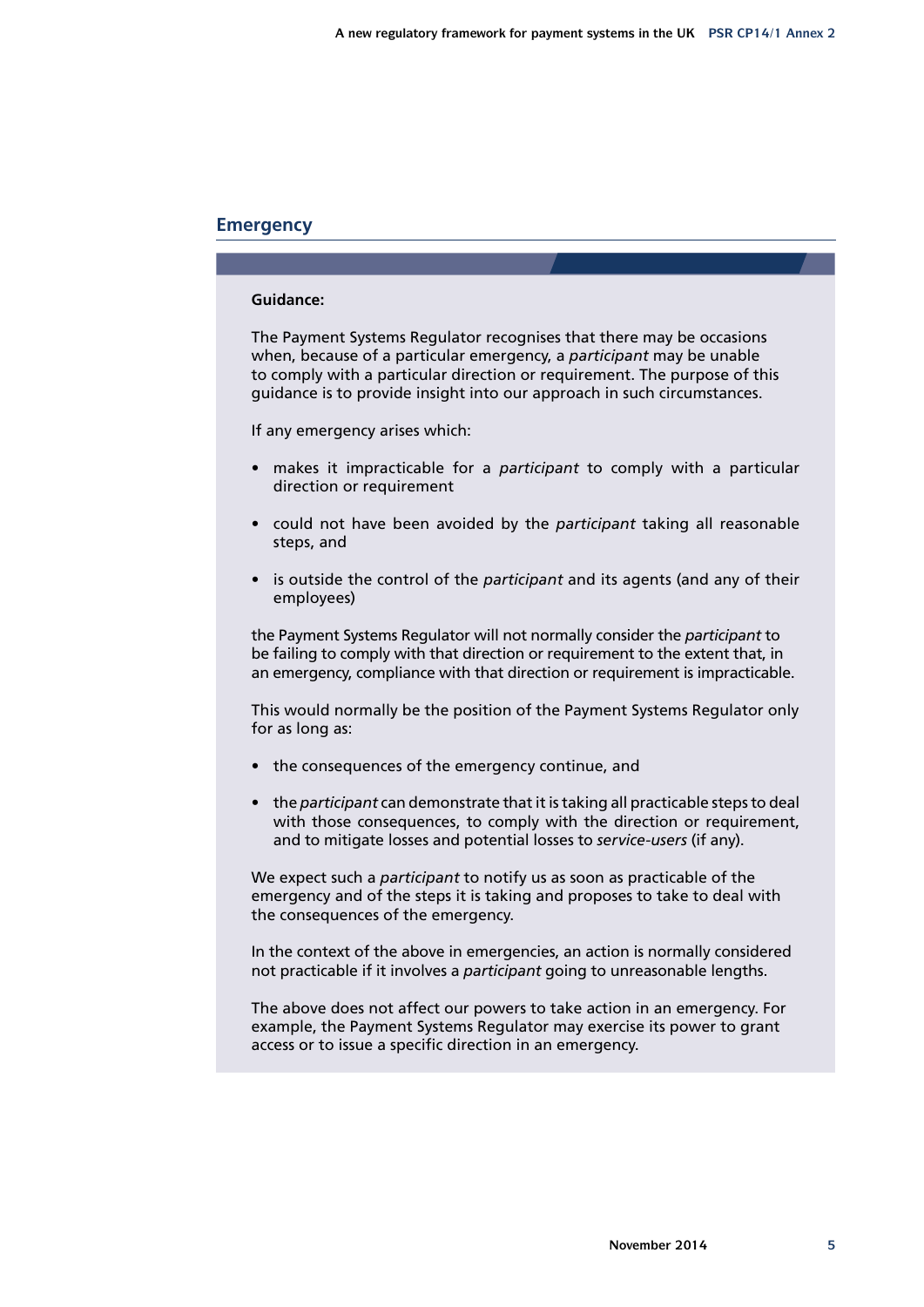# **Proposed general directions on Principles of participation in regulated payment systems**

#### **Powers exercised**

The Payment Systems Regulator makes these general directions in accordance with the following sections of the Financial Services (Banking Reform) Act 2013 ('the Act'):

- sections 49 to 53 (General duties of regulator)
- section 54 (Regulatory and competition functions directions)
- section 96 (Guidance)
- section 104(2)(b) (Consultation in relation to generally applicable requirements)

### **Commencement**

These general directions come into force on 1 April 2015.

### **Consultation**

The Payment Systems Regulator has consulted with the Bank of England, the FCA and the PRA in accordance with section 104(2)(a) of the Act.

## **Citation**

These general directions may be cited as General Principles.

By order of the Board of the Payment Systems Regulator

[*date*]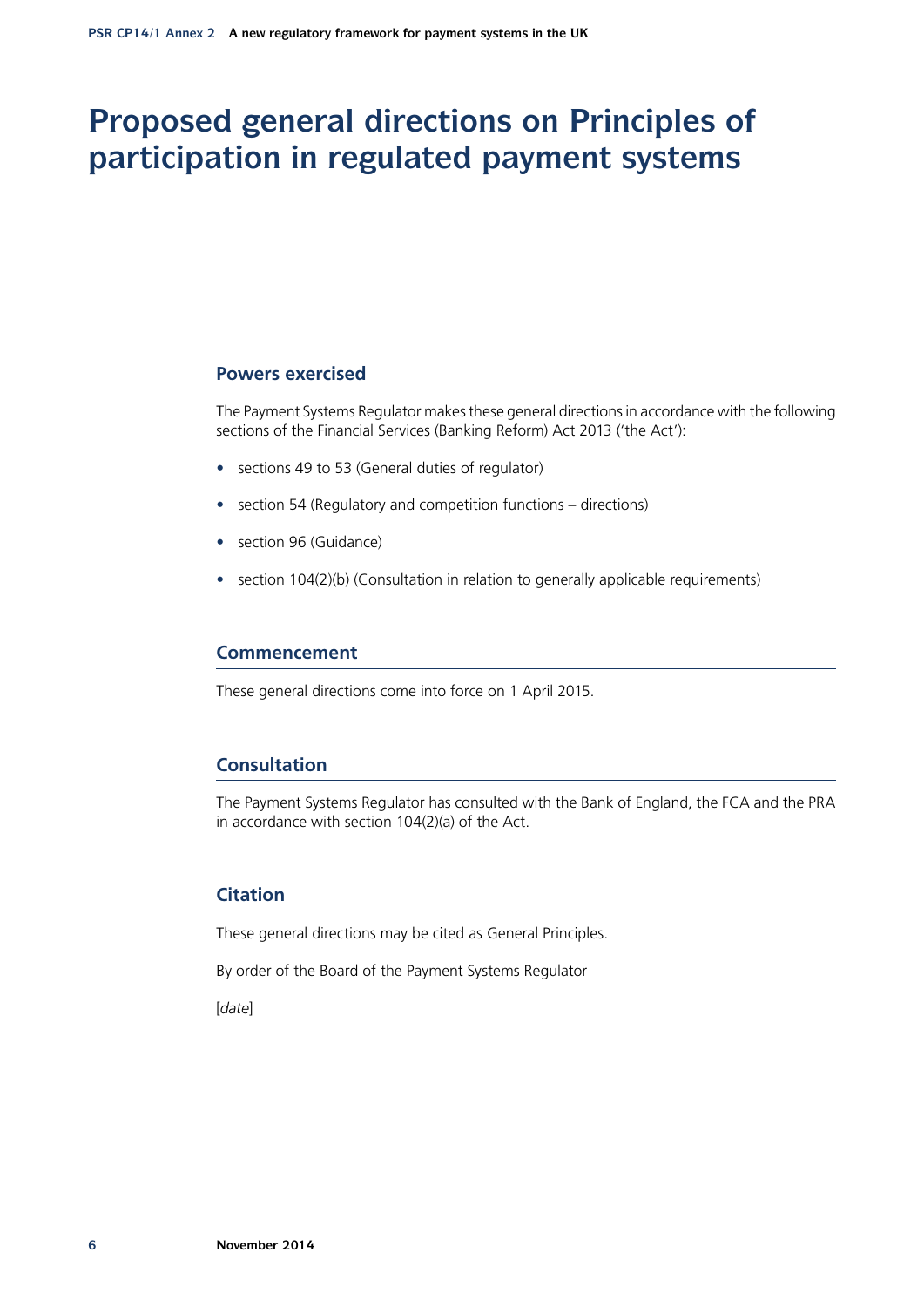# **Interpretations and definitions used within these general directions on** *Principles* **of participation in** *regulated payment systems*

Except insofar as the context otherwise requires, words or expressions will have the meaning assigned to them in these directions and otherwise any word or expression will have the same meaning as it has in the *Act*.

| Act                                | Financial Services (Banking Reform) Act 2013                                                                                                                                                                                          |
|------------------------------------|---------------------------------------------------------------------------------------------------------------------------------------------------------------------------------------------------------------------------------------|
| central infrastructure             | a package of systems and services, comprising hardware and<br>software, provided under contract to an operator for the<br>purposes of operating the relevant regulated payment system,<br>including the processing of funds transfers |
| central infrastructure<br>provider | an infrastructure provider when providing central infrastructure                                                                                                                                                                      |
| infrastructure provider            | see section 42(4) of the Act                                                                                                                                                                                                          |
| operator                           | see section 42(3) of the Act                                                                                                                                                                                                          |
| participant                        | see section 42(2) of the Act                                                                                                                                                                                                          |
| payment service provider           | see section 42(5) of the Act                                                                                                                                                                                                          |
| payment system                     | see section 41 of the Act                                                                                                                                                                                                             |
| Principle(s)                       | one or more of the Principles of participation in regulated<br>payment systems set out in these general directions                                                                                                                    |
| regulated payment system           | a payment system designated by HM Treasury under section 43<br>of the Act                                                                                                                                                             |
| service-users                      | those who use or are likely to use services provided by<br>regulated payment systems                                                                                                                                                  |

For the purpose of interpreting these directions:

- the General Provisions are incorporated into these general directions and are to be read as directions under section 54 of the *Act* or as guidance under section 96 of the *Act*, as appropriate
- headings and titles shall be disregarded, and
- the Interpretation Act 1978 shall apply as if these directions were an Act of Parliament.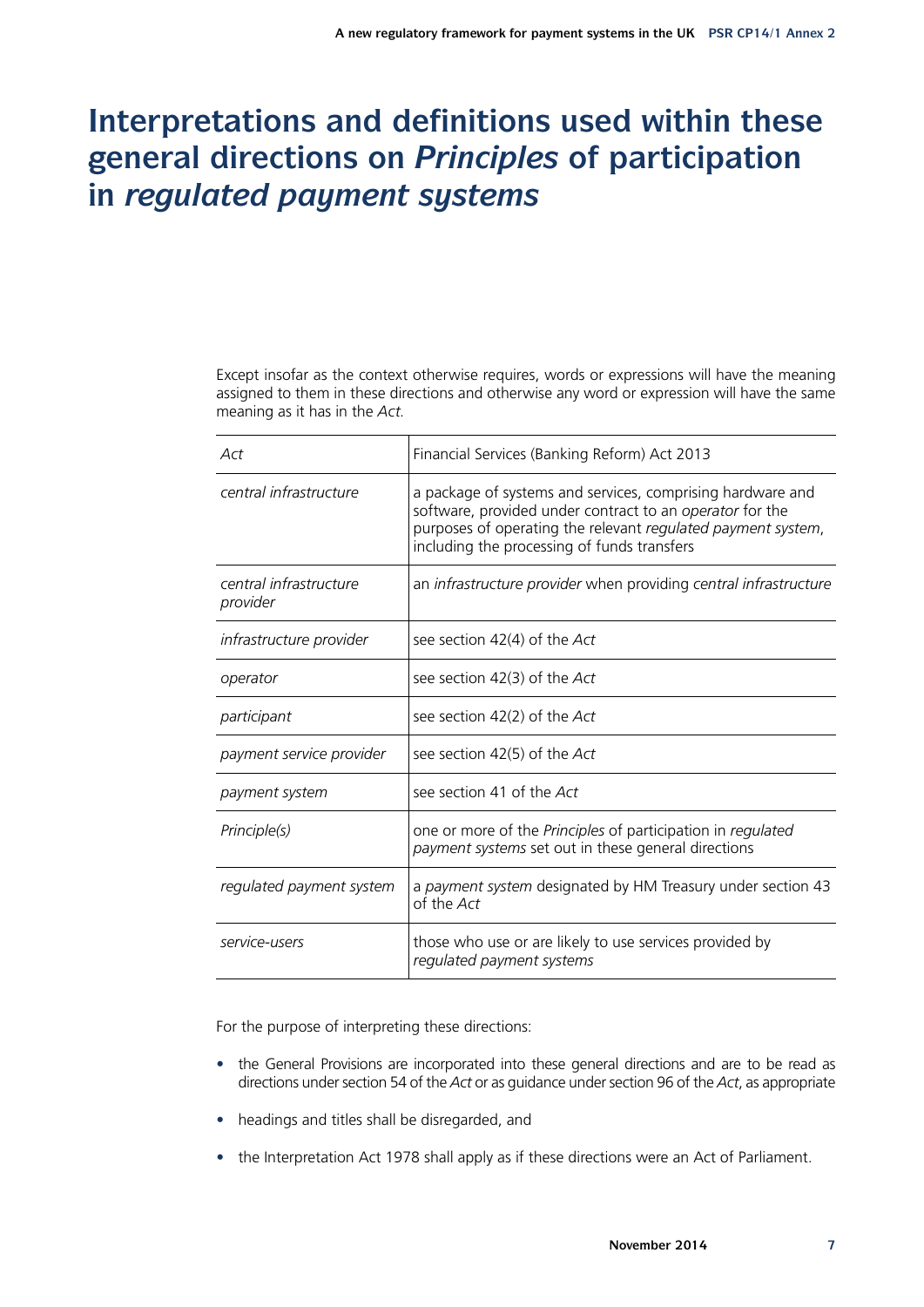| Direction 1 - The Principles |  |  |  |  |  |
|------------------------------|--|--|--|--|--|
|------------------------------|--|--|--|--|--|

| Principles of participation in regulated payment systems |                                                                                                                                                                                                                                                                                                                                                                                                                                                          |  |
|----------------------------------------------------------|----------------------------------------------------------------------------------------------------------------------------------------------------------------------------------------------------------------------------------------------------------------------------------------------------------------------------------------------------------------------------------------------------------------------------------------------------------|--|
| Relations with regulators                                | A participant must deal with its regulators in an open<br>and cooperative way and must disclose to the Payment<br>Systems Regulator anything relating to the participant of<br>which the Payment Systems Regulator would reasonably<br>expect notice.                                                                                                                                                                                                    |  |
| Compliance                                               | A participant must observe proper standards of conduct<br>and refrain from activity which that participant should<br>reasonably have expected to restrict or prevent another<br>participant from complying with its regulatory obligations<br>in relation to regulated payment systems and services<br>provided by regulated payment systems.                                                                                                            |  |
| Financial prudence                                       | An operator or infrastructure provider must ensure it has,<br>or has access to, adequate financial resources to ensure<br>that it is able to carry out its functions and activities in<br>relation to the regulated payment system it operates in<br>the case of an operator, or the regulated payment system<br>or systems whose central infrastructure it provides or<br>controls in the case of an infrastructure provider, including<br>resources to |  |
|                                                          | cover potential general business losses and debts as they<br>fall due                                                                                                                                                                                                                                                                                                                                                                                    |  |
|                                                          | continue operations and services as an a going concern if<br>$\bullet$<br>those losses or debts materialise, and                                                                                                                                                                                                                                                                                                                                         |  |
|                                                          | comply with its regulatory obligations in relation to<br>$\bullet$<br>regulated payment systems and services provided by<br>regulated payment systems.                                                                                                                                                                                                                                                                                                   |  |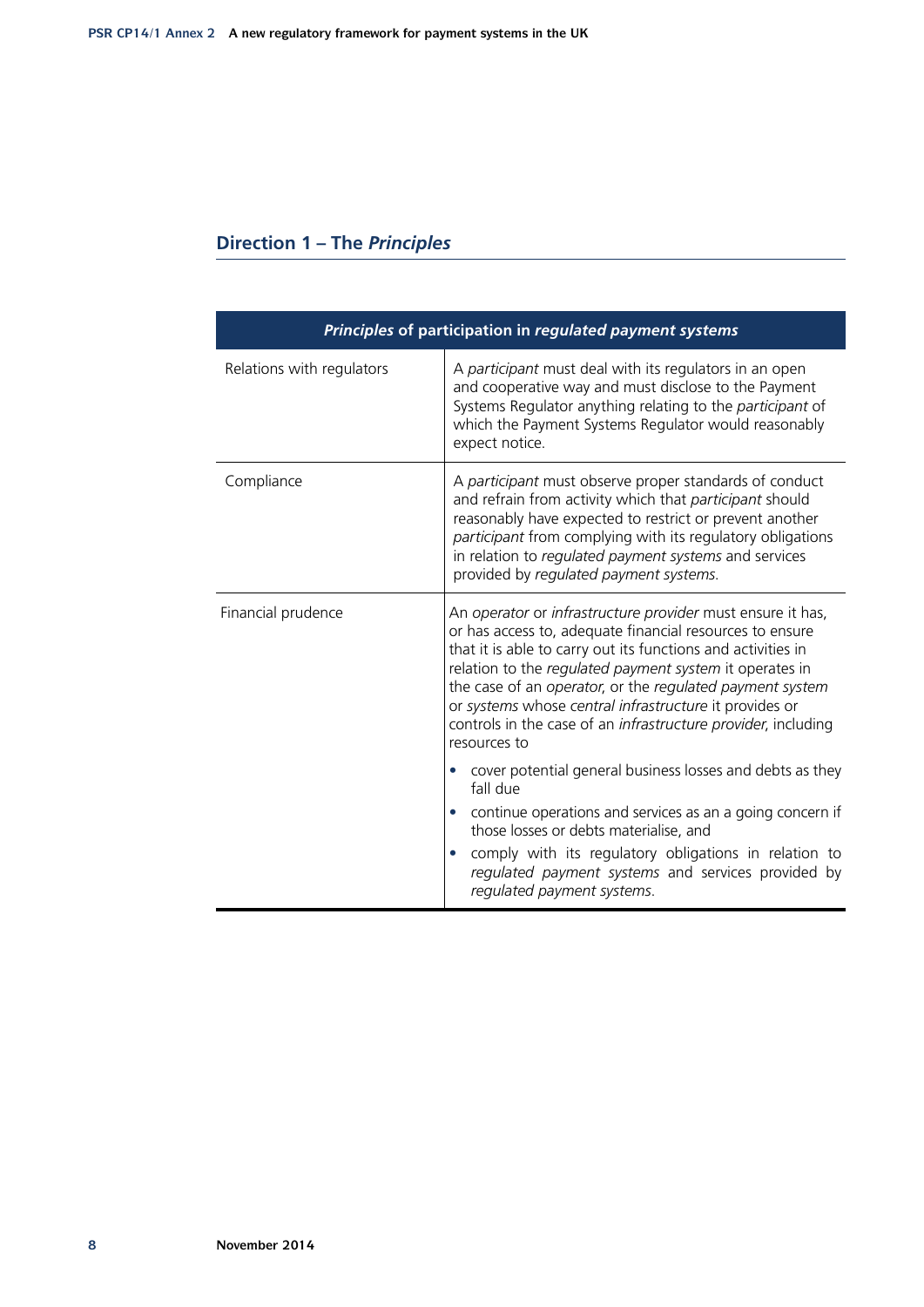## **Application of the** *Principles* **of participation in** *regulated payment systems*

### **General**

#### **Guidance:**

Breaching a *Principle* makes a *participant* liable to regulatory sanctions. In determining whether a *Principle* has been breached, it is necessary to look to the standard of conduct required by the *Principle* in question. Under each of the *Principles* the focus will be on the Payment Systems Regulator to show that a *participant* has been at fault or deficient in some way.

The *Principles* are relevant to the Payment Systems Regulator's powers of information gathering and of investigation and intervention.

### **Who?**

#### **Guidance:**

The application of the *Principles* is set out in the first instance in the *Principle* itself, and varies depending on the *Principle*.

The application of *Principle* 3 is restricted to *operators* and *infrastructure providers*, while *Principles* 1 and 2 apply to all *participants.*

## **What? Direction 2**

- 2.1 The *Principles* apply in so far as they:
	- a. require or prohibit the taking of specified action in relation to a *regulated payment system*
	- b. set the standards to be met in relation to the *regulated payment system* in which a *participant* participates.
- 2.2 Where *Principle* 1 refers to regulators, this means, in addition to the Payment Systems Regulator, other regulators with recognised jurisdiction in relation to participation in a *regulated payment system*, whether those regulators are in the United Kingdom or abroad.
- 2.3 *Principle* 2 does not apply to the extent that the activity pursued by the *participant* is required to comply with its own statutory or regulatory obligations.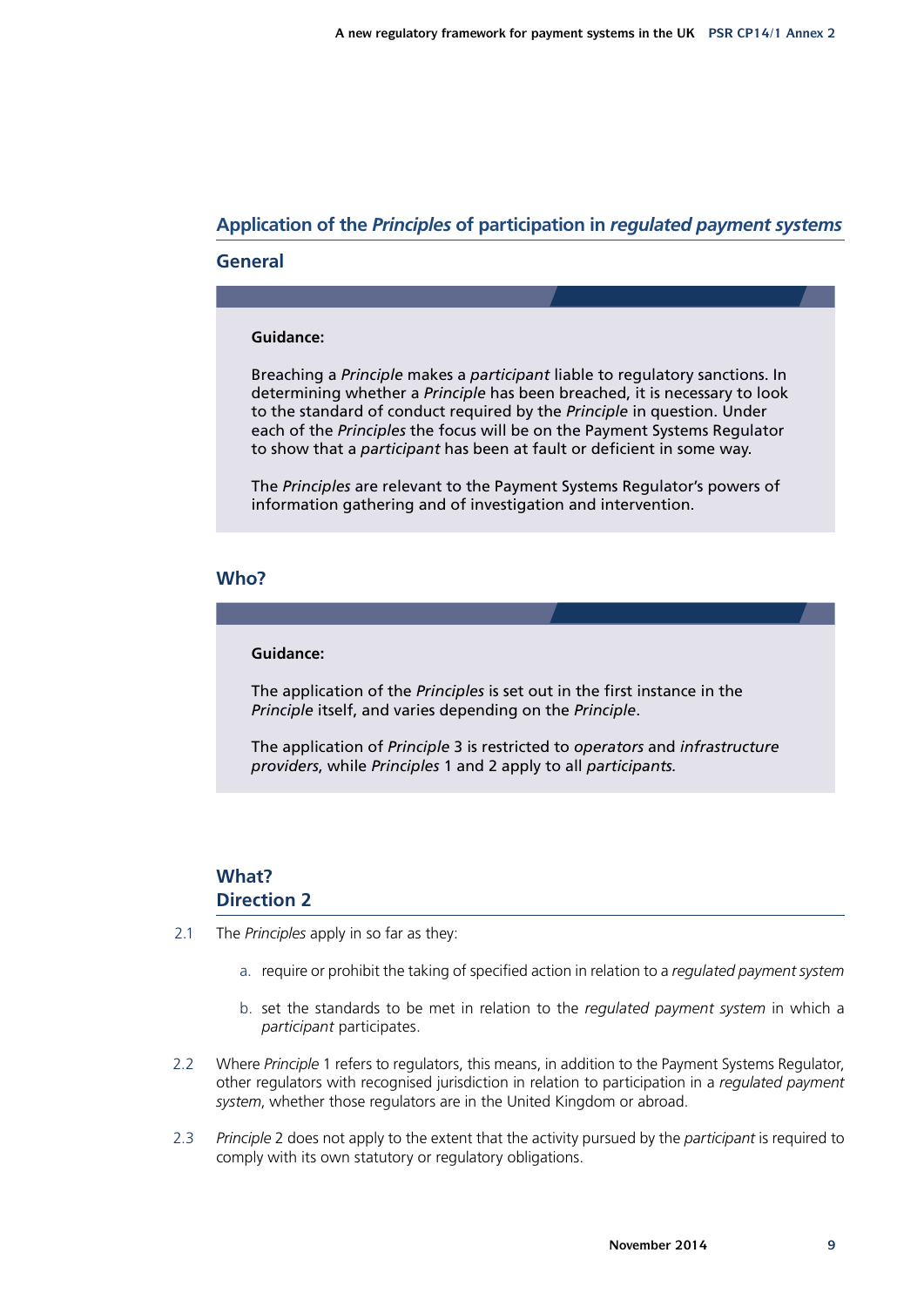2.4 *Principle* 3 does not apply to the extent that it relates to the functions and activities of an *infrastructure provider* that are not in connection with the provision of *central infrastructure*.

#### **Guidance:**

*Principle* 1 and *Principle* 3 take into account the activities of members of a *participant's* group. This does not mean that, for example, inadequacy of a group member's resources will automatically lead to a *participant*  contravening *Principle* 3. Rather, the potential impact of a group member's activities could be relevant in determining the adequacy of the *participant's* resources.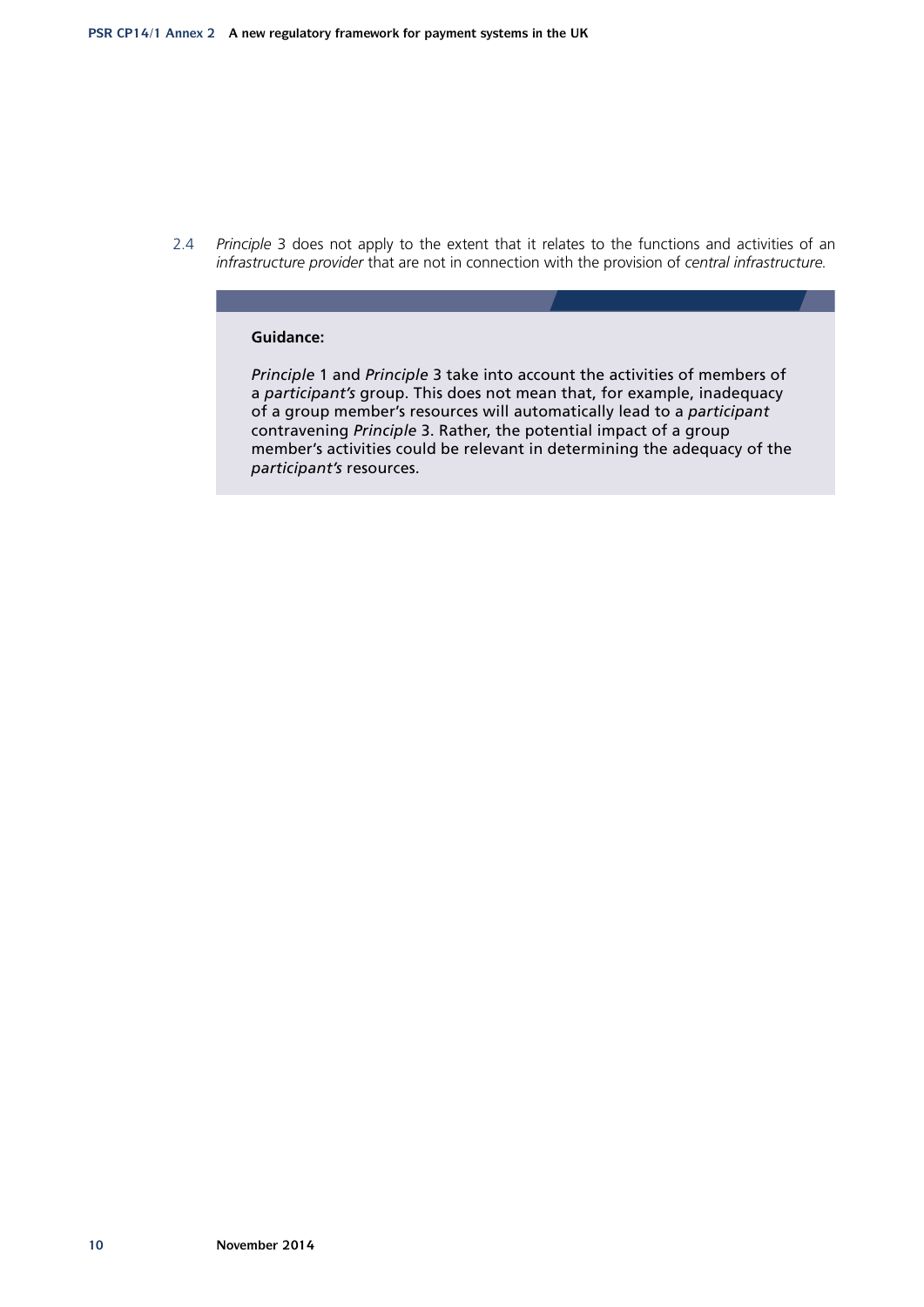# **Proposed general directions on access to, and governance of, regulated payment systems**

### **Powers exercised**

The Payment Systems Regulator makes these general directions in accordance with the following sections of the Financial Services (Banking Reform) Act 2013 ('the Act'):

- sections 49 to 53 (General duties of regulator)
- section 54 (Regulatory and competition functions directions)
- section 96 (Guidance)
- section 104(2)(b) (Consultation in relation to generally applicable requirements)

### **Commencement**

These general directions come into force as follows:

| <b>General direction</b>            | <b>Applicable to</b>                               | <b>Commencement date</b> |
|-------------------------------------|----------------------------------------------------|--------------------------|
| General direction 1<br>(Access)     | Non-PSR 2009 payment<br>system operators           | 30 June 2015             |
| General direction 2<br>(Access)     | PSR 2009 payment system<br>operators               | 30 June 2015             |
| General direction 3<br>(Access)     | Sponsor banks                                      | 1 April 2015             |
| General direction 4<br>(Governance) | Regulated payment system<br>operators              | 30 September 2015        |
| General direction 5<br>(Governance) | Operators of non-card<br>regulated payment systems | 1 April 2015             |
| General direction 6<br>(Governance) | Regulated payment system<br>operators              | 1 April 2015             |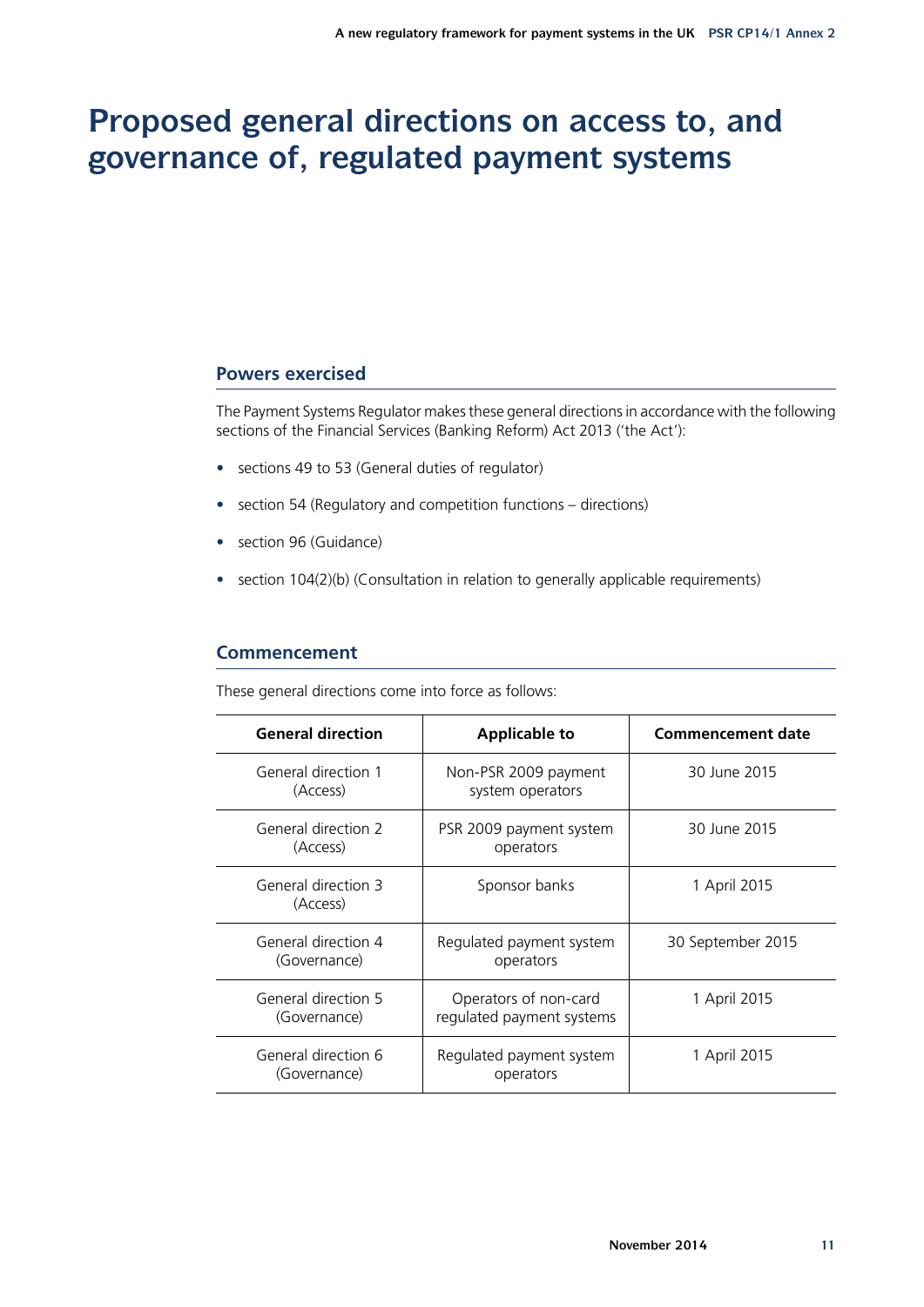## **Consultation**

The Payment Systems Regulator has consulted with the Bank of England, the FCA and the PRA in accordance with section 104(2)(a) of the Act.

## **Citation**

These general directions may be cited as:

- General direction 1 (Access)
- General direction 2 (Access)
- General direction 3 (Access)
- General direction 4 (Governance)
- General direction 5 (Governance)
- General direction 6 (Governance)

By order of the Board of the Payment Systems Regulator

[*date*]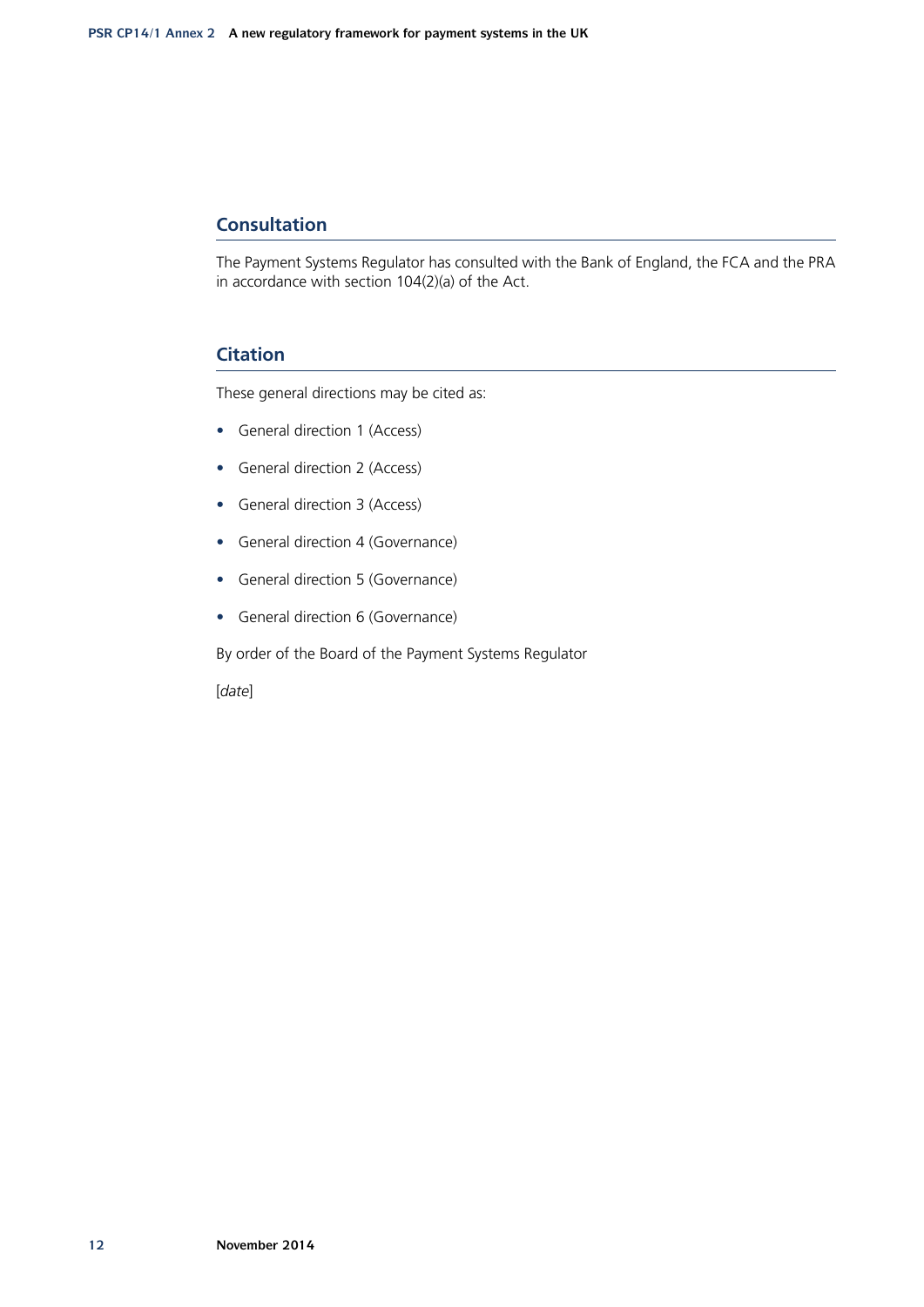# **Interpretations and definitions used within these general directions on access to and governance of** *regulated payment systems*

Except insofar as the context otherwise requires, words or expressions will have the meaning assigned to them in these directions and otherwise any word or expression will have the same meaning as it has in the *Act*.

| access requirements             | the rules (including criteria), terms or conditions<br>(including fees and charges), policies and procedures<br>governing access to, or participation in, a regulated<br>payment system                                                                                                                                             |
|---------------------------------|-------------------------------------------------------------------------------------------------------------------------------------------------------------------------------------------------------------------------------------------------------------------------------------------------------------------------------------|
| Act                             | Financial Services (Banking Reform) Act 2013                                                                                                                                                                                                                                                                                        |
| card payment system             | a regulated payment system that enables a holder of a<br>payment card to effect a payment                                                                                                                                                                                                                                           |
| central infrastructure          | a package of systems and services, comprising hardware<br>and software, provided under contract to an operator for<br>the purposes of operating the relevant regulated payment<br>system, including the processing of funds transfers                                                                                               |
| central infrastructure provider | an infrastructure provider when providing central<br>infrastructure                                                                                                                                                                                                                                                                 |
| direct access                   | access to a regulated payment system to enable a<br>payment service provider to provide services for the<br>purposes of enabling the transfer of funds using the<br>regulated payment system, as a result of arrangements<br>made between that payment service provider and the<br>operator (and other participants, as applicable) |
| direct payment service provider | a payment service provider with direct access to a<br>regulated payment system                                                                                                                                                                                                                                                      |
| direct technical access         | a direct connection by a payment service provider or<br>another third party with the central infrastructure used<br>by a regulated payment system                                                                                                                                                                                   |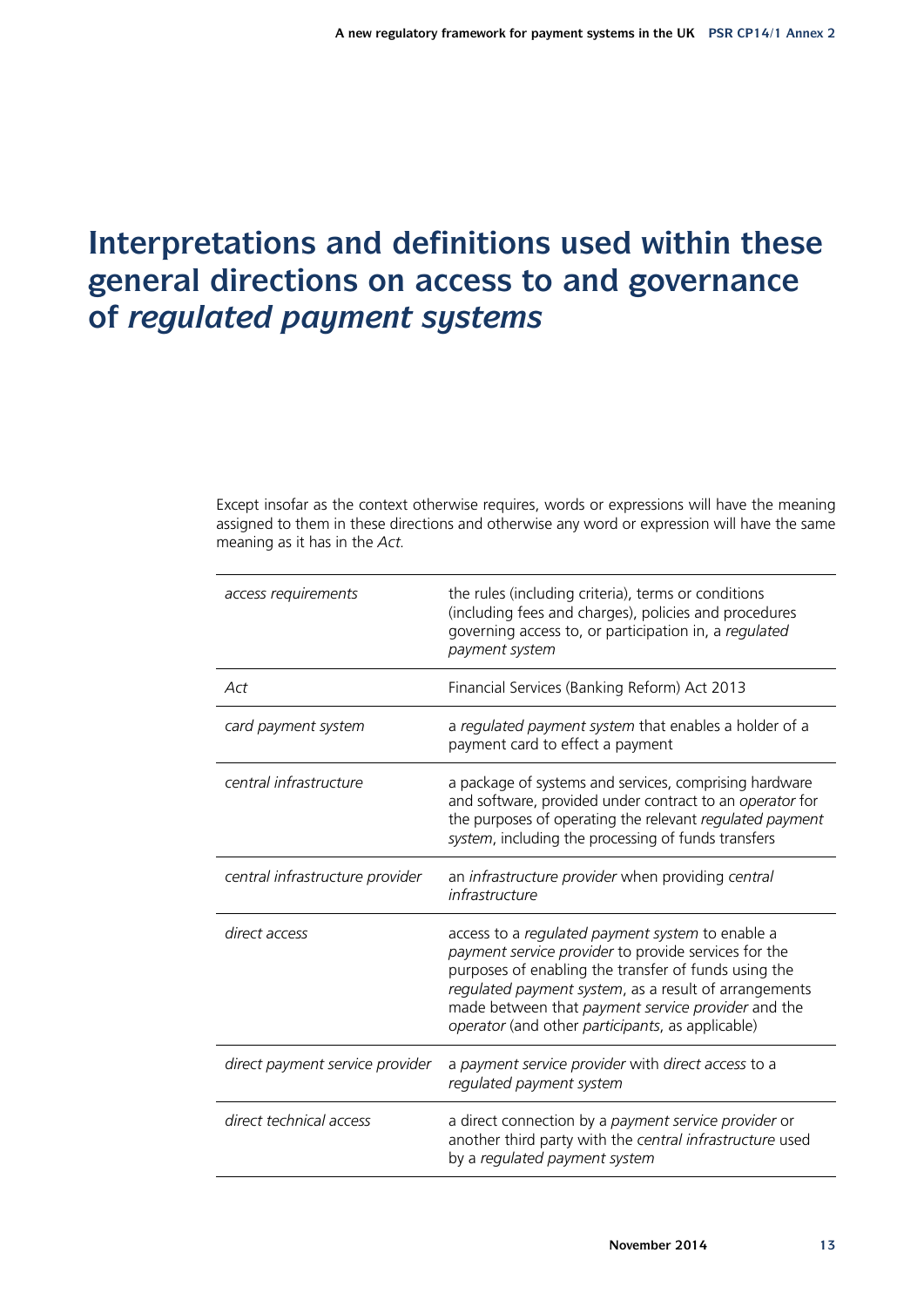| director                             | in relation to an unincorporated association or a body<br>corporate, any person appointed to direct its affairs,<br>including a person who is a member of its governing body                                                                                                                                                                                                                                                                                                                                      |
|--------------------------------------|-------------------------------------------------------------------------------------------------------------------------------------------------------------------------------------------------------------------------------------------------------------------------------------------------------------------------------------------------------------------------------------------------------------------------------------------------------------------------------------------------------------------|
| governing body                       | the board of directors, committee of management, or other<br>body entitled to take management decisions, as set out in<br>the memorandum and articles of association or equivalent<br>constitutional document                                                                                                                                                                                                                                                                                                     |
| indirect access                      | access to a regulated payment system through a<br>contractual arrangement with a direct payment service<br>provider to enable it to provide services (for the purposes<br>of enabling the transfer of funds using that regulated<br>payment system) to persons who are not participants in<br>the system                                                                                                                                                                                                          |
| indirect payment<br>service provider | a payment service provider that has indirect access                                                                                                                                                                                                                                                                                                                                                                                                                                                               |
| infrastructure provider              | see section 42(4) of the Act                                                                                                                                                                                                                                                                                                                                                                                                                                                                                      |
| major office                         | a sponsor bank's registered office or head office                                                                                                                                                                                                                                                                                                                                                                                                                                                                 |
| Northern Ireland<br>Cheque Clearing  | the regulated payment system in Northern Ireland that<br>processes cheques and other payment instruments and is<br>operated by Belfast Bankers' Clearing Company Ltd                                                                                                                                                                                                                                                                                                                                              |
| operator                             | see section 42(3) of the Act                                                                                                                                                                                                                                                                                                                                                                                                                                                                                      |
| participant                          | see section 42(2) of the Act                                                                                                                                                                                                                                                                                                                                                                                                                                                                                      |
| payment service provider             | see section 42(5) of the Act                                                                                                                                                                                                                                                                                                                                                                                                                                                                                      |
| payment system                       | see section 41 of the Act                                                                                                                                                                                                                                                                                                                                                                                                                                                                                         |
| <b>PSR 2009</b>                      | Payment Services Regulations 2009 (SI 2009/209)                                                                                                                                                                                                                                                                                                                                                                                                                                                                   |
| PSR 2009 payment system              | a regulated payment system to which Part 8 of the PSR<br>2009 applies                                                                                                                                                                                                                                                                                                                                                                                                                                             |
| public interest matters              | a matter concerning the operator, the regulated<br>payment system operated by the operator or the<br>payments industry for the long-term benefit of the<br>United Kingdom, its citizens and businesses as a<br>whole, with particular emphasis on customer needs,<br>competition, innovation, reducing barriers to entry in<br>the payments industry and limiting systemic risk, as<br>set out in the memorandum and articles of association<br>or equivalent constitutional document of the relevant<br>operator |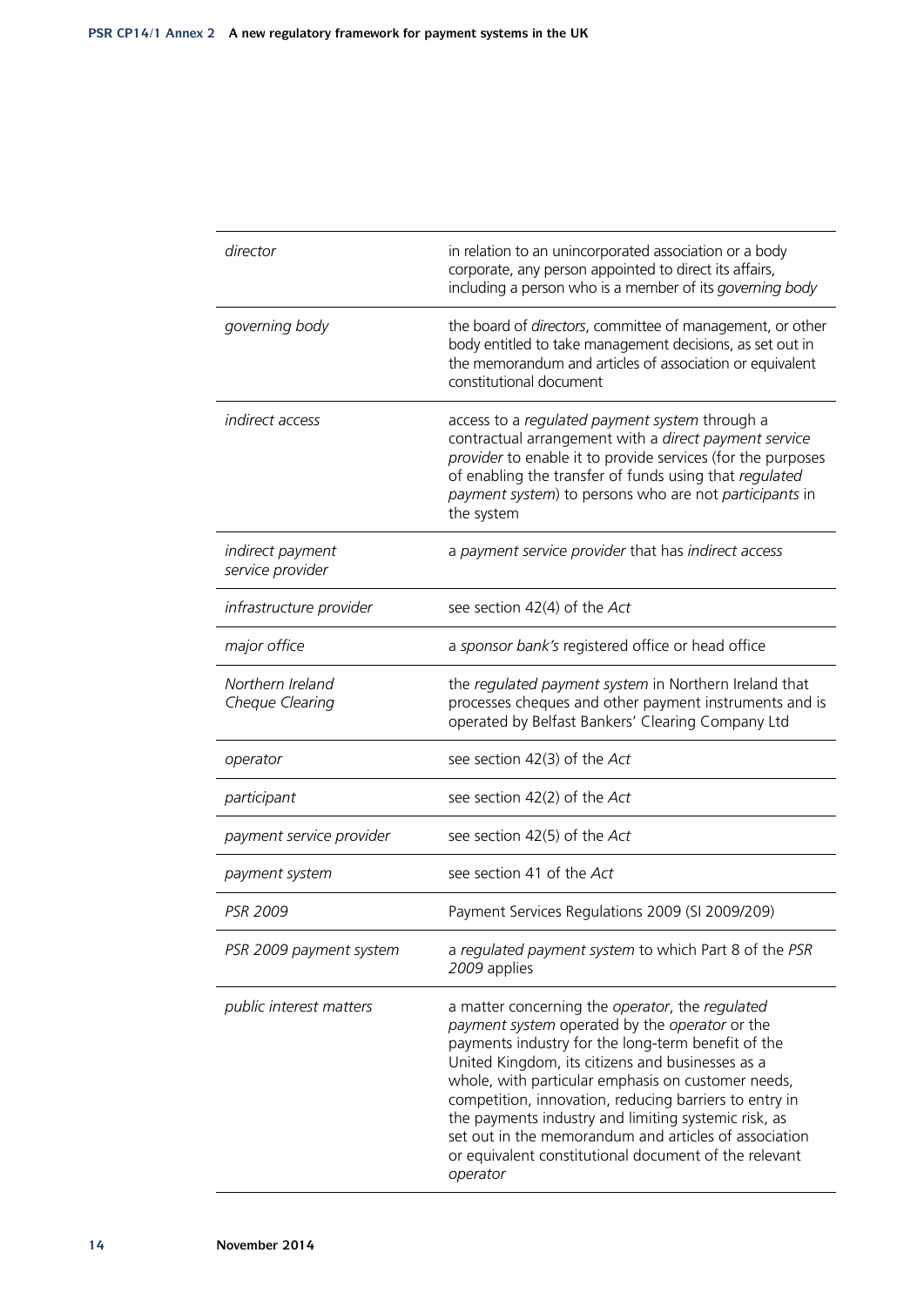| regulated payment system          | a payment system designated by HM Treasury under<br>section 43 of the Act.                                                                                                                                                                                                                         |
|-----------------------------------|----------------------------------------------------------------------------------------------------------------------------------------------------------------------------------------------------------------------------------------------------------------------------------------------------|
| service-users                     | those who use or are likely to use services provided by<br>regulated payment systems                                                                                                                                                                                                               |
| sponsor bank                      | a payment service provider that has direct access to a<br>regulated payment system and provides indirect access<br>to that system to other payment service providers for<br>the purpose of enabling the transfer of funds within the<br>United Kingdom                                             |
| sponsor bank eligibility criteria | the criteria that a payment service provider must meet to<br>be eligible for the supply of sponsor bank services                                                                                                                                                                                   |
| sponsor bank services             | services provided to a payment service provider or<br>potential payment service provider who is not a<br>participant in a particular regulated payment system to<br>enable them to become and continue to be an <i>indirect</i><br>payment service provider using that regulated payment<br>system |

For the purpose of interpreting these directions:

- the General Provisions are incorporated into these general directions and are to be read as directions under section 54 of the *Act* or as guidance under section 96 of the *Act*, as appropriate
- headings and titles shall be disregarded, and
- the Interpretation Act 1978 shall apply as if these directions were an Act of Parliament.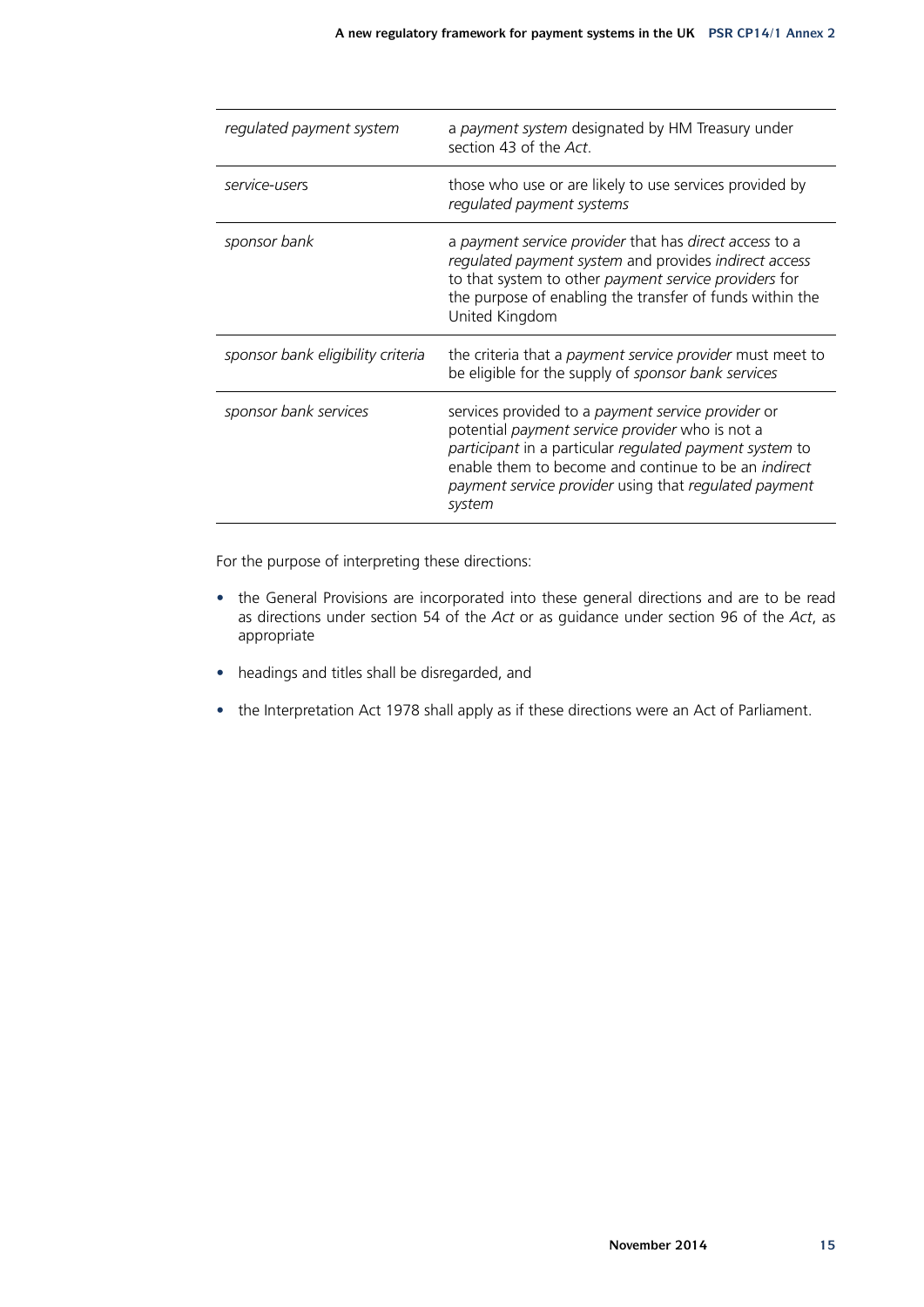## **Transitional provisions in relation to these general directions on access to and governance of** *regulated payment systems*

### **Transitional provision TP1**

In the first year following designation of a *payment system* by HM Treasury under section 43 of the *Act*, references to the '12-month period' in general direction 1 (access), general direction 2 (access) and general direction 4 (governance) are to be read as references to the period beginning with the date of designation and ending with the specified date on which the relevant report is due.

## **Transitional provision TP2**

For reports due in 2015, the following transitional provision applies:

- a. the report due on 31 July 2015 from non-*PSR 2009 payment system operators* need only include the following:
- i. a self-assessment by the *operator* on preparatory work it has carried out to ensure that its *access requirements* are compliant with the obligation in paragraph 1.1 by 30 June 2015, and
- ii. the items in paragraphs  $1.4(e)$  and  $1.4(f)$ ;
- b. the report due on 31 July 2015 from *PSR 2009 payment system operators* need only include the following:
- i. a self-assessment by the *operator* on its compliance with the obligation in regulation 97 of the *PSR 2009* covering the period from 1 July 2014 to 30 June 2015, and
- ii. the items in paragraphs  $2.4(e)$  and  $2.4(f)$ ;
- c. the report due on 31 October 2015 from *regulated payment system operators* need only include the following:
- i. a self-assessment by the *operator* on preparatory work it has carried out to ensure that it is compliant with the obligation in paragraph 4.1 by 30 September 2015, and
- ii. the items in paragraph 4.2(c).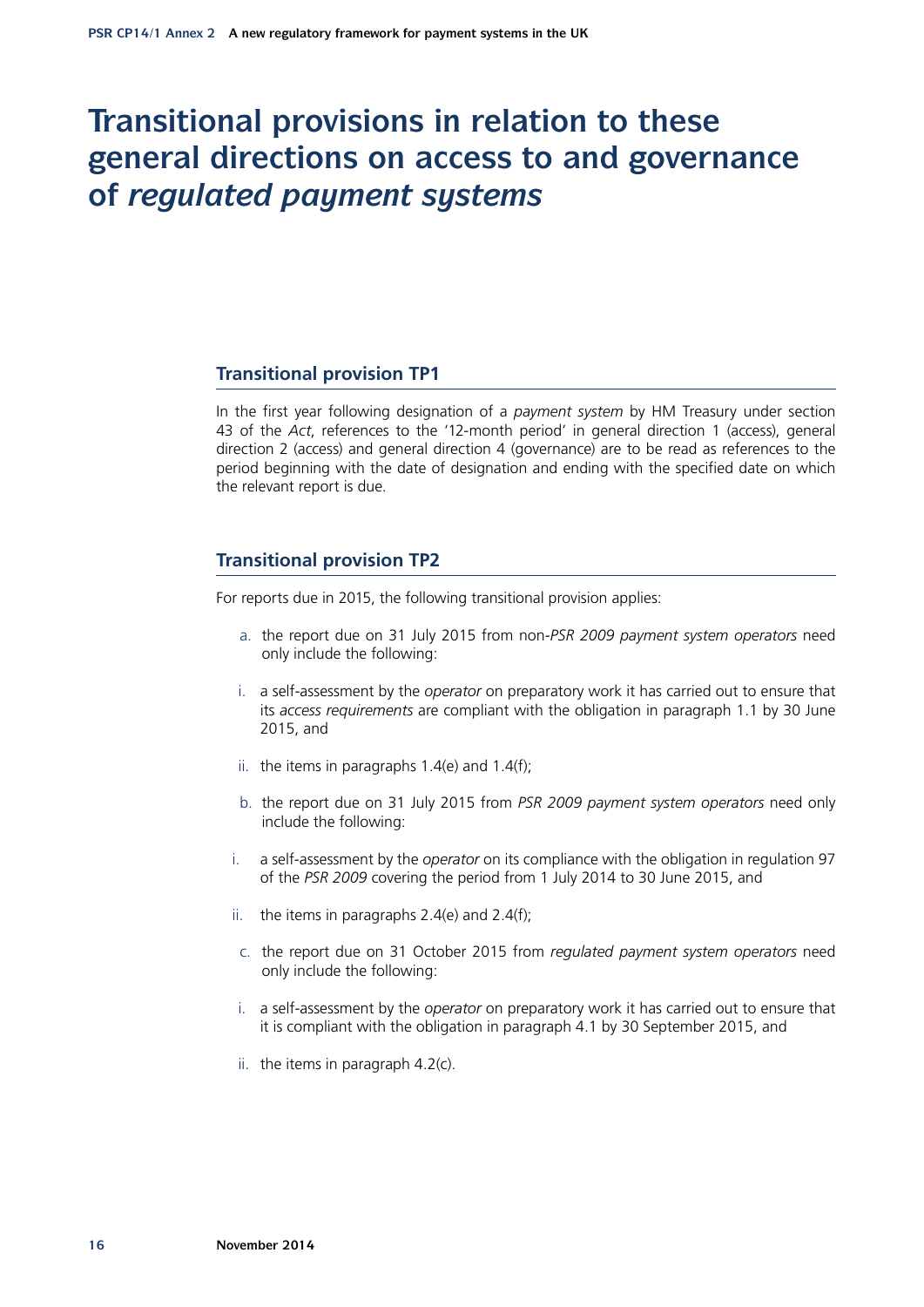# **General direction 1 (Access): non-PSR 2009 regulated payment system operators**

- 1.1 An *operator* of a *regulated payment system* which is a not a *PSR 2009 payment system* or *Northern Ireland Cheque Clearing* must have objective, risk-based and publicly disclosed *access requirements* which permit fair and open access to the *regulated payment system*.
- 1.2 For the purposes of paragraph 1.1, public disclosure of the *access requirements* means by providing at least the following:
	- a. a copy of such *access requirements* in a prominent, easily accessible position on any relevant website operated or controlled by that *operator*
	- b. the Payment Systems Regulator with a link to the relevant website referred to in paragraph 1.2(a), and
	- c. a copy of such *access requirements* to the Payment Systems Regulator.

#### **Guidance:**

The Payment Systems Regulator does not expect *operators* to publicly disclose in the access *requirements* of the *regulated payment system* any technical information which could compromise the security or integrity of the payment system.

1.3 The Payment Systems Regulator must be informed, as soon as reasonably practicable, of any material updates and changes which are made to the *operator's access requirements*.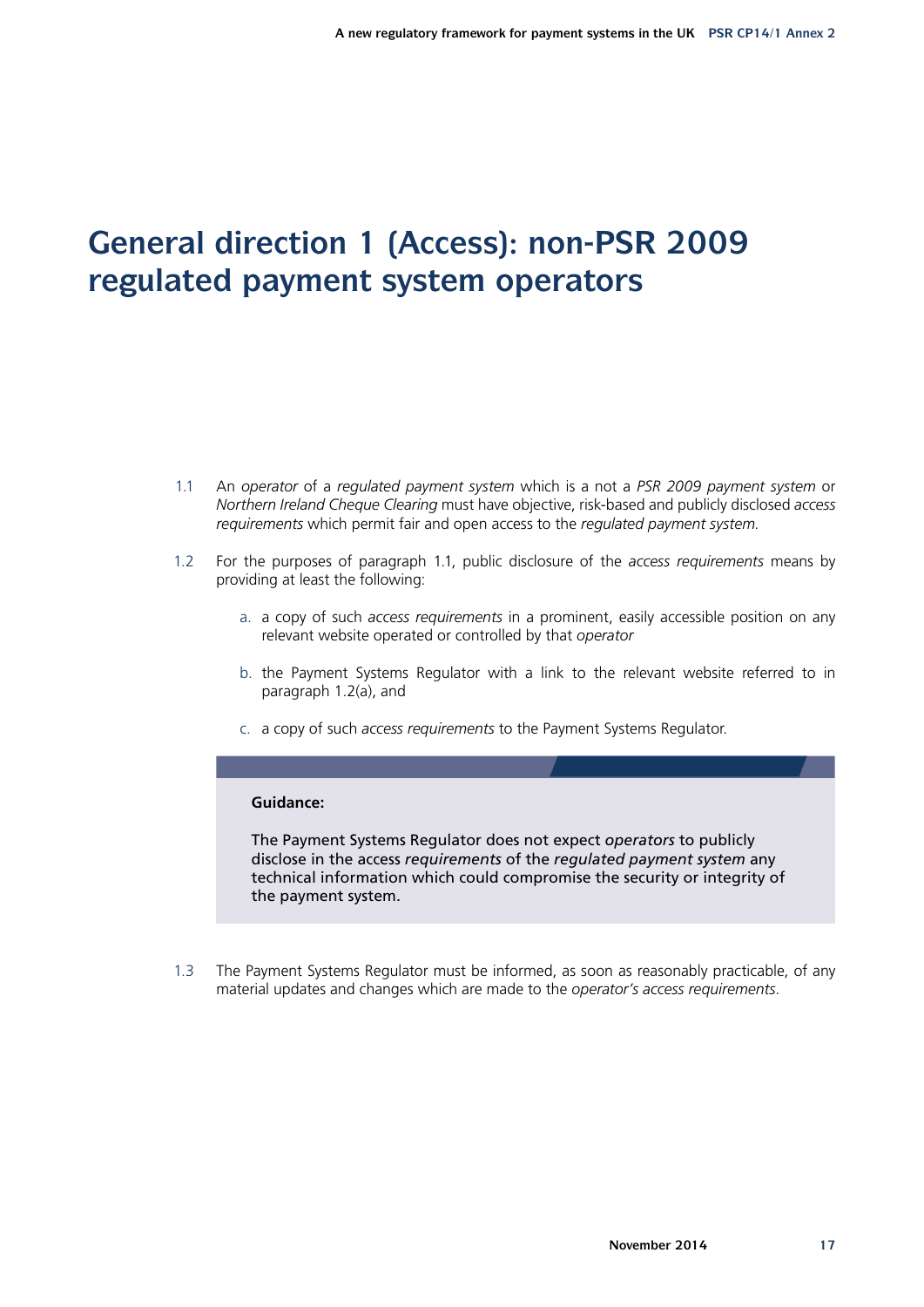#### **Guidance:**

Examples of material updates and changes may include, but are not limited to, changes to:

- terms and conditions relating to fees or charges for *direct access,*
- technical requirements for entry to, or ongoing participation in, the *regulated payment system* where the update or change may result in an increase in the cost of *direct access* or *direct technical access* for *payment service providers*,
- eligibility requirements for *payment service providers* to obtain or continue to have *direct access*, or
- any rule, criteria, term or condition, policy or procedure governing access to, or participation in, a *regulated payment system* that may affect *indirect access* to that *regulated payment system*.
- 1.4 A report on compliance with the obligation in paragraph 1.1 must be provided to the Payment Systems Regulator by 31 July covering the 12-month period to 30 June in each year. This report must include at least the following:
	- a. a self-assessment by the *operator* on compliance of its *access requirements* with the obligation in paragraph 1.1 throughout the relevant 12-month period
	- b. details of all occasions in the relevant 12-month period when an expression of interest in potentially securing *direct access* or *direct technical access* has been made and details of the *operator's* response to, and outcome of, such expression of interest
	- c. details of all occasions in the relevant 12-month period when an enquiry or objection regarding potential changes to the *access requirements* has been made to the *operator* and details of the *operator's* response to, and outcome of, such enquiry or objection
	- d. details of all occasions in the relevant 12-month period when the *operator* has engaged with, and considered, the views of *payment service providers* and other interested parties on the operation and effectiveness of its *access requirements*
	- e. details of any anticipated *operator* review, or engagement with *payment service providers* and other interested parties, that the *operator* plans to take over the following 12-month period in relation to its *access requirements*, and
	- f. details of any anticipated future developments that the *operator* considers may require or justify material updates or changes to its *access requirements*.
- 1.5 This direction comes into effect on 30 June 2015.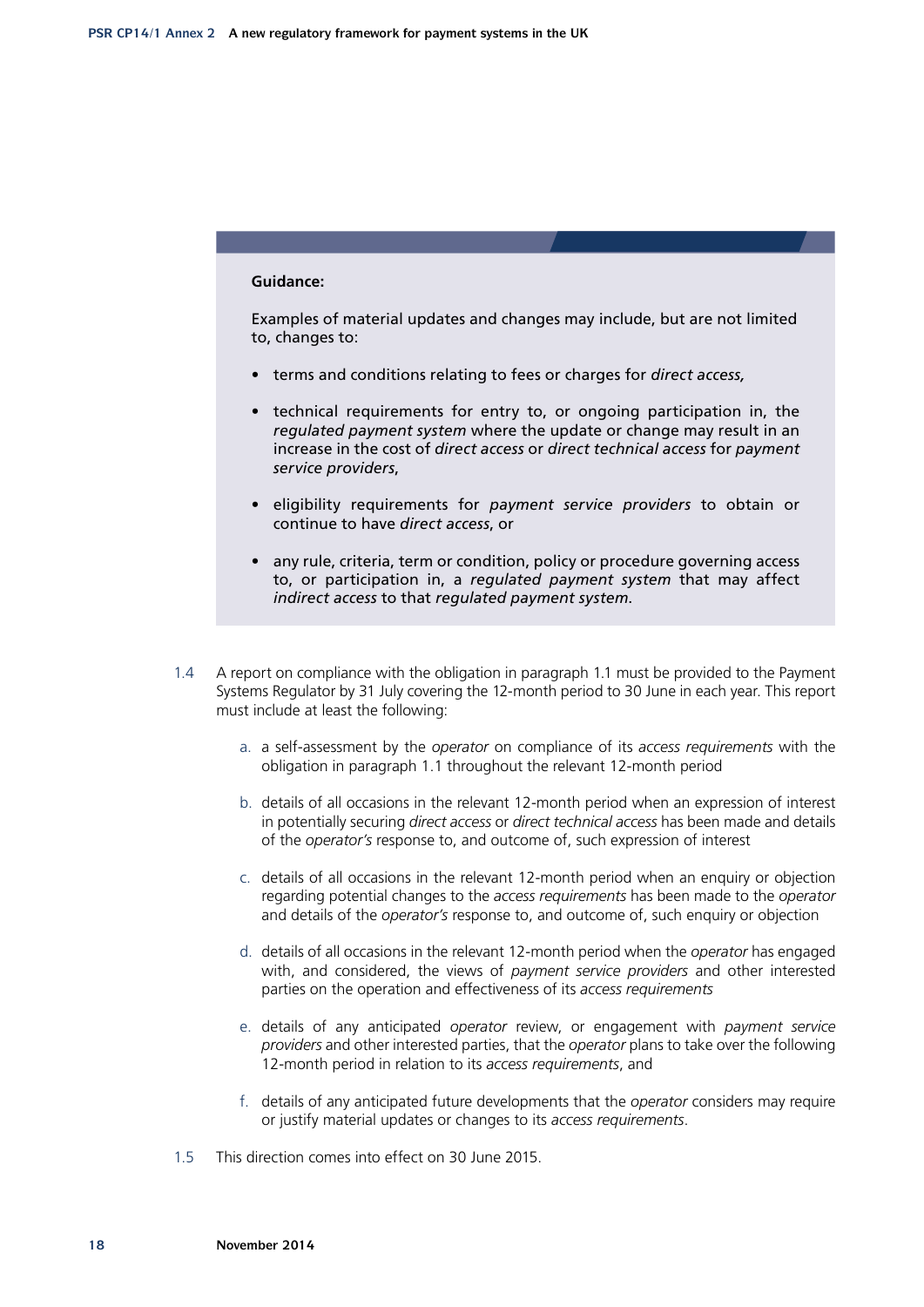# **General direction 2 (Access): PSR 2009 regulated payment system operators**

- 2.1 An *operator* of a *regulated payment system* which is a *PSR 2009 payment system* must publicly disclose its *access requirements*.
- 2.2 For the purposes of paragraph 2.1, public disclosure of the *access requirements* means by providing at least the following:
	- a. a copy of such *access requirements* in a prominent, easily accessible position on any relevant website operated or controlled by that *operator*
	- b. the Payment Systems Regulator with a link to the relevant website referred to in paragraph 2.2(a), and
	- c. a copy of such *access requirements* to the Payment Systems Regulator.

#### **Guidance:**

The Payment Systems Regulator does not expect *operators* to publicly disclose in the *access requirements* to the *regulated payment system* any technical information which could compromise the security or integrity of the payment system.

2.3 The Payment Systems Regulator must be informed, as soon as reasonably practicable, of any material updates and changes which are made to the *operator's access requirements*.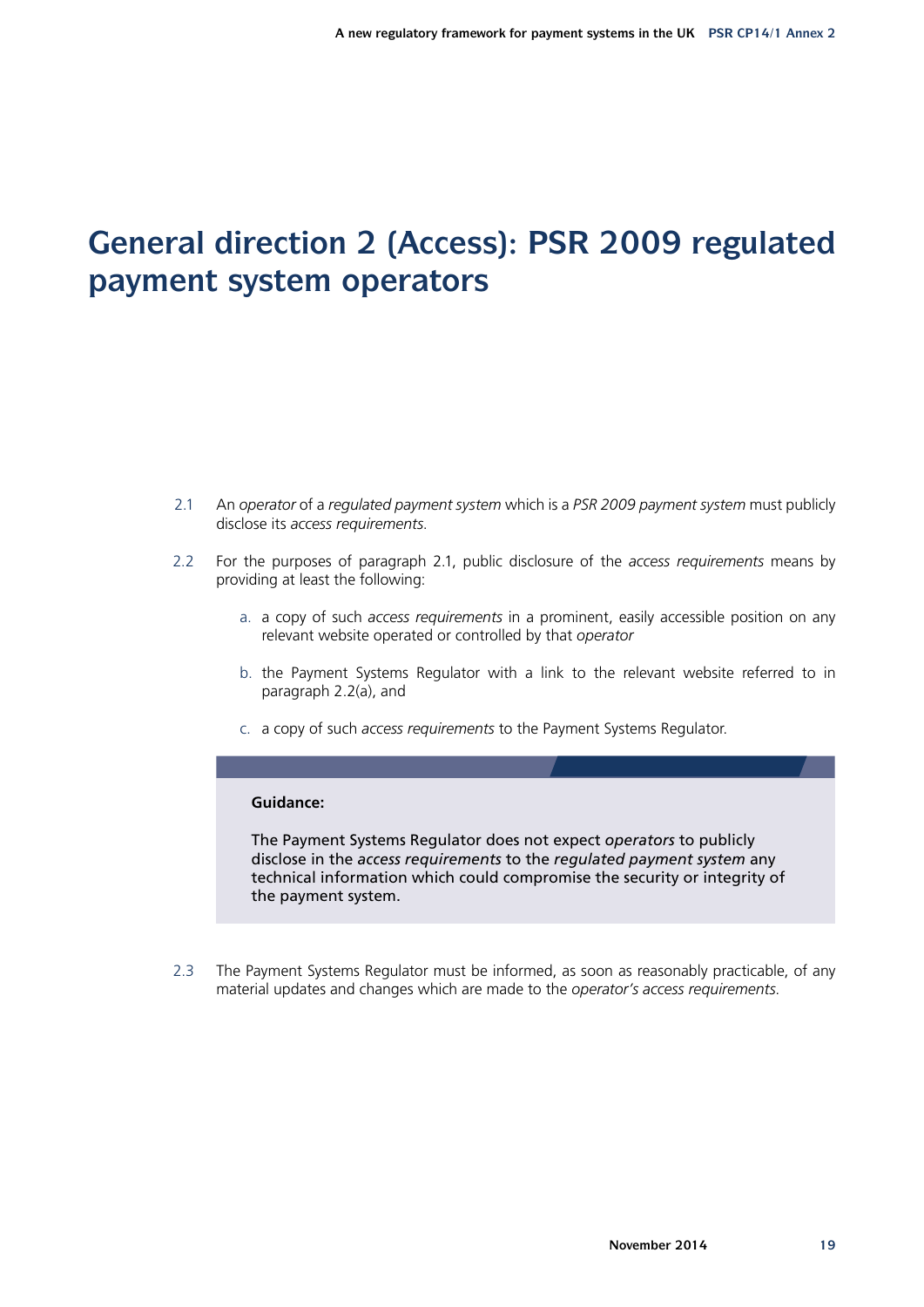#### **Guidance:**

Examples of material updates and changes may include, but are not limited to, updates and changes to:

- terms and conditions relating to fees or charges,
- technical requirements for entry to, or ongoing participation in, the *regulated payment system* where the update or change may result in an increase in the cost of *direct access* or *direct technical access* for *payment service providers*,
- eligibility requirements for *payment service providers* to obtain or continue to have *direct access*, or
- any rule, criteria, term or condition, policy or procedure governing access to, or participation in, a *regulated payment system* that may affect *indirect access* to that *regulated payment system*.
- 2.4 An *operator* of a *regulated payment system* which is a *PSR 2009 payment system* must provide a report on compliance of its *access requirements* with the obligation contained in regulation 97 of the *PSR 2009* to the Payment Systems Regulator by 31 July covering the 12-month period to 30 June in each year. This report must include at least the following:
	- a. a self-assessment by the *operator* on compliance of its *access requirements* with the obligation contained in regulation 97 of the *PSR 2009* throughout the relevant 12-month period
	- b. details of all occasions in the relevant 12-month period when an expression of interest in potentially securing *direct access* or *direct technical access* has been made and details of the *operator's* response to, and outcome of, such expression of interest
	- c. details of all occasions in the relevant 12-month period when an enquiry or objection regarding potential changes to the *access requirements* has been made and details of the *operator's* response to, and outcome of, such enquiry or objection
	- d. details of all occasions in the relevant 12-month period in which the *operator* has engaged with, and considered, the views of *payment service providers* and other interested parties on the operation and effectiveness of its *access requirements*
	- e. details of any anticipated *operator* review, or engagement with *payment service providers* and other interested parties, that the *operator* plans to take over the following 12-month period in relation to its *access requirements*, and
	- f. details of any anticipated future developments that the *operator* considers may require or justify material updates or changes to its *access requirements*.
- 2.5 This direction comes into effect on 30 June 2015.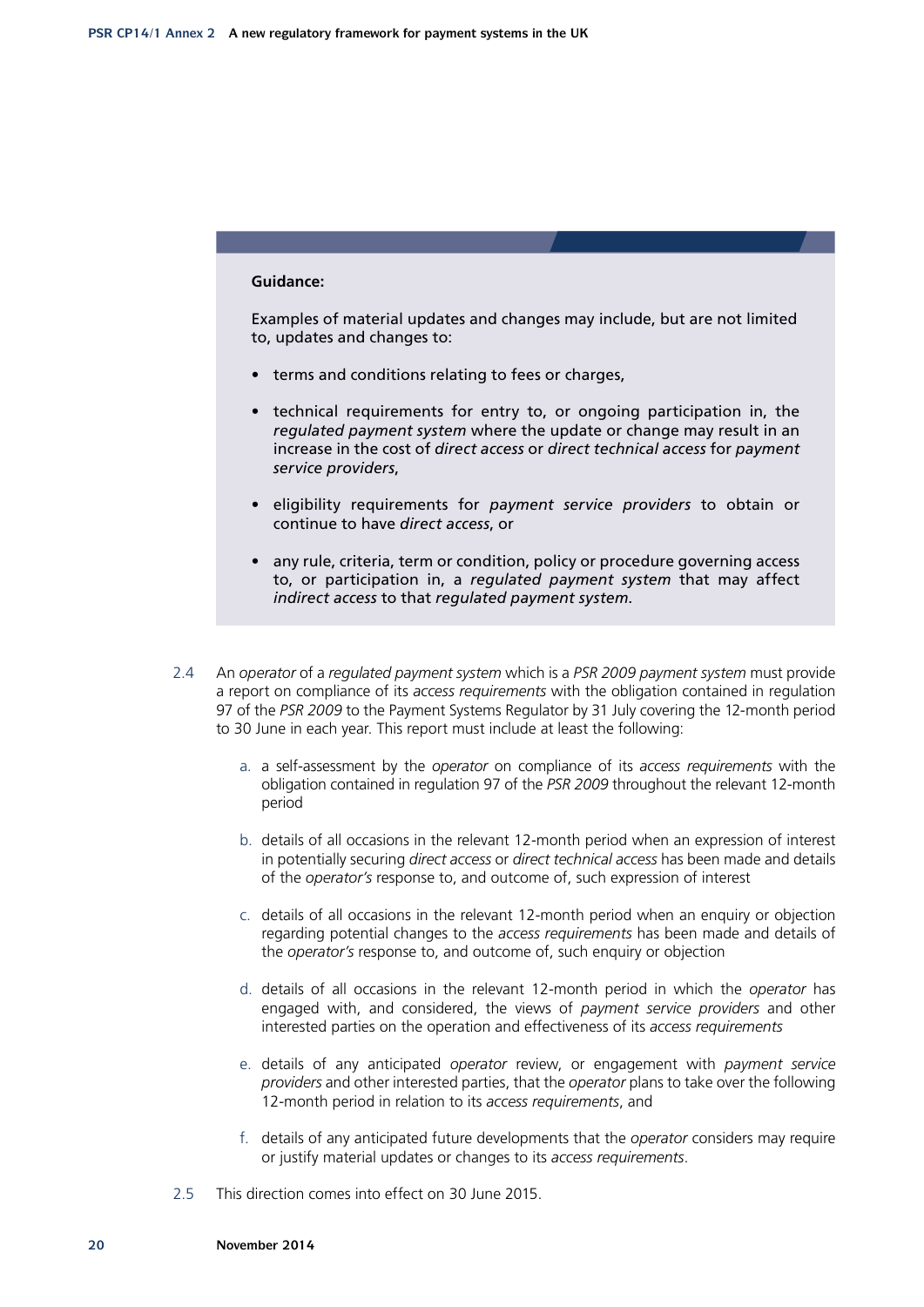# **General direction 3 (Access): sponsor banks**

- 3.1 A *payment service provider* must publish clear and up-to-date information on its *sponsor bank services* (in so far as the *payment service provider* provides such *sponsor bank services*) in respect of access to, and use of, a *regulated payment system* which is not a *PSR 2009 payment system* or *Northern Ireland Cheque Clearing* by an *indirect payment service provider*, in accordance with paragraphs 3.2 and 3.3.
- 3.2 The information published must include at least the following, in a clear, comprehensive and easily accessible form:
	- a. the *sponsor bank's* name, *major office* address and contact details of an appropriate named contact person in relation to its *sponsor bank services*
	- b. a description of the *sponsor bank services* offered, including the relevant *regulated payment system(s)* in relation to which the *sponsor bank services* are offered, and
	- c. details regarding any *sponsor bank eligibility criteria* an *indirect payment service provider*  may be required to satisfy to obtain *sponsor bank services*.
- 3.3 Publication of the information means by providing at least the following:
	- a. a copy of such information in a prominent, easily accessible position on any relevant website operated or controlled by the *sponsor bank*
	- b. the Payment Systems Regulator with a link to the relevant website referred to in paragraph 3.3(a), and
	- c. a copy of such information to the Payment Systems Regulator.
- 3.4 This direction comes into effect on 1 April 2015.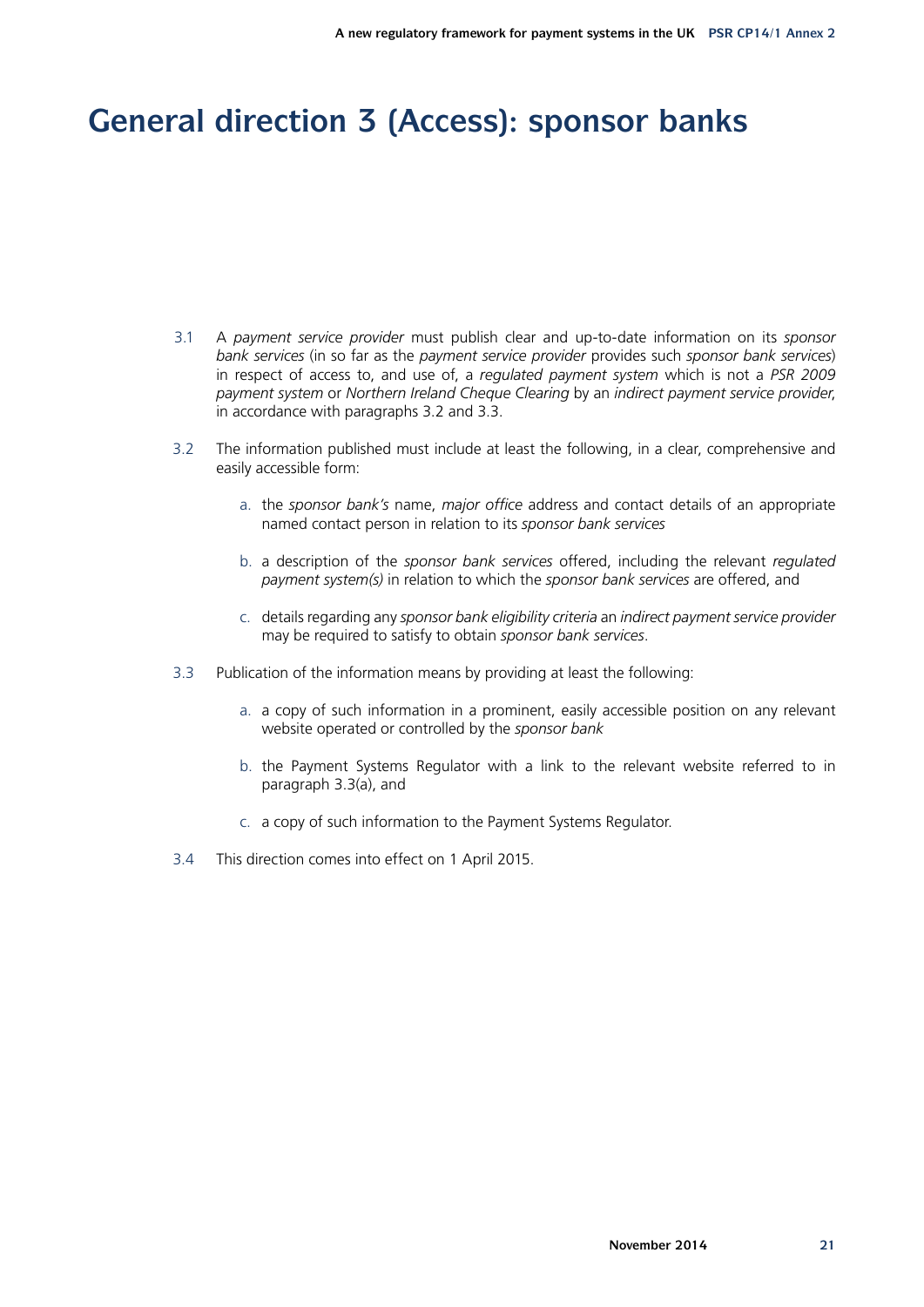# **General direction 4 (Governance): regulated payment system operators**

- 4.1 An *operator* of a *regulated payment system* which is not *Northern Ireland Cheque Clearing* must ensure that there is appropriate representation of the interests of *service‑users* in the *operator's governing body's* decision-making processes.
- 4.2 A report on compliance with the obligation in paragraph 4.1 must be provided to the Payment Systems Regulator by 31 October covering the 12-month period to 30 September in each year. This report must include at least the following:
	- a. a self-assessment by the *operator* on compliance with the obligation in paragraph 4.1 throughout the relevant 12-month period
	- b. details of all occasions in the relevant 12-month period when the *operator* has engaged with, and considered or rejected, the views of *service‑users* (including *indirect payment service providers*) and other interested parties on the effectiveness of the representation of the interests of *service‑users* in its decision-making processes of its *governing body*, and
	- c. details of any anticipated review, or engagement with *service‑users* (including *indirect payment service providers)* and other interested parties, that the *operator* plans to take over the following 12-month period in the representation of the interests of *service‑users* in its decision-making processes of its *governing body*.
- 4.3 This direction comes into effect on 30 September 2015.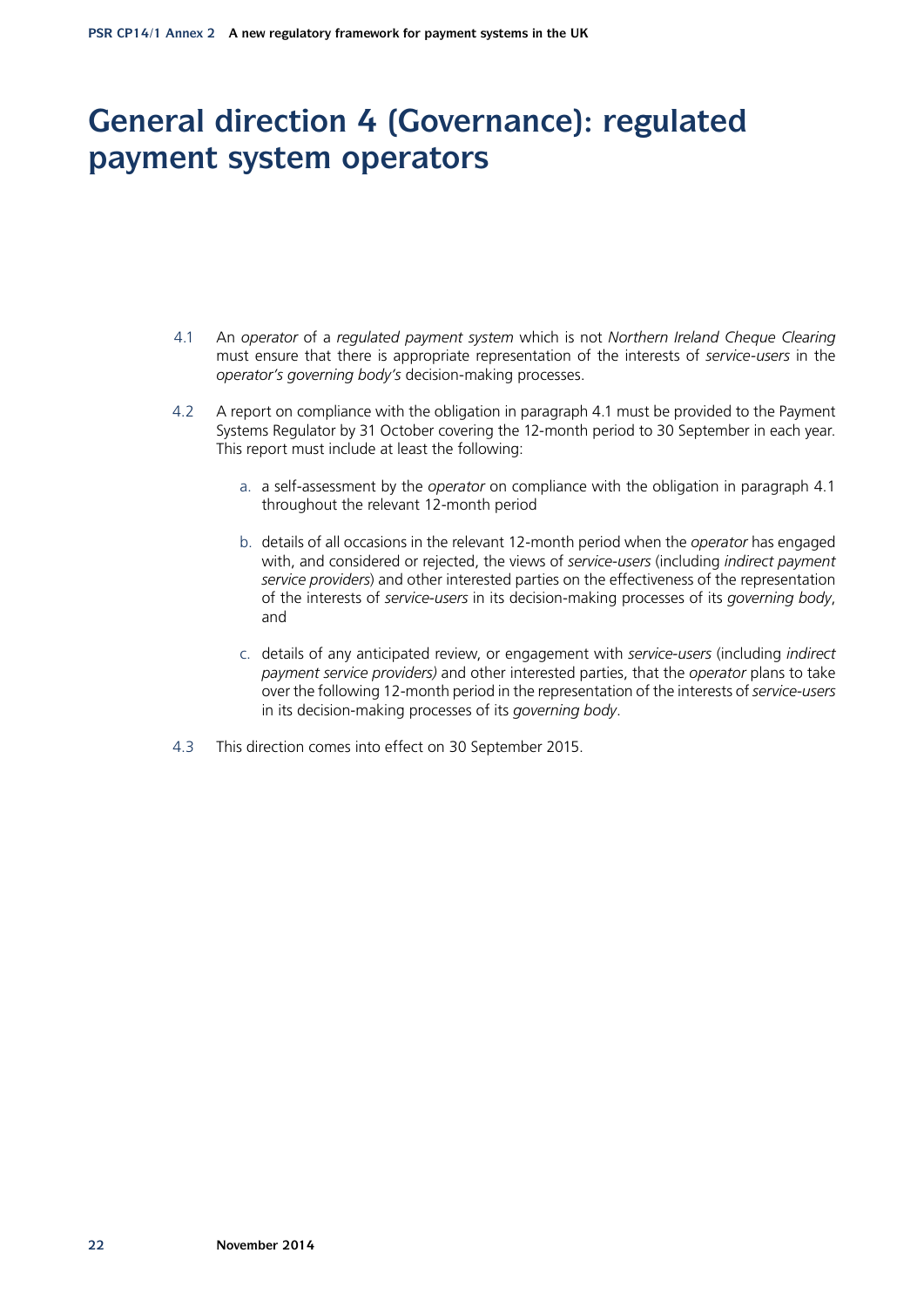# **General direction 5 (Governance): operators of non-card regulated payment systems**

- 5.1 An *operator* of a *regulated payment system* which is a not a *card payment system* or *Northern Ireland Cheque Clearing* must take all reasonable steps to ensure that any person acting as a *director* of that *operator* must not be appointed to, retain the position of or act as a *director* of a *central infrastructure provider* to that *regulated payment system*.
- 5.2 This direction comes into effect on 1 April 2015.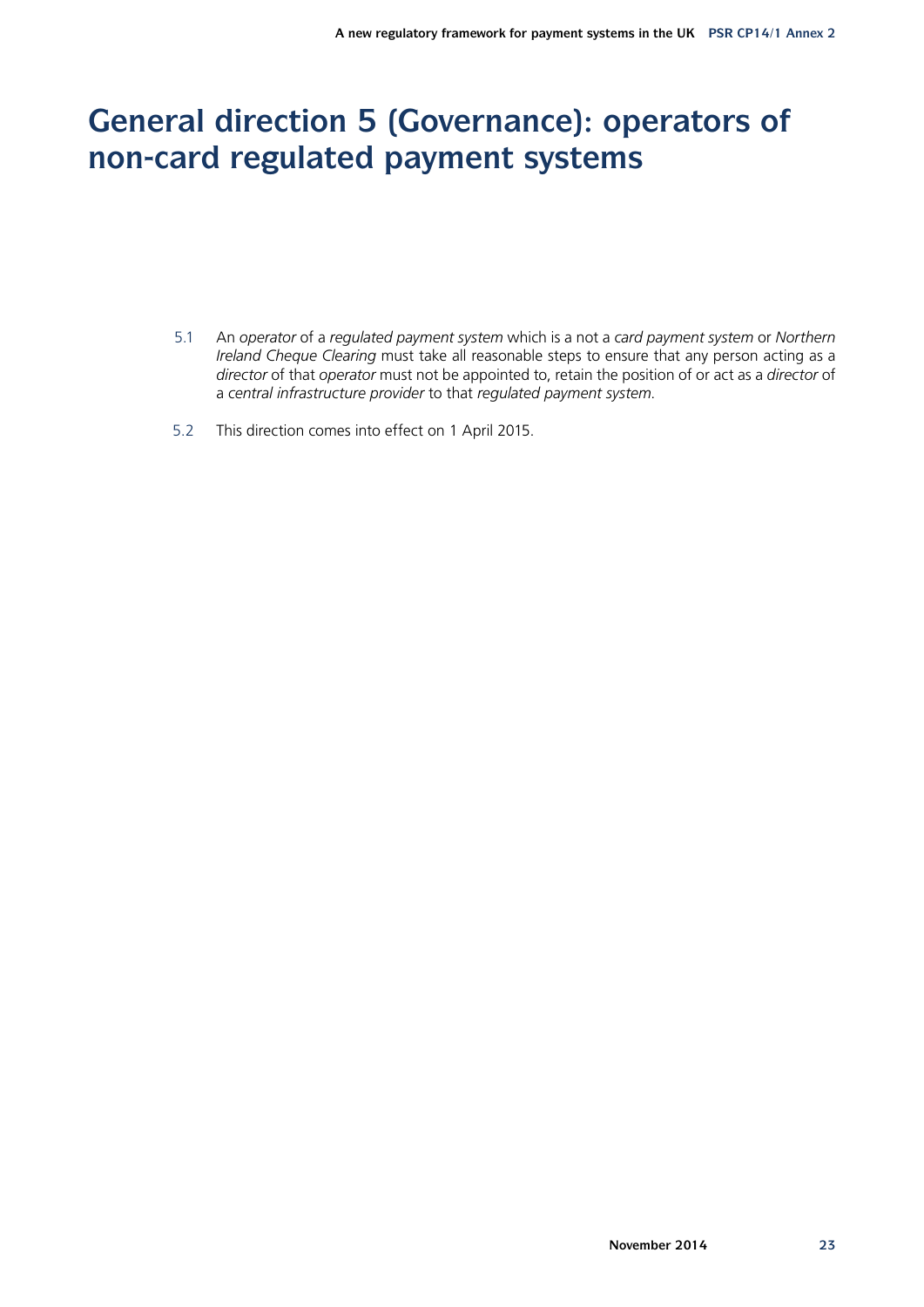## **General direction 6 (Governance): regulated payment system operators**

- 6.1 An *operator* of a *regulated payment system* which is not *Northern Ireland Cheque Clearing* must, as soon as reasonably practicable, publish minutes of its *governing body*, in accordance with paragraphs 6.2, 6.3, 6.4, 6.5 and 6.6.
- 6.2 The minutes published must include at least the following, in a clear, comprehensive and easily accessible form:
	- a. an accurate summary of the discussions of the *governing body*, including any dissenting views
	- b. a record of all decisions and all votes by *directors* (where a decision is made by consensus, all *directors* present and entitled to vote must be recorded as supporting that decision, with any absentee *directors* being recorded)
	- c. the reasons behind each decision, including the reasons given by *directors* for their vote, and including where the decision is to reject a proposal made to the *governing body*, and
	- d. if applicable, a statement from all independent *directors* explaining how they have exercised their discretion related to *public interest matters*.
- 6.3 Publication of the minutes must be effected by providing:
	- a. a copy of the minutes in a prominent, easily accessible position on any relevant website operated or controlled by the *operator*
	- b. the Payment Systems Regulator with a link to the relevant website in paragraph 6.3(a), and
	- c. a copy of the minutes to the Payment Systems Regulator.
- 6.4 The minutes published in accordance with paragraph 6.3 may be published in redacted form where this is necessary to protect commercial confidentiality, candid debate and the financial stability or integrity of the *regulated payment system*, but any and all redactions must be:
	- a. limited to the extent necessary, reasonable and justifiable, and
	- b. in accordance with the policy in paragraph 6.6.
- 6.5 Redactions to minutes in accordance with paragraph 6.4 may also include information relating to the *operator*'s activities outside of the *United Kingdom*, to the extent that those activities do not impact on the relevant *regulated payment system* in the United Kingdom*,* but any and all redactions must be:
	- a. limited to the extent necessary, reasonable and justifiable, and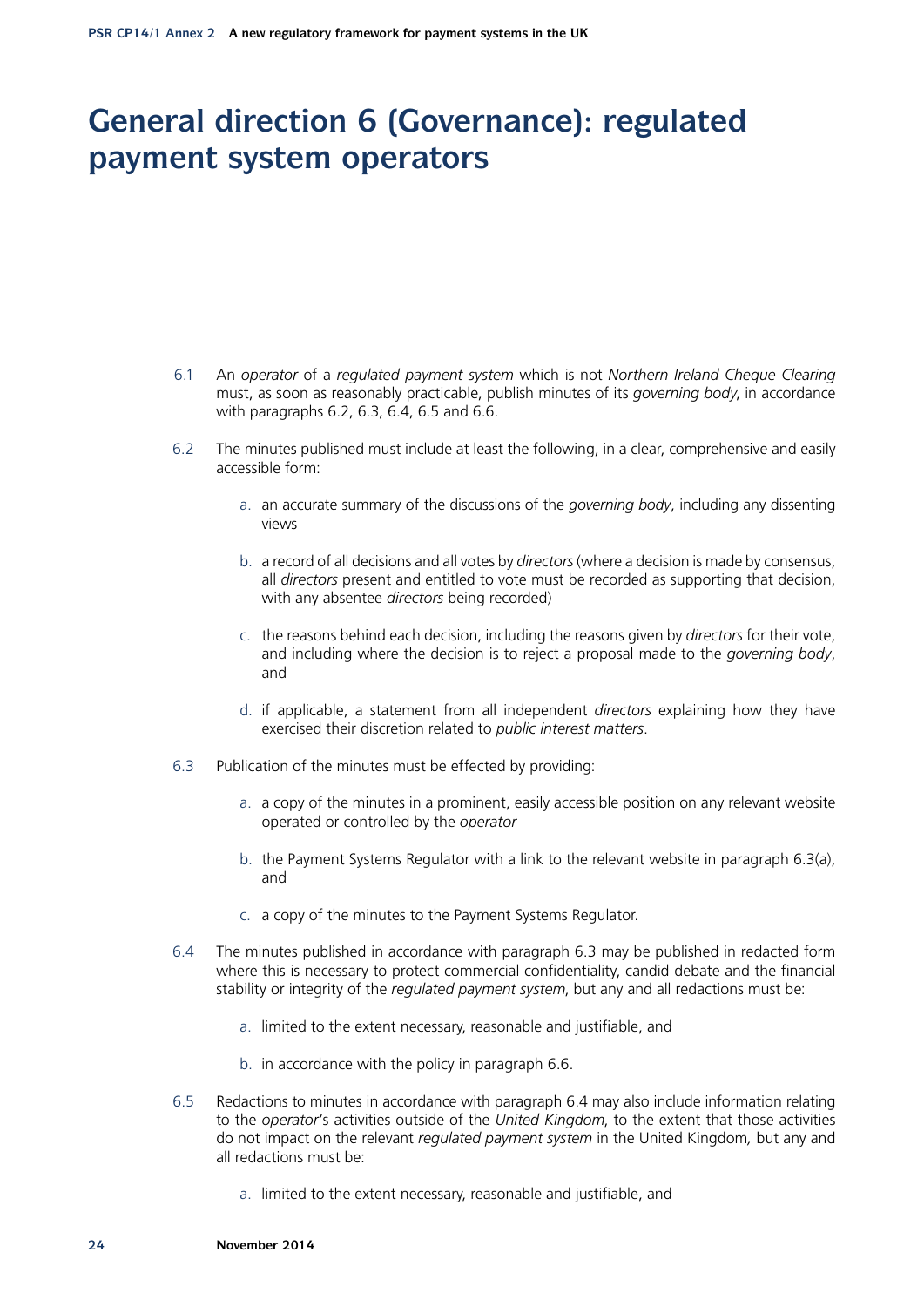- b. in accordance with the policy in paragraph 6.6.
- 6.6 An *operator* of a *regulated payment system* which is not *Northern Ireland Cheque Clearing* must have a stated and reasoned policy regarding the redaction of minutes of its *governing body* and must provide the Payment Systems Regulator with a copy of that policy.
- 6.7 This direction comes into effect on 1 April 2015.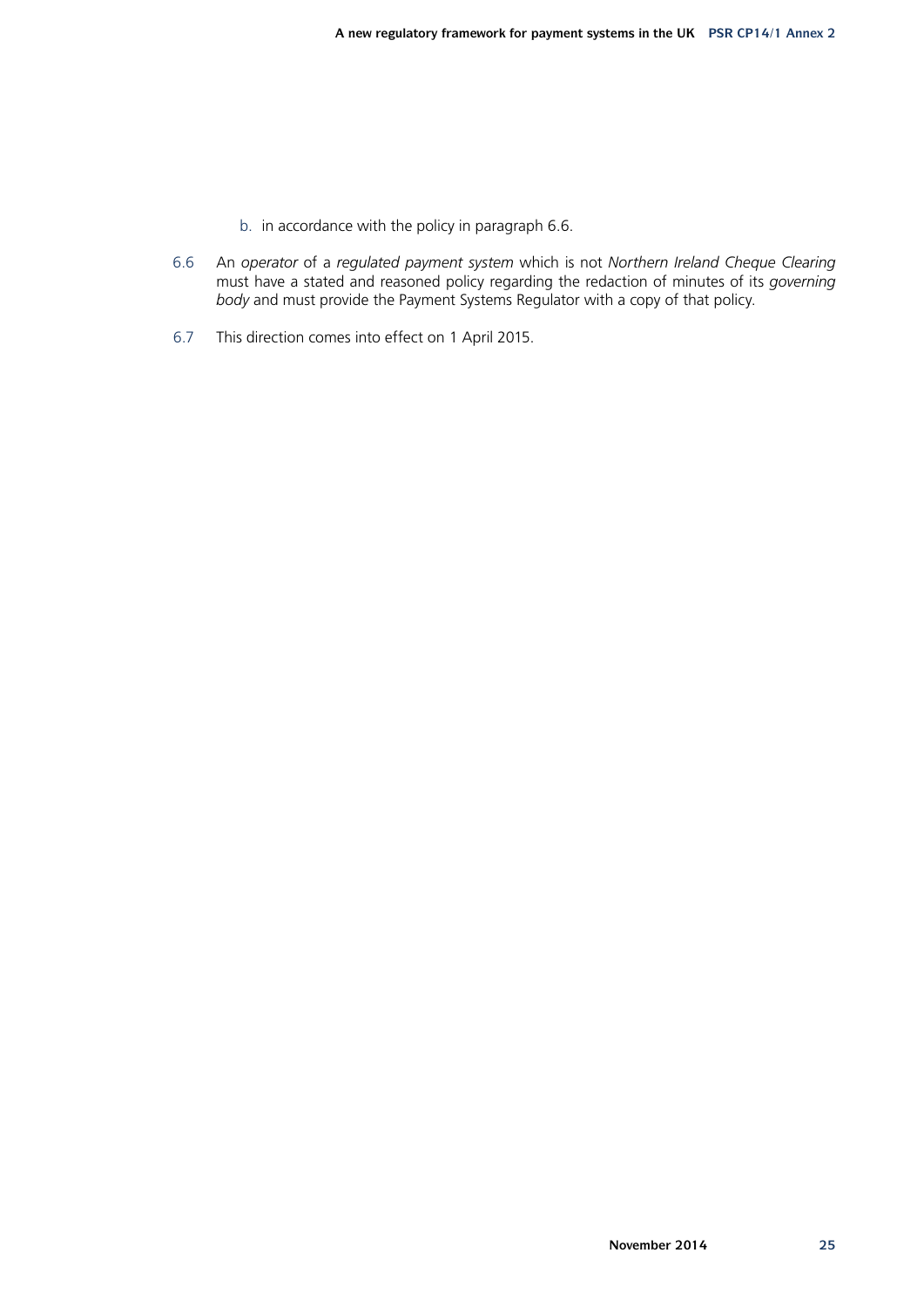**Annex 3: Reponse cover sheet for responding to a consultation by the Payment Systems Regulator**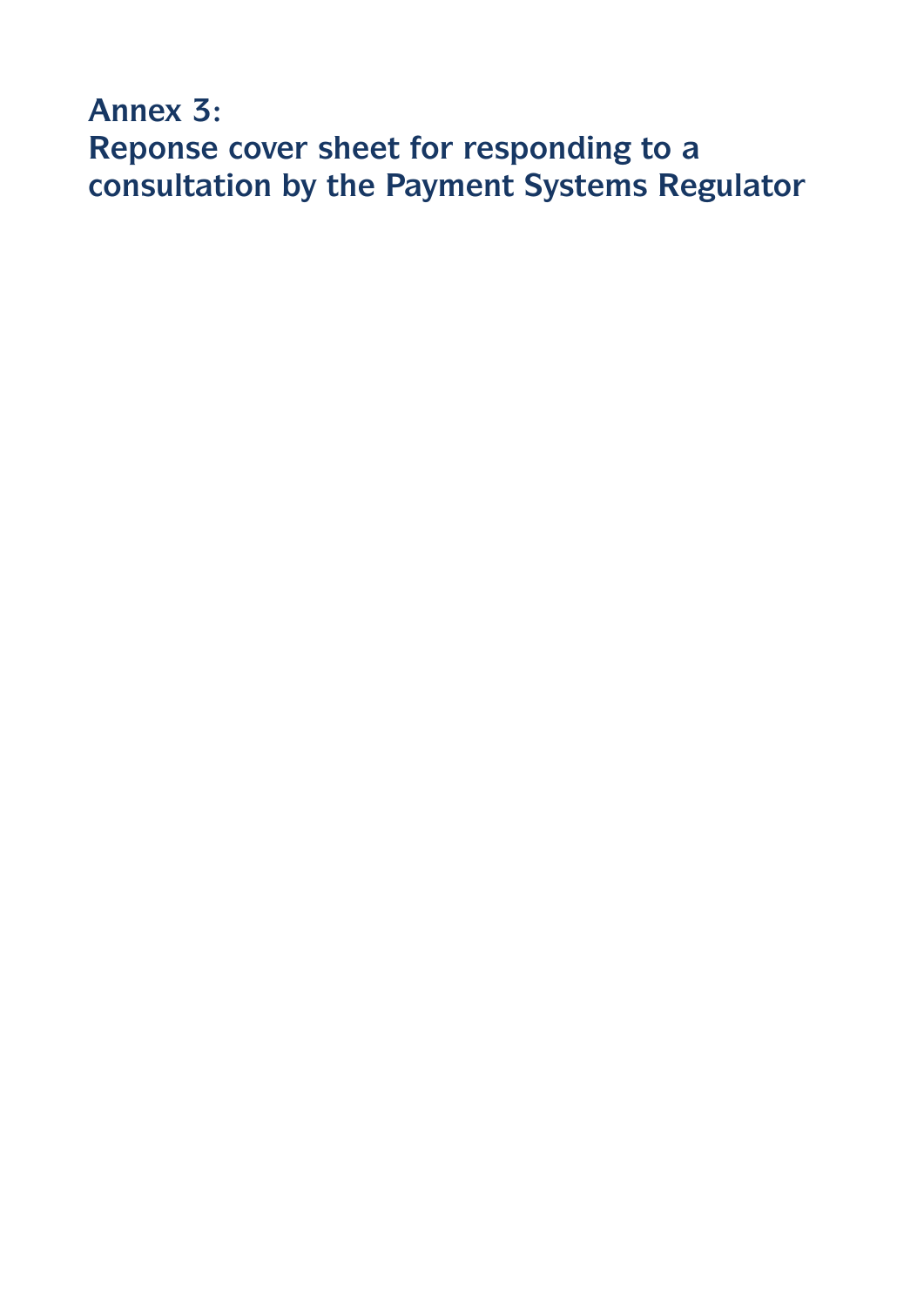| <b>Basic details</b>                   |                                                    |
|----------------------------------------|----------------------------------------------------|
| <b>Consultation title:</b>             | <b>Autumn 2014 PSR Consultation Paper (CP14/1)</b> |
| Name of respondent:                    |                                                    |
| Contact details/job title:             |                                                    |
| Representing (self or organisation/s): |                                                    |
|                                        |                                                    |
| Email:                                 |                                                    |
| Address:                               |                                                    |
|                                        |                                                    |
|                                        |                                                    |
|                                        |                                                    |
|                                        |                                                    |

#### **Confidentiality**

The Payment Systems Regulator (PSR) will assume that your response is non-confidential and can be published and/or referred to in our Final Policy Statement unless you identify specific parts of your response as being commercially confidential and explain in an email why you seek commercial confidentiality for each item.

If you are claiming confidentiality over any part(s) of your response, please provide both a non-confidential Word version of your response and a confidential Word version in which specific information over which you are claiming confidentiality is vellow-highlighted. If you are not claiming confidentiality, please provide a Word version of your non-confidential response.

Please tick this box if you are making any claim of confidentiality:

#### **Declaration**

'I confirm that the correspondence supplied with this cover sheet is a formal consultation response that the PSR can publish. However, in supplying this response, I understand that the PSR may need to publish all responses, including those which are marked as confidential, in order to meet legal obligations, in particular if they are asked to disclose a confidential response under the Freedom of Information Act 2000. I understand that any decision the PSR make not to disclose the response is reviewable by the Information Commissioner and the Information Rights Tribunal. If I have sent my response by email, I understand that the PSR can disregard any standard e-mail text about not disclosing email contents and attachments.

I confirm that this response only contains accurate, complete and non-misleading information.'

Please send your response to: **[PSRconsultations@psr.org.uk](mailto:PSRconsultations%40psr.org.uk?subject=)** and include this cover sheet with your response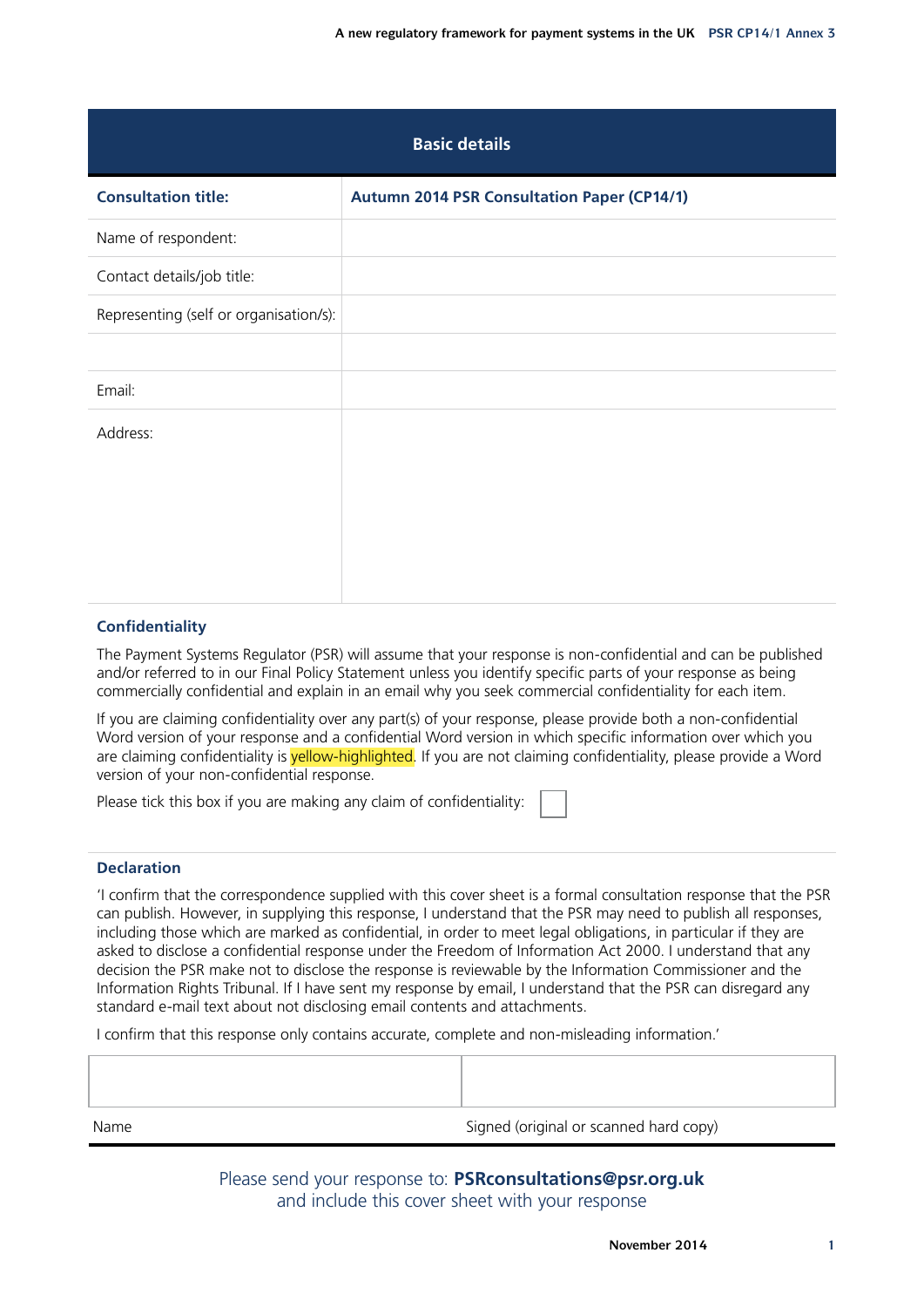**Annex 4: PSR Consultation Questions**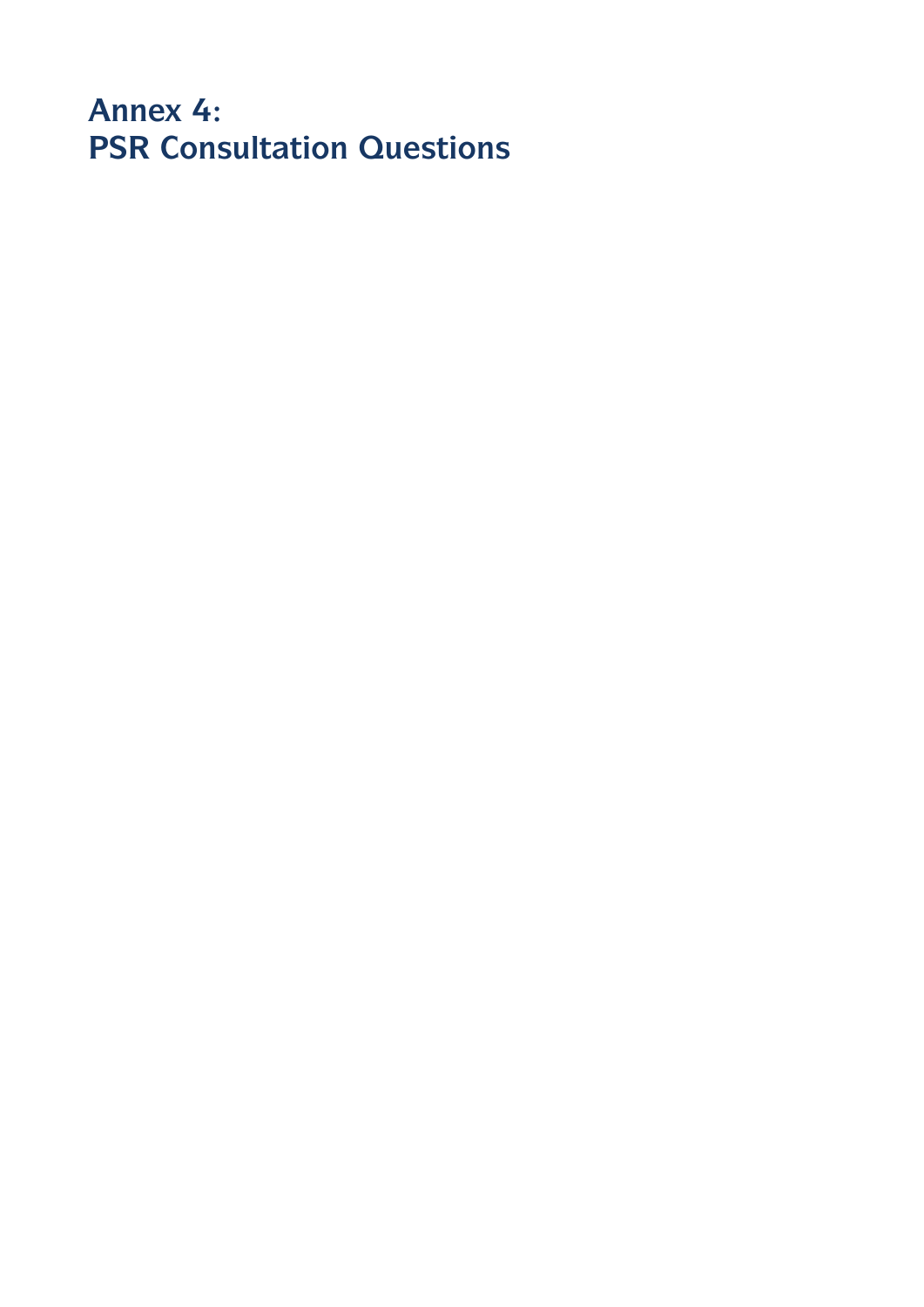This document collates all of the questions set out in this consultation for stakeholders' convenience.

## **Question in relation to our proposed regulatory approach (see**  *Supporting Paper 1: The PSR and UK payments industry* **for more details)**

**SP1-Q1:** Do you agree with our regulatory approach? If you disagree with our proposed approach, please give your reasons.

## **Questions in relation to our proposed approach to payments industry strategy (see** *Supporting Paper 2: Payments industry strategy and areas for collaboration* **for more details)**

- **SP2-Q1:** Do you agree with our proposed approach (Option 1) to set up a Payments Strategy Forum, as opposed to Option 2 (maintaining the Payments Council's or a successor body's role in setting industry strategy) or Option 3 (we develop high-level priorities for the industry ourselves), as described in *Supporting Paper 2: Payments industry strategy and areas for collaboration*? If you disagree with our proposed approach, please give your reasons.
- **SP2-Q2:** Do you have any comments on the design of the Payments Strategy Forum? In particular, please comment on how the Forum could meet the need for broad stakeholder representation while still being effective.
- **SP2-Q3:** Do you have any comments on our indicative model for how the Payments Strategy Forum could operate in practice?
- **SP2-Q4:** Are there any additional infrastructure-related themes you believe we, or the Payments Strategy Forum, should consider? If yes, please provide a description of why the additional themes are important to you.

## **Questions in relation to our proposed approach to the ownership, governance and control of payment systems (see** *Supporting Paper 3: Ownership, governance and control of payment systems* **for more details)**

- **SP3-Q1:** Do you agree with our proposed direction requiring all Interbank and Card Operators to ensure that there is appropriate representation of the interests of service-users in discussions and decision-making at board level? If you disagree with our proposed approach, please give your reasons.
- **SP3-Q2:** Do you agree with the costs and benefits identified for our proposed direction on Operators to ensure there is appropriate representation of the interests of service-users? Can you provide any data that might further inform our analysis of the likely impact of our proposed direction?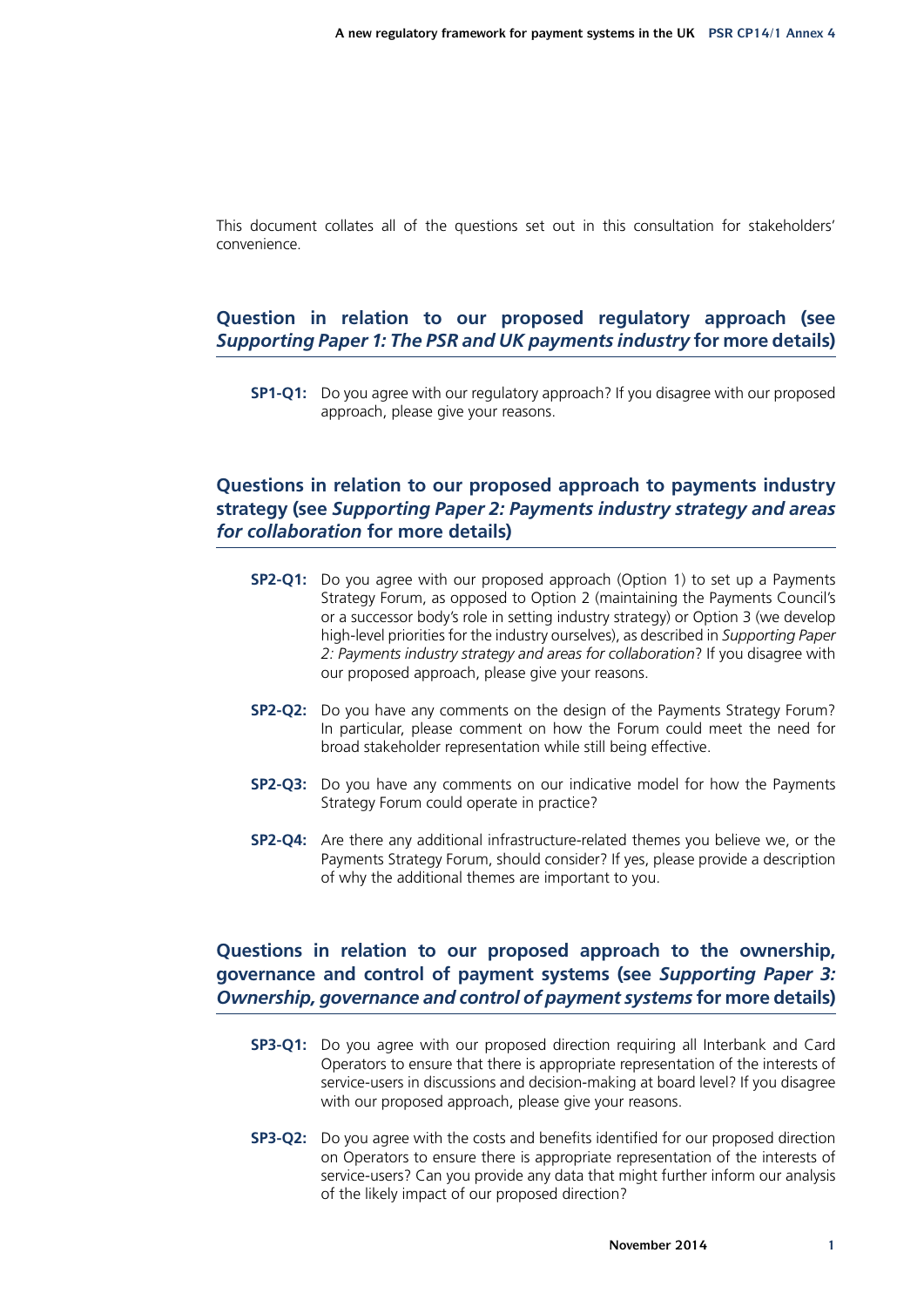- **SP3-Q3:** Do you agree with our proposed direction on Interbank Operators requiring the Interbank Operator to take all reasonable steps to ensure that any individual acting as a director of that Operator must not simultaneously act as a director of an actual or potential Central Infrastructure Provider to that payment system? If you disagree with our proposed approach, please give your reasons.
- **SP3-Q4:** Do you agree with our proposed approach not to issue directions at this time in relation to the other types of conflicts of interest identified by stakeholders? If you disagree with our proposed approach, please give your reasons.
- **SP3-Q5:** Do you agree with the costs and benefits identified for our proposed direction requiring the Interbank Operators to take all reasonable steps to ensure that any individual acting as a director of that Operator must not simultaneously act as a director of an actual or potential Central Infrastructure Provider to that payment system? Can you provide any data that might further inform our analysis of the likely impact of our proposed direction?
- **SP3-Q6:** Do you agree with our proposed direction to require all Operators to publish board minutes in a timely manner? In particular, do you agree with our proposal for the published minutes to include a record of votes and reasons for decisions made? If you disagree with our proposed approach, please give your reasons.
- **SP3-Q7:** Do you agree with the costs and benefits identified for our proposed direction to require all Operators to publish board minutes in a timely manner? Can you provide any data that might further inform our analysis of the likely impact of our proposed direction?
- **SP3-Q8:** Do you agree with our proposed approach not to issue a direction at this time in relation to Payments Council reserved matters? If you disagree with our proposed approach, please give your reasons.

## **Questions in relation to our proposed approach to access to payment systems (see** *Supporting Paper 4: Access to payment systems* **for more details)**

- **SP4-Q1:** Do you agree with our preferred option that an Access Rule, aligned with Principle 18 of the CPSS-IOSCO Principles, should be applied to those pan-GB Operators not subject to Regulation 97 of the PSRs 2009 (i.e. Bacs, C&CC, CHAPS and FPS)? If you disagree with our proposed approach, please give your reasons.
- **SP4-Q2:** Do you agree with our proposal to introduce a Reporting Rule (on compliance with the access obligations applicable to them) on all relevant pan-GB Operators (i.e. Bacs, C&CC, CHAPS, FPS, LINK, MasterCard and Visa)? If you disagree with our proposed approach, please give your reasons.
- **SP4-Q3:** Do you agree with our proposal to require public disclosure of Access Requirements for Operators subject to Regulation 97 of the PSRs 2009 (i.e. LINK, MasterCard and Visa)? If you disagree with our proposed approach, please give your reasons.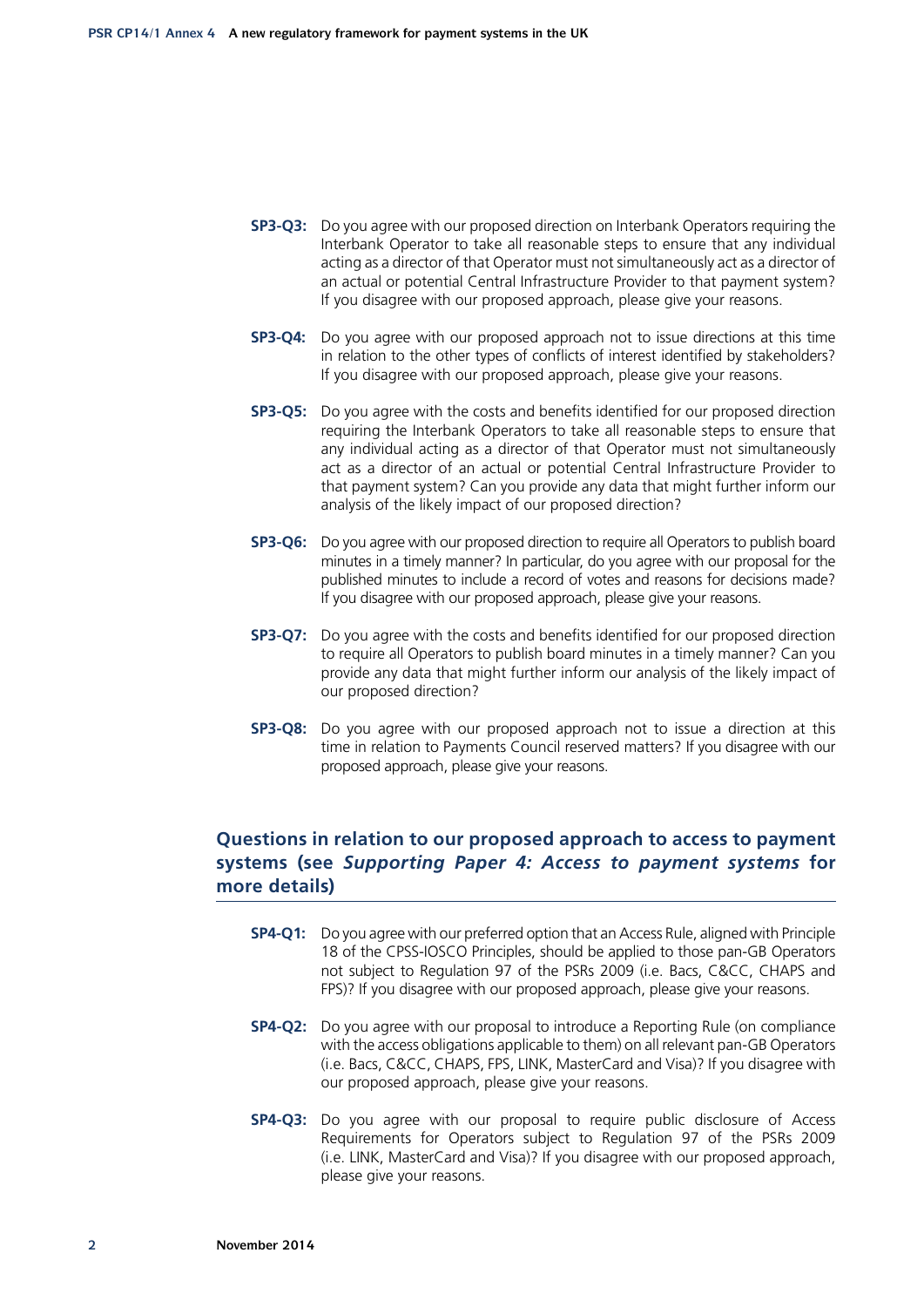- **SP4-Q4:** Do you agree with the costs and benefits identified for our Access Package (i.e. our Access Rule and Reporting Rule)? Can you provide any data that might further inform our analysis of the likely impact of our proposed directions?
- **SP4-Q5:** Do you agree with our proposed direction requiring Sponsor Banks to publish certain information? If you disagree with our proposed approach, please give your reasons.
- **SP4-Q6:** Do you agree with our proposed approach in relation to the development (by industry) of an Information Hub? Or do you consider that we should take a more prescriptive approach at this time? If you disagree with our proposed approach, please give your reasons.
- **SP4-Q7:** Do you agree with our proposed approach in relation to the development (by industry) of a Sponsor Bank Code of Conduct, to be approved by the PSR? Or do you consider that we should take a more prescriptive approach at this time? If you disagree with our proposed approach, please give your reasons.
- **SP4-Q8:** Do you agree with our proposed approach in relation to the development (by industry) of Technical Access solutions? Or do you consider that we should take a more prescriptive approach at this time? If you disagree with our proposed approach, please give your reasons.
- **SP4-Q9:** Do you agree with the costs and benefits identified for our proposed direction on Indirect Access? Can you provide any data that might further inform our analysis of the likely impact of our directions?

## **Question in relation to our proposed approach in relation to interchange fees (see** *Supporting Paper 5: Interchange fees* **for more details)**

**SP5-Q1:** Are there other matters regarding interchange fees that you think we should consider at this stage?

## **Questions in relation to our proposed approach to our regulatory tools (including our high-level Principles, and our enforcement and dispute resolution processes) (see** *Supporting Paper 6: Regulatory tools* **for more details)**

- **SP6-Q1:** Do you agree with our three proposed high-level PSR Principles on Relations with regulators, Compliance and Financial Prudence? If you disagree with our proposed approach, please give your reasons.
- **SP6-Q2:** Do you agree with our proposed approach that our PSR Principles on Relations with regulators and on Compliance should apply to all participants? If you disagree with our proposed approach, please give your reasons for disagreeing, and explain which categories of participants you consider they should apply to and why.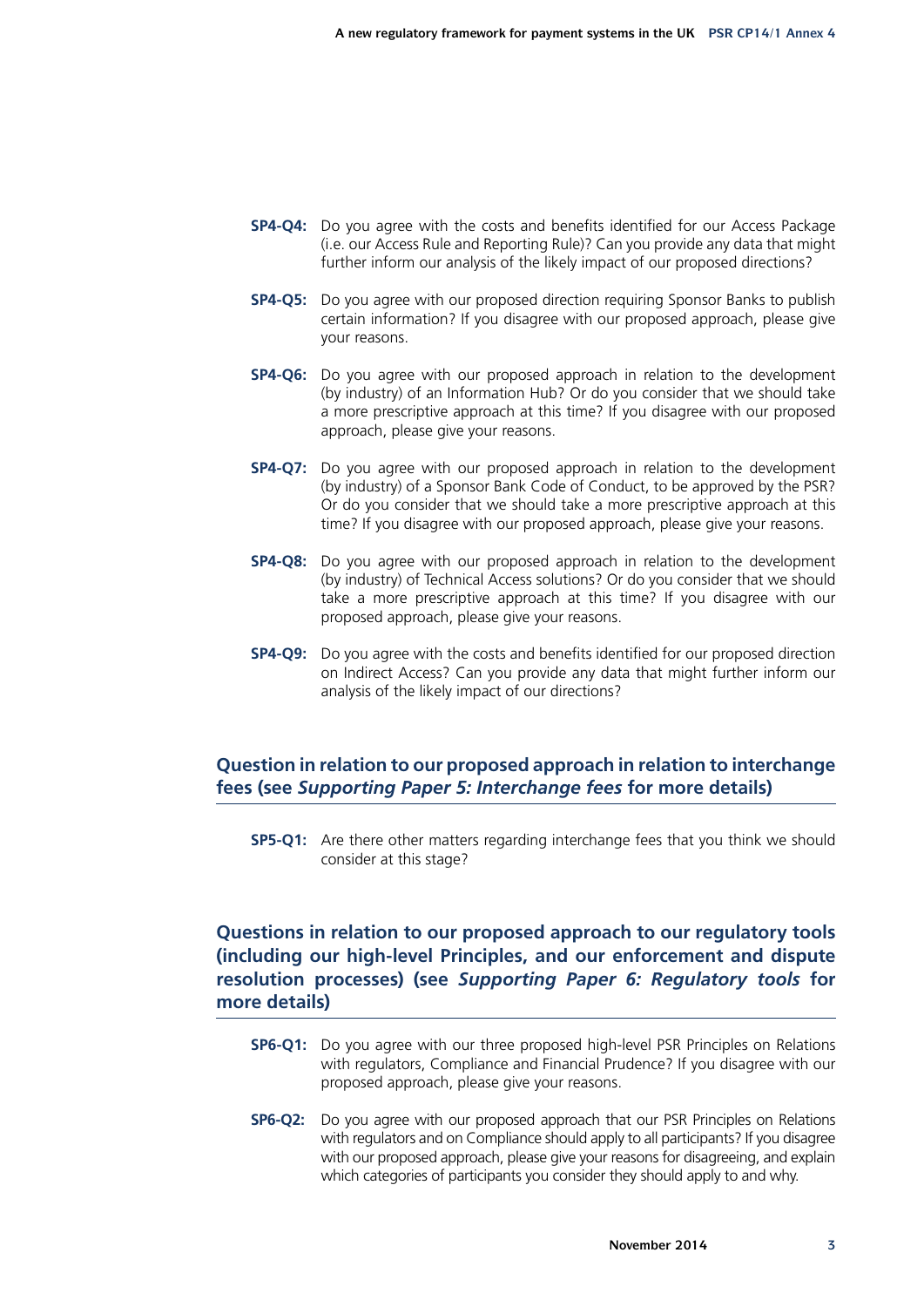- **SP6-Q3:** Do you agree with our proposed approach that our PSR Principle on Financial Prudence should apply to Operators and Central Infrastructure Providers? If you disagree with our proposed approach, please give your reasons for disagreeing, and explain which categories of participants you consider it should apply to and why.
- **SP6-Q4:** Do you think that we should also adopt some or all of the additional proposed Principles relating to Integrity, Skill care & diligence, Management & control, Governance, Service-users' interests, and/or Conflicts of interest? If you think we should adopt some or all of the additional proposed Principles, do you agree with the proposed participants to which each Principle would apply? Please give reasons for your response. If you disagree with the proposal to adopt some or all of the additional Principles, please give reasons for your response.
- **SP6-Q5:** Do you agree with the anticipated costs and benefits identified for our three proposed high-level Principles? Can you provide any data that might further inform our analysis of the likely impact of our proposed directions?
- **SP6-Q6:** Do you agree with our proposed approach for our Objectives Guidance? If you disagree with our proposed approach, please give your reasons.
- **SP6-Q7:** Do you agree with our proposed approach for our Administrative Priority Framework, or are there any additional points that you think we ought to cover? If you disagree with our proposed approach, please give your reasons.
- **SP6-Q8:** Do you agree with our proposed approach for our Powers & Procedures Guide? If you disagree with our proposed approach, please give your reasons.
- **SP6-Q9:** Do you agree with our proposed approach for our dispute resolution and applications procedures? If you disagree with our proposed approach, please give your reasons.
- **SP6-Q10:** Do you agree with our proposed approach for our Super-complaints Guidance? If you disagree with our proposed approach, please give your reasons.
- **SP6-Q11:** Do you agree with our proposed approach to setting penalties? If you disagree with our proposed approach, please give your reasons.
- **SP6-Q12:** Do you think that we should also take into account metrics other than revenues when setting penalties, in particular when considering participants organised as not-for-profit entities (e.g. should we take into account the value of funds transferred through the relevant system and relating to that participant in such a case)?
- **SP6-Q13:** What should be the upper limit (if any) on penalties (e.g. 10% of annual revenues derived or billings made by the participant from the business activity in the United Kingdom to which the compliance failure relates), and should this upper limit differ according to the category of participant?
- **SP6-Q14:** Do you agree with our proposed approach with respect to the enforcement and enforceability of penalties? If you disagree with our proposed approach, please give your reasons.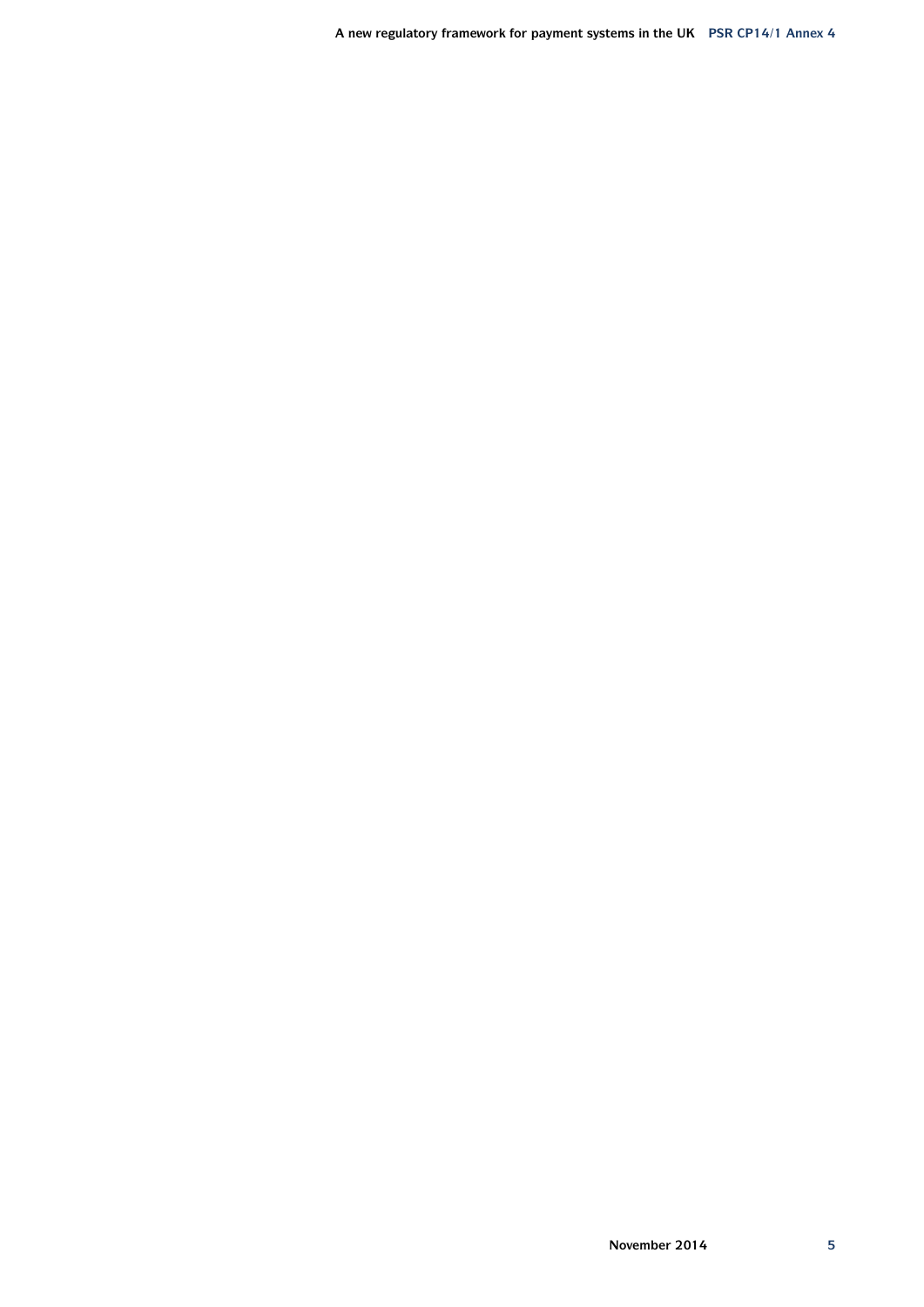**Annex 5: Table of contents for the Payment Systems Regulator's Consultation 'A new regulatory framework for payment systems in the UK'**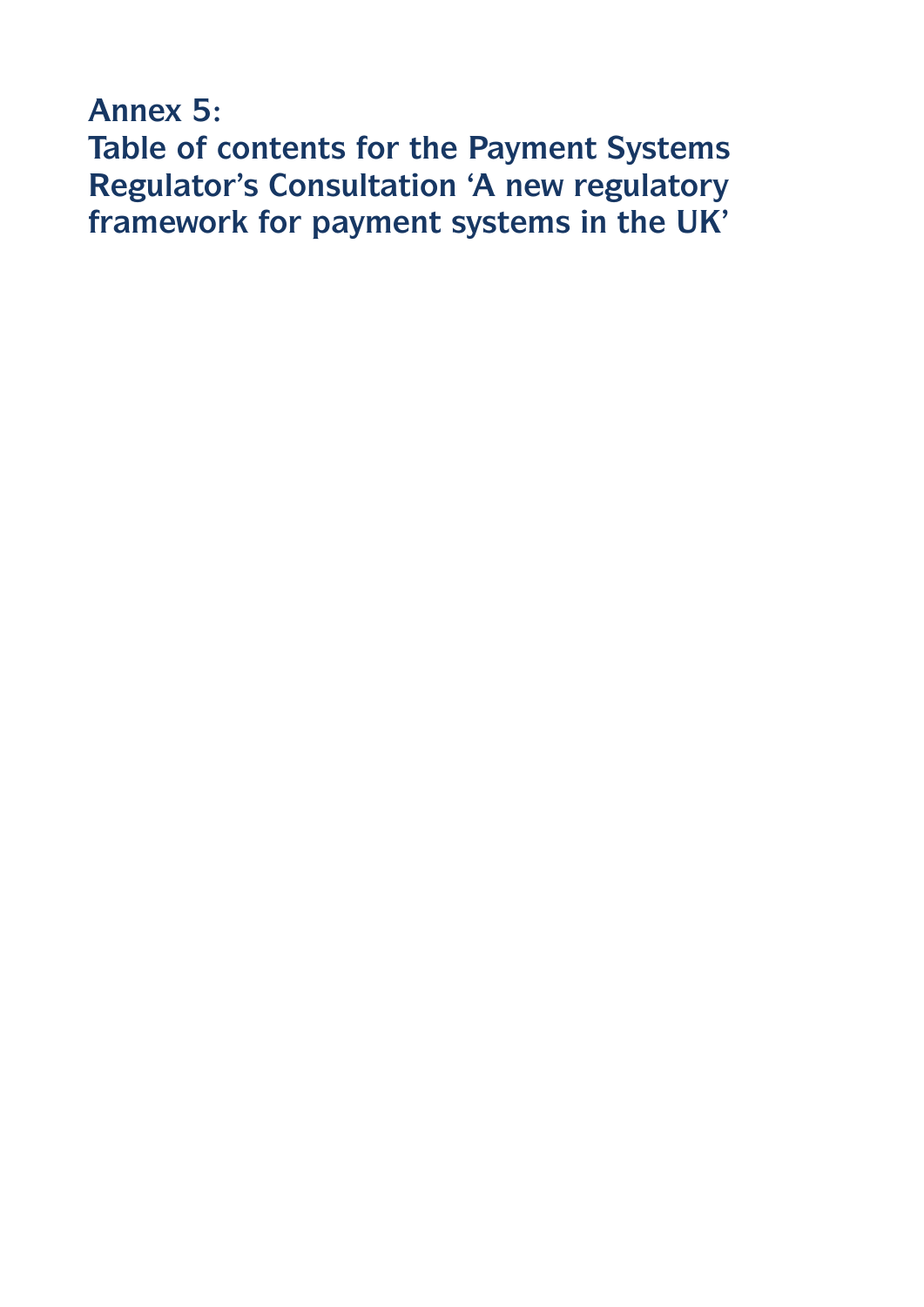This detailed table of contents sets out the contents for the Consultation Paper, its Supporting Papers and Annexes.

## **Consultation Paper**

#### **Foreword**

**Table of contents**

#### **Executive Summary**

- Background
- What this consultation covers and who it is for
- Who we will regulate
- Our objectives
- Our regulatory framework
- Next steps

#### *Table: Our policy proposals*

#### **Overview**

- A. **Consultation Paper and process**
	- **–** Consultation process (see also *Annex 1* to *Supporting Paper 1*)
- B. **The PSR, our vision and regulatory approach** (see *Supporting Paper 1* for more details)
	- **–** The PSR
	- **–** Our vision
	- **–** Our regulatory approach
- C. **The industry, structure and challenges** (see *Supporting Paper 1* for more details)
	- **–** Payment systems
	- **–** Who we will regulate
	- **–** Industry bodies
	- **–** Industry structure and challenges
- D. **Payments industry strategy and areas for collaboration** (see *Supporting Paper 2* for more details)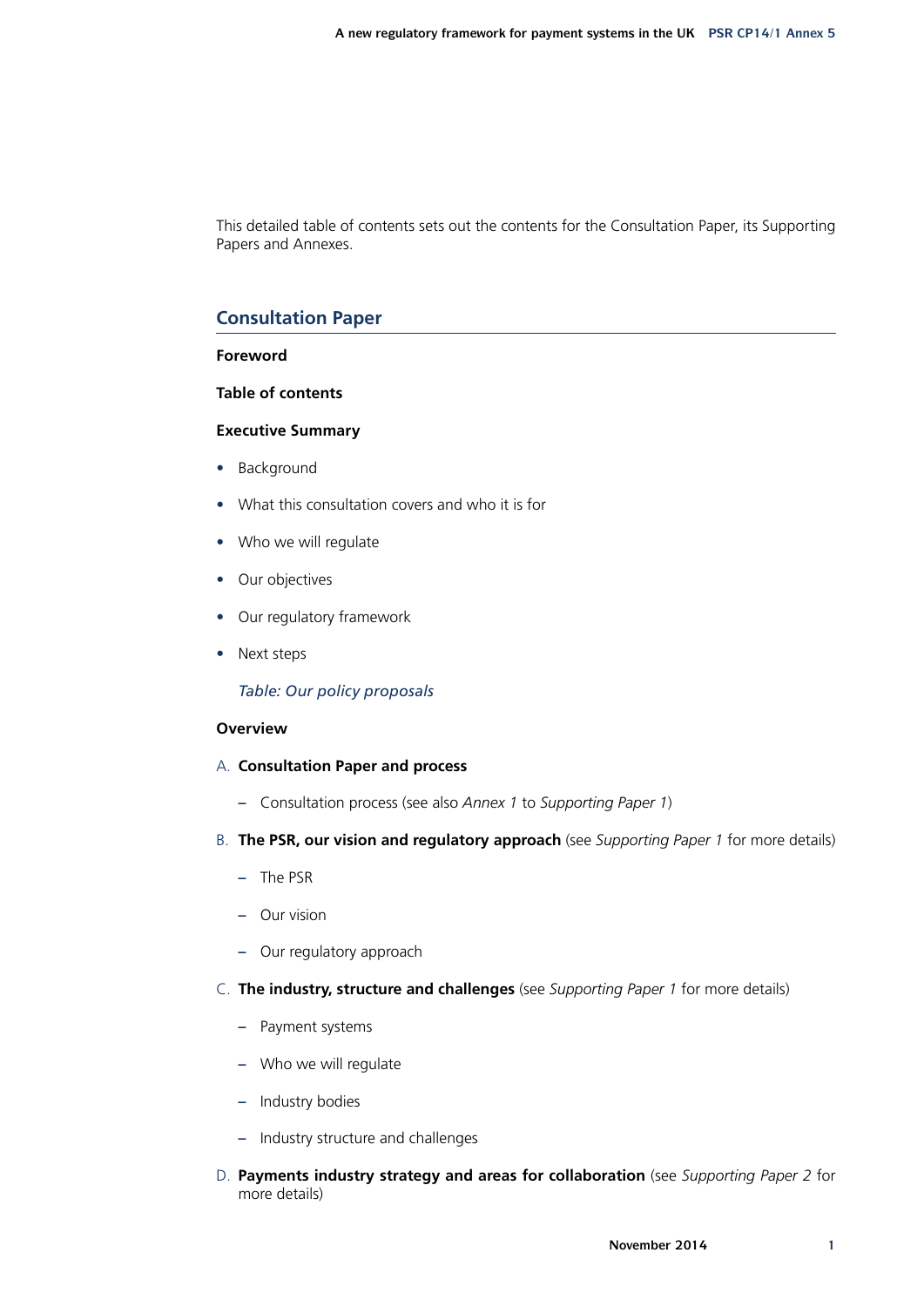- **–** Industry collaboration
- **–** Our proposals on payments industry strategy and areas for collaboration
- E. **Ownership, governance and control of payment systems** (see *Supporting Paper 3* for more details)
	- **–** Service-user representation
	- **–** Conflicts of interest
	- **–** Transparency
	- **–** Reserved Matters
- F. **Access to payment systems** (see *Supporting Paper 4* for more details)
	- **–** Direct access to payment systems
	- **–** Our proposals
	- **–** Indirect access to payment systems
	- **–** Our proposals
- G. **Interchange fees** (see *Supporting Paper 5* for more details)
- H. **Holding industry to account** (see *Supporting Paper 6* for more details)
	- **–** PSR Principles
	- **–** Monitoring, investigations and enforcement
	- **–** Market reviews
- I. **How we will handle disputes** (see *Supporting Paper 6* for more details)
- J. **Next Steps**

### **Annex to the Consultation Paper**

- 1. Our Glossary
- 2. Proposed directions that give effect to our package of proposals
- 3. Consultation Paper response sheet
- 4. Consultation questions
- 5. Detailed table of contents for the Consultation Paper and Supporting Papers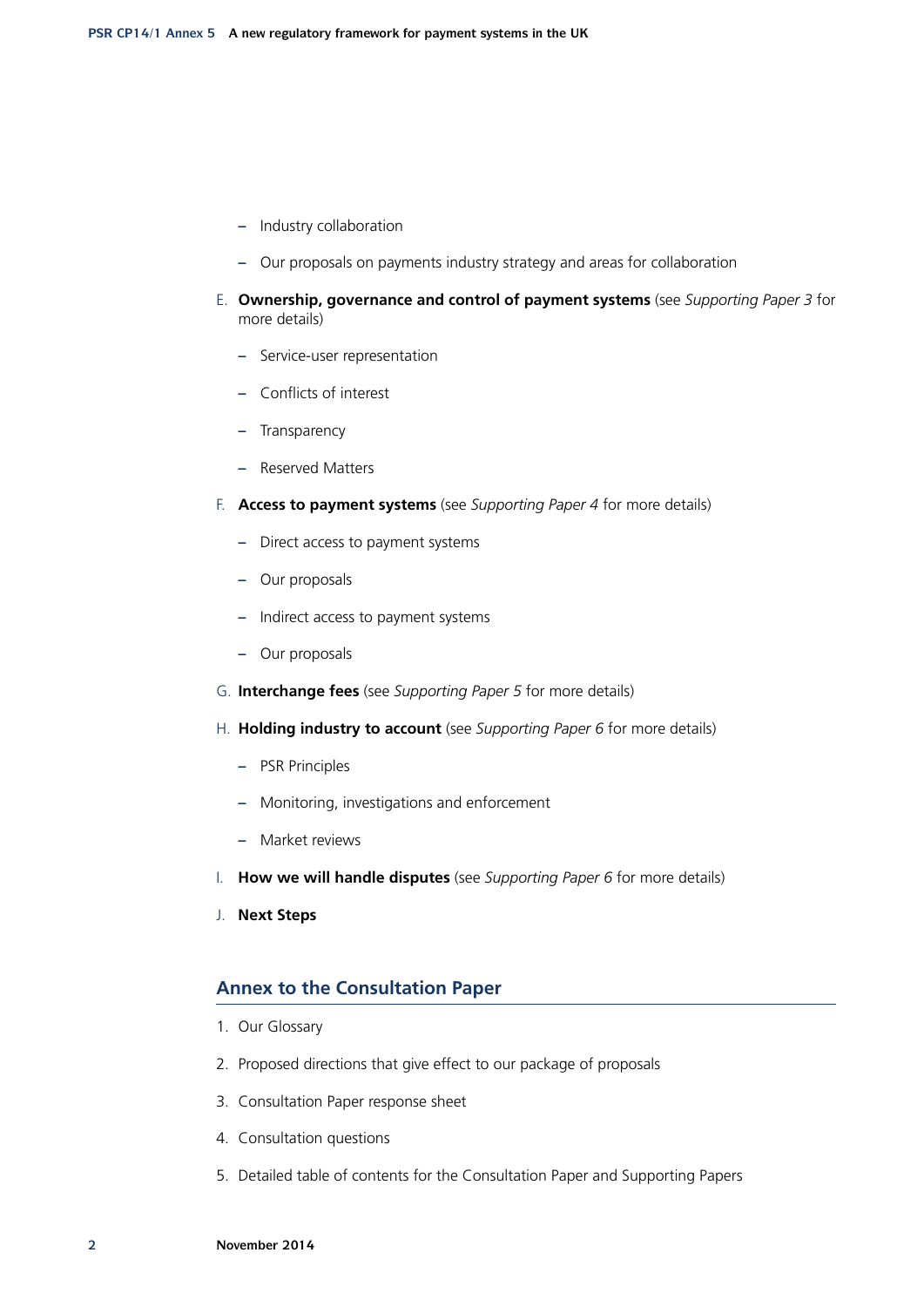## **Supporting Papers to the Consultation Paper** *(detailed contents on following pages)*

- 1. The PSR and UK payments industry
- 2. Payments industry strategy and areas for collaboration
- 3. Ownership, governance and control of payment systems
- 4. Access to payment systems
- 5. Interchange fees
- 6. Regulatory tools

## **External reports commissioned by the PSR and joint studies**

- Accenture Governance Report a report by Accenture, titled *'A Review of Governance and Ownership of UK Payment Systems'* (an Annex to *Supporting Paper 3: Ownership, governance and control of payment systems*).
- Accenture Innovation Report a report by Accenture, titled *'Review of the International Landscape of Innovation in Payments and Insights for UK Payments'* (an Annex to *Supporting Paper 2: Payments industry strategy and areas for collaboration*).
- KPMG Infrastructure Report a report by KPMG, titled *'UK Payments Infrastructure: Exploring Opportunities'* (an Annex to *Supporting Paper 2: Payments industry strategy and areas for collaboration*).
- London Economics Report on Competition and Collaboration a report by London Economics, titled 'Competition and collaboration in UK payment systems' (October 2014) (an Annex to *Supporting Paper 2: Payments industry strategy and areas for collaboration*).
- Ofcom/PSR Joint Study a joint report by Ofcom and the PSR, titled *'Innovation in UK Consumer Electronic Payments'* (an Annex to *Supporting Paper 2: payments industry strategy and areas for collaboration*).
- RPI Paper on International approaches a paper by the Regulatory Policy Institute, titled *'Overview of the approach to strategy setting for payment systems in selected jurisdictions'* (an Annex to *Supporting Paper 2: Payments industry strategy and areas for collaboration*).
- RPI Regulatory Approach Report a report by the Regulatory Policy Institute, titled *'Assessment of the Suitability of Different Regulatory Approaches to Economic Regulation that could be applied to Payment Systems'* (an Annex to *Supporting Paper 1: The PSR and UK payments industry*).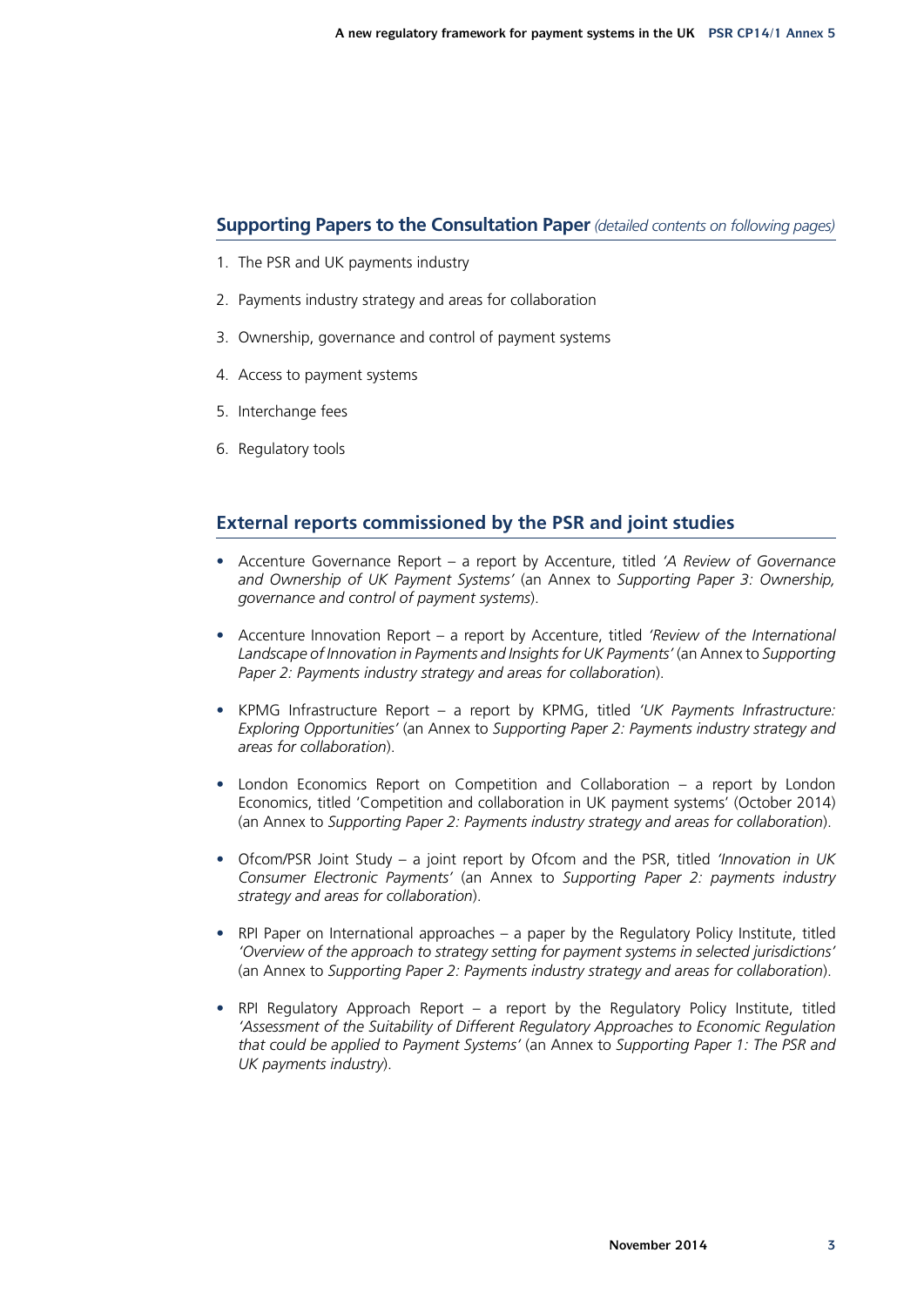### **Supporting Paper 1: The PSR and UK payment systems**

## **Table of contents**

#### A. **Introduction**

- B. **Industry structure**
- The Payment Systems Regulator
- Payment systems
- The entities we will regulate
- Types of payment system
	- **–** Interbank payment systems
	- **–** Card payment systems

*Figure SP1-1: Three and four party card payment systems*

- Industry bodies
- Ownership and control of payment systems

*Figure SP1-2: Bilateral and multilateral arrangements*

*Figure SP1-3: Table illustrating that certain PSPs have interests across several of the regulated payment systems and/or VocaLink*

- C. **Our objectives**
- The competition objective
- The innovation objective
- The service-user objective
- Proposed Objectives Guidance (see also *Supporting Paper 6* and *Annex 1* to *Supporting Paper 6*)
- Regulatory and other principles we must consider
- D. **Our legislative and regulatory framework** (see also *Annex 3* to *Supporting Paper 1*)
- Our general functions and regulatory powers under FSBRA
- How and when we will consult (see also *Annex 1* to *Supporting Paper 1*)
- Our enforcement and investigation powers (see also *Supporting Paper 6*)
- Our regulatory powers under EU law (see also *Supporting Paper 6*)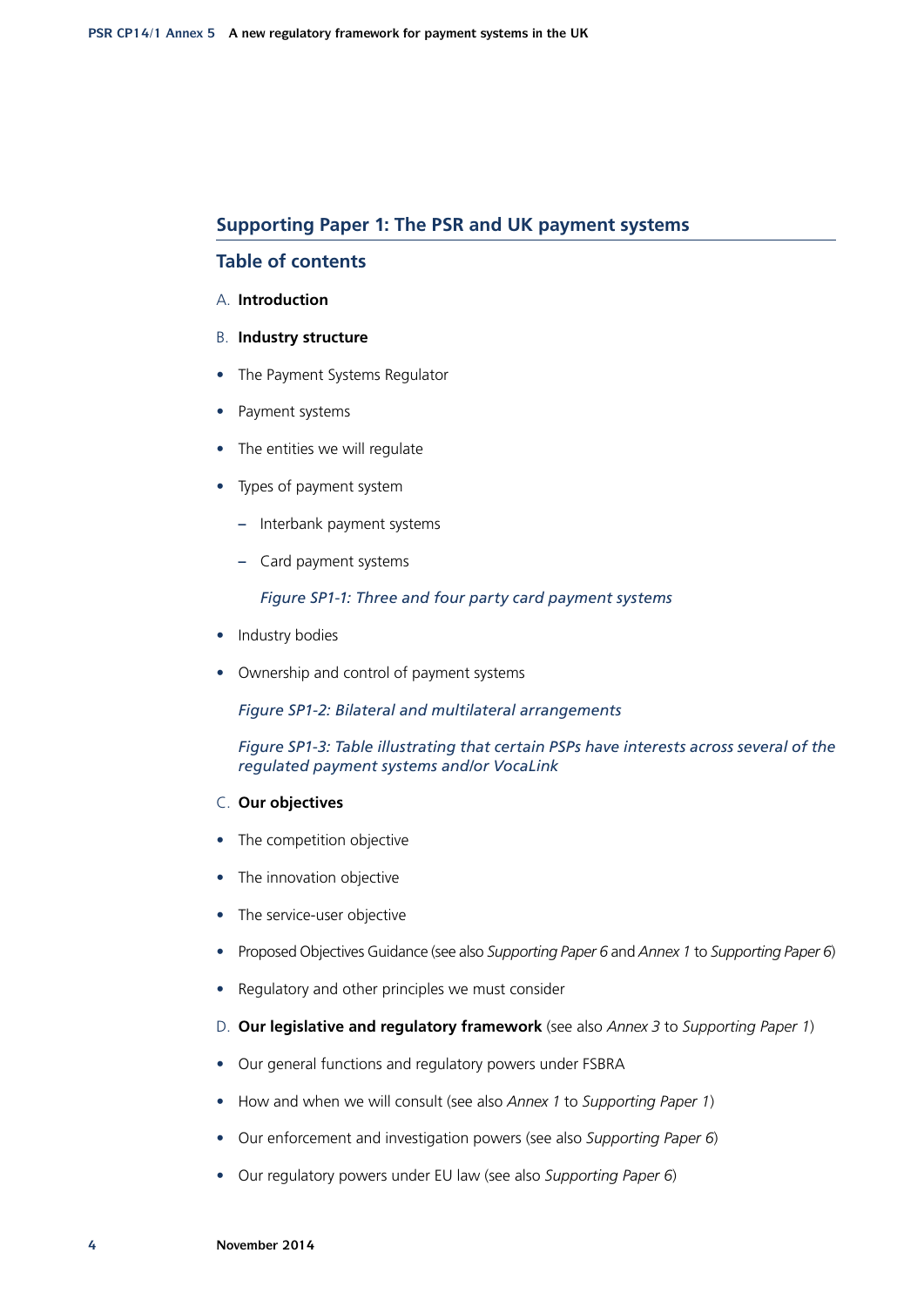#### *Figure SP1-4: Regulated payment systems and our access-related regulatory powers*

- Use of our concurrent competition powers (see also *Supporting Paper 6*)
- Considering the use of our powers under the Competition Act 1998 (see also *Supporting Paper 6*)
- Bank of England oversight of payment systems
- How we will work with other authorities
	- **–** Working with authorities in the financial sector
	- **–** Working with competition authorities
	- **–** Working with other authorities
- E. **Our proposed regulatory approach**
- Our regulatory approach

*Question SP1-1-Q1*

## **Annexes to Supporting Paper 1**

- 1. Our Consultation Principles
- 2. Equality Impact Assessment
- 3. Relevant legal provisions
- 4. Sources of evidence

## **External report commissioned by the PSR in relation to** *Supporting Paper 1*

• RPI Regulatory Approach Report – a report by the Regulatory Policy Institute, titled *'Assessment of the Suitability of Different Regulatory Approaches to Economic Regulation that could be applied to Payment Systems'*.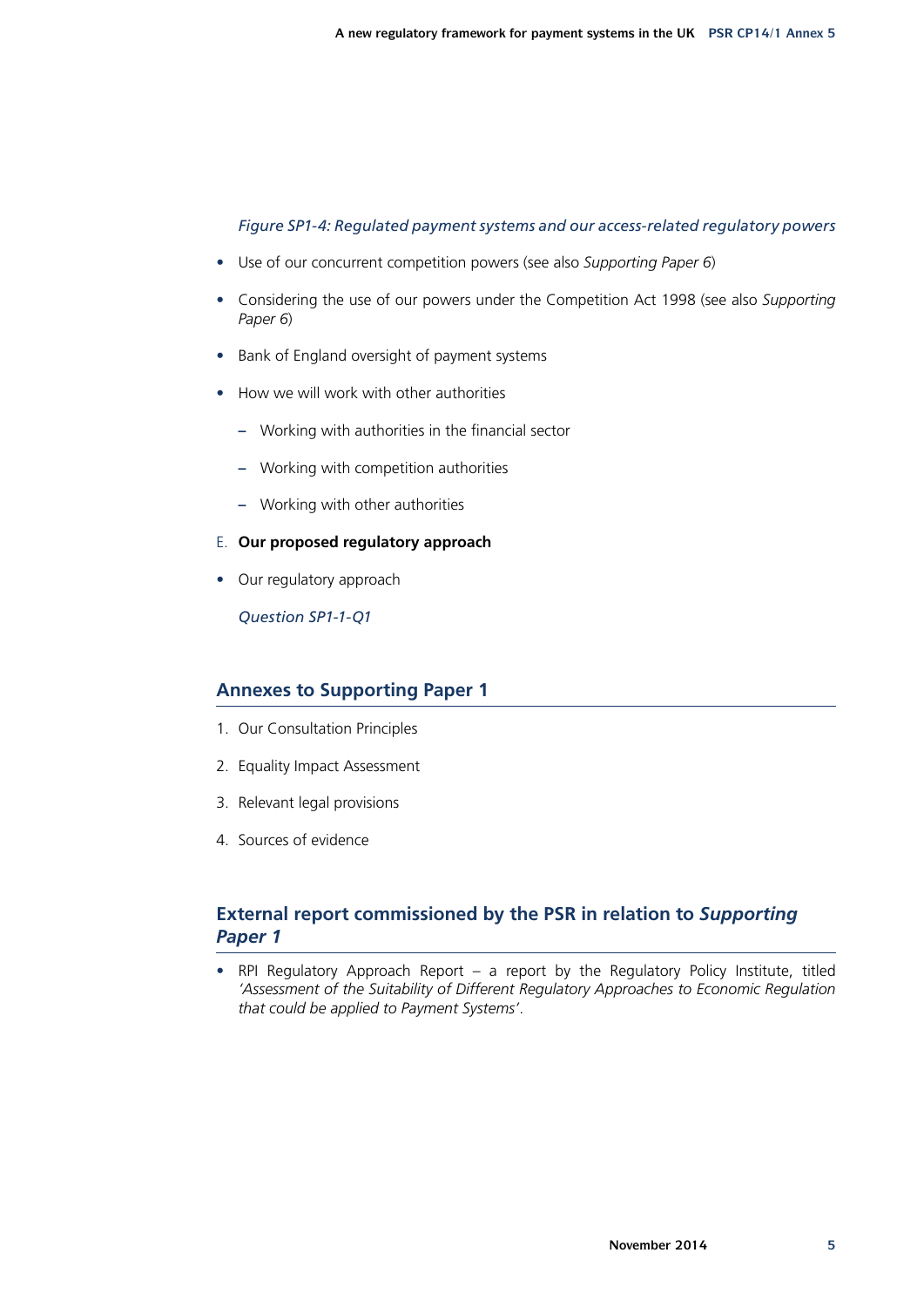## **Supporting Paper 2: Payments industry strategy and areas for collaboration**

## **Table of contents**

- A. **Introduction**
- B. **Background**
- C. **Collaboration and payments strategy**
- What are the issues?
	- **–** Concerns regarding the capacity of industry to plan ahead while meeting multiple external demands
		- Our assessment of these concerns
	- **–** Concerns regarding the level of stakeholder involvement or influence on how payments strategy is developed
		- Our assessment of these concerns
	- **–** Concerns regarding the current processes for developing strategy and driving forward collaborative change
		- Our assessment of these concerns
- What are the impacts of these concerns?
	- **–** Impact on competition
	- **–** Impact on service-users
	- **–** Impact on innovation
- Our proposed approach to payments industry strategy
	- **–** Option 1 We lead on the strategy setting process through a Payments Strategy Forum
	- **–** Option 2 The Payments Council (or a successor) continues to set industry strategy
	- **–** Option 3 The PSR sets strategy
	- **–** Assessment of these options
	- **–** Further details on our preferred Option 1
		- Design of the Payments Strategy Forum

*Figure SP2-1: Indicative model for a Payments Strategy Forum*

*Questions SP2-Q1, SP2-Q2 and SP2-Q3*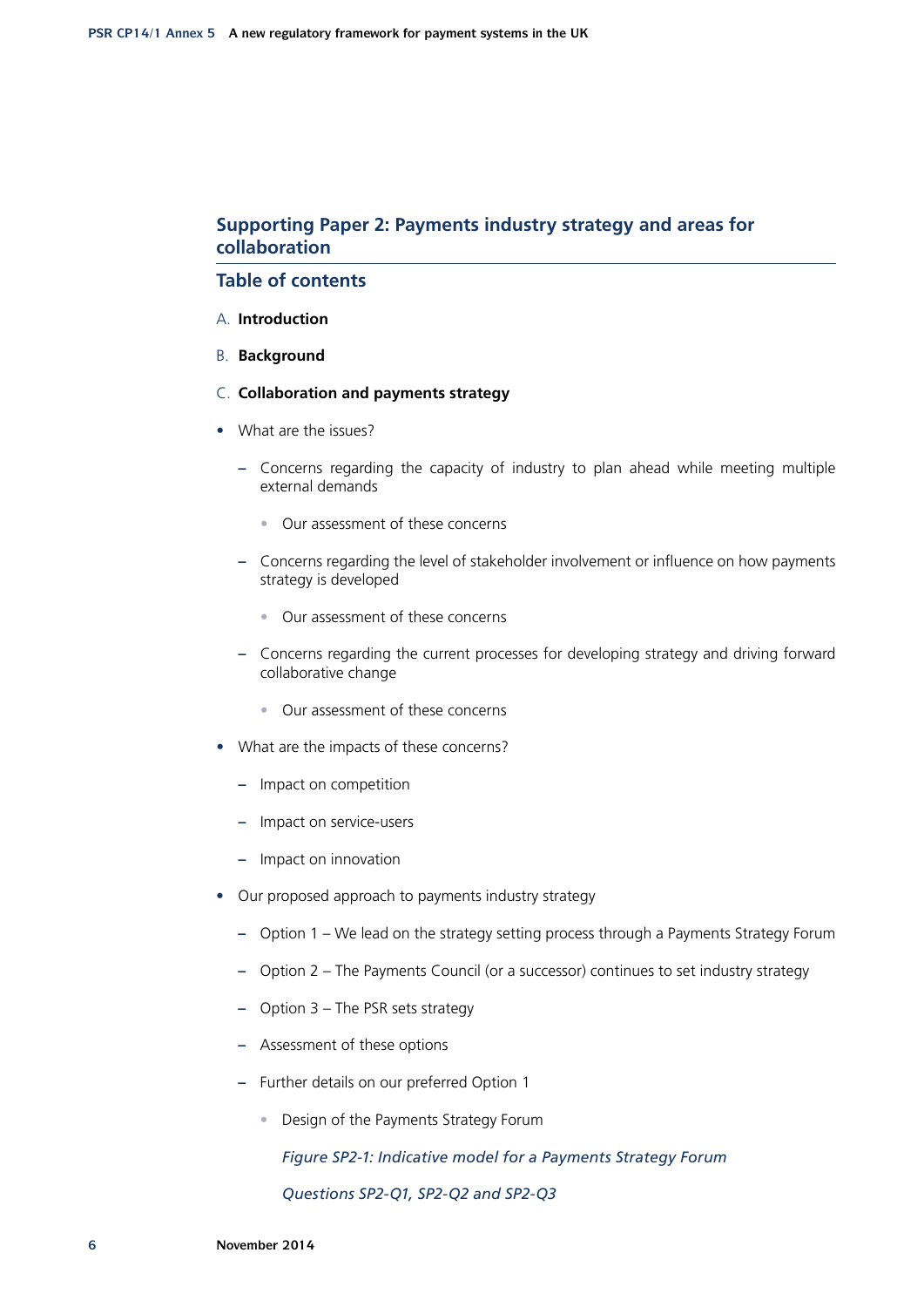• Areas for collaboration on infrastructure-related matters

#### *Question SP2-Q4*

D. **Ownership and competition in the provision of infrastructure**

## **External reports commissioned by the PSR and joint studies in relation to Supporting Paper 2**

- Accenture Innovation Report a report by Accenture, titled *'Review of the International Landscape of Innovation in Payments and Insights for UK Payments'*.
- KPMG Infrastructure Report a report by KPMG, titled *'UK Payments Infrastructure: Exploring Opportunities'*.
- London Economics Report on Competition and Collaboration a report by London Economics, titled *'Competition and collaboration in UK payment systems'*.
- Ofcom/PSR Joint Study a joint report by Ofcom and the PSR, titled *'Innovation in UK Consumer Electronic Payments'*.
- RPI Paper on International approaches a paper by the Regulatory Policy Institute, titled *'Overview of the approach to strategy setting for payment systems in selected jurisdictions'*.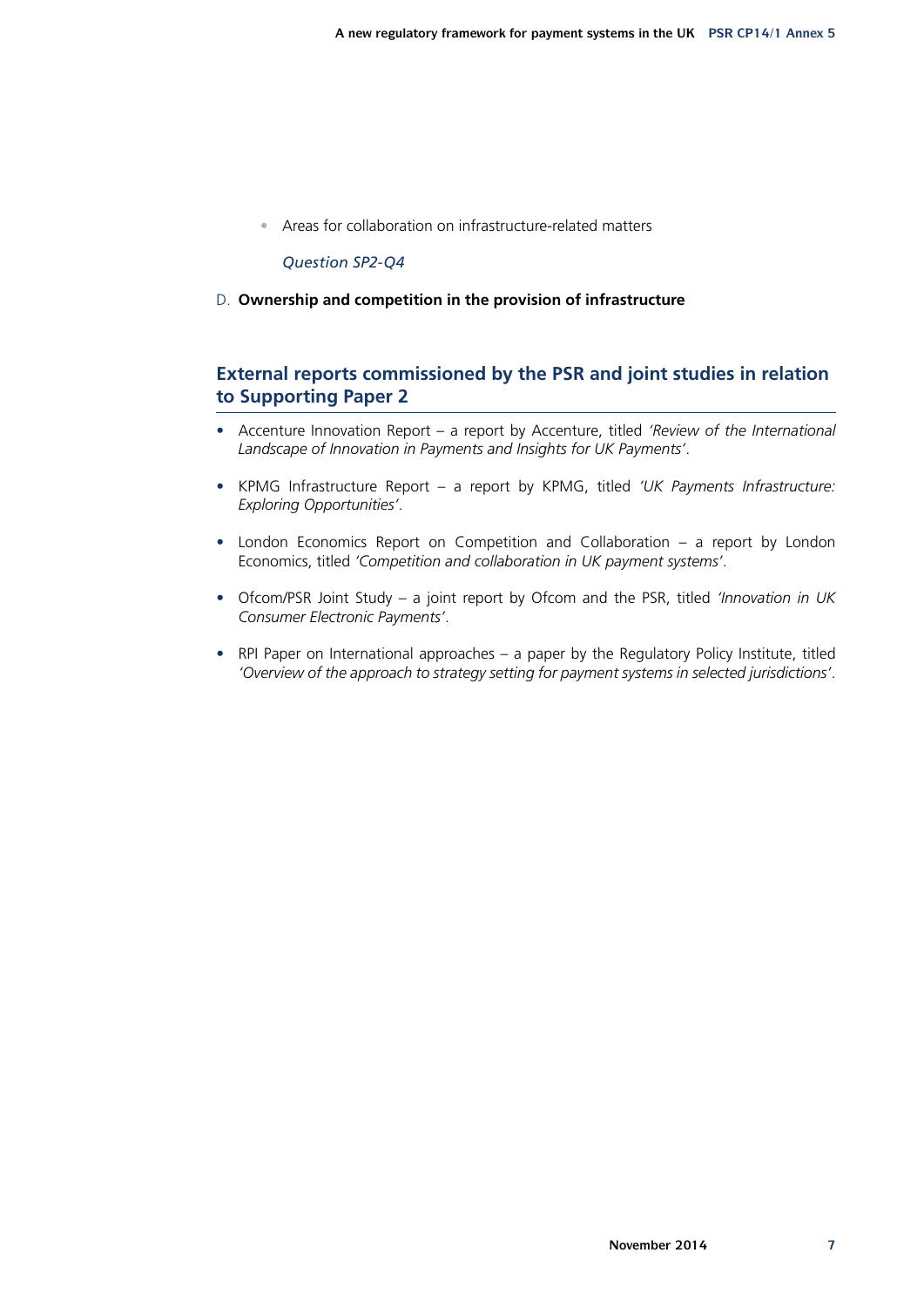## **Supporting Paper 3: Ownership, governance and control of payment systems**

## **Table of contents**

- A. **Introduction**
- B. **Background**
- Operation of the payment systems
- Governance of the Operators
	- a. Bacs Payment Schemes Ltd (BPSL)
	- b. Belfast Bankers' Clearing Company Ltd (BBCCL)
	- c. Cheque and Credit Clearing Company Ltd (C&CCCL)
	- d. CHAPS Clearing Company Ltd (CHAPS Co)
	- e. Faster Payments Scheme Ltd (FPSL)
	- f. The LINK Scheme
	- g. MasterCard Inc.
	- h. Visa Europe/Visa UK Limited
- Ownership and control of Operators
	- **–** Interbank Operators (other than the LINK Scheme)
	- **–** LINK Scheme
	- **–** Card Operators
- The roles and responsibilities of board directors
- Decision-making processes at board level
- Appointment of directors to the boards of Operator
- What are the issues?
- **C. Concerns about the representation of the interests of service‑users**
- Direct engagement with Operators
- Engagement through Direct PSPs by service-users, including Indirect PSPs
- Additional issues that apply for card payment systems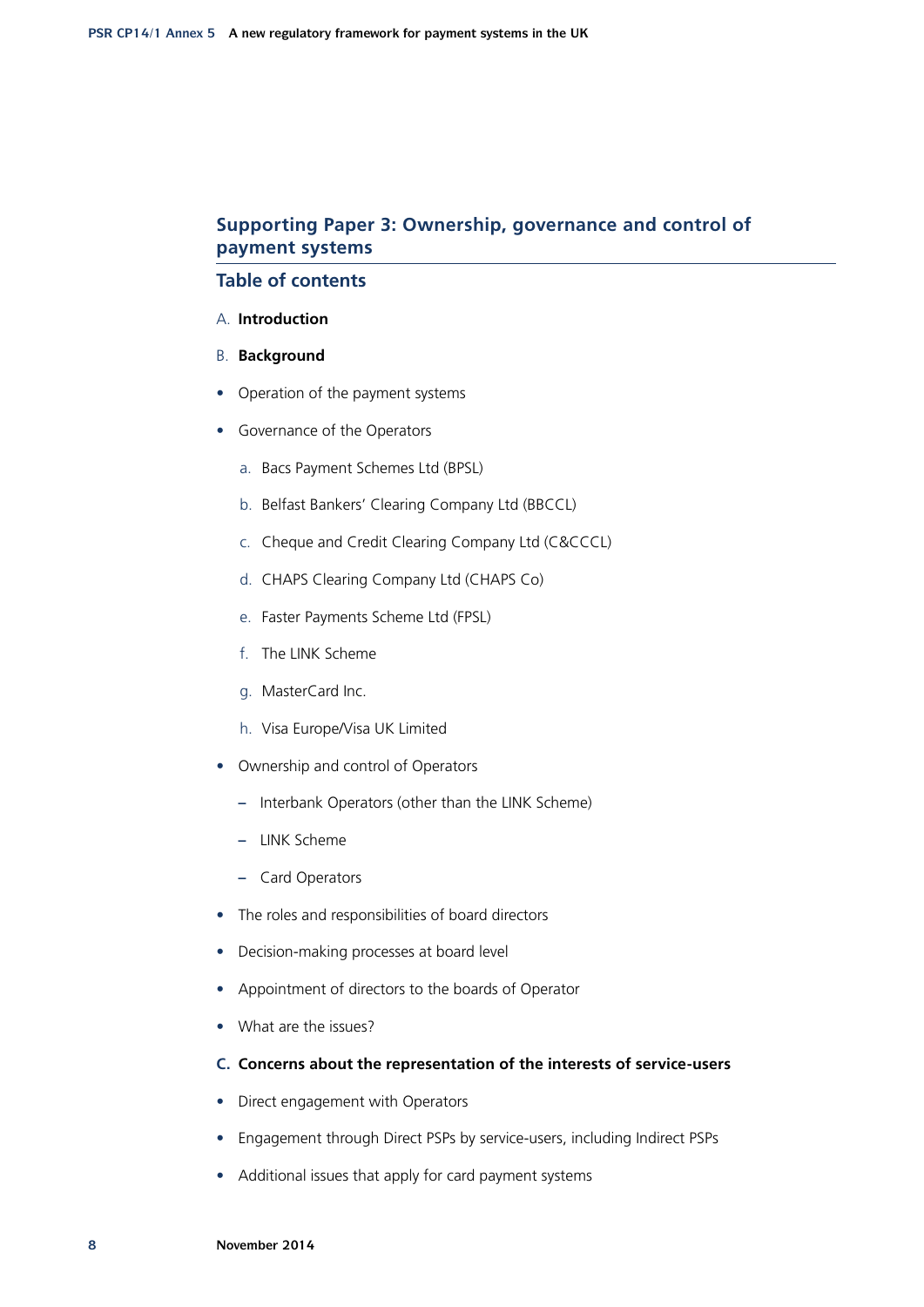- Our assessment of these concerns
- What are the impacts of these concerns?
	- **–** Impact on competition
	- **–** Impact on innovation
	- **–** Impact on service-users
- Our proposal on the representation of the interests of service-users
	- **–** Proposed general direction on service-user representation
	- **–** Reporting requirements
	- **–** Our proposed general direction on the representation of the interests of service-users is consistent with our objectives and duties
	- **–** Other proposed options to address service-user representation

### *Question SP3-Q1*

- What are the intended benefits of our proposals and related anticipated costs for industry?
	- **–** Intended benefits
	- **–** Anticipated costs

#### *Question SP3-Q2*

#### **D. Concerns relating to conflicts of interest**

- Background to the roles of individuals appointed by PSPs
- What are the issues?
	- **–** Concerns on conflicts about directors appointed to both an Interbank Operator as well as a Central Infrastructure Provider to that payment system
		- Our assessment of these concerns
	- **–** Concerns about directors acting against the interests of Interbank Operators
		- Our assessment of these concerns
	- **–** Concerns about reporting lines for executive and independent Operator directors
		- Our assessment of these concerns
- What are the impacts of these concerns?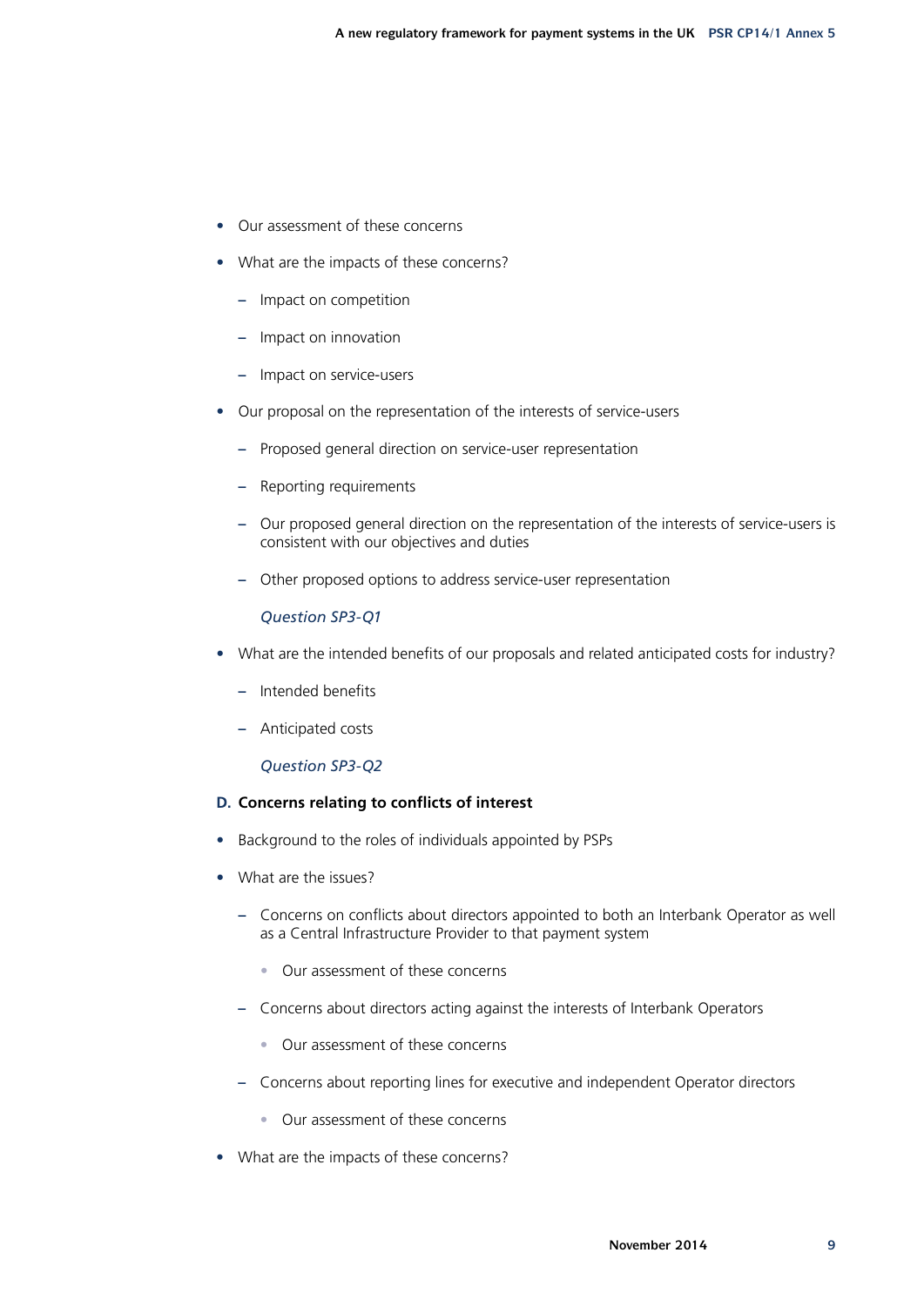- **–** Impact on competition
- **–** Impact on innovation
- **–** Impact on service-users
- Our proposals to address potential conflicts of interest

*Questions SP3-Q3 and SP3-Q4*

- What are the intended benefits of our proposals and related anticipated costs for industry?
	- **–** Intended benefits
	- **–** Anticipated costs

#### *Question SP3-Q5*

#### **E. Concerns regarding transparency and clarity of decision-making**

- What are the issues?
- Our assessment of these concerns
- What are the impacts of these concerns?
	- **–** Impact on competition
	- **–** Impact on innovation
	- **–** Impact on service-users
- Our proposals on transparency and clarity

#### *Question SP3-Q6*

- What are the intended benefits of our proposals and related anticipated costs for industry?
	- **–** Intended benefits
	- **–** Anticipated costs

#### *Question SP3-Q7*

#### **F. Concerns regarding the Payments Council's contractual arrangements with the Interbank Operators**

- What are the issues?
- Our assessment of these concerns

*Question SP3-Q8*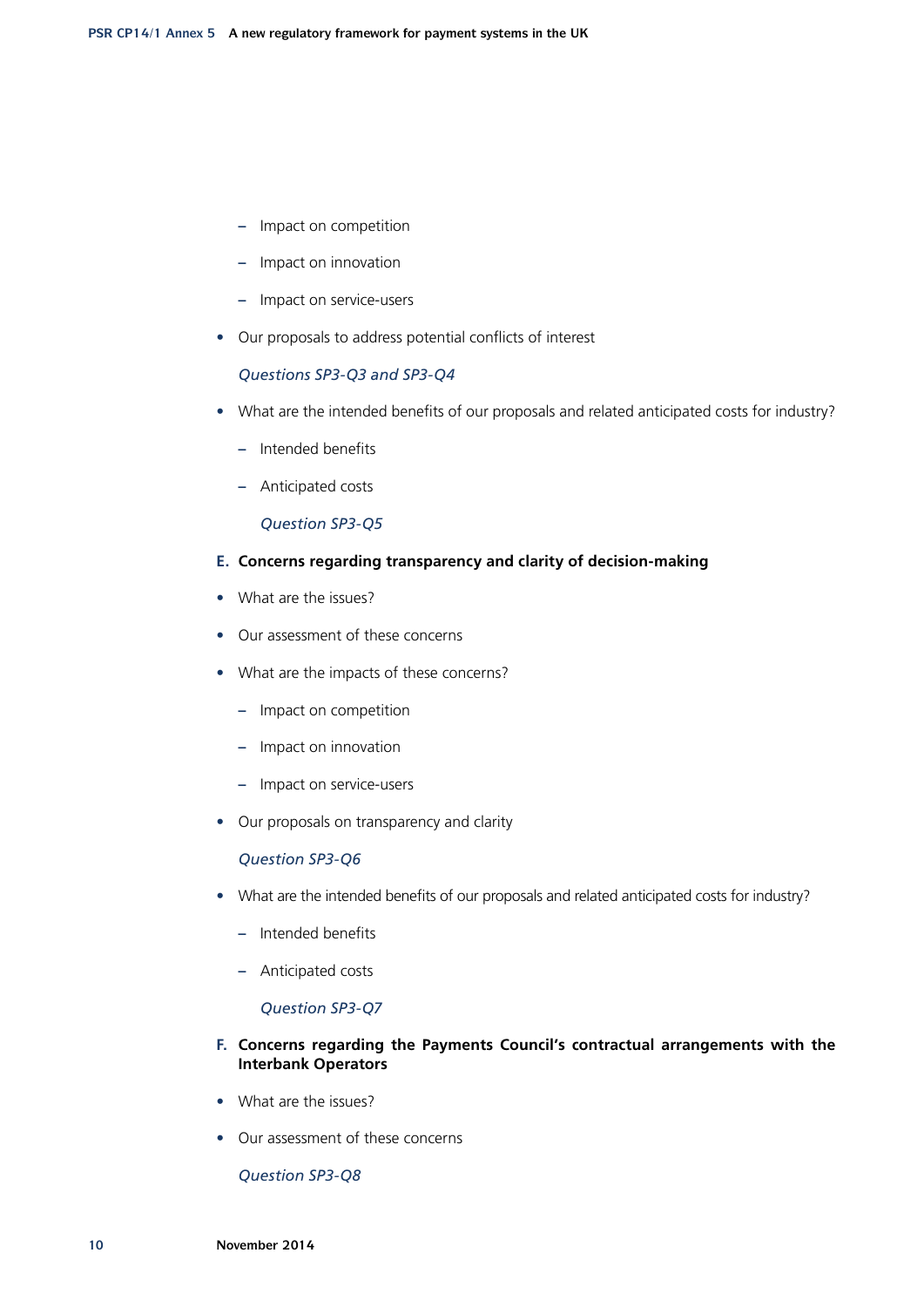#### **Appendix: Guidance Checklist of items Operators may wish to consider when carrying out a governance review**

- Governance review relating to ensuring appropriate representation of the interests of service-users in decision-making at Operator board level
- Other matters that could be considered in the service-user review
- Governance review in relation to managing conflicts of interest (actual or perceived)
- Output from these governance reviews

## **External report commissioned by the PSR in relation to** *Supporting Paper 3*

Accenture Governance Report – a report by Accenture, titled *'A Review of Governance and Ownership of UK Payment Systems'*.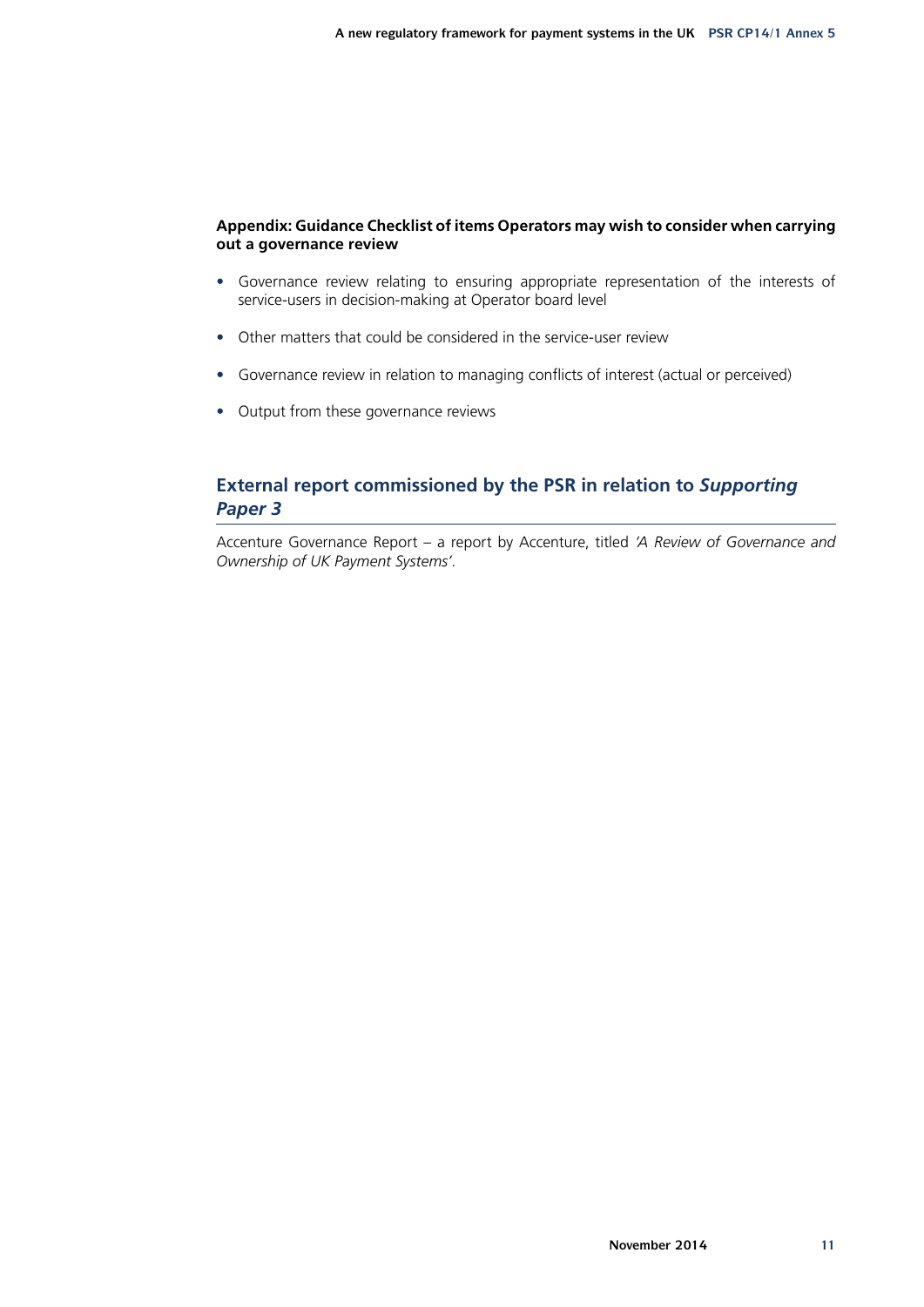#### **Supporting Paper 4: Access to payment systems**

### **Table of contents**

#### A. **Introduction**

- B. **Background**
- Direct Access

*Table SP4-1: General Access Requirements across payment systems*

*Table SP4-2: Rationale for general Direct Access criteria*

*Table SP4-3: PSPs currently negotiating to secure Direct Access vs. current direct participation*

- Indirect Access
- C. **Direct Access to payment systems**
- What are the issues?
- Concerns relating to Access Requirements
	- **–** Bank of England settlement account requirements
		- Bacs, C&CC, CHAPS and FPS
		- NICC
		- LINK
		- MasterCard and Visa
	- **–** Regulatory status
		- Bacs
		- CHAPS
		- FPS
		- C&CC and NICC
		- LINK, MasterCard and Visa
	- **–** Technical and operating requirements
		- Bacs and CHAPS
		- LINK and NICC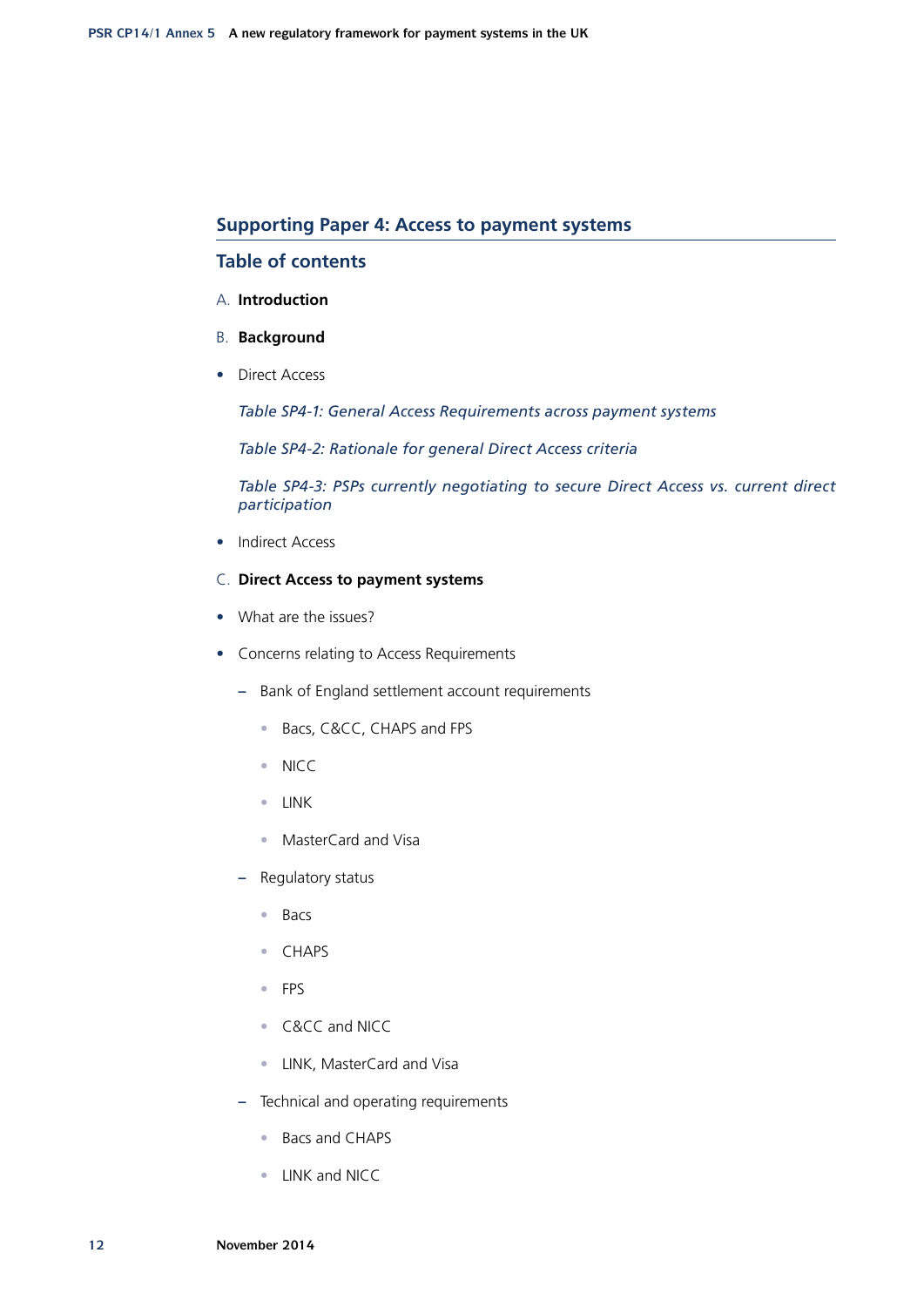- C&CC
- FPS
- MasterCard and Visa
- **–** Fee requirements
	- Bacs, CHAPS, FPS and NICC
	- C&CC
	- LINK
	- MasterCard and Visa
- **–** Other requirements including legal and risk management requirements
	- Bacs, CHAPS and FPS
	- C&CC, LINK and NICC
	- MasterCard and Visa
- Our assessment of the concerns relating to Access Requirements
	- **–** Bank of England settlement account
	- **–** Regulatory status
	- **–** Technical and operating requirements
	- **–** Fee requirements
	- **–** Other requirements including legal and risk management requirements
- Concerns relating to the transparency and availability of information
- Our assessment of concerns relating to the transparency and availability of information
- What is the impact of these concerns relating to the criteria for gaining Direct Access and around lack of transparency and availability of information?
	- **–** Impact on competition
	- **–** Impact on innovation
	- **–** Impact on service-users
- Our proposals on Direct Access
	- **–** Proposed direction to introduce a principles-based Access Rule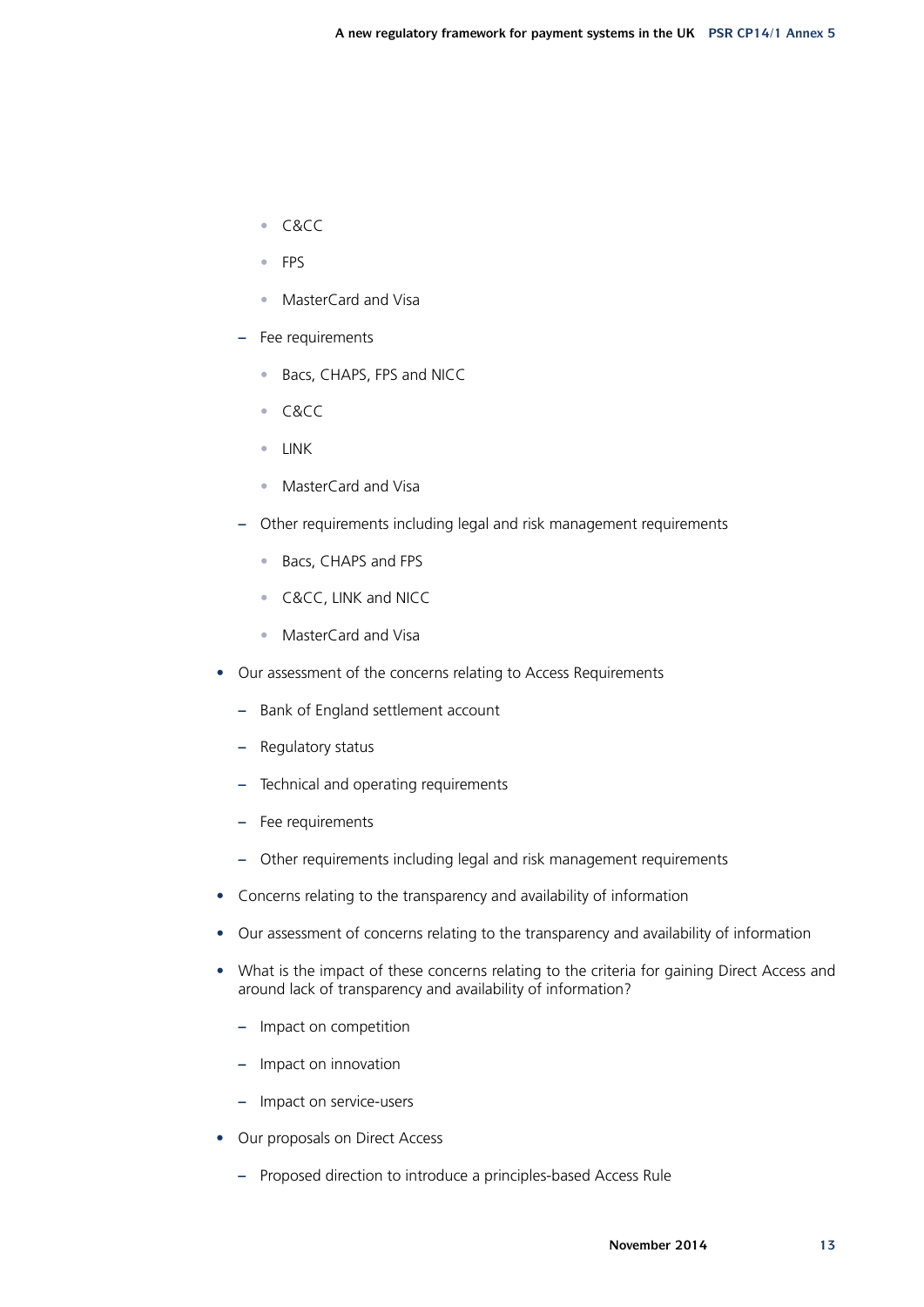- **–** Proposed content of the Access Rule
	- Option 1 for our Access Rule: Our preferred option is based on CPSS-IOSCO Principle 18
	- Option 2 for our Access Rule is based on Article 28 PSD/Regulation 97 PSRs 2009
	- Option 3 for our Access Rule a hybrid approach
- **–** Our interpretation of the substantive requirements of our proposed Access Rule
- **–** Our proposed Reporting Rule
	- Annual compliance report
	- Publication of Access Requirements
- **–** Our proposed Access Package is consistent with our objectives and duties

#### *Questions SP4-Q1, SP4-Q2 and SP4-Q3*

- What are the intended benefits of our proposals and related anticipated costs for industry?
	- **–** Proposed Access Rule
		- Intended benefits
		- Related anticipated costs
	- **–** Reporting Rule
		- Intended benefits
		- Related anticipated costs

#### *Question SP4-Q4*

#### D. **Indirect Access to payment systems**

- What are the issues?
	- **–** Concerns about lack of choice in Sponsor Banks
		- Our assessment of these concerns
	- **–** Concerns about difficulties accessing and assessing information about different Indirect Access options
		- Our assessment of these concerns
	- **–** Concerns about reliance on downstream competitors for the provision of access to payment systems
		- Our assessment of these concerns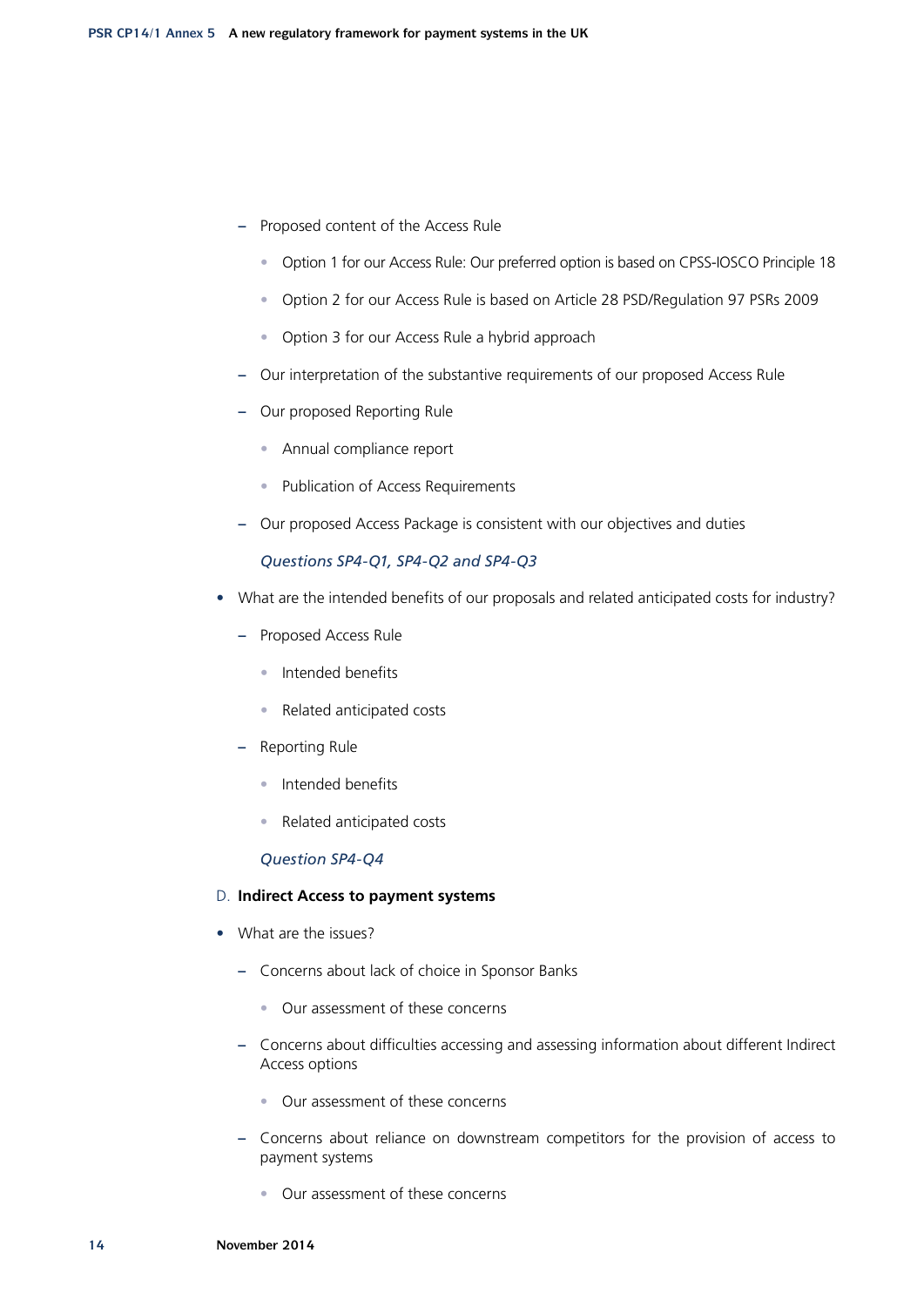- **–** Concerns about fees for Indirect Access
	- Our assessment of these concerns
- **–** Concerns about communication of important information by Sponsor Banks
	- Our assessment of these concerns
- **–** Concern about the risk that Sponsor Banks may discontinue the supply of Indirect Access
	- Our assessment of these concerns
- **–** Concerns about contractual arrangements that govern the supply of Indirect Access
	- Our assessment of these concerns
- **–** Concerns about quality and availability of Technical Access
	- Our assessment of these concerns
- **–** Concerns about demand for alternative access mechanisms
	- Our assessment of these concerns

#### *Figure SP4-4 Stylised Technical Access arrangements*

- What is the impact of these concerns?
	- **–** Impact on competition
	- **–** Impact on innovation
	- **–** Impact on service-users
- Our proposals on Indirect Access
	- **–** Proposed direction requiring the publication of information

*Question SP4-Q5*

**–** Industry engagement on the development of an Information Hub

#### *Question SP4-Q6*

**–** Industry engagement on the development of a PSR-approved Sponsor Bank Code of Conduct

*Question SP4-Q7*

**–** Industry engagement on the development of Technical Access solutions

*Question SP4-Q8*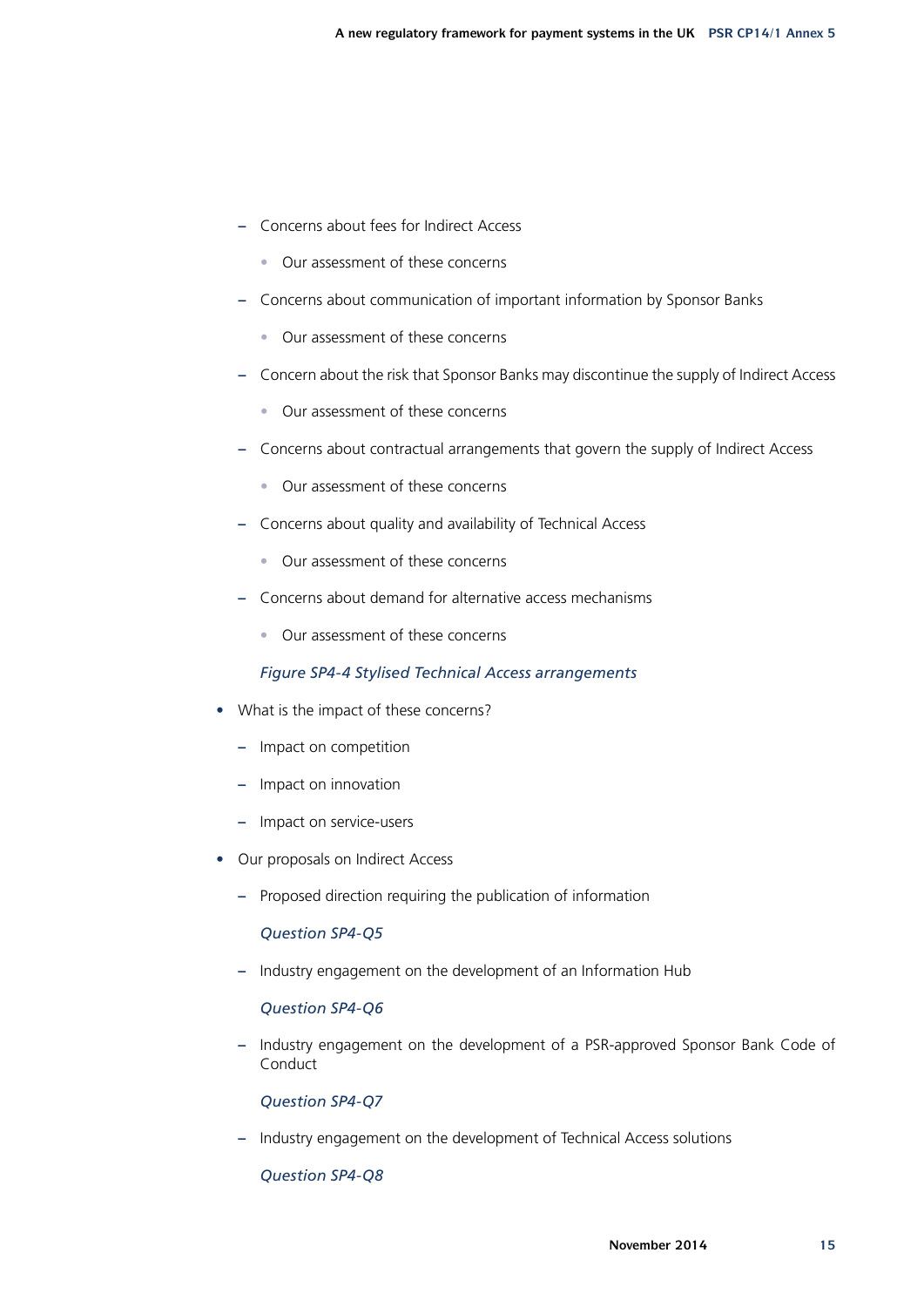- **–** Market review into the supply of Indirect Access
- What are the intended benefits of our proposals & related anticipated costs for industry?
	- **–** Intended benefits
	- **–** Anticipated costs

*Question SP4-Q9*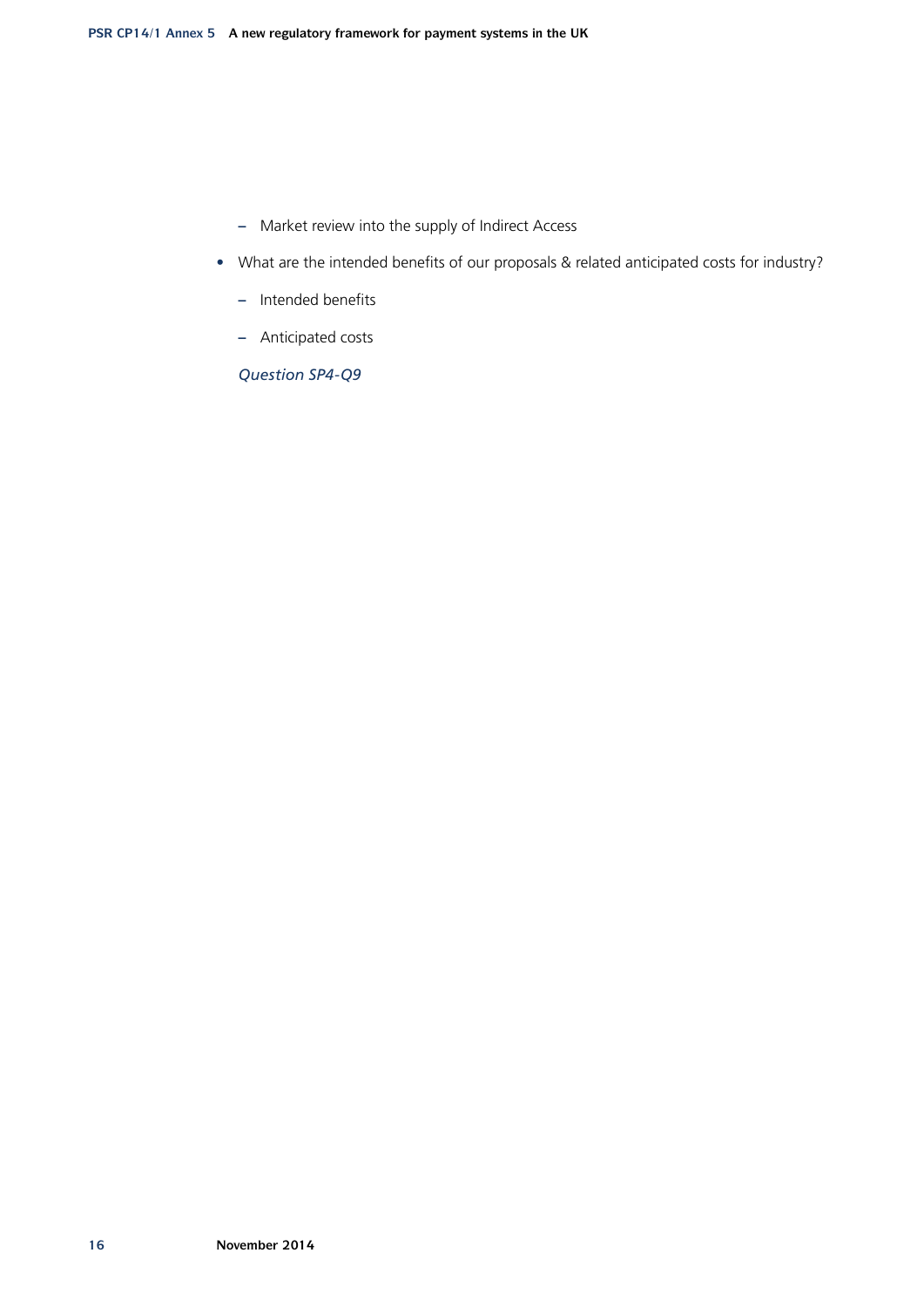## **Supporting Paper 5: Interchange fees**

**Table of contents** A. **Introduction**

- B. **Background**
- C. **Proposed European Interchange Fee Regulation**
- D. **Our proposed approach**

*Question SP5-Q1*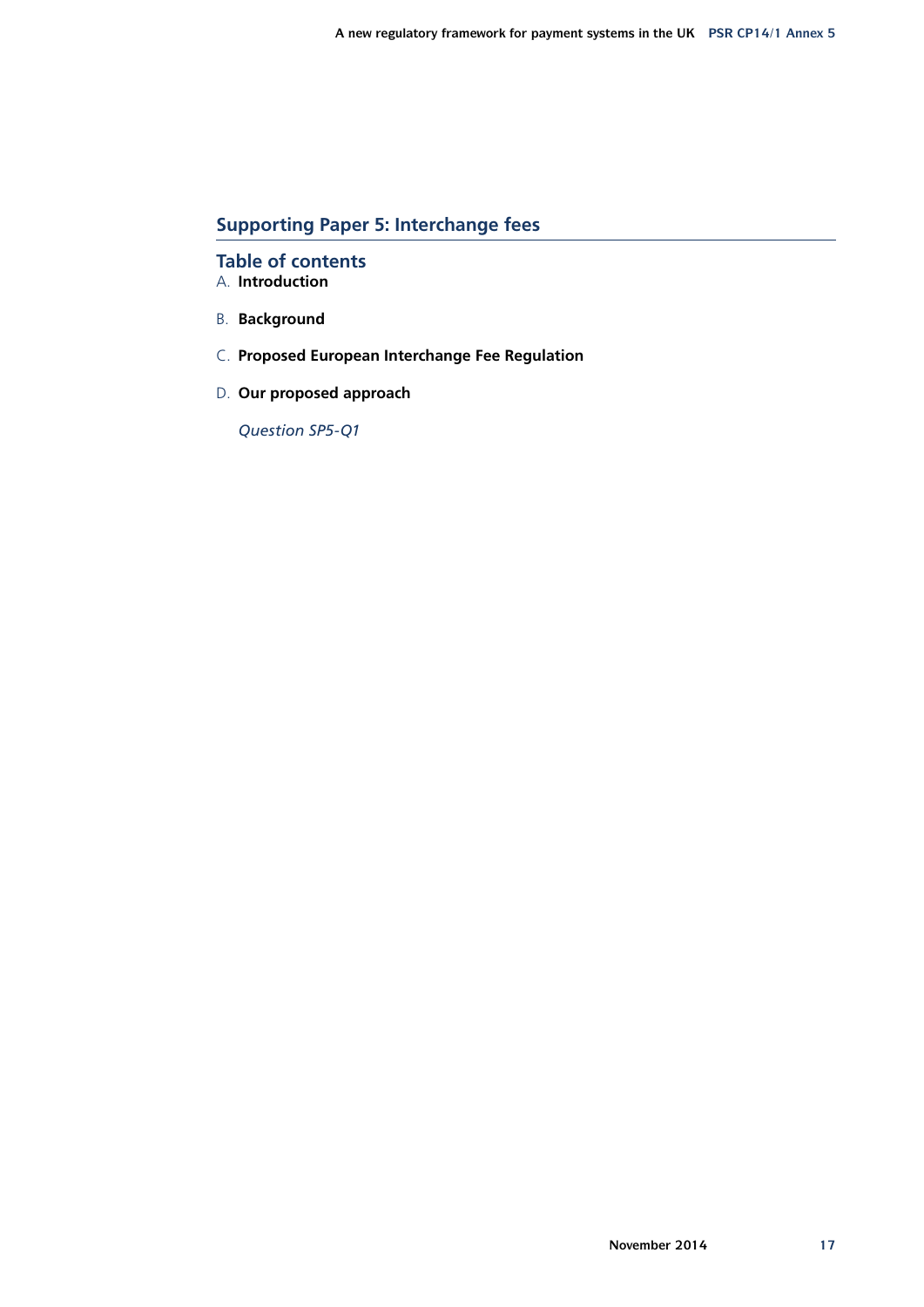## **Supporting Paper 6: Regulatory tools**

## **Table of contents**

## A. **Introduction**

- B. **The PSR Principles**
- The rationale for our approach to PSR Principles
- Our proposed Principles
	- **–** Principle 1: Relations with regulators
	- **–** Principle 2: Compliance
	- **–** Principle 3: Financial prudence
- Our proposed Principles are consistent with our objectives and duties

*Questions SP6-Q1, SP6-Q2, SP6-Q3*

• Possible additional PSR Principles

*Question SP6-Q4*

- What are the intended benefits of our proposals and related anticipated costs for industry?
	- **–** Anticipated benefits
	- **–** Anticipated costs

*Question SP6-Q5*

C. **Our Objectives Guidance** (see also *Annex 1* to *Supporting Paper 6*)

*Question SP6-Q6*

D. **Our Administrative Priority Framework** (see also *Annex 2* to *Supporting Paper 6*)

*Question SP6-Q7*

E. **Our Powers & Procedures Guide** (see also *Annex 3* to *Supporting Paper 6)*

*Question SP6-Q8*

F. **Our dispute resolution and applications procedures** (see also *Annex 3* to *Supporting Paper 6*)

*Question SP6-Q9*

G. **Our Super-Complaints Guidance** (see also *Annex 4* to *Supporting Paper 6*)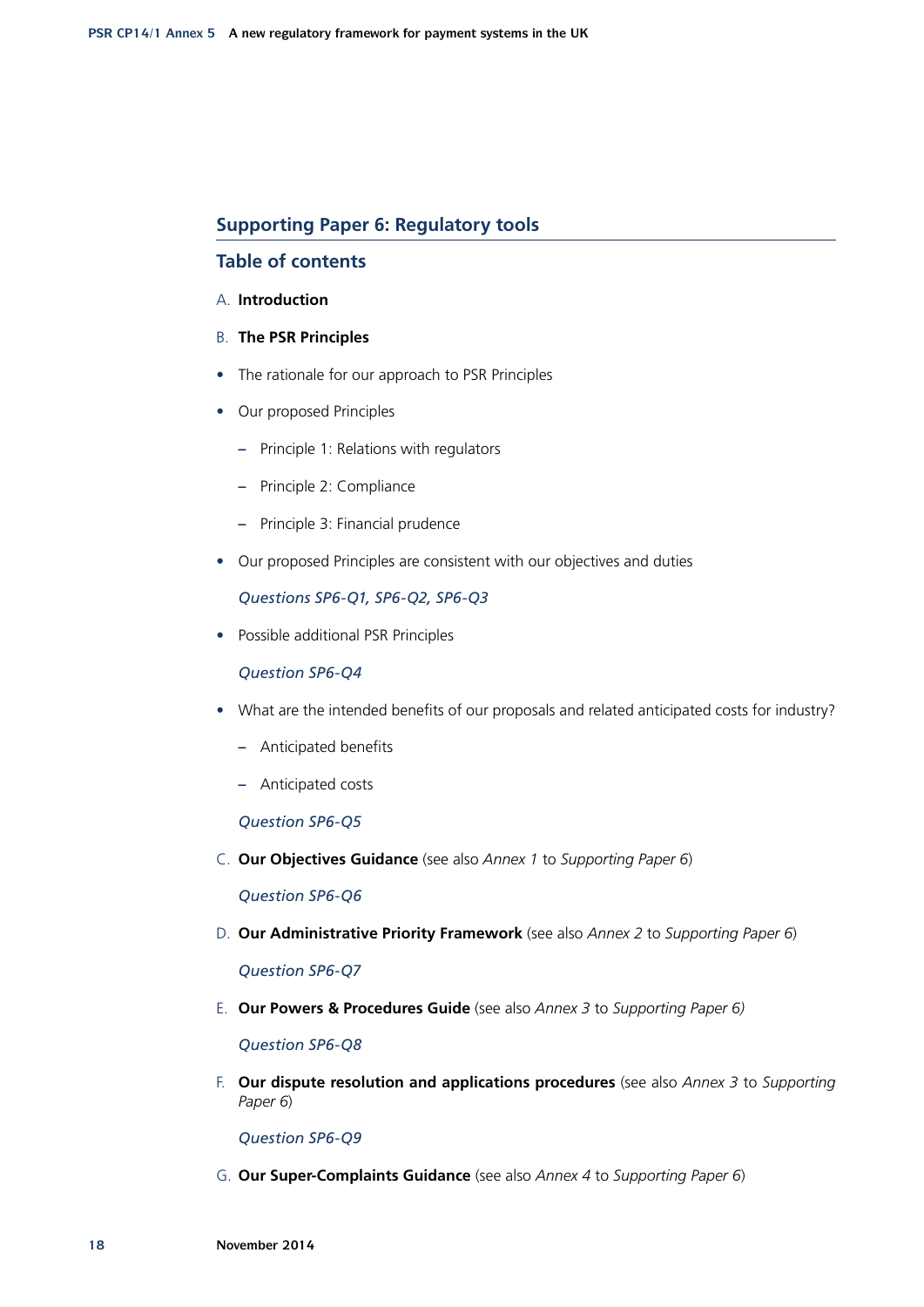## *Question SP6-Q10*

- H. **Our Penalties Guidance** (see also *Annex 5* to *Supporting Paper 6*)
- Features of payment systems which may affect penalties
- Our approach to setting penalties
	- **–** Methodology and level of penalty

## *Questions SP6-Q11, SP6-12 and SP6-Q13*

- Effectiveness of compliance and penalties regime
	- **–** Compliance with our Principles
	- **–** Variation of agreements relating to payment systems

## *Question SP6-Q14*

I. **Our market reviews**

*Table on Market review phases*

J. **Our concurrent competition powers**

# **Annexes to Supporting Paper 6**

- 1. Draft Objectives Guidance
- 2. Draft Administrative Priority Framework regarding our regulatory powers
- 3. Draft Powers & Procedures Guide (PPG)
- 4. Draft Super-Complaints Guidance (draft Guidance for designated representative bodies on making a super-complaint under s.68 FSBRA)
- 5. Draft Penalties Guidance